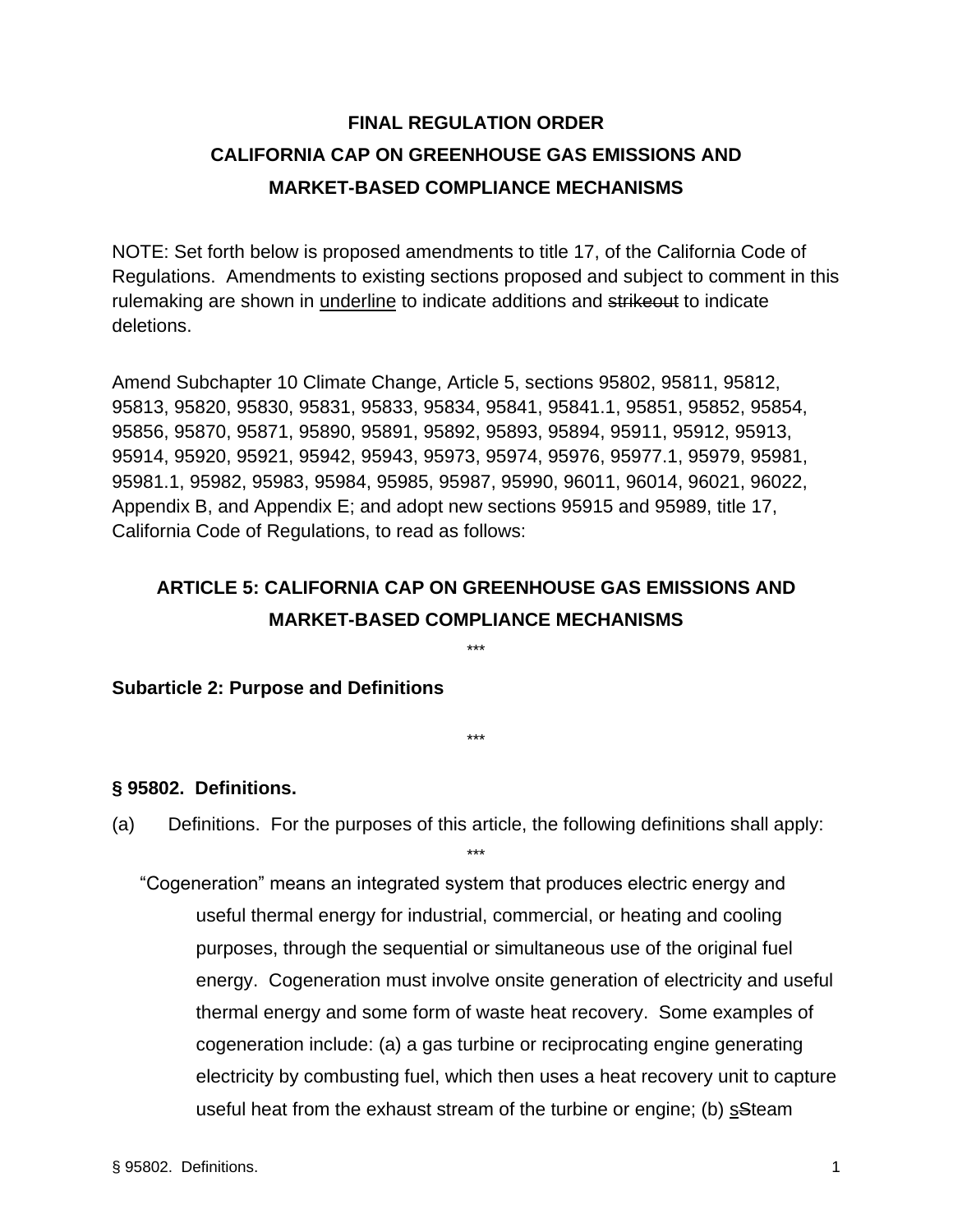turbines generating electricity as a byproduct of steam generation through a fired boiler; and (c) cCogeneration systems in which the fuel input is first applied to a thermal process such as a furnace and at least some of the heat rejected from the process is then used for power production. For the purposes of this article, a combined-cycle power generation unit, where none of the generated thermal energy is used for industrial, commercial, or heating and cooling purposes (these purposes exclude any thermal energy utilization that is either in support of or a part of the electricity generation system), is not considered a cogeneration unit.

"Direct environmental benefits in the State" refers to the reduction or avoidance of emissions of any air pollutant in the state or the reduction or avoidance of any pollutant that could have an adverse impact on waters of the state. \*\*\*

\*\*\*

"Distillate Fuel No. 1" has a maximum distillation temperature of 550  $\degree$ F at the 90 percent recovery point and a minimum flash point of 100 °F and includes fuels commonly known as Diesel Fuel No. 1 and Fuel Oil No. 1, but excludes kerosene. This fuel is further subdivided into categories of sulfur content: High Sulfur (greater than 500 ppm), Low Sulfur (less than or equal to 500 ppm and greater than 15 ppm), and Ultra Low Sulfur (less than or equal to 15 ppm).

"Distillate Fuel No. 2" has a minimum and maximum distillation temperature of 540 °F and 640 °F at the 90 percent recovery point, respectively, and includes fuels commonly known as Diesel Fuel No. 2 and Fuel Oil No. 2. This fuel is further subdivided into categories of sulfur content: High Sulfur (greater than 500 ppm), Low Sulfur (less than or equal to 500 ppm and greater than 15 ppm), and Ultra Low Sulfur (less than or equal to 15 ppm).

"Electricity Importers" deliver imported electricity. For electricity that is scheduled with a NERC eE-Tag to a final point of delivery inside the state of California, the electricity importer is identified on the NERC  $eE$ -Tag as the purchasingselling entity (PSE) on the last segment of the tag's physical path with the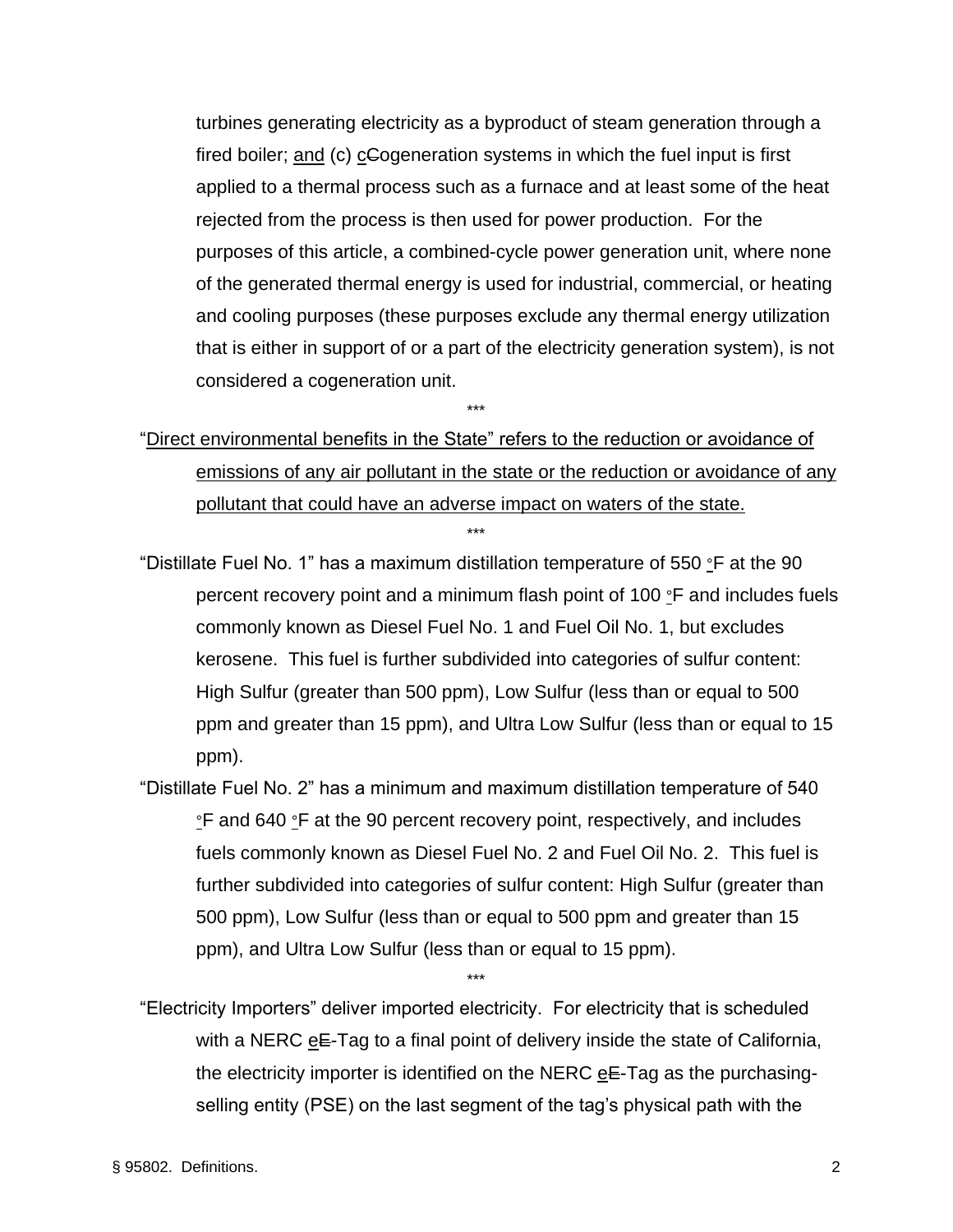point of receipt located outside the state of California and the point of delivery located inside the state of California. For facilities physically located outside the state of California with the first point of interconnection to a California balancing authority's transmission and distribution system when the electricity is not scheduled on a NERC e-Tag, the importer is the facility operator or scheduling coordinator. Federal and state agencies are subject to the regulatory authority of ARB under this article, and include Western Area Power Administration (WAPA), Bonneville Power Administration (BPA) and California Department of Water Resources (DWR). For electricity that is imported into California through the CAISO Energy Imbalance Market, the electricity importer is identified as the EIM Participating Resource Scheduling Coordinators serving the EIM market whose transactions result in electricity imports into California.

"Energy Imbalance Market Outstanding Emissions" or "EIM Outstanding Emissions" shall have the same meaning as MRR section 95111(h)(1).

\*\*\*

\*\*\*

"Energy Imbalance Market Purchaser" or "EIM Purchaser" means, for a given data year, an electrical distribution utility that directly or indirectly purchases any electricity through the EIM to serve California load in the data year and receives allowance allocation in the subsequent year pursuant to section 95892. An electrical distribution utility is considered to have purchased electricity through the EIM in a given data year if, during any 5-minute interval in the data year, the electrical distribution utility serves California load through imbalance energy purchased directly from the CAISO market. An electrical distribution utility is considered to have purchased electricity through the EIM in a given data year if, during any 5-minute interval in the data year, the electrical distribution utility participates in CAISO markets indirectly through a CAISO scheduling coordinator that meets any part of the electrical distribution utility's California load with imbalance energy.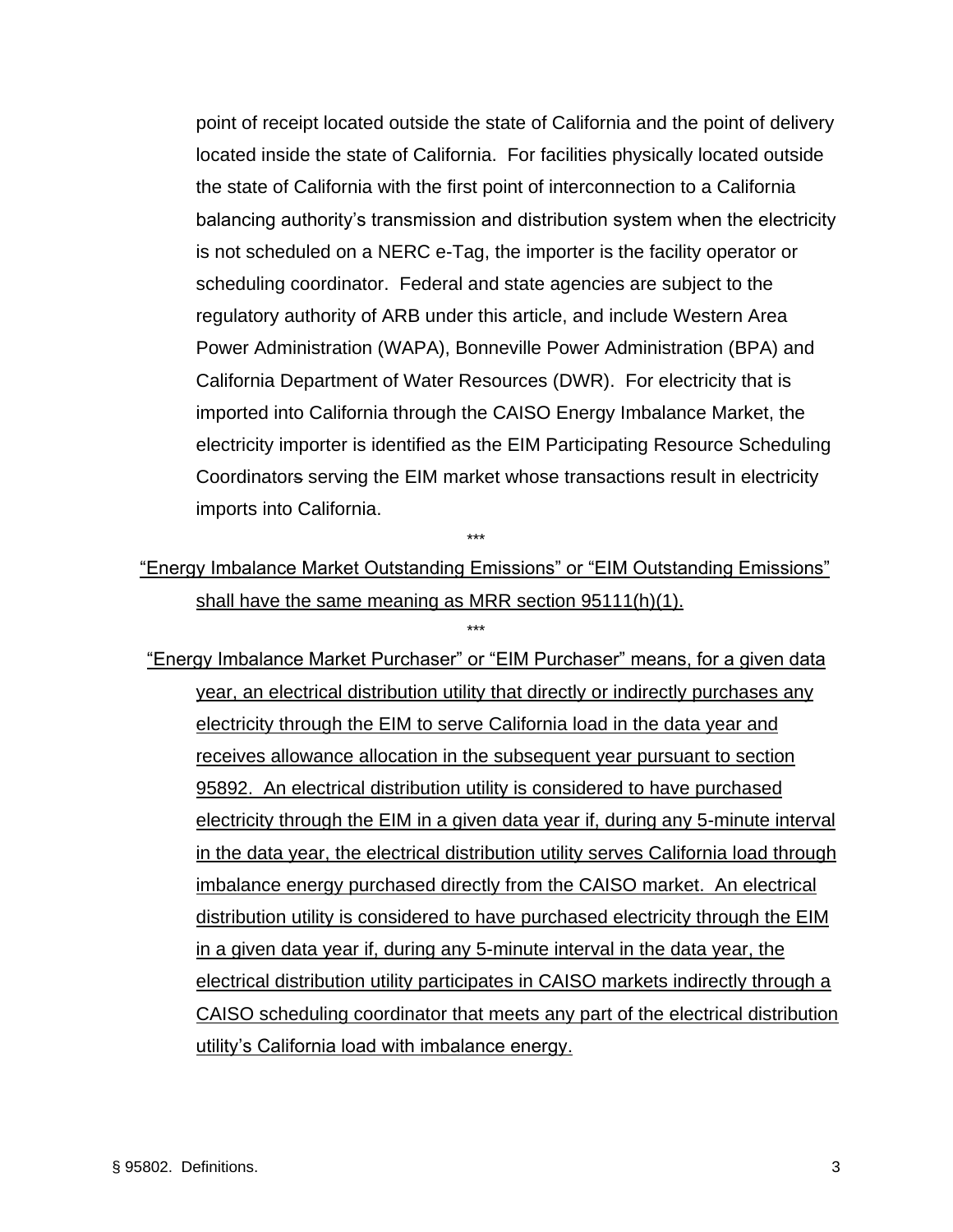# "Energy Imbalance Market Purchaser Emissions" or "EIM Purchaser Emissions" shall have the same meaning as MRR section 95111(h)(2).

\*\*\*

"Environmental Stringency" means, for purposes of this article, the ability of the California Cap-and-Trade Program to deliver the GHG emission reductions contemplated by this article, including the allowance budgets established in this article.

\*\*\*

"First Deliverer of Electricity" or "First Deliverer" means the owner or operator of an electricity generating facility in California, or an electricity importer.

\*\*\*

"Initial Crediting Period" means the crediting period that begins with the first day of the first reporting period which receives a date that the first GHG emission reductions or GHG removal enhancements took place according to the first Positive Offset or Qualified Positive Offset Verification Statement and has that is received by ARB-Offset Verification Statement approved by ARB.

\*\*\*

"Kerosene" is a light petroleum distillate with a maximum distillation temperature of 400  $\degree$ F at the 10-percent recovery point, a final maximum boiling point of 572 °F, a minimum flash point of 100 °F, and a maximum freezing point of -22 °F. Included are No. 1-K and No. 2-K, distinguished by maximum sulfur content (0.04 and 0.30 percent of total mass, respectively), as well as all other grades of kerosene called range or stove oil. Kerosene does not include kerosenetype jet fuel.

"Legacy Contract Emissions" means the covered emissions calculated, based on a positive or qualified positive emissions data verification statement issued pursuant to MRR, by the legacy contract generator with an industrial counterparty or legacy contract generator without an industrial counterparty, that are a result of either electricity and/or legacy contract qualified thermal output sold to a legacy contract counterparty, and calculated pursuant to section 95894 of this regulation.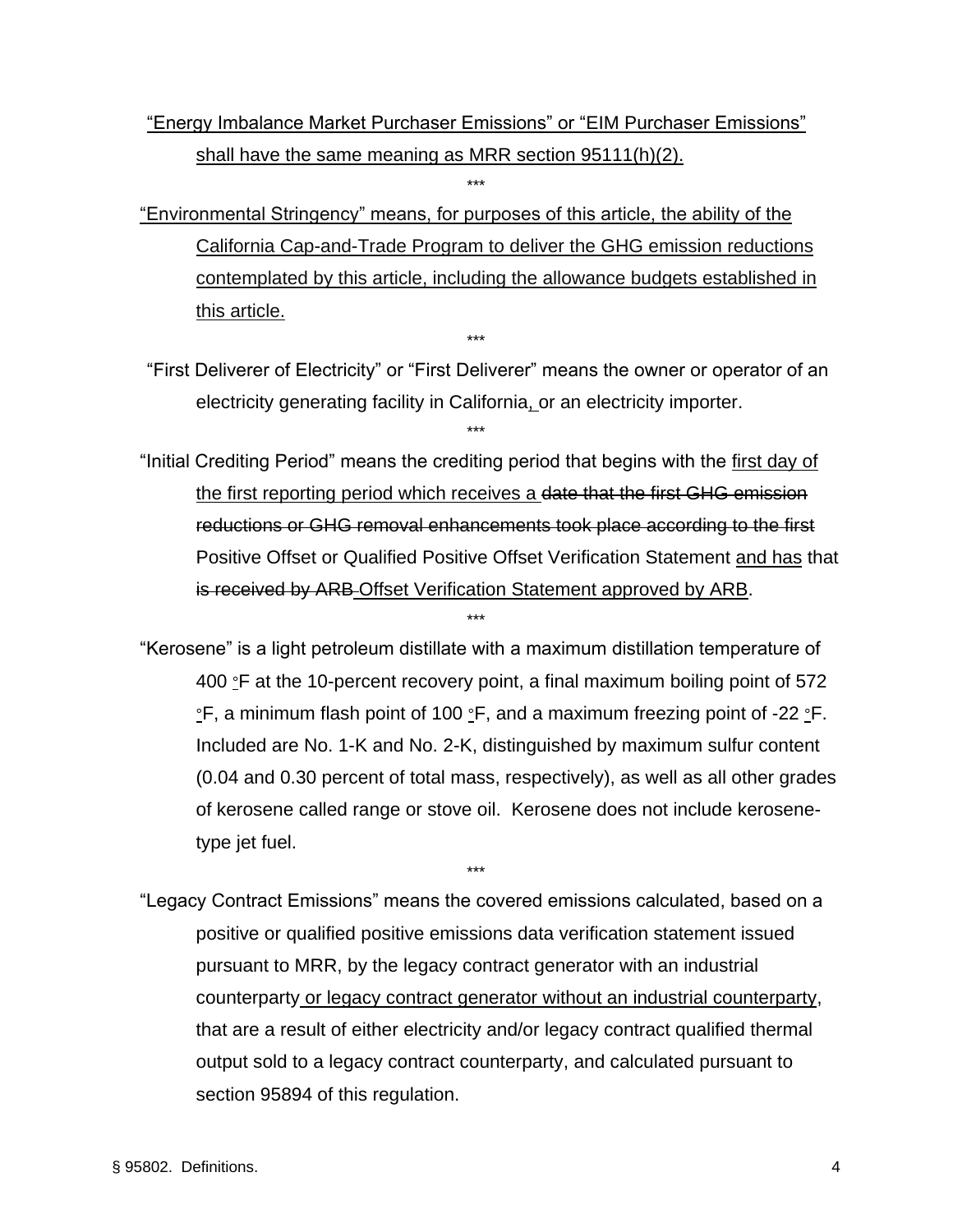"Legacy Contract Generator without an Industrial Counterparty" means a covered entity that generates and sells electricity, thermal energy, or both, subject to a legacy contract, and does not also sell electricity or thermal energy under the legacy contract to a covered entity eligible for allowance allocation pursuant to section 95891.

"Lobbying" for the purposes of sections 95892(d)(7) and 95893(d)(7) means communicating directly or through an agent with any federal or State elected official, agency official, or legislative official for the purpose of influencing legislative or administrative action.

\*\*\*

"NERC eE-tag" means North American Electric Reliability Corporation (NERC) energy tag representing transactions on the North American bulk electricity market scheduled to flow between or across balancing authority areas.

\*\*\*

\*\*\*

- "Price Ceiling" means the maximum fixed price at which allowances and price ceiling units would be available for sale to covered entities in the Program, pursuant to section 95915.
- "Price Ceiling Account" means the holding account under the control of the Executive Officer in which allowances and price ceiling units would be transferred pursuant to this Article.

"Price Ceiling Unit" means the additional greenhouse gas emission reductions that are offered for sale at the price ceiling. Moneys generated from issuance of price ceiling units will be expended to achieve emission reductions, on at least a metric ton for metric ton basis, that are real, permanent, quantifiable, verifiable, enforceable by the state board and in addition to any greenhouse gas emission reduction otherwise required by law or regulation and any other greenhouse gas emission reduction that otherwise would occur.

"Renewable Energy Credit" or "REC" has the same meaning as defined in the California Energy Commission's "Renewables Portfolio Standard Eligibility," 7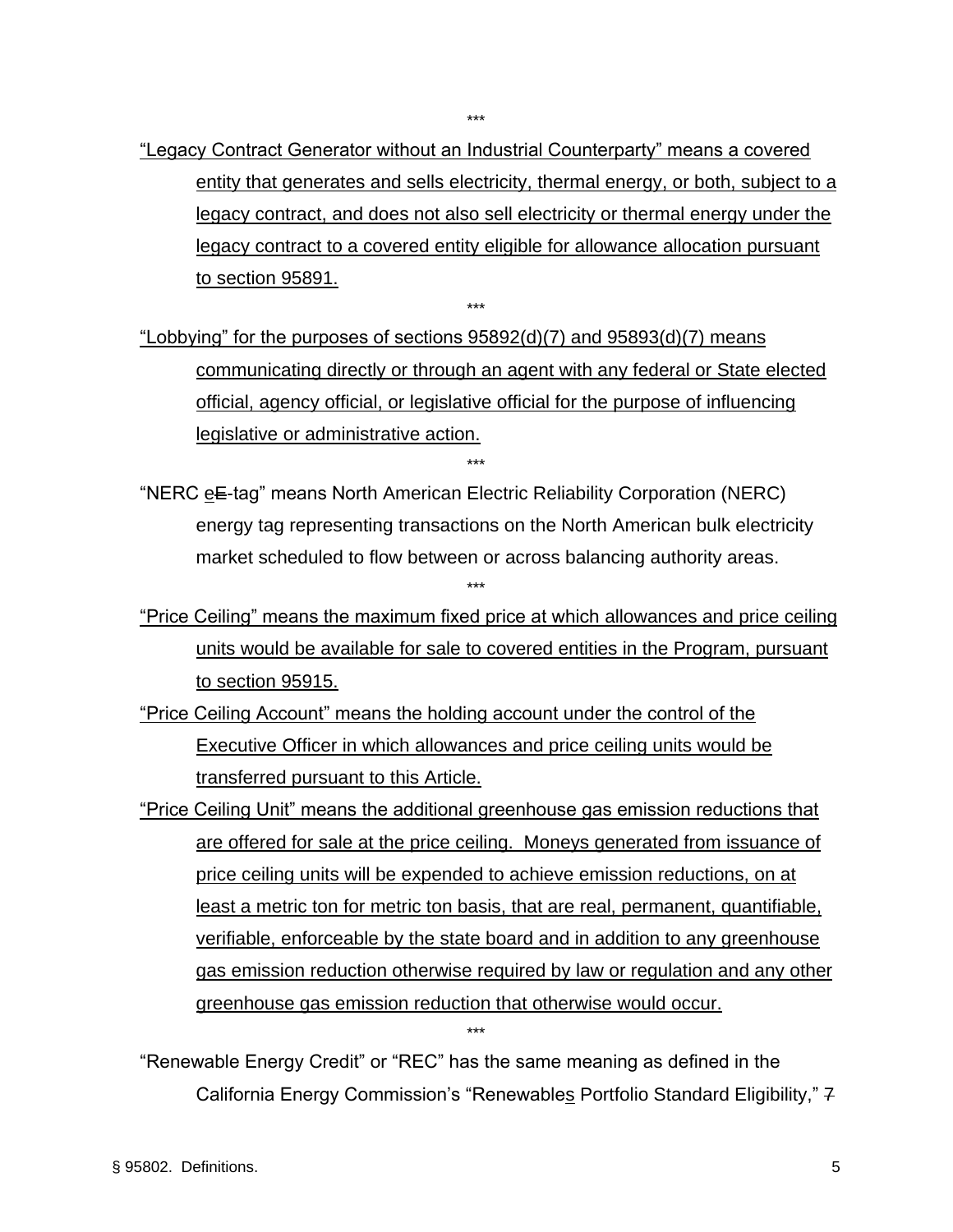9<sup>th</sup> edition, Commission Guidebook, pp. 85-86. April<del>, 2013; CEC-300-2013</del>-005‐ED7‐CMF. January, 2017; CEC-300-2016-ED9-CMF-REV, which is hereby incorporated by reference.

\*\*\*

"Reporting Period" means, in the context of offsets, the period of time for which an Offset Project Operator or Authorized Project Designee quantifies and reports GHG reductions or GHG removal enhancements covered in an Offset Project Data Report. An offset project's Reporting Period is established in the project listing documentation, but may be modified by notifying ARB and the OPR (if applicable) in writing or by providing updated listing information with the submittal of the Offset Project Data Report. Modifications to the Reporting Period are only allowed if ARB and the OPR (if applicable) are notified prior to any deadlines being missed. The first reporting period for an offset project in an initial crediting period may consist of 6 to 24 consecutive months; all subsequent reporting periods in an initial crediting period and all reporting periods in any renewed crediting period must consist of 12 consecutive months, with the following exception: 1) Offset projects that submitted a first reporting period in the initial crediting period that was less than 24 consecutive months may include any months not included in the first reporting period in the final reporting period of the initial crediting period, such that the combined duration of the initial and final reporting periods in the initial crediting period do not exceed 36 months total; and 2) Offset projects using a Compliance Offset Protocol in section 95973(a)(2)(C)2 may have one reporting period less than 12 consecutive months to allow the project to transition to a Low Carbon Fuel Standard pathway. For offset projects developed using the Compliance Offset Protocol in section 95973(a)(2)(C)1., there may only be one Reporting Period per offset project. The Reporting Period may not be longer than 12 months and there is no minimum timeframe imposed for the Reporting Period. For offset projects developed using the compliance offset protocol in section 95973(a)(2)(C)6., the Reporting Period is approximately 12 months; it may be less than or exceed 12 months.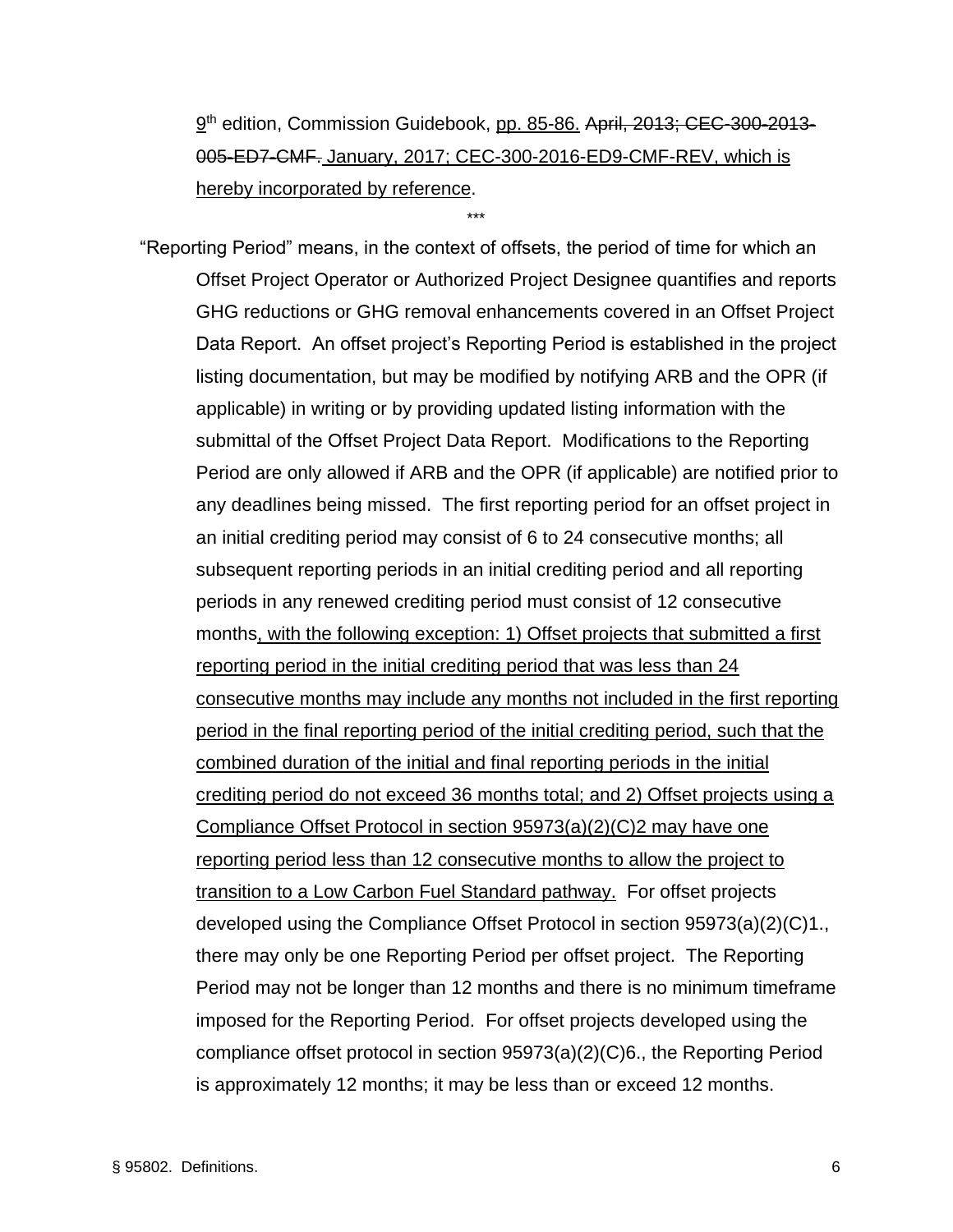"Reserve Allowance" means the allowances directly allocated to the Allowance Price Containment Reserve pursuant to sections 95870(a) and 95871(a), or nonvintaged allowances issued by an External Greenhouse Gas Emissions Trading System to which California has linked its Cap-and-Trade Program

\*\*\*

pursuant to subarticle 12, allocated to a reserve account.

"True-up allowance amount" is a quantity of California GHG allowances allocated for changes in production or allocation not properly accounted for in prior allocations pursuant to 95891(b), 95891(c), 95891(c)(2)(B), 95891(f)(1), or 95894(c)-(e).

\*\*\*

"Volumetric," with respect to sections 95892 and 95893, describes an electrical distribution utility's or natural gas supplier's direct distribution of allocated allowance auction proceeds to one or more of its ratepayers based on the current or recent amount of electricity, natural gas, or other relevant utility service delivered to those ratepayers, such that higher usage results in ratepayers' receipt of more funds.

\*\*\*

\*\*\*

\*\*\*

(b) For the purposes of sections 95801 through 96023, the following acronyms apply:

"ARB" or "CARB" means the California Air Resources Board.

NOTE: Authority cited: Sections 38510, 38560, 38562, 38570, 38571, 38580, 39600 and 39601, Health and Safety Code. Reference: Sections 38530, 38560.5, 38564, 38565, 38570 and 39600, Health and Safety Code.

\*\*\*

\*\*\*

#### **Subarticle 3: Applicability**

#### **§ 95812. Inclusion Thresholds for Covered Entities.**

\*\*\*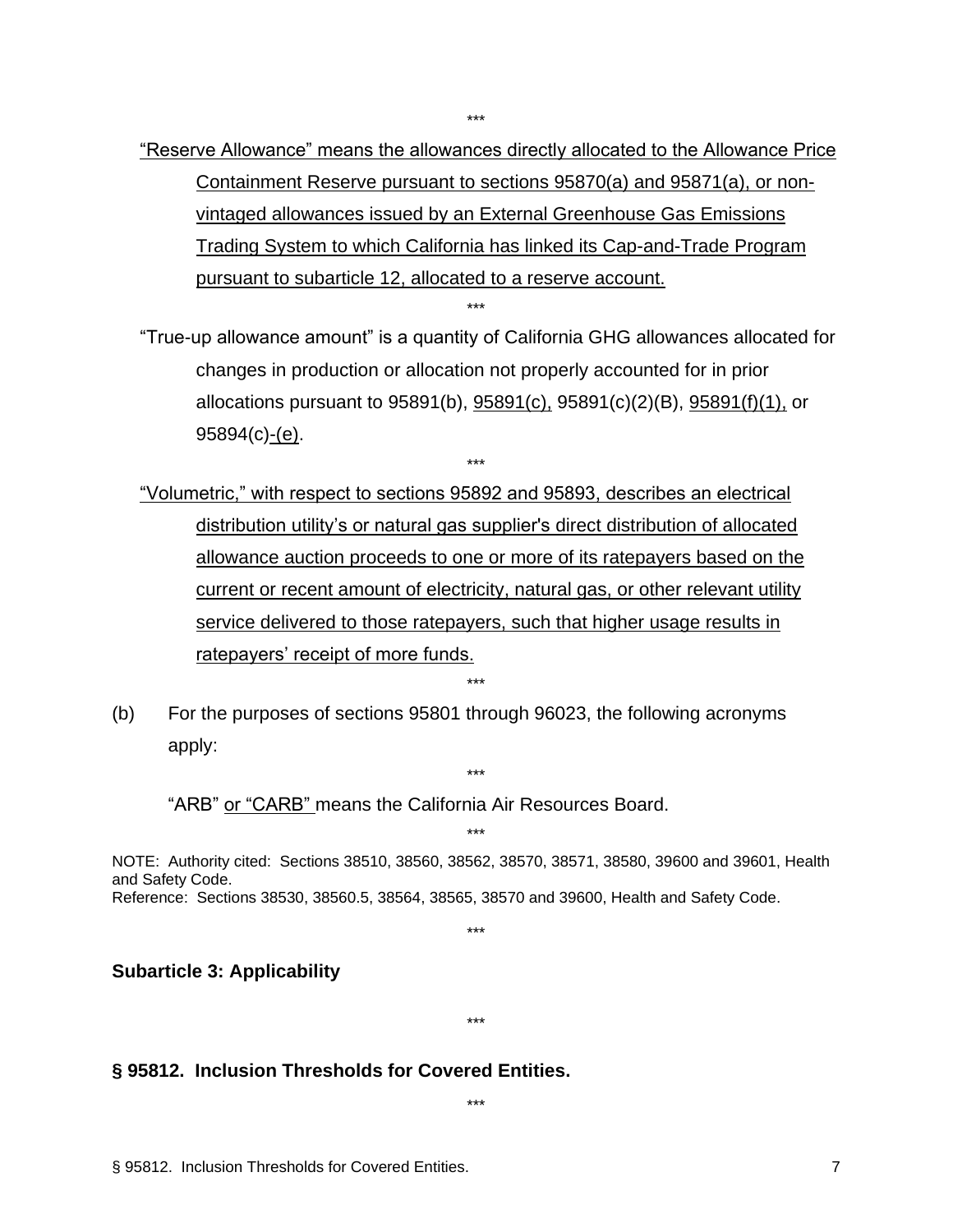- (d) If an entity's annual, assigned, or reported and verified emissions from any data year between 2011-2014 equal or exceed the thresholds identified below from the categories specified in sections  $95851(a)$ , or (b), and (d), then that entity is classified as a covered entity as of January 1, 2015, for the year in which the threshold is reached and for all future years until all requirements set forth in section 95835(c) are met.
	- (2) Electricity importers. The threshold for an electricity importer of specified source of electricity is zero metric tons of CO<sub>2</sub>e per year and for unspecified sources is zero MWhs per year as of January 1, 2015.

\*\*\*

(3) Waste-to-Energy-Facilities. If a waste-to-energy facility's annual, assigned, or reported and verified emissions from any data year between 2011-2015 equal or exceed 25,000 metric tons or more of CO<sub>2</sub>e annually, then that entity is classified as a covered entity as of January 1, 2016, for the year in which the threshold is reached and for all years until the requirement set forth in section 95812(e) is met.

NOTE: Authority cited: Sections 38510, 38560, 38562, 38570, 38571, 38580, 39600 and 39601, Health and Safety Code. Reference: Sections 38530, 38560.5, 38564, 38565, 38570 and 39600, Health and Safety Code.

\*\*\*

#### **§ 95813. Opt-In Covered Entities.**

(b) An entity that does not qualify to opt in to the Program pursuant to section 95813(h) and that voluntarily elects to participate in this Perogram under this section must submit its request to the Executive Officer for approval by March 1 of the calendar year immediately preceding the first year in which it voluntarily elects to be subject to a compliance obligation pursuant to this section. The request for approval to be an opt-in covered entity shall specify the first year in which the entity elects to be subject to a compliance obligation. The Executive Officer shall evaluate such applications, designate approved applicants as opt-in covered entities, and, for approved applicants, specify the first year in which the opt-in covered entity will be subject to a compliance obligation.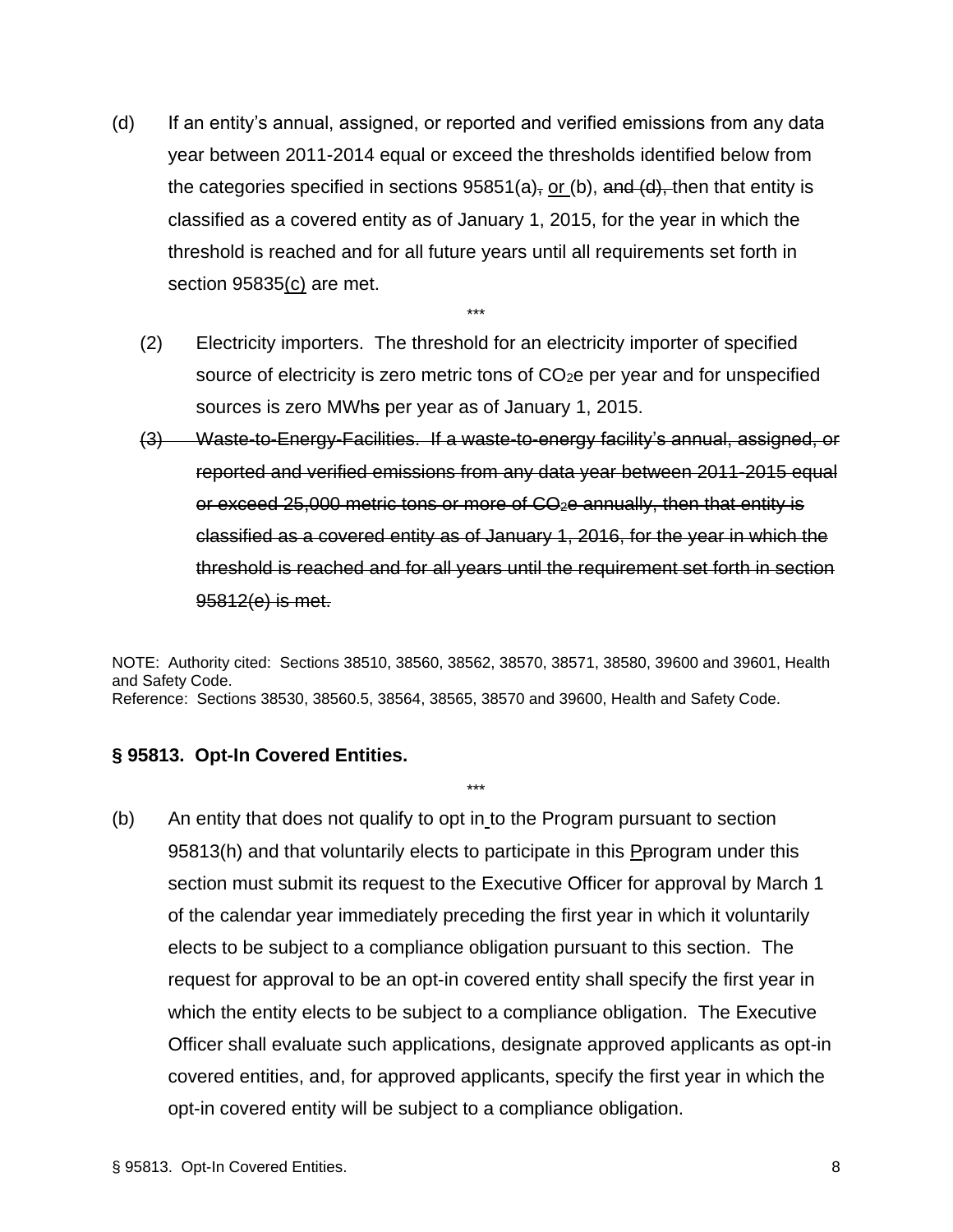(c) An entity that voluntarily elects to participate in this Pprogram under section 95813(b) may rescind its request to opt in to the Pprogram by October 1 of the calendar year prior to the first year in which it voluntarily elects to be subject to a compliance obligation pursuant to section 95813(b). An entity that voluntarily elects to participate in the Cap-and-Trade Program under section 95813(h) may rescind its request to opt in to the Program by October 1 of the calendar year in which it requests approval to be an opt-in covered entity.

\*\*\*

(g) Opting out. At the end of any given compliance period, an opt-in covered entity may choose to opt out of the **Perogram provided its annual emission levels for** any data year remain below the inclusion thresholds set forth in section 95812. An entity choosing to opt out of the Pprogram must either fulfill its compliance obligations as required pursuant to subarticle 7 or surrender allowances equivalent to all the directly allocated allowances it has received from the budget years for the compliance period in question. An opt-in covered entity that wishes to opt-out of this Pprogram must apply to the Executive Officer by September 1 of the last year of a compliance period.

NOTE: Authority cited: Sections 38510, 38560, 38562, 38570, 38571, 38580, 39600 and 39601, Health and Safety Code. Reference: Sections 38530, 38560.5, 38564, 38565, 38570 and 39600, Health and Safety Code.

\*\*\*

\*\*\*

\*\*\*

#### **Subarticle 4: Compliance Instruments**

#### **§ 95820. Compliance Instruments Issued by the Air Resources Board.**

- (d) Compliance instruments issued by ARB may only be used for the purposes expressly set forth in this article.
- (e) Price ceiling units.
	- (1) The Executive Officer may issue price ceiling units pursuant to section 95915.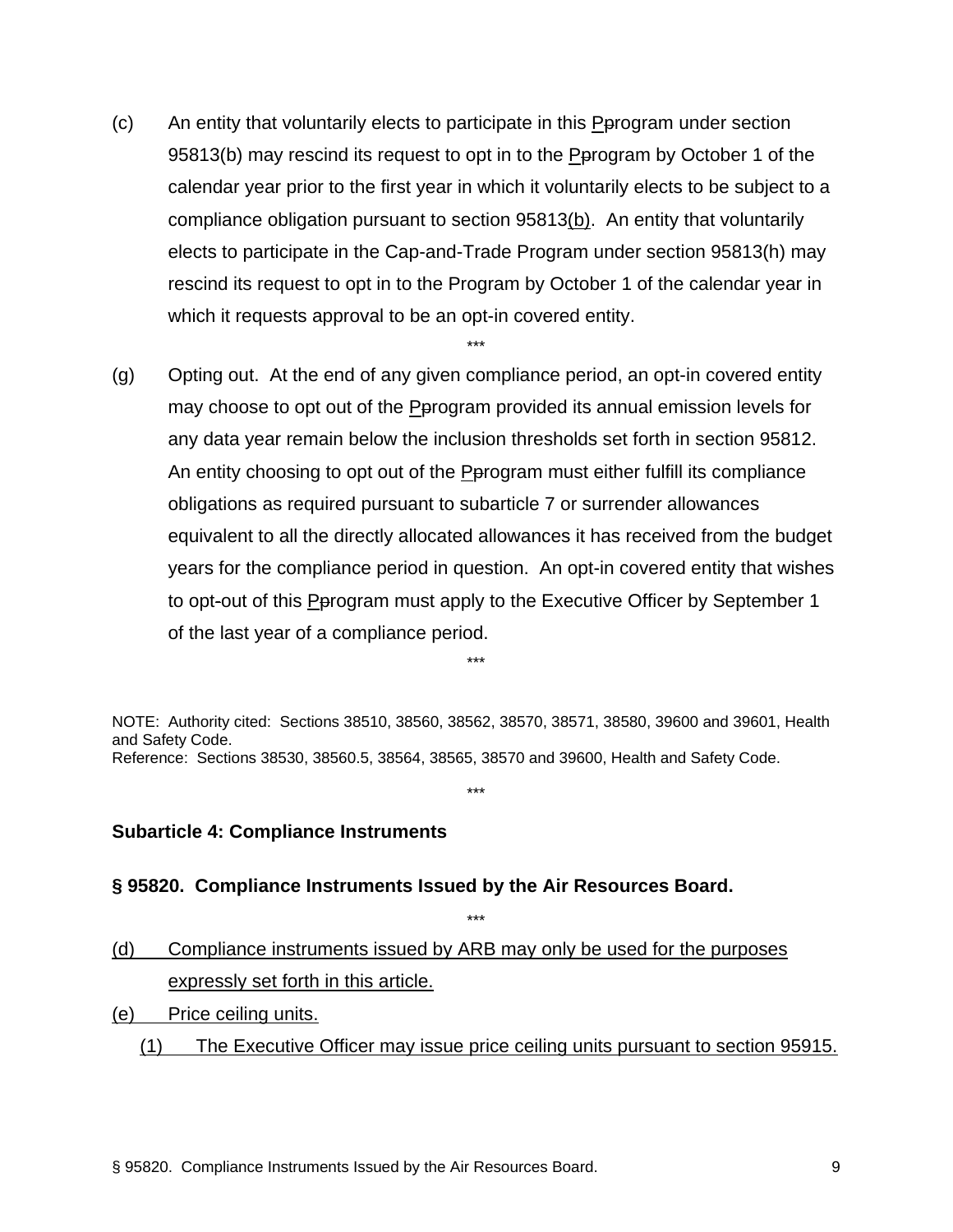## (2) Surrender of price ceiling units shall be subject to the requirements of section 95915.

NOTE: Authority cited: Sections 38510, 38560, 38562, 38570, 38571, 38580, 39600 and 39601, Health and Safety Code. Reference: Sections 38530, 38560.5, 38564, 38565, 38570 and 39600, Health and Safety Code.

\*\*\*

\*\*\*

\*\*\*

### **Subarticle 5: Registration and Accounts**

#### **§ 95830. Registration with ARB.**

- (c) Requirements for Registration. Registration is complete when the Executive Officer approves the registration and the accounts administrator informs the entity of the approval.
	- (5) An individual registering as a voluntarily associated entity and having a primary residence in the United States, but not located in California, must designate an agent for service of process in California. The agent may be an individual who resides in California, or a corporation, that has previously filed a certificate pursuant to California Corporations Code section 1505.
	- (6) An entity applying for registration that is not an individual or an entity supplying exchange clearing services pursuant to section 95814(a)(1)(C) must designate, pursuant to section 95832, either:

- (B) An agent for service of process in California. For entities registering into California, the agent may be an individual who resides in California, or a corporation, that has previously filed a certificate pursuant to California Corporations Code section 1505.
- $(7)$  Any individual who requires access to the tracking system, including the a prospective primary account representative, alternate account representatives, or account viewing agents for a registered entity, must first register as a user in the tracking system.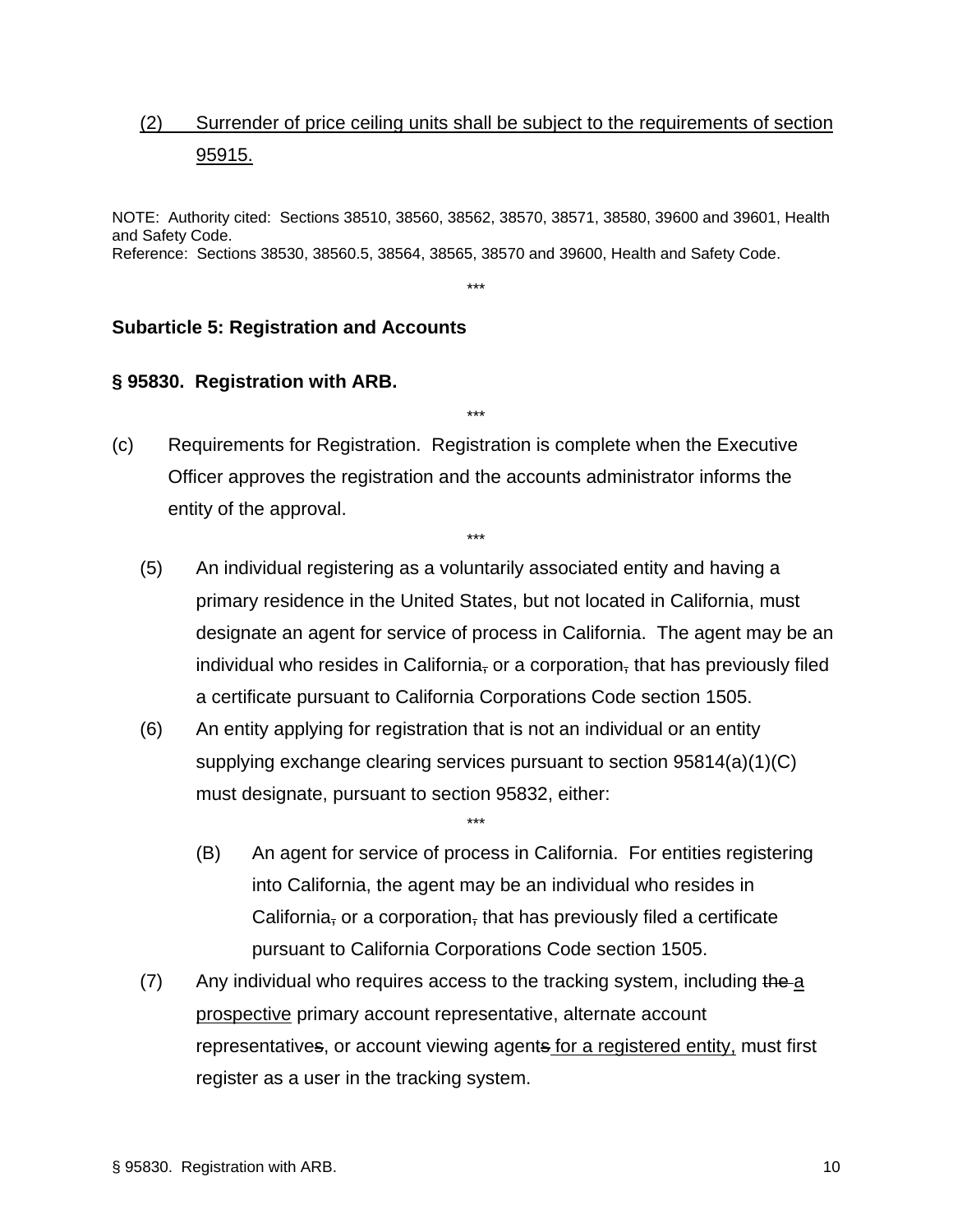- (A) An individual qualified to register as a user in the tracking system, whether through the California Cap-and-Trade Program or an External GHG ETS, cannot apply for more than one user registration. \*\*\*
- (8) An entity or individual applicant may be denied registration:
	- (D) If an individual fails to comply with section 95834 Know-Your-Customer Requirements or does not provide the documentation required pursuant to section 95834 within 30 days of submitting a user registration request in the tracking system;

\*\*\*

- (E) If an individual is already registered and has a user account under the same or a different name. This provision applies to individuals registered in an approved external linked GHG emissions trading system that uses the tracking system.
- (f) Information Confidentiality. The following information collected about individuals during the registration process will be treated as confidential by the Executive Officer and the accounts administrator to the extent possible, and except as needed in the course of oversight, investigation, enforcement and prosecution:

\*\*\*

\*\*\*

\*\*\*

\*\*\*

- (g) Linking.
	- (4) Entities With a Compliance Obligation in More than One Jurisdiction.
		- (B) If an entity registered with an external GHG ETS to which California has linked pursuant to subarticle 12 has a compliance obligation with California, then the entity must register with California and provide the following information in paragraphs 1. to 6. below:
			- 6. An individual who is approved by an external GHG ETS with a user account and who intends to be designated as a primary account representative, alternate account representative, or account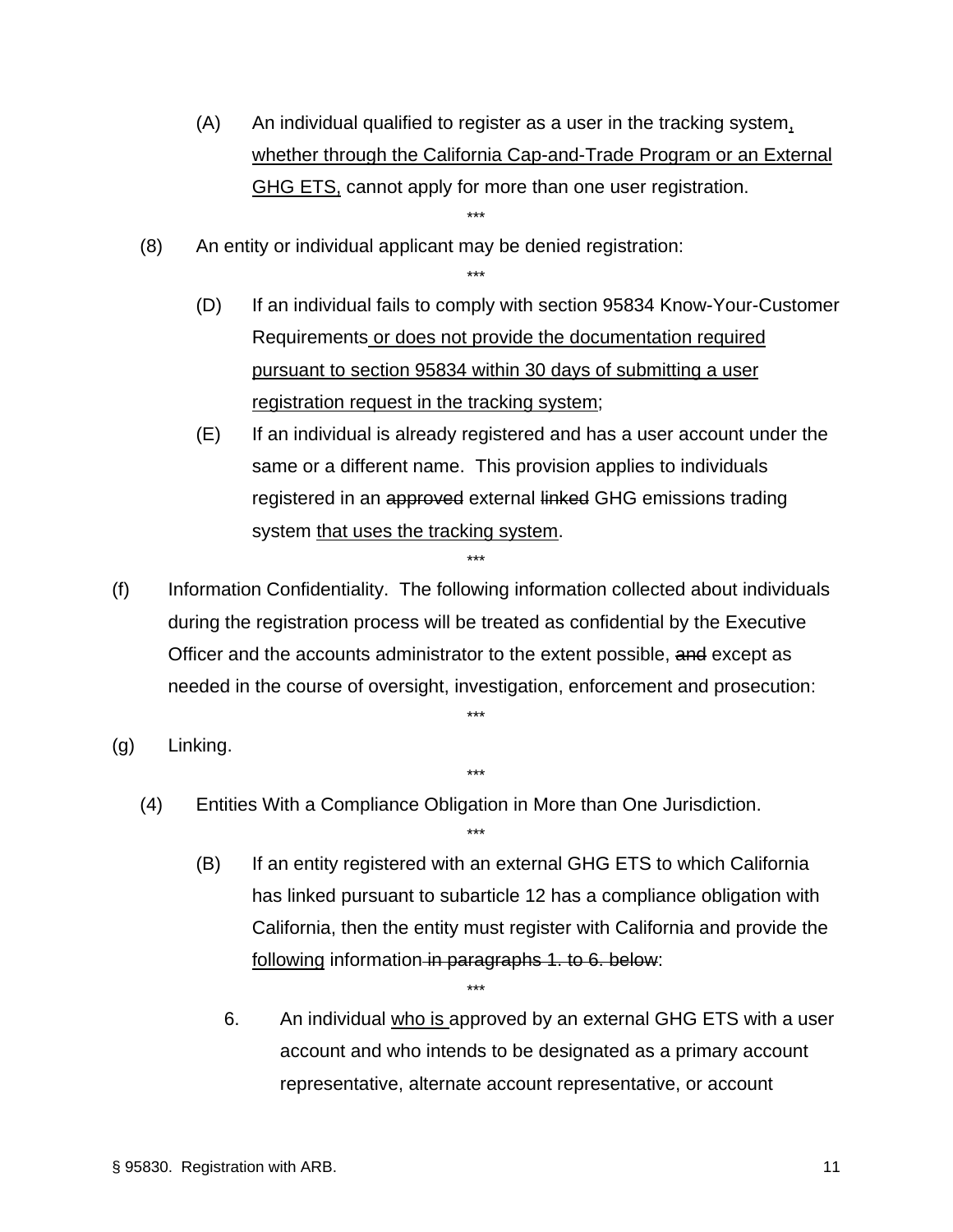viewing agent for an entity registering or registered in California must submit all California-specific registration attestations and other applicable information required by sections 95832, 95833, and 95834.

NOTE: Authority cited: Sections 38510, 38560, 38562, 38570, 38571, 38580, 39600 and 39601, Health and Safety Code. Reference: Sections 38530, 38560.5, 38564, 38565, 38570 and 39600, Health and Safety Code.

\*\*\*

#### **§ 95831. Account Types.**

- (a) Accounts Created for Registered Entities.
	- (1) The Executive Officer shall not create more than one holding account, one limited use holding account, one compliance account, one aAnnual aAllocation hHolding aAccount, or one exchange clearing holding account for each entity registered pursuant to 95830.
	- (4) Compliance Accounts. When the Executive Officer approves a registration for a covered entity or opt-in covered entity, the accounts administrator will create a compliance account for the entity.

\*\*\*

\*\*\*

- (C) The Executive Officer may transfer compliance instruments into a compliance account. The Executive Officer may remove compliance instruments to satisfy a compliance obligation, or when closing an account.
- (5) Exchange Clearing Holding Accounts. When the Executive Officer approves registration for an entity identified as a voluntarily associated entity pursuant to section 95814(a)(3), then the accounts administrator will create an exchange clearing holding account for the entity.
	- (A) Entities may transfer compliance instruments to exchange clearing holding accounts only for the purpose of transferring control of the instruments to the entity performing the clearing function.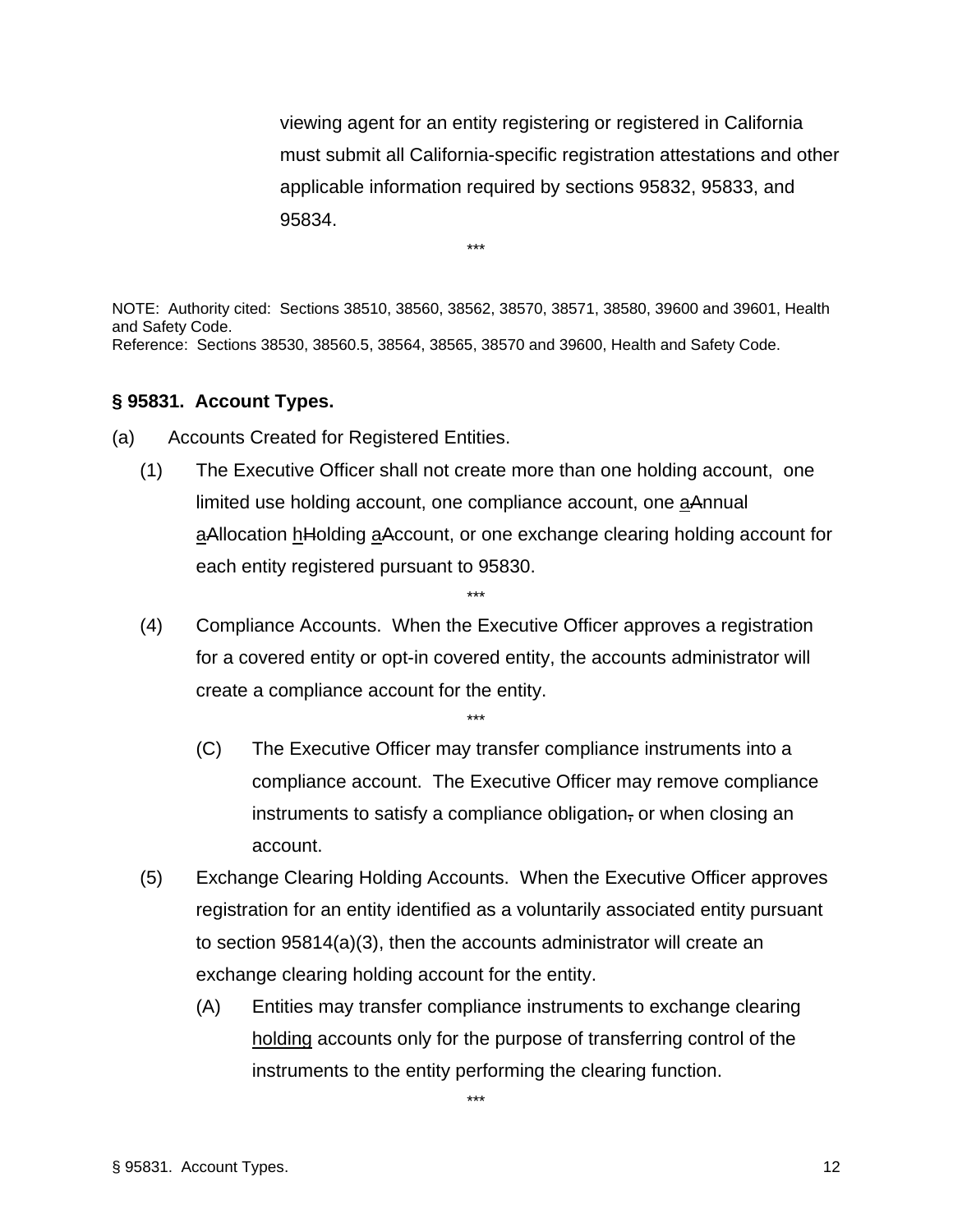(6) Annual Allocation Holding Account. When an entity qualifies for a direct allocation under subarticle 9, the accounts administrator will create an annual allocation holding account for the entity.

\*\*\*

\*\*\*

- (F) Allocation of allowances to industrial entities, universities, public service facilities, waste-to-energy facilities, and legacy contract generators pursuant to subarticles 8 and 9 will be transferred to the entity's holding account on January 1 of the vintage year of the allowances.
- (H) Allocation of allowances to waste-to-energy facilities will be transferred on January 1 of the vintage year of the allowances to the entity's compliance account pursuant to section 95852(k).
- (I) Allocation of allowances to suppliers of liquefied natural gas will be transferred on January 1 of the vintage year of the allowances to the entity's holding account or compliance pursuant to section 95852(l)(1).
- (b) Accounts under the Control of the Executive Officer. The accounts administrator will create and maintain the following accounts under the control of the Executive Officer:
	- \*\*\*
	- (4) A holding account to be known as the Allowance Price Containment Reserve Account:
		- (A) Into which the serial numbers of allowances directly allocated to the Allowance Price Containment Reserve pursuant to sections 95870(a) and 95871(a) will be transferred; and
	- (8) A holding account to be known as the Price Ceiling Account, which will contain allowances transferred pursuant to section 95913(h)(1)(C) and price ceiling units approved by the Executive Officer pursuant to section 95915.

\*\*\*

NOTE: Authority cited: Sections 38510, 38560, 38562, 38570, 38571, 38580, 39600 and 39601, Health and Safety Code.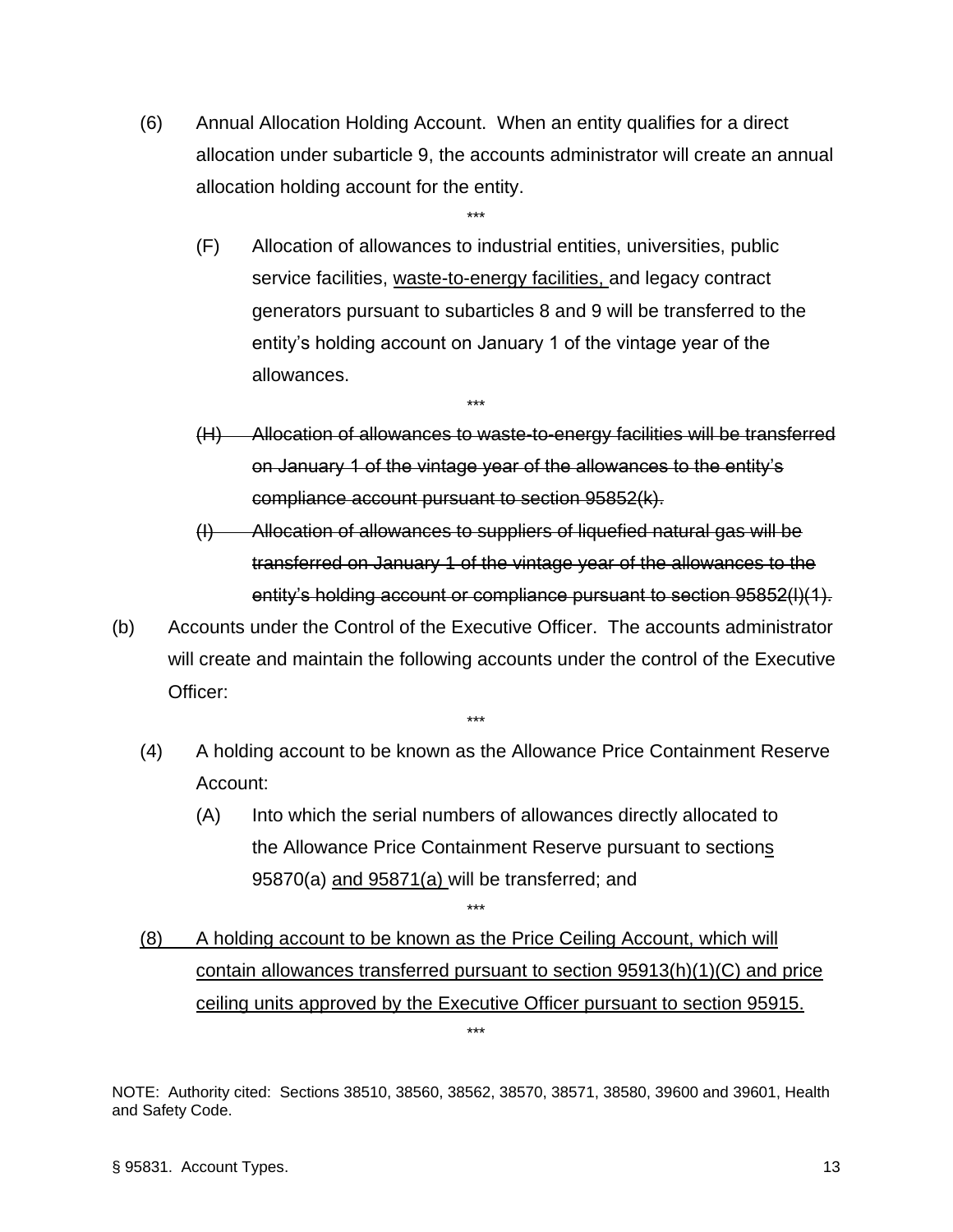Reference: Sections 38530, 38560.5, 38564, 38565, 38570 and 39600, Health and Safety Code.

\*\*\*

\*\*\*

#### **§ 95833. Disclosure of Corporate Associations.**

- (a) Criteria for Determining Corporate Associations.
	- (5) A publicly-\_owned electric utility or joint powers agency authority that is the operator of an electricity generating facility in California has a direct corporate association with the operator of another electricity generating facility in California if the same entity operates both generating facilities. A publicly owned electric utility or joint powers agency authority that is the operator of an electricity generating facility in California has a direct corporate association with an electricity importer if the same entity operates the generating facility in California and is the entity importing electricity.

NOTE: Authority cited: Sections 38510, 38560, 38562, 38570, 38571, 38580, 39600 and 39601, Health and Safety Code. Reference: Sections 38530, 38560.5, 38564, 38565, 38570 and 39600, Health and Safety Code.

\*\*\*

\*\*\*

#### **§ 95834. Know-Your-Customer Requirements.**

- (b) The individual must provide, within 30 days of submitting a user registration request in the tracking system, documentation of the following:
	- (4) Proof of an open bank account in the United States, except as provided in section 95834(b)(4)(B) below;

\*\*\*

(A) The proof must be in the form of a bank statement dated no earlier than 3 months prior to submission, must identify the individual holding the account, and must contain the name and business address contact information of the bank.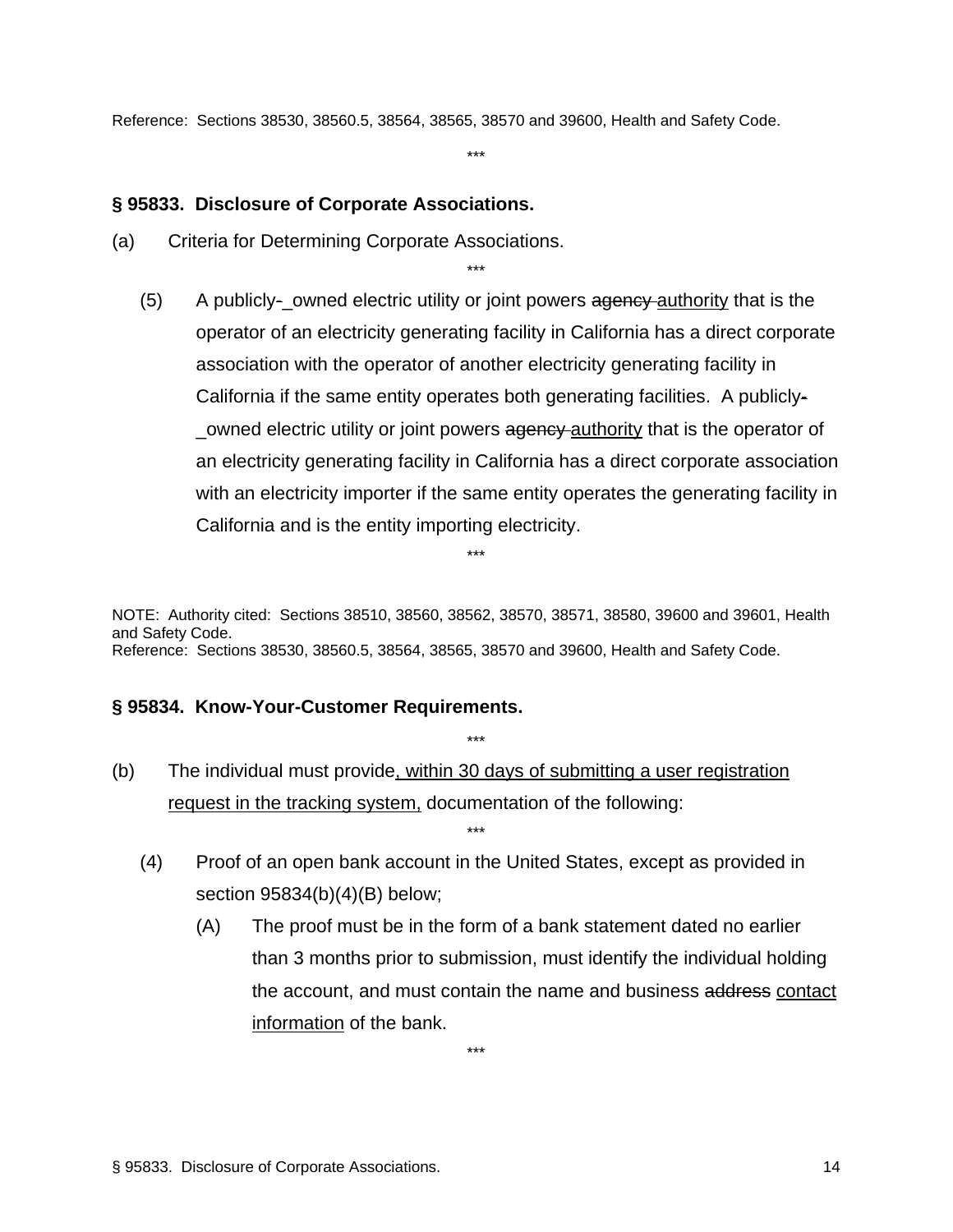- (c) An individual who will become an account representative or viewing agent of a covered entity or opt-in covered entity as defined in section 95802 may choose to provide documentation pursuant to section 95834(b) directly to their employer instead of to ARB. An entity's director or officer disclosed pursuant to section 95830(c)(1)(B) must confirm that the individual meets the Know-Your-Customer Requirements described in section 95834 and that the entity will retain the documentation.
	- $(2)$  A director or officer disclosed pursuant to section 95830 $(c)(1)(B)$  of the covered entity who has been disclosed pursuant to section  $95830(c)(1)(B)$ must complete an attestation to verify the accuracy and veracity of the documentation submitted pursuant to section 95834(b).

\*\*\*

\*\*\*

NOTE: Authority cited: Sections 38510, 38560, 38562, 38570, 38571, 38580, 39600 and 39601, Health and Safety Code. Reference: Sections 38530, 38560.5, 38564, 38565, 38570 and 39600, Health and Safety Code.

\*\*\*

#### **Subarticle 6: California Greenhouse Gas Allowance Budgets**

\*\*\*

\*\*\*

#### **§ 95841. Annual Allowance Budgets for Calendar Years 2013-2050.**

### **Table 6-1: 2013-2020 California GHG Allowance Budgets**

| <b>Compliance</b><br><b>Period</b> | <b>Budget</b><br>Year | <b>Annual Allowance Budget</b><br>(mMillions of CA GHG<br>aAllowances) |
|------------------------------------|-----------------------|------------------------------------------------------------------------|
|                                    | 2013                  | 162.8                                                                  |
| 4                                  | 2014                  | 159.7                                                                  |
|                                    | 2015                  | 394.5                                                                  |
| 2                                  | 2016                  | 382.4                                                                  |
|                                    | 2017                  | 370.4                                                                  |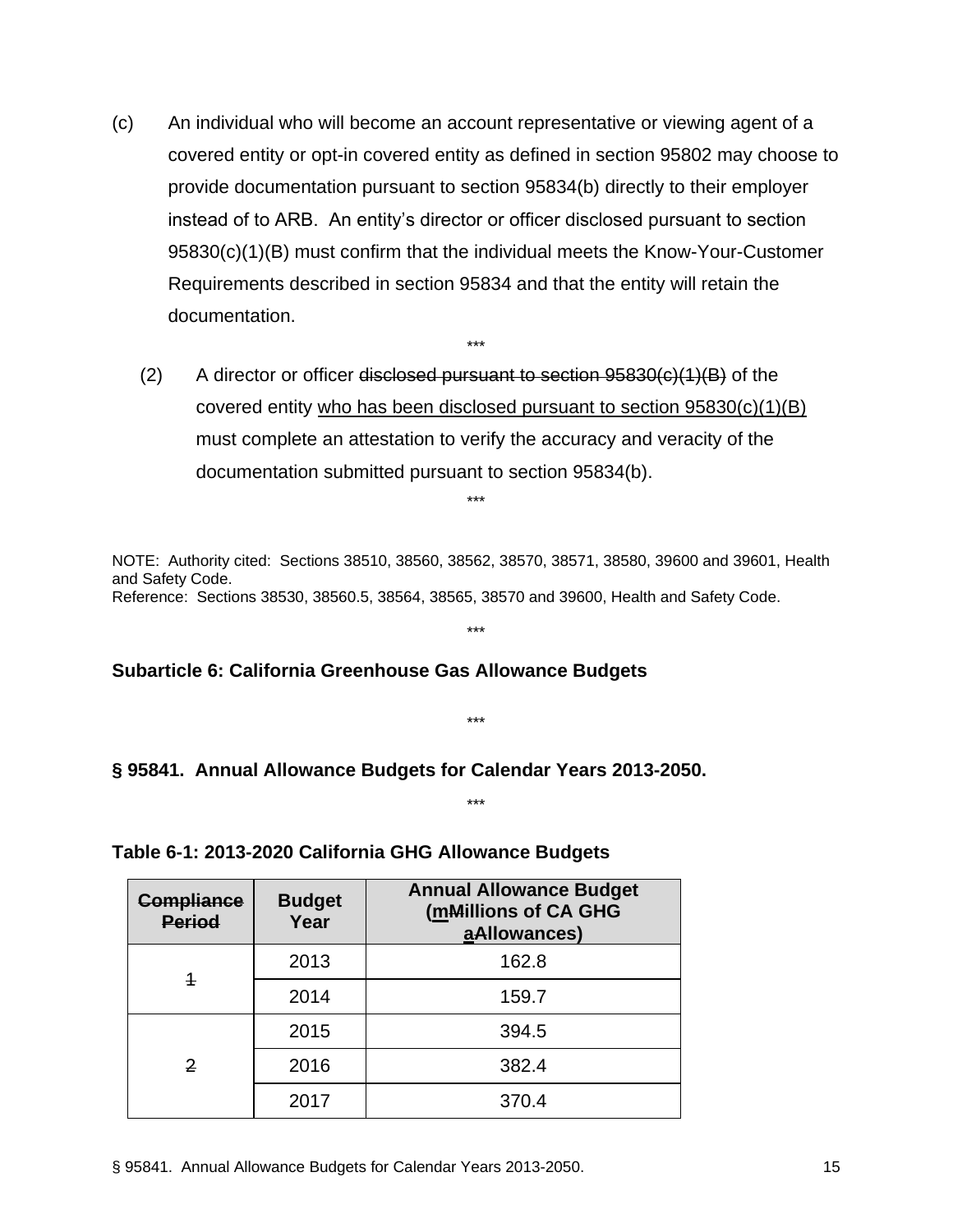|   | 2018 | 358.3 |
|---|------|-------|
| 3 | 2019 | 346.3 |
|   | 2020 | 334.2 |

#### **Table 6-2: 2021-2031 California GHG Allowance Budgets**

| <b>Compliance</b><br><b>Period</b> | <b>Budget</b><br>Year | <b>Annual Allowance Budget</b><br>(millions of CA GHG allowances) |
|------------------------------------|-----------------------|-------------------------------------------------------------------|
| 4                                  | 2021                  | 320.8                                                             |
|                                    | 2022                  | 307.5                                                             |
| 5                                  | 2023                  | 294.1                                                             |
|                                    | 2024                  | 280.7                                                             |
| 6                                  | 2025                  | 267.4                                                             |
|                                    | 2026                  | 254.0                                                             |
|                                    | 2027                  | 240.6                                                             |
|                                    | 2028                  | 227.3                                                             |
| $\overline{f}$                     | 2029                  | 213.9                                                             |
| 8                                  | 2030                  | 200.5                                                             |
|                                    | 2031                  | 193.8                                                             |

NOTE: Authority cited: Sections 38510, 38560, 38562, 38570, 38571, 38580, 39600 and 39601, Health and Safety Code.

Reference: Sections 38530, 38560.5, 38564, 38565, 38570 and 39600, Health and Safety Code.

#### **§ 95841.1 Voluntary Renewable Electricity.**

(a) Voluntary Renewable Electricity Program Requirements. The end-user, or VRE participant acting on behalf of the end-user, must meet the requirements of this section. Generation must be new and not have an online date or have served load prior to July 1, 2005. Allowance retirement for purposes of voluntary renewable electricity will begin in 2014 for 2013 generation, and will continue in the same manner for subsequent years. Allowances will be retired annually from the Voluntary Renewable Electricity Reserve Account for the preceding year's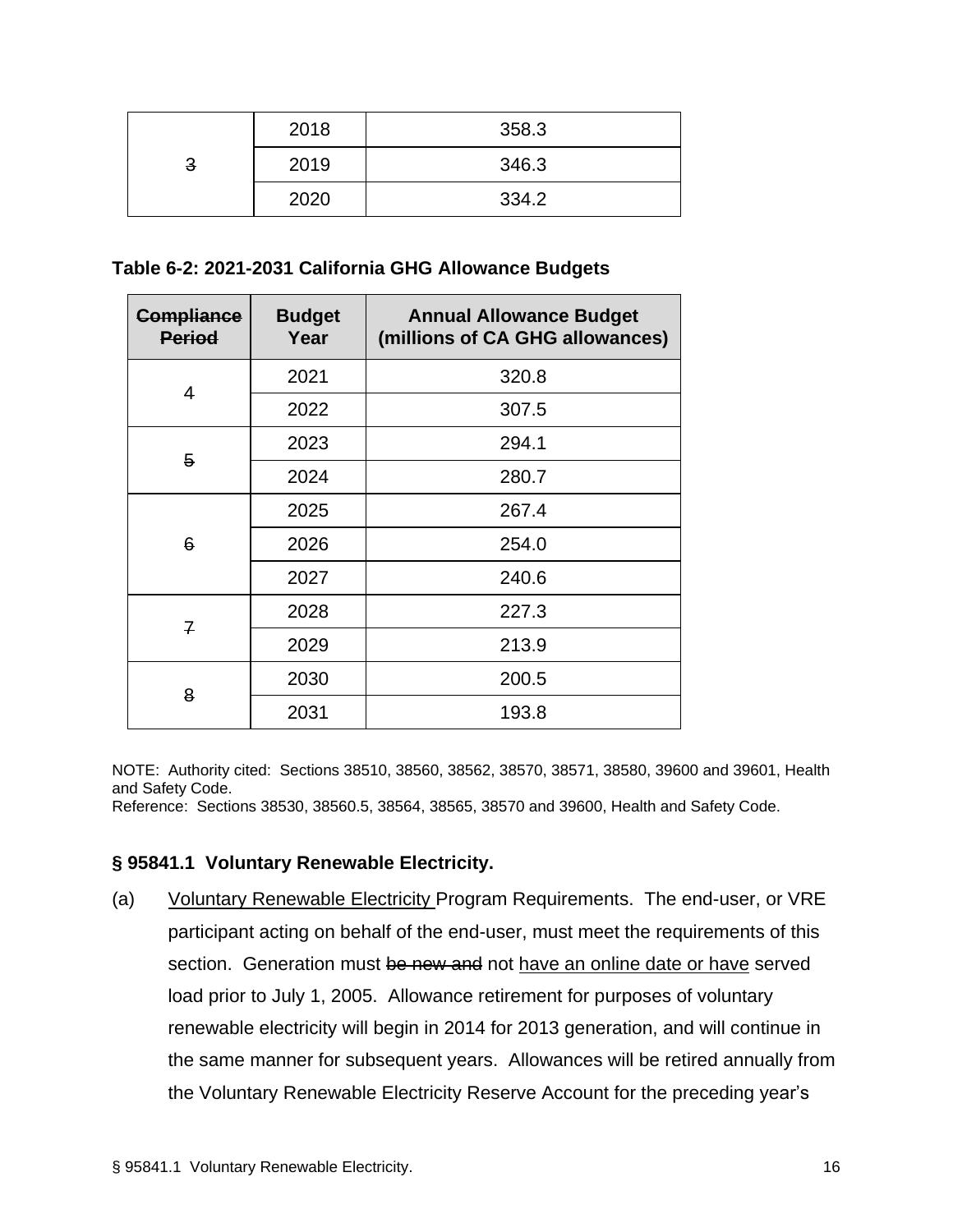eligible and approved generation in order of increasing vintage year until the account has been exhausted. For the year in which available allowances are exhausted, allowance retirement will be pro-rated among all eligible and approved generation. Voluntary renewable electricity must be directly delivered to California. RECs must represent generation that occurred during the year for which allowance retirement is requested. RECs shall be retired before the submittal of the request to retire allowances pursuant to this section.

(b) Reporting Requirements. The end-user, or the VRE participant acting on behalf of the end-user, requesting allowance retirement for eligible generation must meet the following requirements for the period in which allowance retirement is being requested:

\*\*\*

(1) By July 1 of each year, provide a written request for allowance retirement from the Voluntary Renewable Electricity Reserve Account and all required documentation for the previous year's eligible generation or REC purchases. The Rrequest must meet the requirements below:

- (E) Contract or settlement data demonstrating the sale to and purchase of the electricity or RECs associated with the generation of the electricity to the end-user or entity purchasing on behalf of the end-user; and
- $(E)(F)$  Submit the following attestations:
	- 1. Attest, in writing, Submit a signed attestation to ARB as follows: "I certify under penalty of perjury of the laws of the State of California that I have not authorized use of, or sold, any renewable electricity credits or any claims to the emissions, or lack of emissions, for electricity for which I am seeking ARB allowance retirement, in any other voluntary or mandatory program."
	- 2. Attest, in writing, Submit a signed attestation to ARB as follows: "I understand I am voluntarily participating in the California Greenhouse Gas Cap-and-Trade Program under title 17, Cal. Code of Regs. article 5, and by doing so, I am now subject to all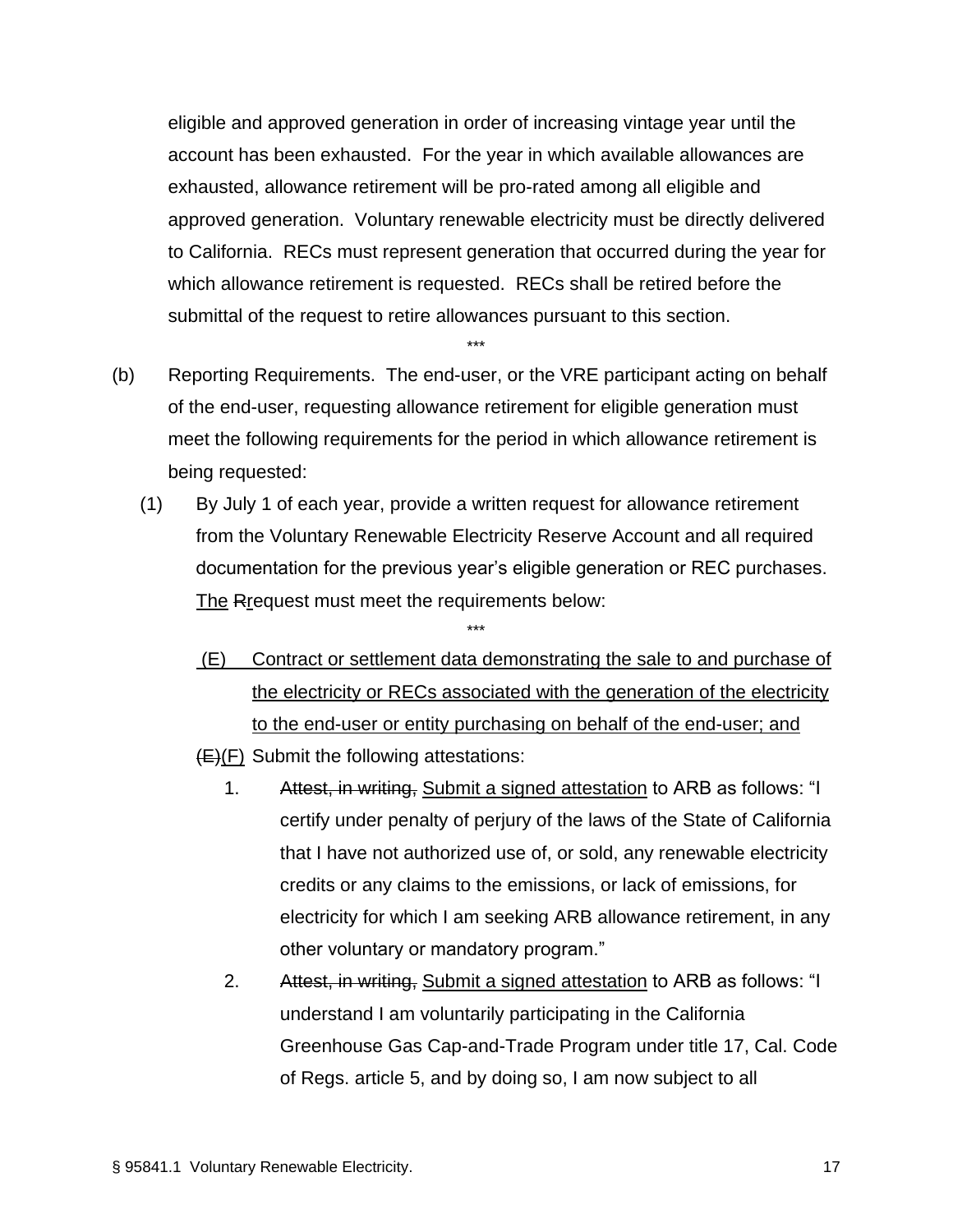regulatory requirements and enforcement mechanisms of this voluntary renewable electricity program and subject myself to the jurisdiction of California as the exclusive venue to resolve any and all disputes."

NOTE: Authority cited: Sections 38510, 38560, 38562, 38570, 38571, 38580, 39600 and 39601, Health and Safety Code. Reference: Sections 38530, 38560.5, 38564, 38565, 38570 and 39600, Health and Safety Code.

\*\*\*

\*\*\*

\*\*\*

#### **Subarticle 7: Compliance Requirements for Covered Entities**

#### **§ 95851. Phase-in of Compliance Obligation for Covered Entities.**

(d) Operators of eligible Waste-to-Energy Facilities, pursuant to section 95852(k), that meet or exceed the annual threshold in section 95812(d), will have a compliance obligation beginning in 2018.

NOTE: Authority cited: Sections 38510, 38560, 38562, 38570, 38571, 38580, 39600 and 39601, Health and Safety Code. Reference: Sections 38530, 38560.5, 38564, 38565, 38570 and 39600, Health and Safety Code.

\*\*\*

#### **§ 95852. Emission Categories Used to Calculate Compliance Obligations.**

- (b) First Deliverers of Electricity. A first deliverer of electricity covered under sections 95811(b) and 95812(c)(2) has a compliance obligation for every metric ton of CO2e emissions calculated pursuant to section 95852(b)(1) for which a positive or qualified positive emissions data verification statement is issued pursuant to MRR, or for which there are assigned emissions, when such emissions are from a source in California or in a jurisdiction where a GHG emissions trading system has not been approved for linkage by the Board pursuant to subarticle 12.
	- (1) Calculation of emissions for compliance obligation.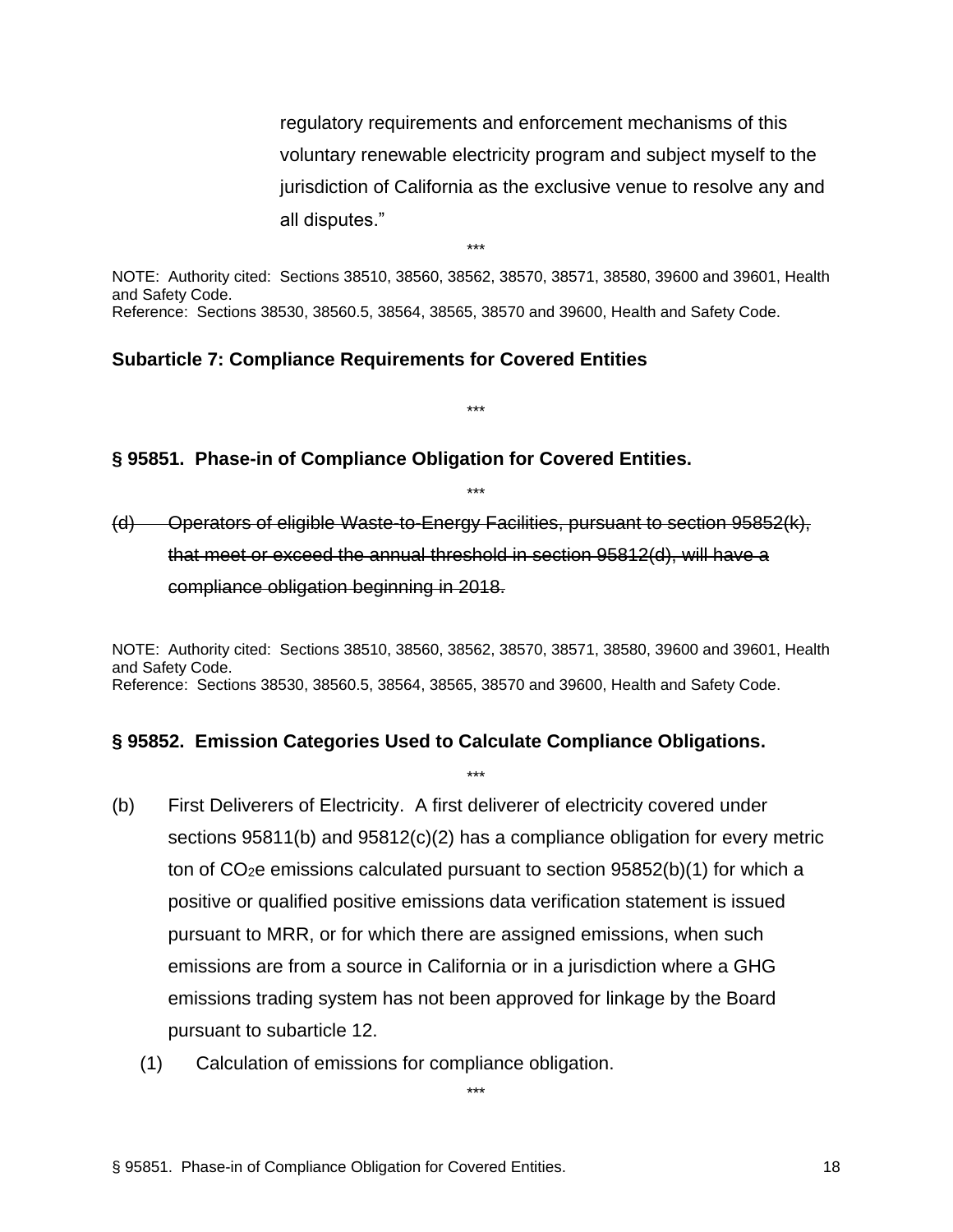- (D) EIM Outstanding Emissions. Beginning January 1, 2018, ARB will retire current vintage allowances designated by ARB for auction pursuant to section 95911(f)(3) that remain unsold in the Auction Holding Account for more than 24 months in the amount of EIM Outstanding Emissions as defined in section 95111(h) of MRR.
	- 1. EIM Outstanding Emissions are equal to the annual metric tons of CO2e from electricity that is imported into California through CAISO's EIM but not otherwise accounted for by emissions reported by the EIM participating resource scheduling coordinators. These emissions are calculated pursuant to the requirements in MRR section 95111(h)(1).
	- 2. On an annual basis, ARB will retire these allowances no later than the surrender deadlines specified in sections 95856(d) and (f). ARB will retire allowances starting with the earliest vintages first.

3. Current vintage allowances retired by ARB pursuant to this section do not include allowances consigned to auction pursuant to section 95910(d).

(h) Petroleum and Natural Gas Systems. Operators of the facilities specified in section 95101(e)(2)-(5) of MRR have a compliance obligation for every metric ton of CO2e from the source types specified in sections 95152(c)-(f) of MRR, except as specified in section 95852.2 of this article, that is contained in an emissions data report that has received a positive or qualified positive emissions data verification statement report, or for which emissions have been assigned.

\*\*\*

(i) The compliance obligation for sources specified in sections 95852(a) through (h), and 95852(lk) is calculated based on the sum of the following, as applicable:

\*\*\*

(j) Limited Exemption of Emissions from the Production of Qualified Thermal Output. From 2013 through the year before which natural gas suppliers are required to consign 100% of allocated allowances to auction pursuant to Table 9- 5 or 9-6, emissions from the production of qualified thermal output from a district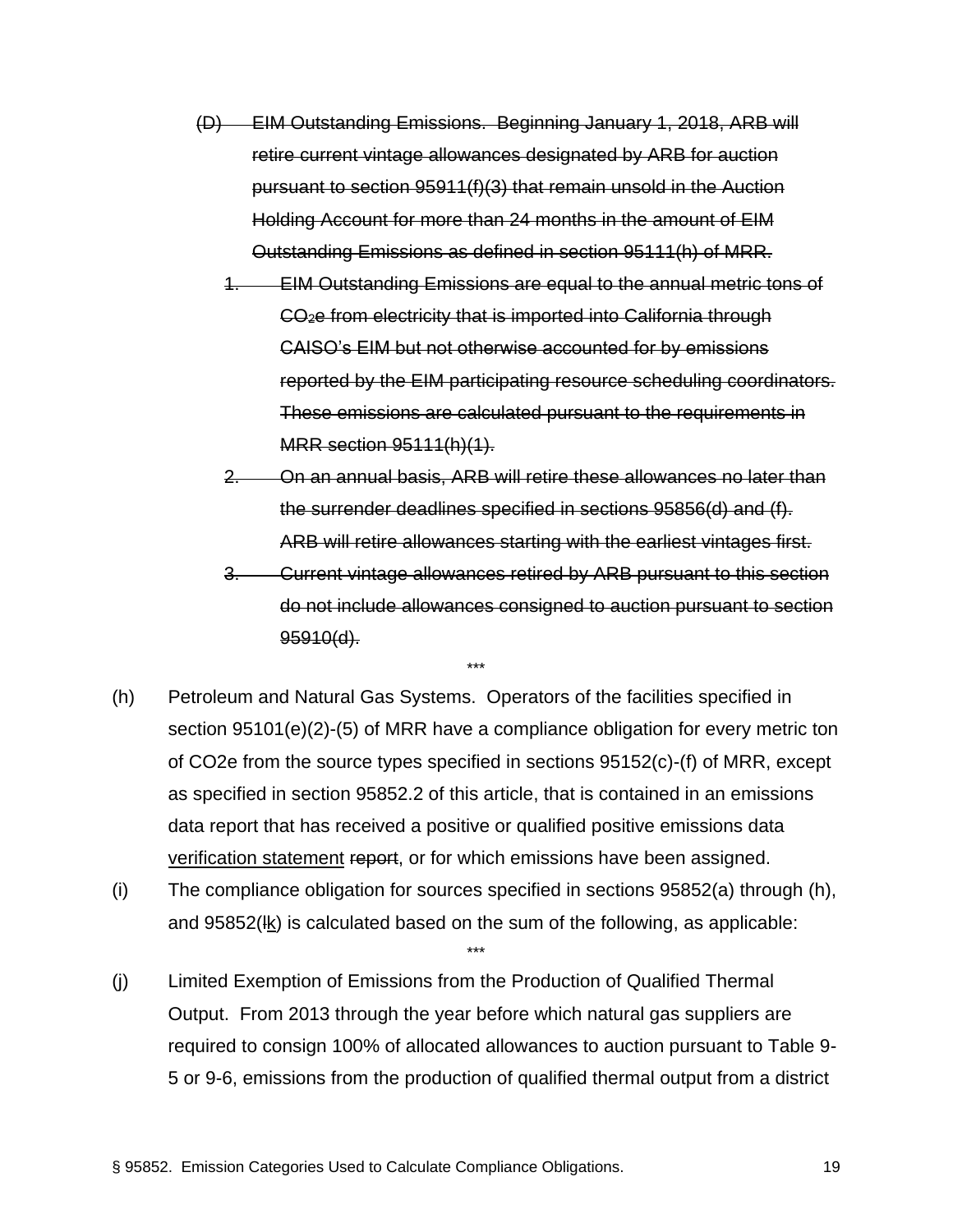heating facility or a facility with a cogeneration unit that meets the requirements of this section and has been approved by the Executive Officer for an emissions exemption shall not have a compliance obligation and shall not count toward the inclusion threshold of section  $95812(c)(1)$ . A facility that qualifies for this limited exemption shall not be a covered entity until the year in which natural gas suppliers are required to consign 100% of allocated allowances to auction pursuant to Table 9-5 or 9-6.

- (1) A facility with a cogeneration unit may apply for the emissions exemption if it meets the following two conditions for each year from 2008-2013, starting with the first year that a cogeneration unit was operational at the facility, and will remain eligible until the year in which either condition is not met, based on data reported pursuant to MRR:
	- (A) The facility's annual covered emissions as defined in MRR associated with the production of qualified thermal output, calculated using the following equation, are less than  $25,000$  metric tons of  $CO<sub>2</sub>e$ .

$$
GHG_{QTO} = Q_{produced} * 0.06244
$$

Where:

"GH $G<sub>QTO</sub>$ " is the annual covered emissions for each calendar year, in metric tons of CO2e, associated with the production of qualified thermal output;

"Q<sub>produced</sub>" is the annual amount of qualified thermal output produced for each calendar year, from fuels that result in covered emissions, measured in MMBtu, at the cogeneration facility. If Qproduced is produced from a cogeneration unit that burns both fuels that result in covered emissions and fuels that result in emissions without a compliance obligationcommission pursuant to Subarticle 7, then Qproduced is calculated as total qualified thermal output multiplied by the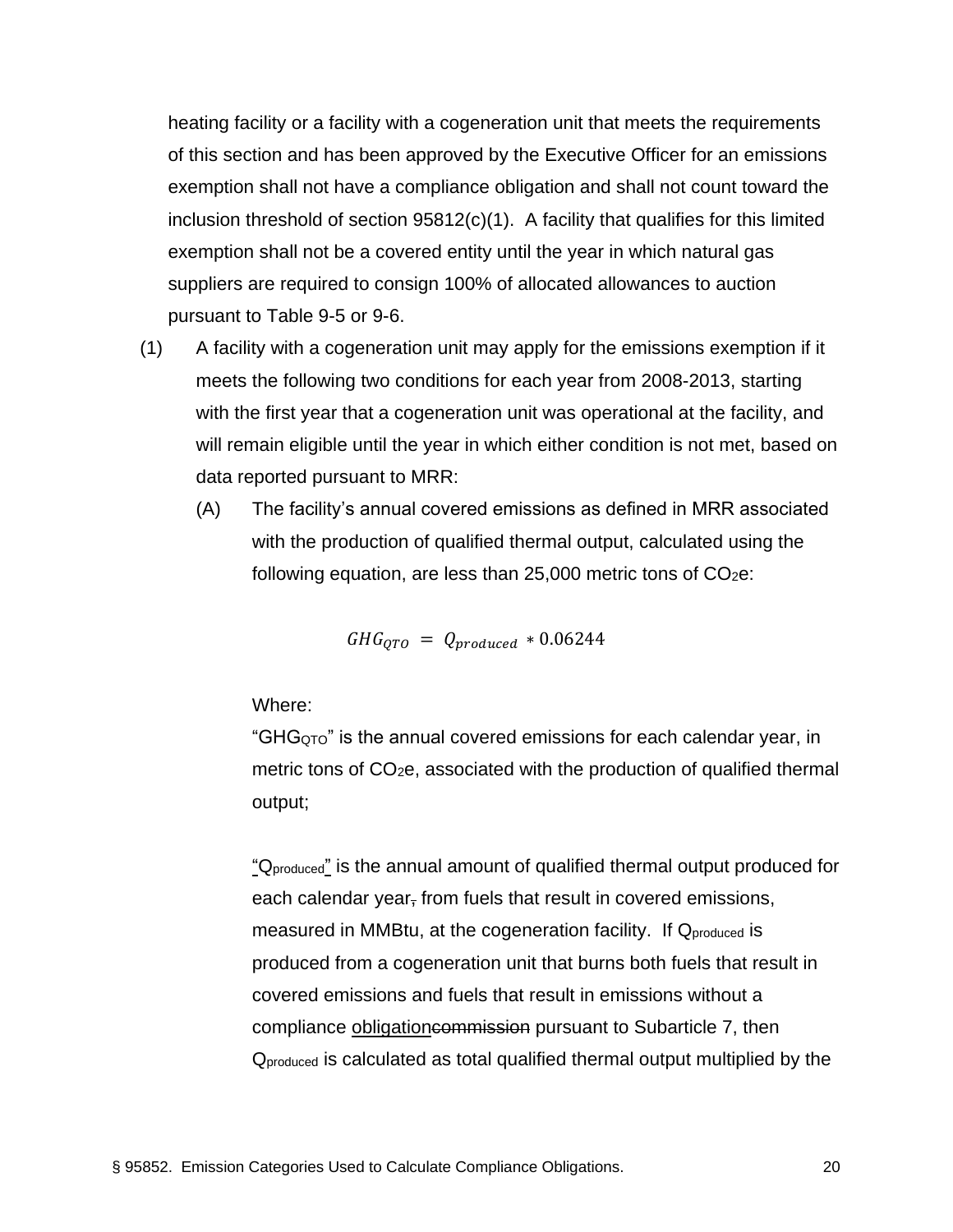ratio of the MMBtus of fuel that produces covered emissions divided by the total MMBtus of all fuels combusted in the unit; and,

(4) A facility with a cogeneration unit or a district heating facility must apply to the Executive Officer for the emissions exemption by providing the following data by September 2, 201420:

\*\*\*

\*\*\*

(k) Limited Exemption of Emissions for Waste-to-Energy Facilities. Emissions reported and verified in the first and second compliance periods for the direct combustion of municipal solid waste in a waste-to-energy facility that had started operations before 2009 and that meets the requirements of this section do not have a compliance obligation and shall not count toward the inclusion threshold of section 95812(d)(3). The Executive Officer will place the number of true-up allowances equal to the facility's reported, verified, and covered emissions from municipal solid waste for the 2016 and 2017 data years into their compliance account. These allowances will be used to meet the facility's 2016 and 2017 compliance obligations. The 2018 vintage true-up allowances will be deposited by October 24, 2017 for the 2016 data year's reported and verified emissions. The 2019 vintage true-up allowances will be deposited by October 24, 2018 for the 2017 year's reported and verified emissions. The Executive Officer will retire the allowances placed into the account according to the surrender dates in section 95856. The exempted waste-to-energy facility must meet the following criteria:

- (1) Operators of waste-to-energy facilities must register in the tracking system pursuant to section 95830;
- (2) Report and verify emissions pursuant to MRR;
- (3) Must be operating under a current permit issued by the local Air Pollution Control District or Air Quality Management District; and
- (4) Fuel must be derived from municipal solid waste, as defined in the section 95802 of this article and MRR.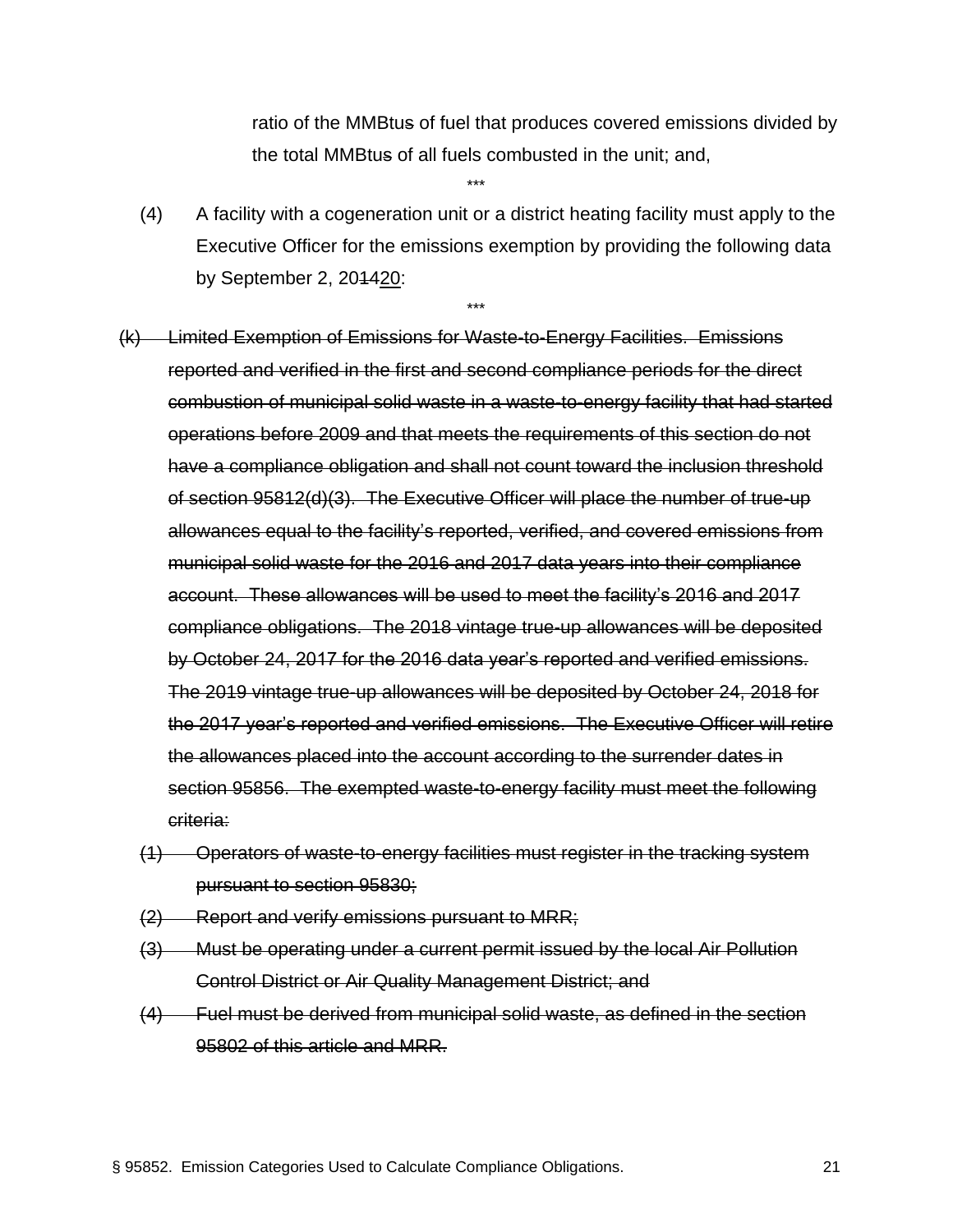- (lk) Suppliers of Liquefied Natural Gas and Compressed Natural Gas. A supplier of liquefied natural gas and/or compressed natural gas covered under sections  $95811(g)$  or  $95812(d)$  has a compliance obligation for every metric ton CO<sub>2</sub>e of GHG emissions included in an emissions data report that has received a positive or qualified positive emissions data verification statement or for which emissions have been assigned that would result from full combustion or oxidation of the quantities of liquefied natural gas or compressed natural gas imported into California and/or produced in California from gas received from an interstate pipeline, excluding products for which a final destination outside California can be demonstrated, less the emissions from liquefied natural gas delivered to other covered entities as determined by ARB based on end-user delivery information reported by the supplier.
	- (1) Limited Exemption for Emissions from LNG Suppliers. Emissions reported and verified in the second compliance period for LNG by suppliers that meet the requirements of this section do not have a compliance obligation. The Executive Officer will allocate the total number of vintage 2018 true-up allowances equal to the supplier's reported, verified, and covered emissions from supplying LNG for the 2015 and 2016 data years by October 24, 2017. The vintage 2018 allowances will be allocated by first placing an amount of allowances up to the number of allowances in the LNG supplier's compliance account on the allocation date, plus allowances equal to the amount of allowances retired for the suppliers' 2015 compliance obligation, into the LNG supplier's annual holding account, and then placing any remaining allowances from the total vintage 2018 true-up allocation into the LNG supplier's compliance account. The Executive Officer will place the number of vintage 2019 true-up allowances equal to the facility's reported, verified, and covered emissions from supplying LNG for the 2017 data year into the supplier's compliance account by October 24, 2018. These true-up allowances will be used to meet the supplier's 2015, 2016, and 2017 compliance obligations for these covered emissions. The Executive Officer will retire the allowances placed into the account according to the surrender dates in section 95856.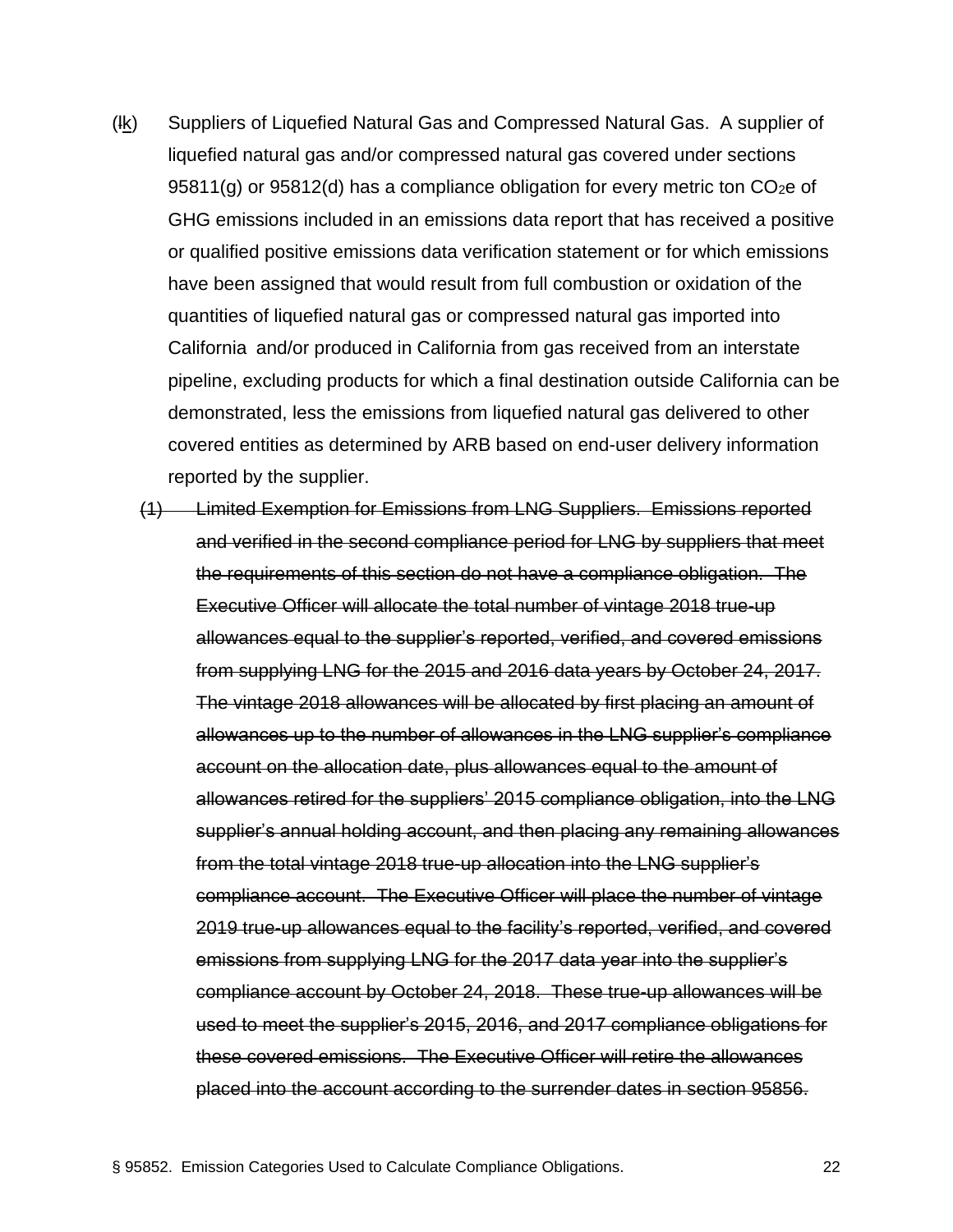To receive these true-up allowances, the exempted LNG supplier must meet the following criteria:

- (A) Register in the tracking system pursuant to section 95830;
- (B) Report and verify emissions pursuant to MRR for each year; and
- (C) During the second compliance period, be the California consignee of imported LNG and also be the operator of an LNG production facility that makes LNG products by liquefying natural gas received from interstate pipelines.
- (l) EIM Outstanding Emissions and EIM Purchaser Emissions. EIM Outstanding Emissions are the metric tons of CO2e emissions from electricity imported into California through EIM but not reported by EIM participating resource scheduling coordinators as calculated pursuant to MRR section 95111(h)(1). Beginning April 1, 2019, EIM Purchaser Emissions for each EIM Purchaser are calculated pursuant to MRR section 95111(h)(2) as a share of EIM Outstanding Emissions. EIM Outstanding Emissions and EIM Purchaser Emissions are not included in the calculation of any entity's covered emissions as defined under MRR section 95102.
	- (1) In 2019, the Executive Officer will retire vintage 2022 allowances in the full amount of 2018 EIM Outstanding Emissions as calculated in MRR section 95111(h)(1). The Executive Officer will retire these allowances no later than November 1, 2019.
	- (2) In 2020, the Executive Officer will retire vintage 2023 allowances in the full amount of 2019 EIM Outstanding Emissions for January 1, 2019 through March 31, 2019 as calculated in MRR section 95111(h)(1). The Executive Officer will retire vintage 2021 allowances from the Allocation Holding Account in the full amount of 2019 EIM Outstanding Emissions for April 1, 2019 through December 31, 2019 as calculated in MRR section 95111(h)(1), which is equal to the total number of allowances designated for EIM Purchaser Emissions pursuant to section 95892(a)(3). The Executive Officer will retire these allowances no later than November 1, 2020.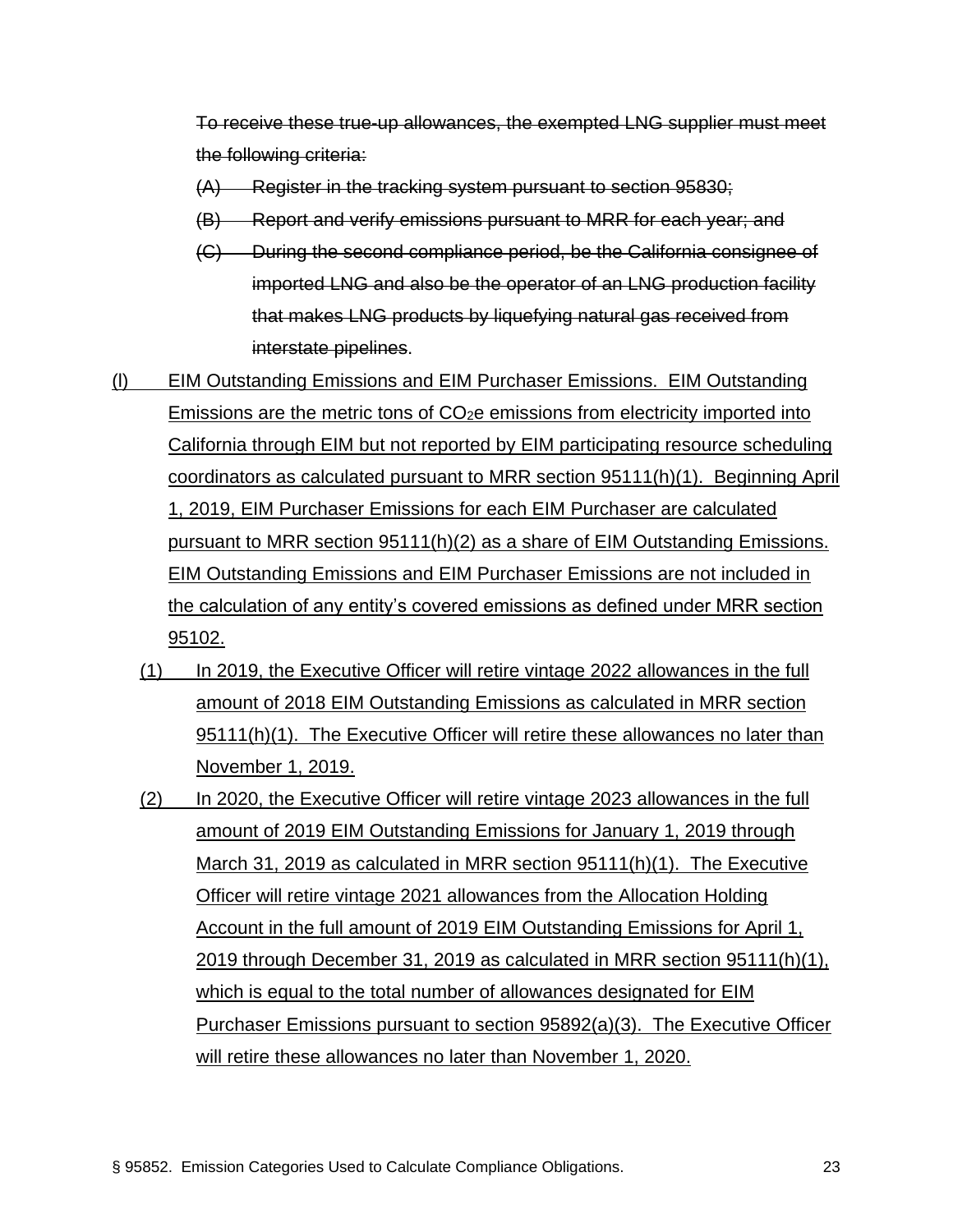(3) In 2021 and subsequent years, the Executive Officer will annually retire allowances from the Allocation Holding Account in the full amount of the most recent data year's EIM Outstanding Emissions. The allowances retired to meet EIM Outstanding Emissions are also equal to the total number of allowances designated for EIM Purchaser Emissions pursuant to section 95892(a)(3). Each year, the Executive Officer will retire these allowances no later than November 1.

NOTE: Authority cited: Sections 38510, 38560, 38562, 38570, 38571, 38580, 39600 and 39601, Health and Safety Code. Reference: Sections 38530, 38560.5, 38564, 38565, 38570 and 39600, Health and Safety Code.

\*\*\*

## **§ 95854. Quantitative Usage Limit on Designated Compliance Instruments— Including Offset Credits.**

(b) Except as otherwise specified in section  $95854(c)$ , t<sub>The total number of</sub> compliance instruments identified in section 95854(a) that each covered entity may surrender to fulfill the entity's compliance obligation for a compliance period must conform to the following limit:

\*\*\*

 $O<sub>O</sub>/S$  must be less than or equal to  $L<sub>O</sub>$ 

In which:

" $\overline{O}$ " is = the t<sub>r</sub>otal number of compliance instruments identified in section 95854(a) submitted to fulfill the entity's compliance obligation for the compliance period.

"S" is  $=$  the cGovered entity's compliance obligation.

"LO" is = the qQuantitative usage limit on compliance instruments identified in section 95854(a) set at 0.08 for the first, second, and the third compliance periods as defined in section 95840(a)-(c); 0.04 for the fourth compliance period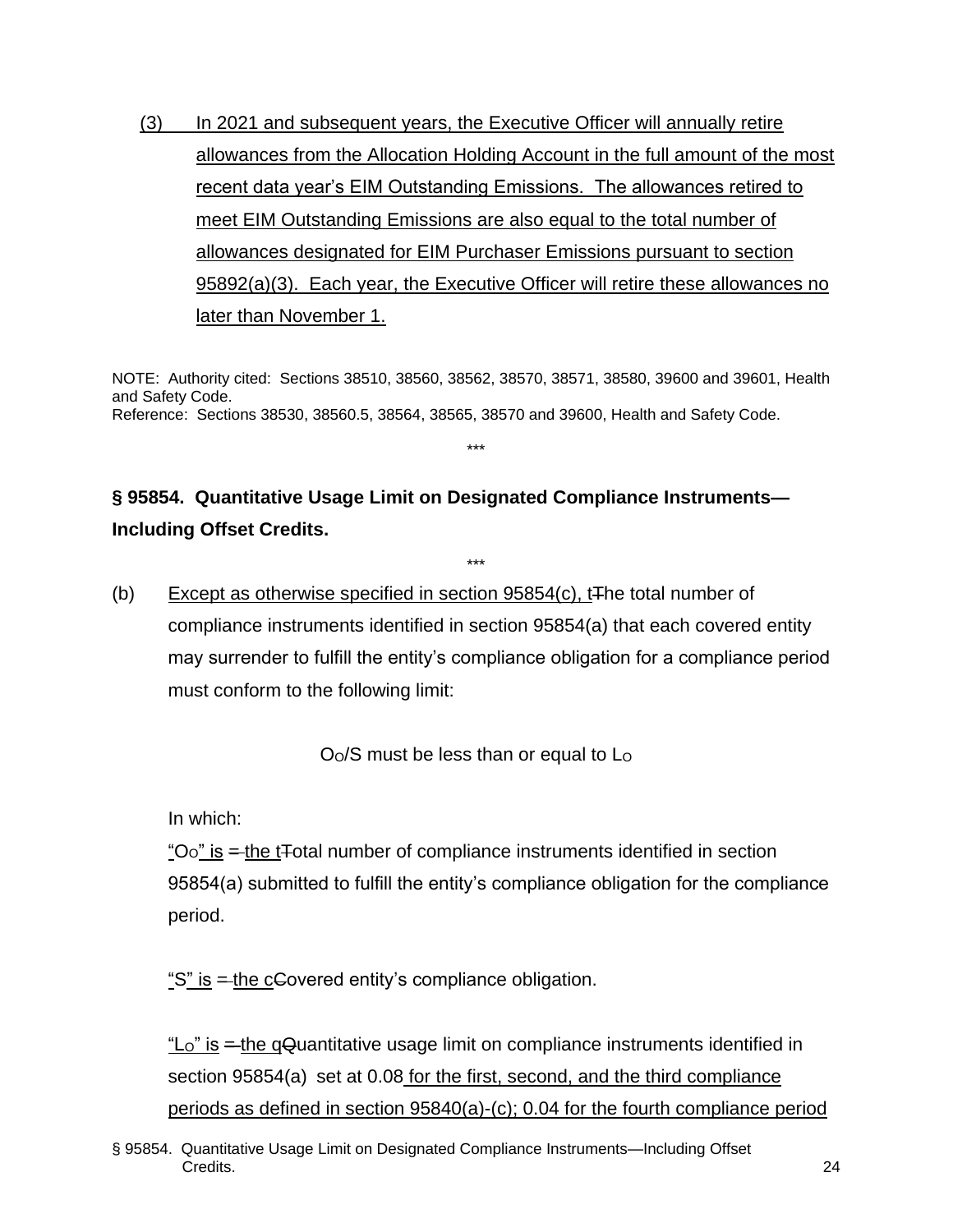as defined in section 95840(e); and 0.06 for the sixth and subsequent compliance periods, as defined in section 95840(e).

- (c) For the fifth compliance period as defined in section 95840(e), covering data years 2024-2026, the total number of compliance instruments identified in section 95854(a) that each covered entity may surrender to fulfill the entity's compliance obligation must not exceed the quantitative usage limit  $(L<sub>o</sub>)$  of 0.04 for data years 2024 and 2025 and 0.06 for data year 2026.
- $\left\langle \Theta \right\rangle$ (d) The number of sector-based offset credits that each covered entity may surrender to meet the entity's compliance obligation for a compliance period must not be greater than 0.25 of the L<sub>o</sub> for the first and second compliance periods and not more than 0.50 of the L<sub>o</sub> for subsequent compliance periods.
- (e) Direct Environmental Benefits in the State. Beginning with offsets surrendered to meet compliance obligations for emissions from data years 2021-2030, no more than one-half of the  $L<sub>O</sub>$  may be sourced from projects that do not provide direct environmental benefits in the state, as defined in section 95802. In order to demonstrate that an offset project provides these direct environmental benefits in the state, the Offset Project Operator or Authorized Project Designee, or the holder of offset credits, must comply with section 95989.

NOTE: Authority cited: Sections 38510, 38560, 38562, 38570, 38571, 38580, 39600 and 39601, Health and Safety Code. Reference: Sections 38530, 38560.5, 38564, 38565, 38570 and 39600, Health and Safety Code.

\*\*\*

\*\*\*

\*\*\*

#### **§ 95856. Timely Surrender of Compliance Instruments by a Covered Entity.**

- (b) Compliance Instruments Valid for Surrender.
	- (2) To fulfill a compliance obligation, a compliance instrument issued pursuant to sections 95820(a) and 95821(a) must be issued from an allowance budget year within or before the year for which an annual compliance obligation is calculated or the last year of a compliance period for which a full compliance period compliance obligation is calculated, unless: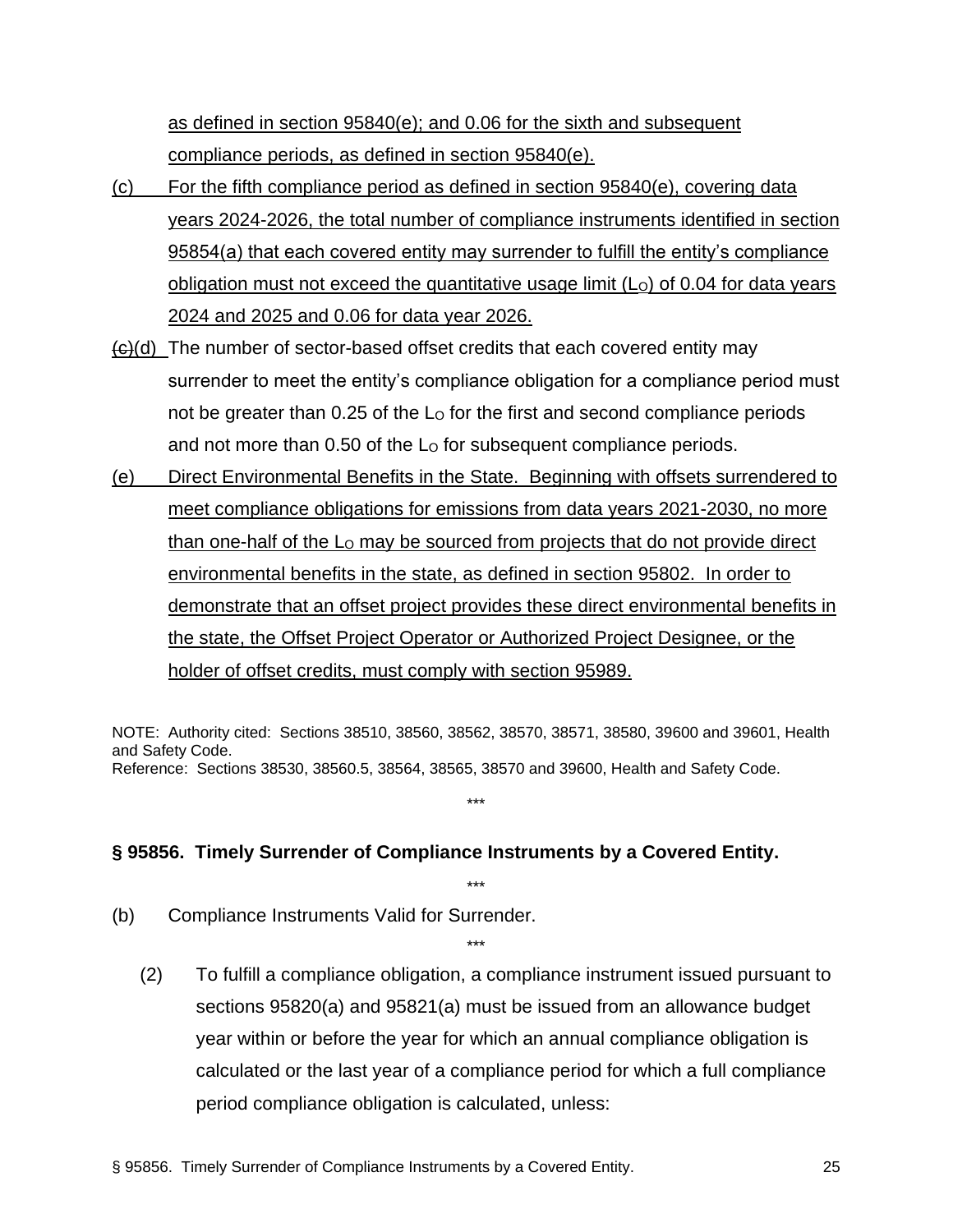- (A) The allowance is a Reserve Allowance was purchased from a California Allowance Price Containment Reserve sale, is any other California-issued non-vintage compliance instrument, or is any Allowance Price Containment Reserve Allowance or other a nonvintage allowance issued by a program approved by ARB pursuant to section 95941 as specified in section 95821(a);
- (e) Determination of Full Compliance Period Compliance Obligation.
	- (1) When a positive or qualified positive emissions data verification statement or assigned emissions for any year is received by ARB, then those emissions for the source categories in section 95852 contribute to equal the full compliance period compliance obligation pursuant to section 95853.

\*\*\*

- (2) If a positive or qualified positive emissions data verification statement for any year of the compliance period is not received by ARB by the applicable verification deadline as set forth in MRR, ARB will assign emissions according to the requirements set forth in section 95103(g) of MRR for the emissions for the source categories in section 95852. The assigned emissions value then contributes to equals the full compliance period compliance obligation pursuant to section 95853.
- (h) Annual and Full Compliance Period Compliance Instrument Requirements.
	- (1) When a covered entity or opt-in covered entity surrenders compliance instruments to meet its annual compliance obligation pursuant to section 95856(d), the Executive Officer will retire them from the Compliance Account in the following order:

\*\*\*

\*\*\*

(B) Reserve Allowances purchased from a California Allowance Price Containment Reserve sale followed by Allowance Price Containment Reserve Allowances and then other non-vintage allowances issued by a program approved by ARB pursuant to section 95941 as specified in section 95821(a);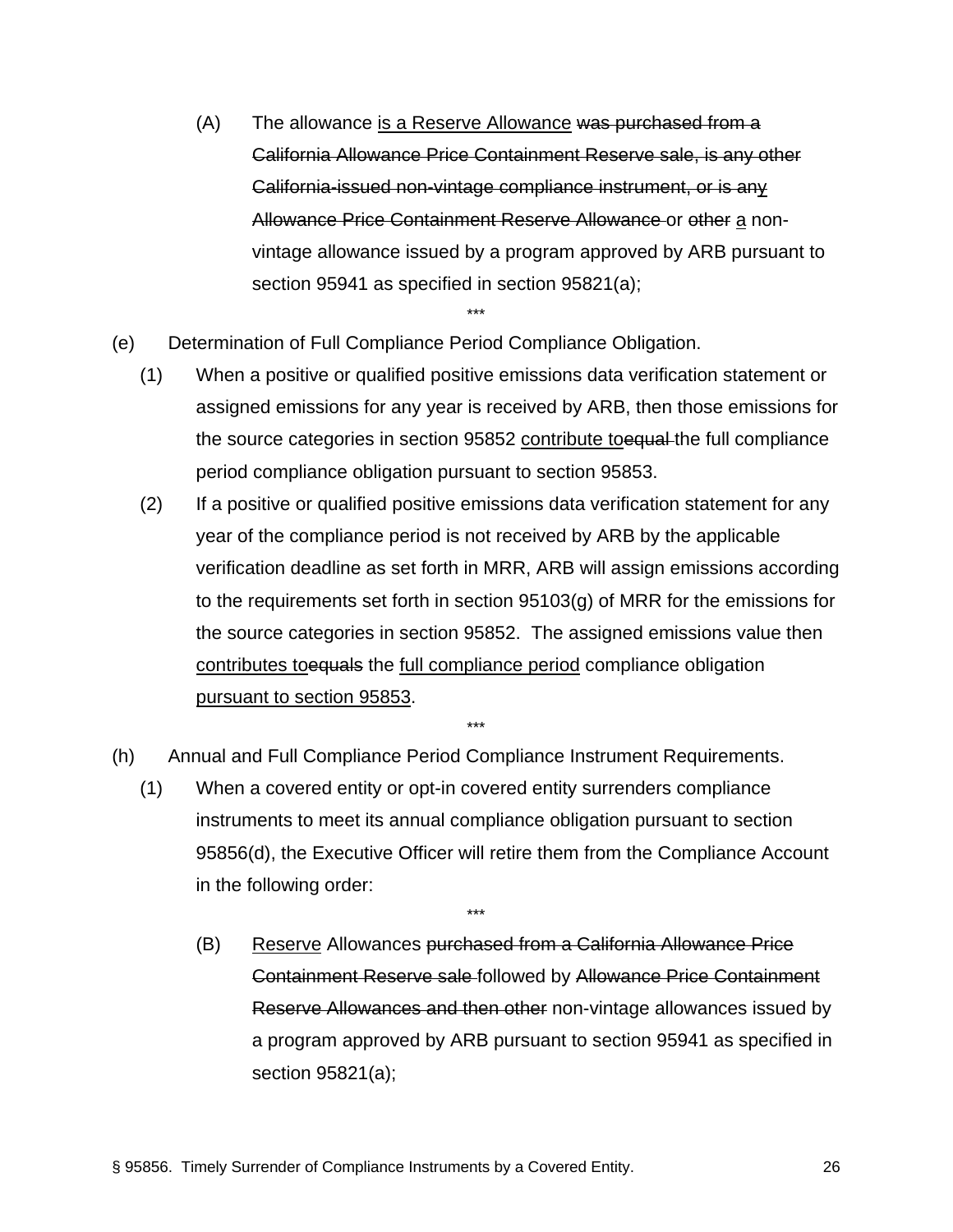- (C) Allowances specified in sections 95820(a) and 95821(a) with earlier vintage allowances retired first; and
- (D) The current calendar year's vintage allowances and allowances allocated just before the annual surrender deadline up to the true-up allowance amount as determined in sections 95891(b), 95891(c), 95891(c)(2)(B), 95891(f)(1), or 95894(c)-(e) if an entity was eligible to receive true up allowances pursuant to section 95891(b), 95891(c), 95891(c)(2)(B), 95891(f)(1), or 95894(c)-(e); and

(E) Price ceiling units specified in section 95915.

- (2) When a covered entity or opt-in covered entity surrenders compliance instruments to meet its full compliance period compliance obligation pursuant to section 95856(f), the Executive Officer will retire them from the Compliance Account in the following order:
	- (A) Offset credits specified in section 95820(b) and sections 95821(b) through (d) with oldest credits retired first and subject to the quantitative usage limit set forth in section 95854:
	- (B) Reserve Allowances purchased from a California Allowance Price Containment Reserve sale followed by Allowance Price Containment Reserve Allowances and then other non-vintage allowances issued by a program approved by ARB pursuant to section 95941 as specified in section 95821(a);
	- (C) Allowances specified in sections 95820(a) and 95821(a) with earlier vintage allowances retired first; and
	- (D) The current calendar year's vintage allowances and allowances allocated just before the full compliance period surrender deadline up to the true-up allowance amount as determined in section 95891(b), 95891(c), 95891(c)(2)(B), 95891(f)(1), or 95894(c)-(e) if an entity was eligible to receive true up allowances pursuant to section 95891(b),  $95891(c)$ , 95891(c)(2)(B),  $95891(f)(1)$ , or 95894(c)-(e); and
	- (E) Price ceiling units specified in section 95915.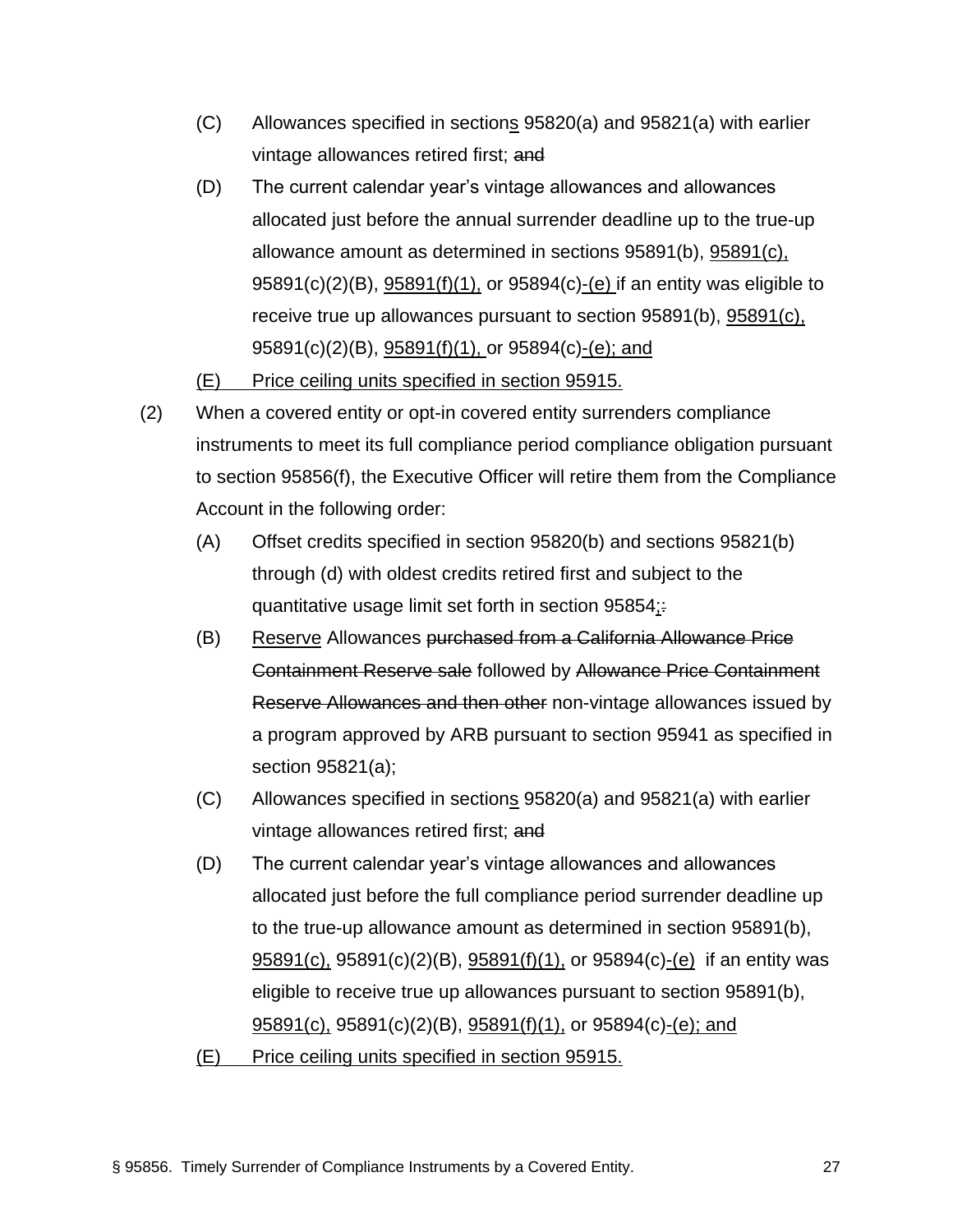- (3) An entity that is not eligible to receive true up allowances pursuant to section 95891(b), 95891(c), 95891(c)(2)(B), 95891(f)(1) or 95894(c)-(e) cannot use the current calendar year's vintage allowances or allowances allocated just before the current surrender deadline to meet the timely surrender of compliance instrument requirements in section 95856.
- $(4)$  An electric distribution utility will not be in violation of section 95892(d)(57) when the Executive Officer retires compliance instruments, if the electric distribution utility has a sufficient quantity of eligible compliance instruments not allocated pursuant to section  $95870(d)$  in its compliance account, at the time the timely surrender of compliance instruments by a covered entity is due, pursuant to section 95856, that is at least equal to its compliance obligation for any transactions for which the use of allocated allowance value is prohibited under section 95892(d)(57).

NOTE: Authority cited: Sections 38510, 38560, 38562, 38570, 38571, 38580, 39600 and 39601, Health and Safety Code. Reference: Sections 38530, 38560.5, 38564, 38565, 38570 and 39600, Health and Safety Code.

\*\*\*

#### **Subarticle 8: Disposition of Allowances**

#### **§ 95870. Disposition of Vintage 2013-2020 Allowances.**

(b) Advance Auction. Upon creation of the Auction Holding Account, the Executive Officer shall transfer 10 percent of the allowances from budget years 2015-2020 to the Auction Holding Account.

\*\*\*

- (1) These allowances will be eligible to be sold pursuant to section  $95913(f)(5)$ 95910(c)(2).
- (2) All Advance Auction allowances not sold pursuant to section  $95913(f)(5)$ 95910(c)(2) will be auctioned pursuant to section 95910.

\*\*\*

(e) Allocation to Industrial Covered Entities. Allowances allocated for the purposes of industry assistance shall be transferred to annual allocation holding accounts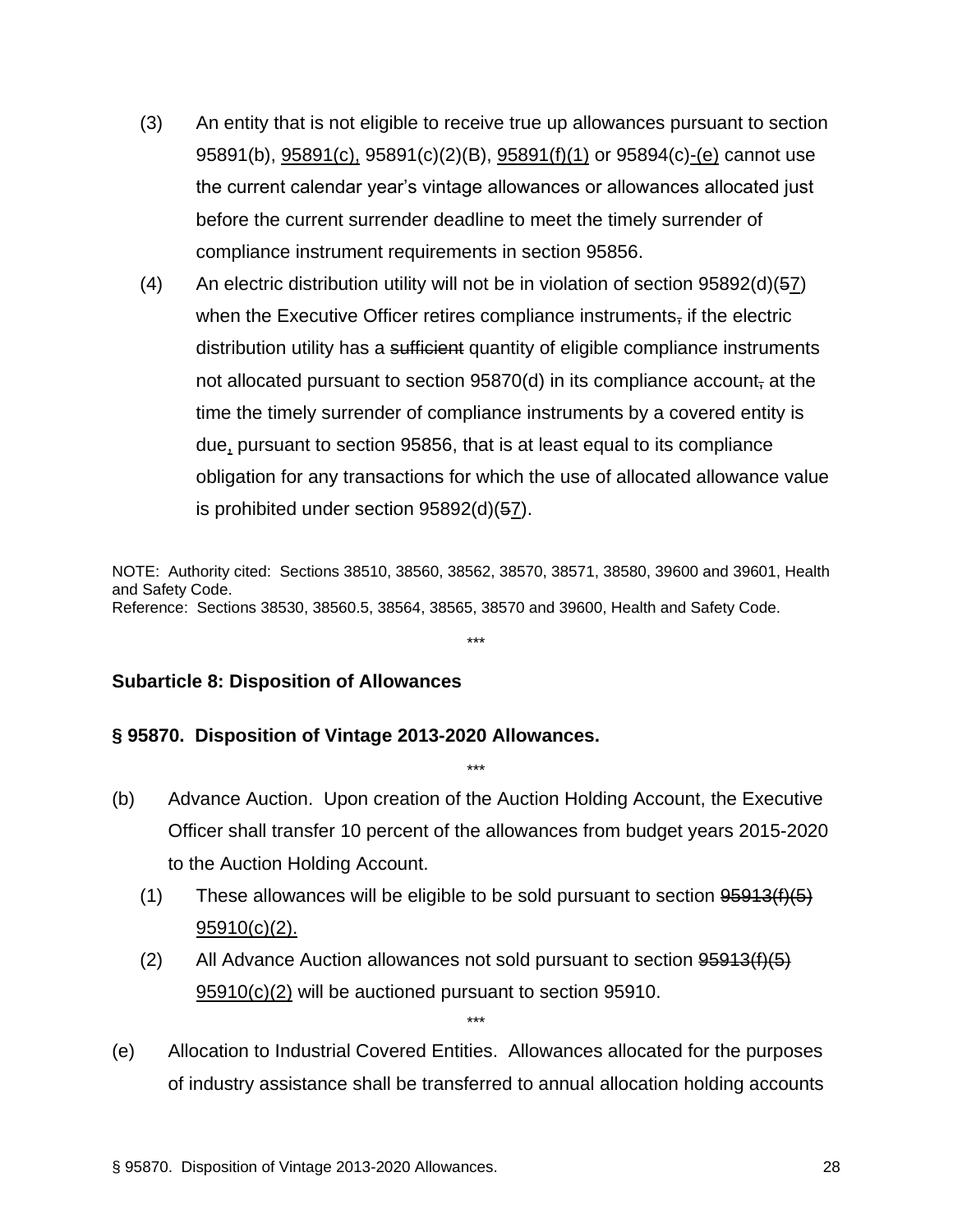for industrial sectors listed in Table 8-1. Allowances in the annual allocation holding account are transferred to the Holding Account on January 1 of the vintage year of the allowances.

\*\*\*

- (3) The total amount of allowances allocated for the purposes of industry assistance shall not exceed the available amount of allowances after accounting for allocations made pursuant to sections 95870(a) through (d) and sections 95870(f) and (h). If the amount calculated under the methodology set forth in section 95891 exceeds the amount of allowances available, the number of allowances available will be prorated equally across all eligible industrial covered entities. The proration will be calculated using the share of allowances available after accounting for all allocations made pursuant to sections 95870(a) through (d) and sections 95870(f) and (h) compared to total allowances that would be distributed according to the methodology set forth in section 95891.
- (i) Auction Proceeds for AB 32 Statutory Objectives.
	- (1) Beginning in 2015, 10 percent of all remaining allowances from each vintage not allocated for uses specified in section 95870(a) are eligible to be sold pursuant to section 95913(f)(5).

\*\*\*

 $\left(2\right)$  All remaining allowances not allocated for uses specified in sections 95870(a) through (h), or section 95870(i)(1), section 95870(i), or section 95911(h) will be designated for sale at auction. The proceeds from the sale of these allowances will be deposited into the Greenhouse Gas Reduction Fund created pursuant to Government Code section 16428.8, and will be available for appropriation by the Legislature for the purposes designated in California Health and Safety Code sections 38500 et seq. and consistent with the requirements of Chapter 4.1 (commencing with Section 39710) of Part 2 of Division 26 of the California Health and Safety Code and Article 9.7 (commencing with Section 16428.8) of Chapter 2 of Part 2 of Division 4 of Title 2 of the Government Code.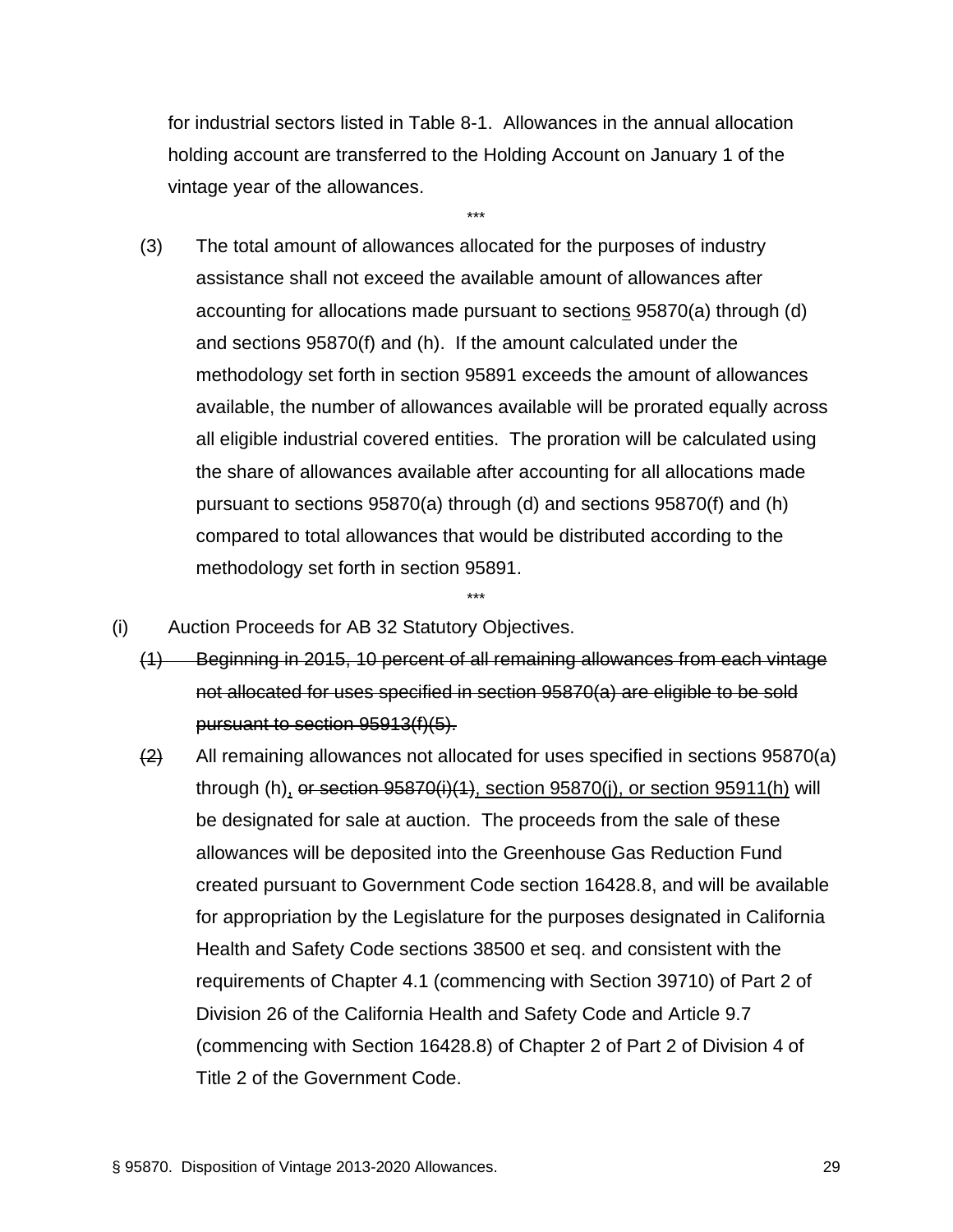(j) Allocation to Waste-to-Energy Facilities. Vintage 2020 allowances available for allocation to waste-to-energy facilities shall be calculated as set forth in section 95891(f)(1). The Executive Officer will place vintage 2020 allowances in the annual allocation holding account of each eligible waste-to-energy facility by October 24, 2019. An amount of vintage 2020 true-up allowances will be placed in the annual allocation holding account of each eligible waste-to-energy facility by October 24, 2019 to account for 2018 and 2019 emissions.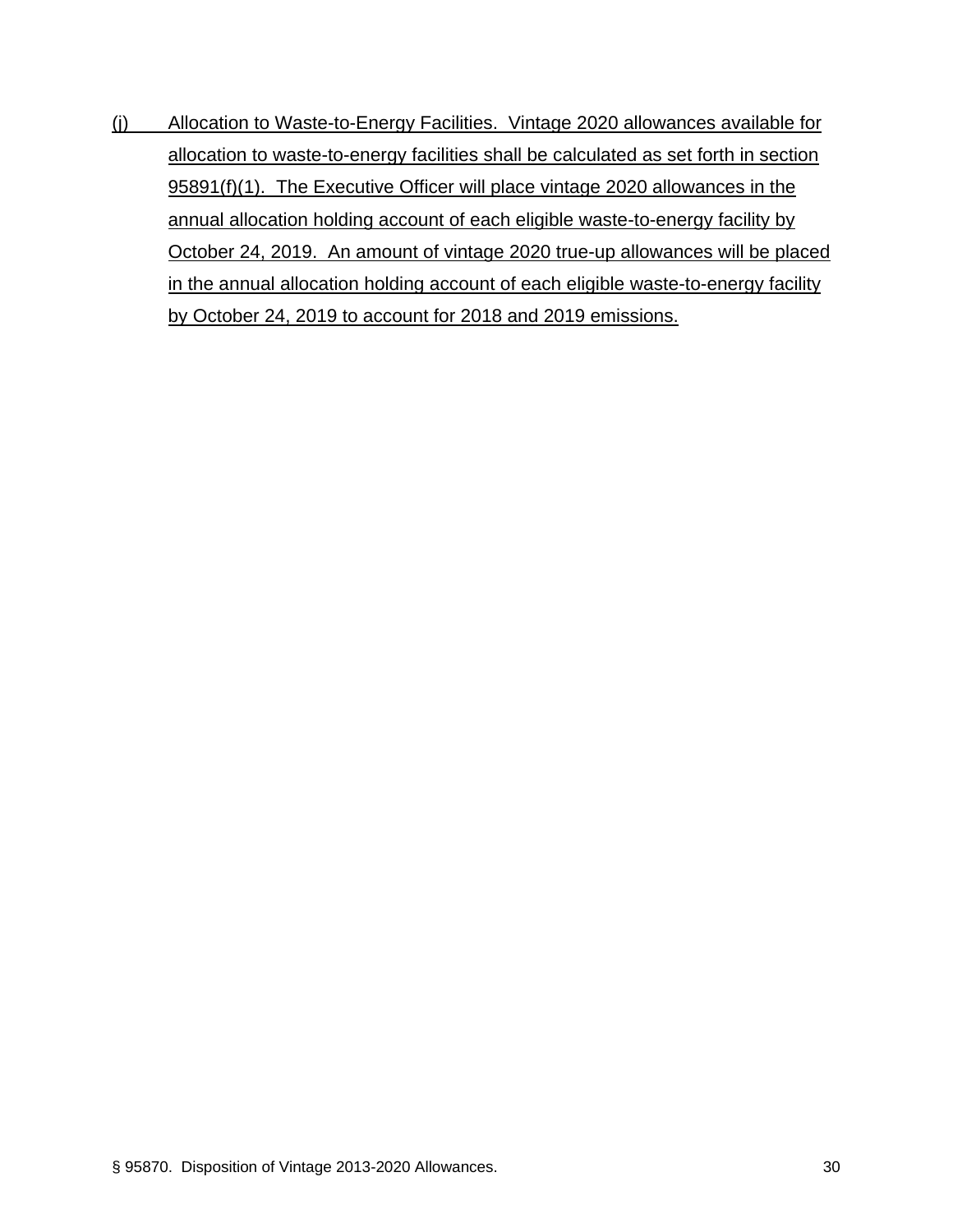| <b>Leakage Risk</b><br><b>Classification</b> | <b>NAICS Sector Definition</b>                              | <b>NAICS</b> |                                                                 | <b>Assistance Factor (AFa)</b><br>by Budget Year |                  |                  |                  |  |
|----------------------------------------------|-------------------------------------------------------------|--------------|-----------------------------------------------------------------|--------------------------------------------------|------------------|------------------|------------------|--|
|                                              |                                                             | Code         | <b>Activity (a)</b>                                             | $2013 -$<br>2014                                 | $2015 -$<br>2017 | $2018 -$<br>2020 | $2021 -$<br>2030 |  |
|                                              |                                                             |              | Thermal EOR Crude Oil<br>Extraction                             | 100%                                             | 100%             | 100%             | 100%             |  |
|                                              | <b>Crude Petroleum and Natural</b><br><b>Gas Extraction</b> | 211111       | Non-Thermal Crude Oil<br>Extraction                             | 100%                                             | 100%             | 100%             | 100%             |  |
|                                              |                                                             |              | <b>Natural Gas Processing</b><br>>25 MMscf/day                  | 100%                                             | 100%             | 100%             | 100%             |  |
|                                              | Natural Gas Liquid Extraction                               | 211112       | Natural Gas Liquid Processing                                   | 100%                                             | 100%             | 100%             | 100%             |  |
|                                              | All Other Metal Ore Mining                                  | 212299       | <b>Rare Earth Production</b>                                    | 100%                                             | 100%             | 100%             | 100%             |  |
|                                              | Potash, Soda, and Borate<br><b>Mineral Mining</b>           | 212391       | Mining and Manufacturing of<br>Soda Ash and Related<br>Products | 100%                                             | 100%             | 100%             | 100%             |  |
|                                              |                                                             |              | Mining and Manufacturing of<br><b>Borates</b>                   | 100%                                             | 100%             | 100%             | 100%             |  |
| High                                         | All Other Nonmetallic Mineral<br>Mining                     |              | Diatomaceous Earth Mining<br>100%<br>100%                       |                                                  | 100%             | 100%             |                  |  |
|                                              |                                                             | 212399       | Freshwater Diatomite Filter<br>Aids Manufacturing               | 100%                                             | 100%             | 100%             | 100%             |  |
|                                              | Wet Corn Milling                                            | 311221       | Wet Corn Milling                                                | 100%                                             | 100%             | 100%             | 100%             |  |
|                                              | Paper (except Newsprint)<br><b>Mills</b>                    | 322121       | Paper (except Newsprint) Mills                                  | 100%                                             | 100%             | 100%             | 100%             |  |
|                                              |                                                             |              | Recycled Boxboard<br>Manufacturing                              | 100%                                             | 100%             | 100%             | 100%             |  |
|                                              | Paperboard Mills                                            | 322130       | Recycled Linerboard<br>(Testliner) Manufacturing                | 100%                                             | 100%             | 100%             | 100%             |  |
|                                              |                                                             |              | Recycled Medium (Fluting)<br>Manufacturing                      | 100%                                             | 100%             | 100%             | 100%             |  |

**Table 8-1: Assistance Factors by Industrial Activity and Covered Industrial Sectors for 2013-2020**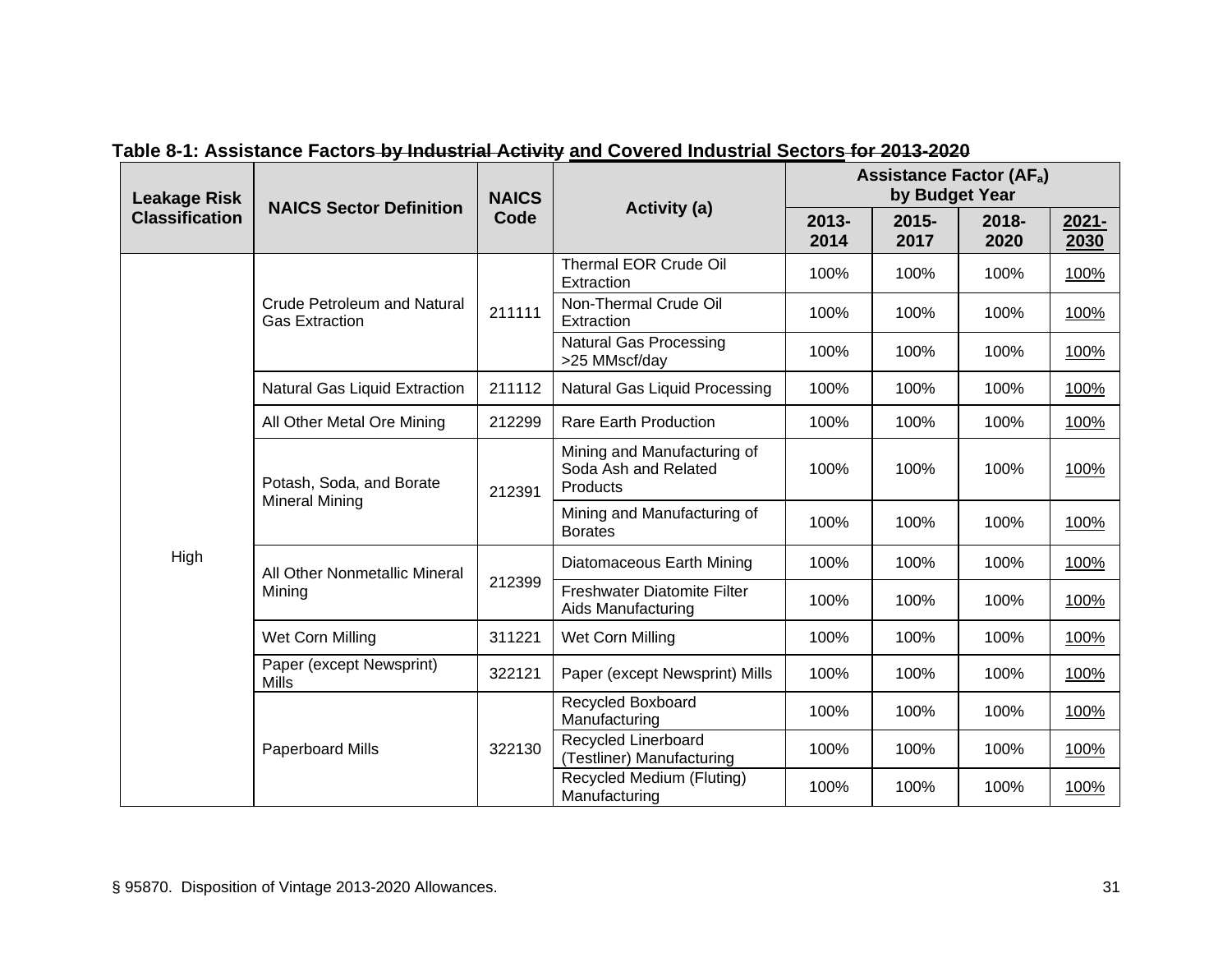| <b>Leakage Risk</b><br><b>Classification</b> | <b>NAICS Sector Definition</b>                                                   | <b>NAICS</b> | <b>Activity (a)</b>                                                       | <b>Assistance Factor (AFa)</b><br>by Budget Year |                  |               |                  |  |
|----------------------------------------------|----------------------------------------------------------------------------------|--------------|---------------------------------------------------------------------------|--------------------------------------------------|------------------|---------------|------------------|--|
|                                              |                                                                                  | Code         |                                                                           | $2013 -$<br>2014                                 | $2015 -$<br>2017 | 2018-<br>2020 | $2021 -$<br>2030 |  |
|                                              | All Other Petroleum and Coal<br><b>Products Manufacturing</b>                    | 324199       | <b>Coke Calcining</b>                                                     | 100%                                             | 100%             | 100%          | 100%             |  |
|                                              | All Other Basic Inorganic<br><b>Chemical Manufacturing</b>                       | 325188       | <b>Sulfuric Acid Regeneration</b>                                         | 100%                                             | 100%             | 100%          | 100%             |  |
|                                              | Cyclic Crude, Intermediate,<br>and Gum and Wood<br><b>Chemical Manufacturing</b> | 325194       | Cyclic Crude, Intermediate,<br>and Gum and Wood Chemical<br>Manufacturing | 100%                                             | 100%             | 100%          | 100%             |  |
|                                              | All Other Basic Organic<br><b>Chemical Manufacturing</b>                         | 325199       | All Other Basic Organic<br><b>Chemical Manufacturing</b>                  | 100%                                             | 100%             | 100%          | 100%             |  |
|                                              | Nitrogenous Fertilizer<br>Manufacturing                                          | 325311       | Nitrogenous Fertilizer<br>Manufacturing                                   | 100%                                             | 100%             | 100%          | 100%             |  |
|                                              |                                                                                  |              | Nitric Acid Production                                                    | 100%                                             | 100%             | 100%          | 100%             |  |
| High                                         |                                                                                  |              | Calcium Ammonium Nitrate<br><b>Solution Production</b>                    | 100%                                             | 100%             | 100%          | 100%             |  |
|                                              | <b>Flat Glass Manufacturing</b>                                                  | 327211       | <b>Flat Glass Manufacturing</b>                                           | 100%                                             | 100%             | 100%          | 100%             |  |
|                                              | <b>Glass Container</b><br>Manufacturing                                          | 327213       | <b>Container Glass Manufacturing</b>                                      | 100%                                             | 100%             | 100%          | 100%             |  |
|                                              | <b>Cement Manufacturing</b>                                                      | 327310       | <b>Cement Manufacturing</b>                                               | 100%                                             | 100%             | 100%          | 100%             |  |
|                                              |                                                                                  |              | <b>Lime Manufacturing</b>                                                 | 100%                                             | 100%             | 100%          | 100%             |  |
|                                              | <b>Lime Manufacturing</b>                                                        | 327410       | Dolime Manufacturing                                                      | 100%                                             | 100%             | 100%          | 100%             |  |
|                                              | Mineral Wool Manufacturing                                                       | 327993       | <b>Fiber Glass Manufacturing</b>                                          | 100%                                             | 100%             | 100%          | 100%             |  |
|                                              | Iron and Steel Mills                                                             | 331111       | Steel Production Using an<br><b>Electric Arc Furnace</b>                  | 100%                                             | 100%             | 100%          | 100%             |  |
|                                              | <b>Rolled Steel Shape</b><br>Manufacturing                                       | 331221       | <b>Hot Rolled Steel Sheet</b><br>Production                               | 100%                                             | 100%             | 100%          | 100%             |  |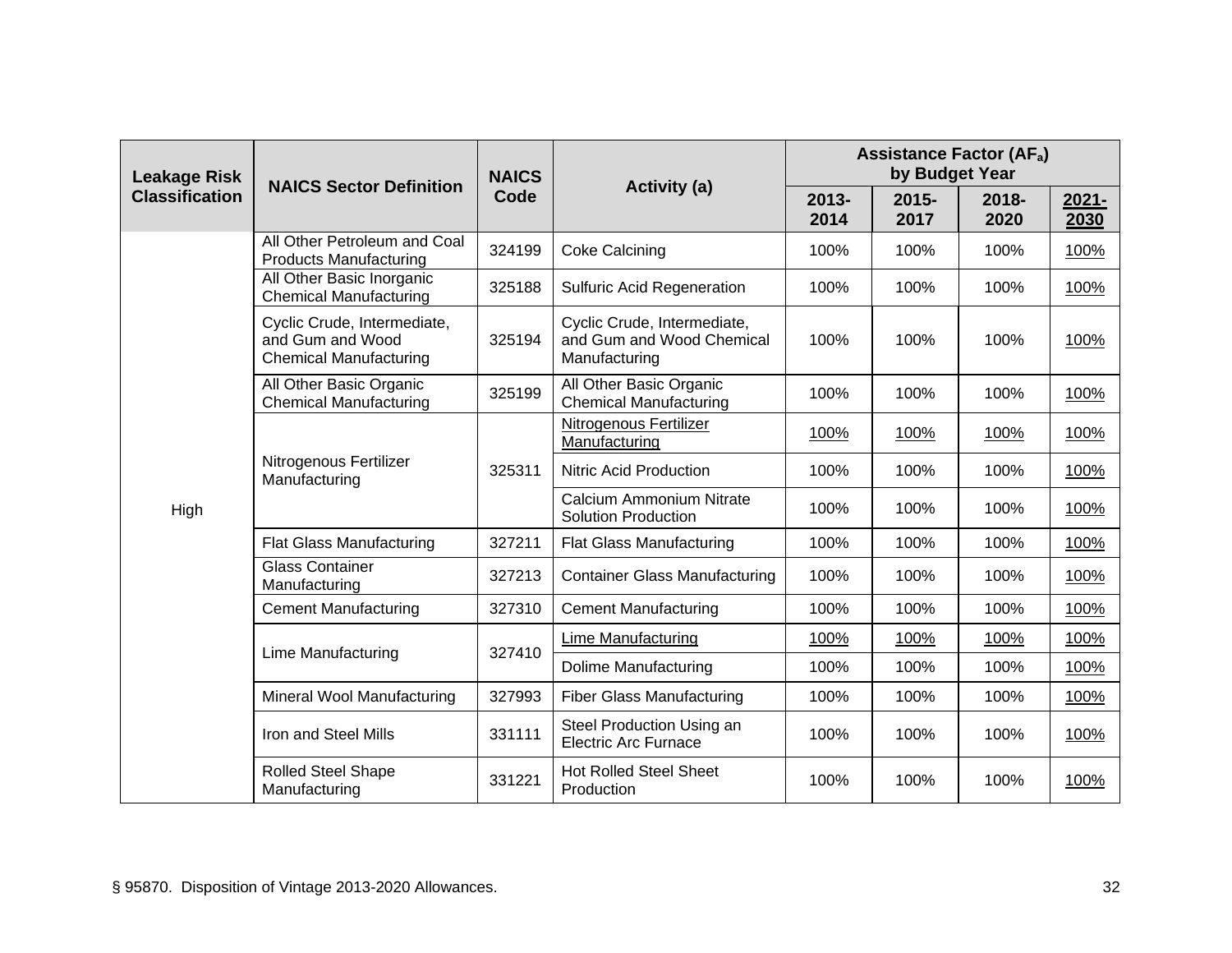| <b>Leakage Risk</b>   | <b>NAICS Sector Definition</b>               | <b>NAICS</b> | <b>Activity (a)</b>                                             | <b>Assistance Factor (AFa)</b><br>by Budget Year |               |               |                  |  |
|-----------------------|----------------------------------------------|--------------|-----------------------------------------------------------------|--------------------------------------------------|---------------|---------------|------------------|--|
| <b>Classification</b> |                                              | Code         |                                                                 | 2013-<br>2014                                    | 2015-<br>2017 | 2018-<br>2020 | $2021 -$<br>2030 |  |
|                       | Other Food Crops Grown<br><b>Under Cover</b> | 111419       | Other Food Crops Grown<br><b>Under Cover</b>                    | 100%                                             | 100%          | 100%75%       | 100%             |  |
|                       | <b>Food Manufacturing</b>                    | 311          | <b>Food Manufacturing</b>                                       | 100%                                             | 100%          | 100%75%       | 100%             |  |
|                       |                                              |              | <b>Aseptic Tomato Paste</b><br>Processing                       | 100%                                             | 100%          | 100%75%       | 100%             |  |
|                       |                                              |              | Aseptic Whole and Diced<br><b>Tomato Processing</b>             | 100%                                             | 100%<br>100%  | 100%75%       | 100%             |  |
|                       | Fruit and vegetable canning                  | 311421       | Non-Aseptic Tomato Paste<br>100%<br>and Tomato Puree Processing |                                                  | 100%75%       | 100%          |                  |  |
|                       |                                              |              | Non-Aseptic Whole and Diced<br><b>Tomato Processing</b>         | 100%                                             | 100%          | 100%75%       | 100%             |  |
|                       |                                              |              | Non-Aseptic Tomato Juice<br>Processing                          | 100%                                             | 100%          | 100%75%       | 100%             |  |
| Medium                | <b>Poultry Processing</b>                    |              | Whole Chicken and Chicken<br>Parts Processing                   | 100%                                             | 100%          | 100%75%       | 100%             |  |
|                       |                                              | 311615       | Poultry Deli Product<br>Processing                              | 100%                                             | 100%          | 100%75%       | 100%             |  |
|                       |                                              |              | Protein Meal and Fat<br>Processing                              | 100%                                             | 100%          | 100%75%       | 100%             |  |
|                       |                                              |              | Dehydrated Garlic Processing                                    | 100%                                             | 100%          | 100%75%       | 100%             |  |
|                       |                                              |              | Dehydrated Onion Processing                                     | 100%                                             | 100%          | 100%75%       | 100%             |  |
|                       | Dried and Dehydrated Food<br>Manufacturing   | 311423       | Dehydrated Chili Pepper<br>Processing                           | 100%                                             | 100%          | 100%75%       | 100%             |  |
|                       |                                              |              | Dehydrated Spinach<br>Processing                                | 100%                                             | 100%          | 100%75%       | 100%             |  |
|                       |                                              |              | Dehydrated Parsley<br>Processing                                | 100%                                             | 100%          | 100%75%       | 100%             |  |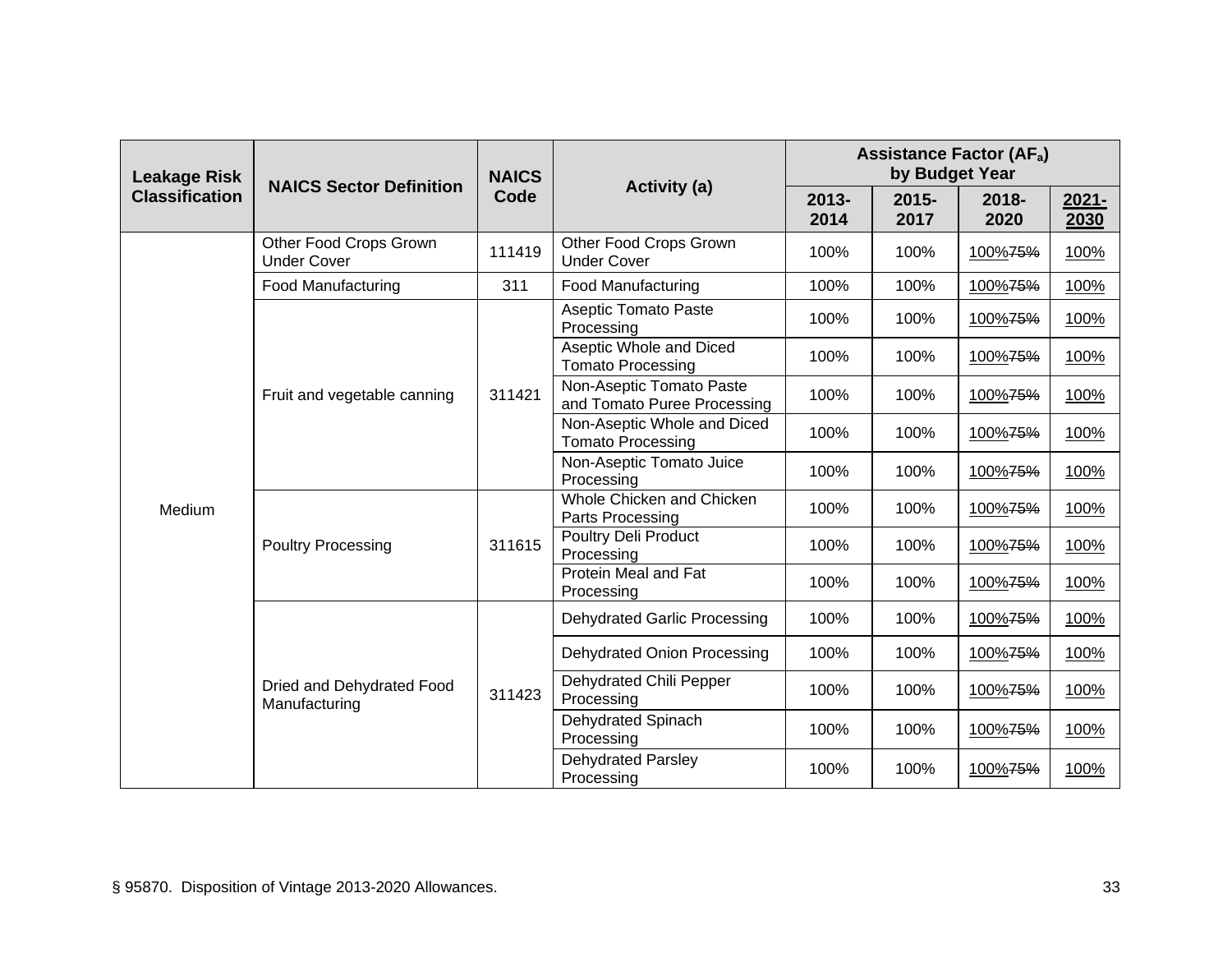| <b>Leakage Risk</b>   | <b>NAICS Sector Definition</b>                         | <b>NAICS</b> |                                                       | <b>Assistance Factor (AFa)</b><br>by Budget Year |                  |                  |                  |  |
|-----------------------|--------------------------------------------------------|--------------|-------------------------------------------------------|--------------------------------------------------|------------------|------------------|------------------|--|
| <b>Classification</b> |                                                        | Code         | <b>Activity (a)</b>                                   | 2013-<br>2014                                    | $2015 -$<br>2017 | $2018 -$<br>2020 | $2021 -$<br>2030 |  |
|                       |                                                        |              | <b>Fluid Milk Product Processing</b>                  | 100%                                             | 100%             | 100%75%          | 100%             |  |
|                       |                                                        | 31151        | Butter processing                                     | 100%                                             | 100%             | 100%75%          | 100%             |  |
|                       |                                                        |              | <b>Condensed Milk Processing</b>                      | 100%                                             | 100%             | 100%75%          | 100%             |  |
|                       | Dairy Product Manufacturing                            |              | Milk Powder (Low Heat)<br>Processing                  | 100%                                             | 100%             | 100%75%          | 100%             |  |
| Medium                |                                                        |              | Milk Powder (Medium Heat<br>and High Heat) Processing | 100%                                             | 100%             | 100%75%          | 100%             |  |
|                       |                                                        |              | <b>Buttermilk Powder Processing</b>                   | 100%                                             | 100%             | 100%75%          | 100%             |  |
|                       |                                                        |              | Intermediate Dairy Ingredients<br>Processing          | 100%                                             | 100%             | 100%75%          | 100%             |  |
|                       |                                                        |              | <b>Cheese Processing</b>                              | 100%                                             | 100%             | 100%75%          | 100%             |  |
|                       |                                                        |              | Lactose Processing                                    | 100%                                             | 100%             | 100%75%          | 100%             |  |
|                       |                                                        |              | <b>Whey Protein Concentrate</b><br>Processing         | 100%                                             | 100%             | 100%75%          | 100%             |  |
|                       |                                                        |              | Deproteinized Whey<br>Processing                      | 100%                                             | 100%             | 100%75%          | 100%             |  |
|                       |                                                        |              | Almond Blanching                                      | 100%                                             | 100%             | 100%75%          | 100%             |  |
|                       |                                                        |              | <b>Almond Flavoring</b>                               | 100%                                             | 100%             | 100%75%          | 100%             |  |
|                       | Roasted Nuts and Peanut<br><b>Butter Manufacturing</b> | 311911       | <b>Almond Pasteurizing</b>                            | 100%                                             | 100%             | 100%75%          | 100%             |  |
|                       |                                                        |              | Pistachio Flavoring                                   | 100%                                             | 100%             | 100%75%          | 100%             |  |
|                       |                                                        |              | Pistachio Hulling and Drying                          | 100%                                             | 100%             | 100%75%          | 100%             |  |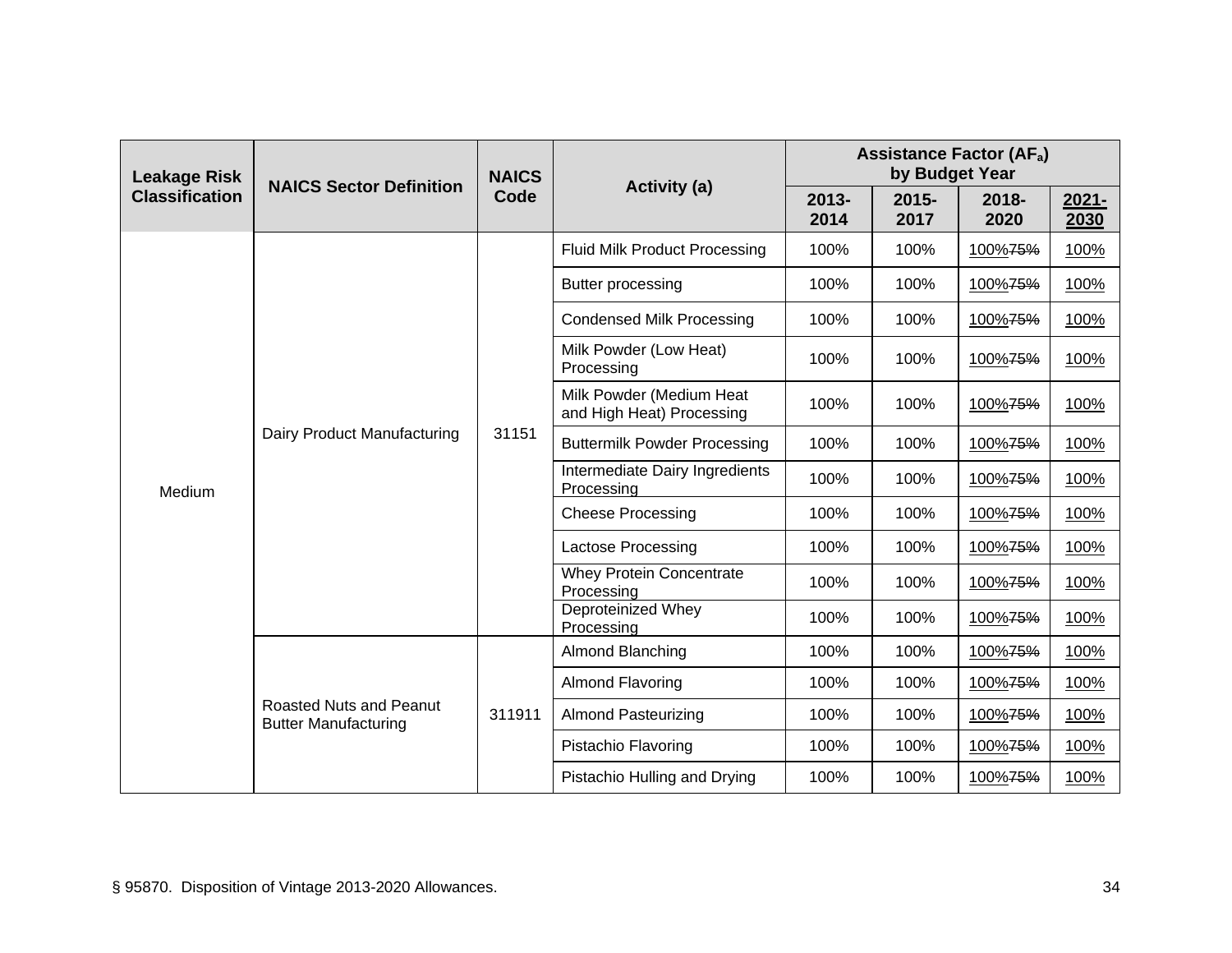| <b>Leakage Risk</b>   | <b>NAICS Sector Definition</b>                           | <b>NAICS</b><br>Code |                                                          | <b>Assistance Factor (AFa)</b><br>by Budget Year |                  |               |                  |  |
|-----------------------|----------------------------------------------------------|----------------------|----------------------------------------------------------|--------------------------------------------------|------------------|---------------|------------------|--|
| <b>Classification</b> |                                                          |                      | <b>Activity (a)</b>                                      | $2013 -$<br>2014                                 | $2015 -$<br>2017 | 2018-<br>2020 | $2021 -$<br>2030 |  |
|                       |                                                          |                      | <b>Fried Potato Chips Processing</b>                     | 100%                                             | 100%             | 100%75%       | 100%             |  |
|                       |                                                          |                      | <b>Baked Potato Chips</b><br>Processing                  | 100%                                             | 100%             | 100%75%       | 100%             |  |
|                       | <b>Snack Food Manufacturing</b>                          | 31191                | <b>Corn Chips Processing</b>                             | 100%                                             | 100%             | 100%75%       | 100%             |  |
|                       |                                                          |                      | <b>Corn Curls Processing</b>                             | 100%                                             | 100%             | 100%75%       | 100%             |  |
|                       |                                                          |                      | <b>Pretzel Processing</b>                                | 100%                                             | 100%             | 100%75%       | 100%             |  |
|                       | Beet sugar manufacturing                                 | 311313               | Beet sugar manufacturing                                 | 100%                                             | 100%             | 100%75%       | 100%             |  |
|                       | <b>Cut and Sew Apparel</b><br>Manufacturing              | 3152                 | <b>Cut and Sew Apparel</b><br>Manufacturing              | 100%                                             | 100%             | 75%           |                  |  |
|                       | <b>Breweries</b>                                         | 312120               | <b>Brewing</b>                                           | 100%                                             | 100%             | 100%75%       | 100%             |  |
|                       |                                                          |                      | Lager Beer Manufacturing                                 | 100%                                             | 100%             | 100%75%       | 100%             |  |
| Medium                | Wineries                                                 |                      | <b>Distilled Spirits Production</b>                      | 100%<br>100%                                     |                  | 100%75%       | 100%             |  |
|                       |                                                          | 312130               | Dry Color Concentrate<br>Production                      | 100%                                             | 100%             | 100%75%       | 100%             |  |
|                       |                                                          |                      | <b>Grape Juice Concentrate</b><br>Production             | 100%                                             | 100%             | 100%75%       | 100%             |  |
|                       |                                                          |                      | <b>Grape Seed Extract Production</b>                     | 100%                                             | 100%             | 100%75%       | 100%             |  |
|                       |                                                          |                      | <b>Liquid Color Concentrate</b><br>Production            | 100%                                             | 100%             | 100%75%       | 100%             |  |
|                       | <b>Textile Mills</b>                                     | 313                  | <b>Textile Processing</b>                                | 100%                                             | 100%             | 100%          | 100%             |  |
|                       | Cut and Sew Apparel<br>Manufacturing                     | 3152                 | Cut and Sew Apparel<br>Manufacturing                     | 100%                                             | 100%             | 100%          | 100%             |  |
|                       | <b>Petroleum Refineries</b>                              | 324110               | <b>Petroleum Refining</b>                                | 100%                                             | 100%             | 100%75%       | 100%             |  |
|                       | Asphalt Paving Mixture and<br><b>Block Manufacturing</b> | 324121               | Asphalt Paving Mixture and<br><b>Block Manufacturing</b> | 100%                                             | 100%             | 100%75%       | 100%             |  |
|                       | Industrial Gas Manufacturing                             | 325120               | On-Purpose Hydrogen Gas<br>Production                    | 100%                                             | 100%             | 100%75%       | 100%             |  |
|                       |                                                          |                      | Liquid Hydrogen Production                               | 100%                                             | 100%             | 100%75%       | 100%             |  |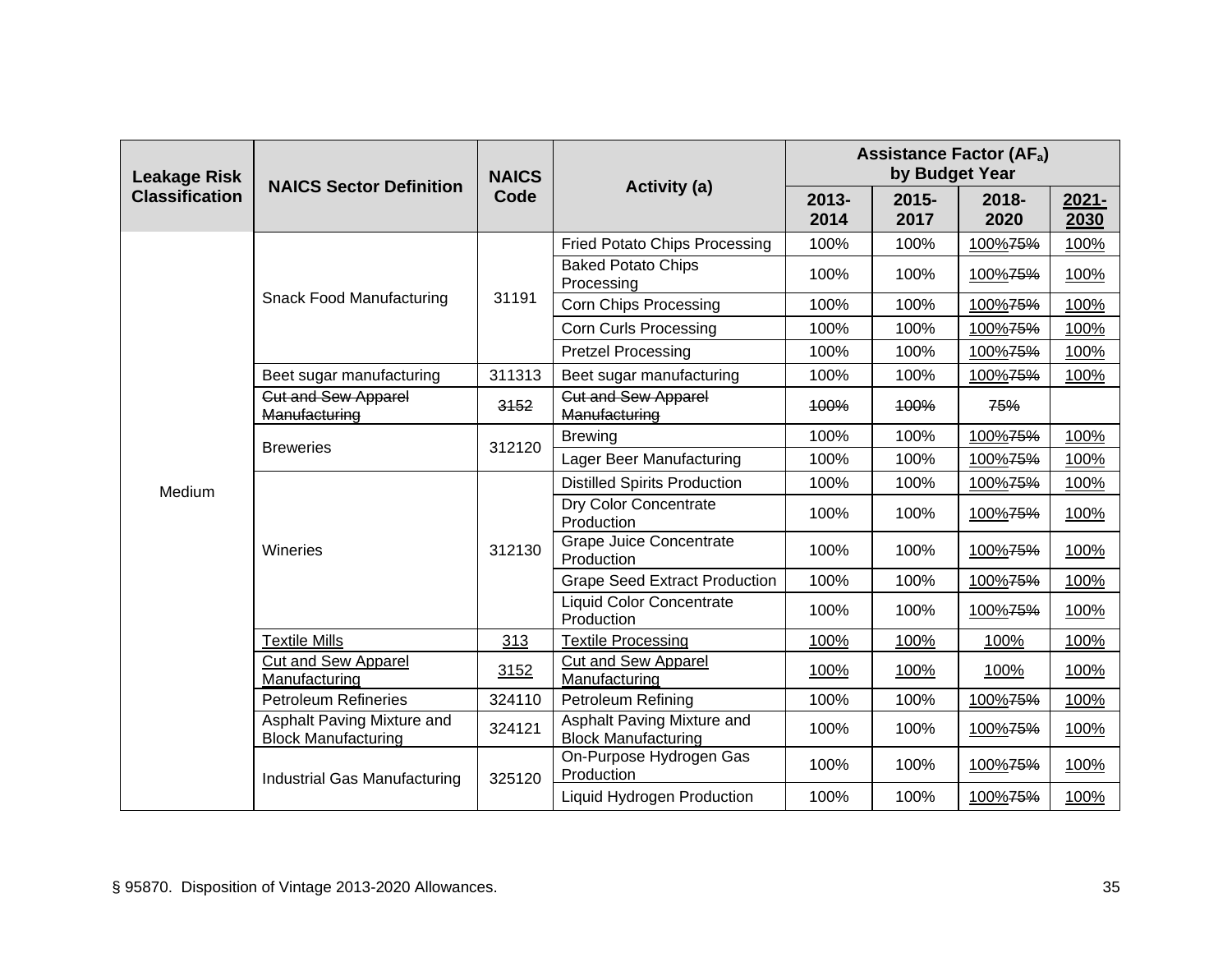| <b>Leakage Risk</b>   | <b>NAICS Sector Definition</b>                                                                       | <b>NAICS</b> |                                                                | <b>Assistance Factor (AFa)</b><br>by Budget Year |                  |                  |                  |  |
|-----------------------|------------------------------------------------------------------------------------------------------|--------------|----------------------------------------------------------------|--------------------------------------------------|------------------|------------------|------------------|--|
| <b>Classification</b> |                                                                                                      | Code         | <b>Activity (a)</b>                                            | $2013 -$<br>2014                                 | $2015 -$<br>2017 | $2018 -$<br>2020 | $2021 -$<br>2030 |  |
|                       | <b>Ethyl Alcohol Manufacturing</b>                                                                   | 325193       | Ethyl Alcohol Manufacturing                                    | 100%                                             | 100%             | 100%75%          | 100%             |  |
|                       | <b>Biological Product (Except</b><br>Diagnostic) Manufacturing                                       | 325414       | <b>Biological Product (Except</b><br>Diagnostic) Manufacturing | 100%                                             | 100%             | 100%75%          | 100%             |  |
|                       | <b>Gypsum Product</b>                                                                                | 327420       | <b>Plaster Manufacturing</b>                                   | 100%                                             | 100%             | 100%75%          | 100%             |  |
|                       | Manufacturing                                                                                        |              | <b>Stucco Manufacturing</b>                                    | 100%                                             | 100%             | 100%75%          | 100%             |  |
|                       | <b>Ground or Treated Mineral</b><br>and Earth Manufacturing                                          | 327992       | Ground or Treated Mineral and<br>Earth Manufacturing           | 100%                                             | 100%             | 100%             | 100%             |  |
|                       | <b>Rolled Steel Shape</b><br>Manufacturing                                                           |              | <b>Pickled Steel Sheet Production</b>                          | 100%                                             | 100%             | 100%75%          | 100%             |  |
|                       |                                                                                                      | 331221       | Cold Rolled and Annealed<br><b>Steel Sheet Production</b>      | 100%                                             | 100%             | 100%75%          | 100%             |  |
|                       |                                                                                                      |              | <b>Galvanized Steel Sheet</b><br>Production                    | 100%                                             | 100%             | 100%75%          | 100%             |  |
| Medium                |                                                                                                      |              | <b>Tin Steel Plate Production</b>                              | 100%                                             | 100%             | 100%75%          | 100%             |  |
|                       | Secondary Smelting and<br>Alloying of Aluminum                                                       | 331314       | Aluminum and Aluminum Alloy<br><b>Billet Manufacturing</b>     | 100%                                             | 100%             | 100%75%          | 100%             |  |
|                       | Secondary Smelting,<br>Refining, and Alloying of<br>Nonferrous Metal (Except<br>Copper and Aluminum) | 331492       | <b>Lead Acid Battery Recycling</b>                             | 100%                                             | 100%             | 100%75%          | 100%             |  |
|                       |                                                                                                      |              | Iron Foundries                                                 | 100%                                             | 100%             | 100%75%          | 100%             |  |
|                       | Iron Foundries                                                                                       | 331511       | Ductile Iron Pipe<br>Manufacturing                             | 100%                                             | 100%             | 100%75%          | 100%             |  |
|                       | Hardware Manufacturing                                                                               | 332510       | Hardware Manufacturing                                         | 100%                                             | 100%             | 100%75%          | 100%             |  |
|                       | <b>Turbine and Turbine</b><br><b>Generator Set Units</b><br>Manufacturing                            | 333611       | Testing of Turbines and<br><b>Turbine Generator Sets</b>       | 100%                                             | 100%             | 100%75%          | 100%             |  |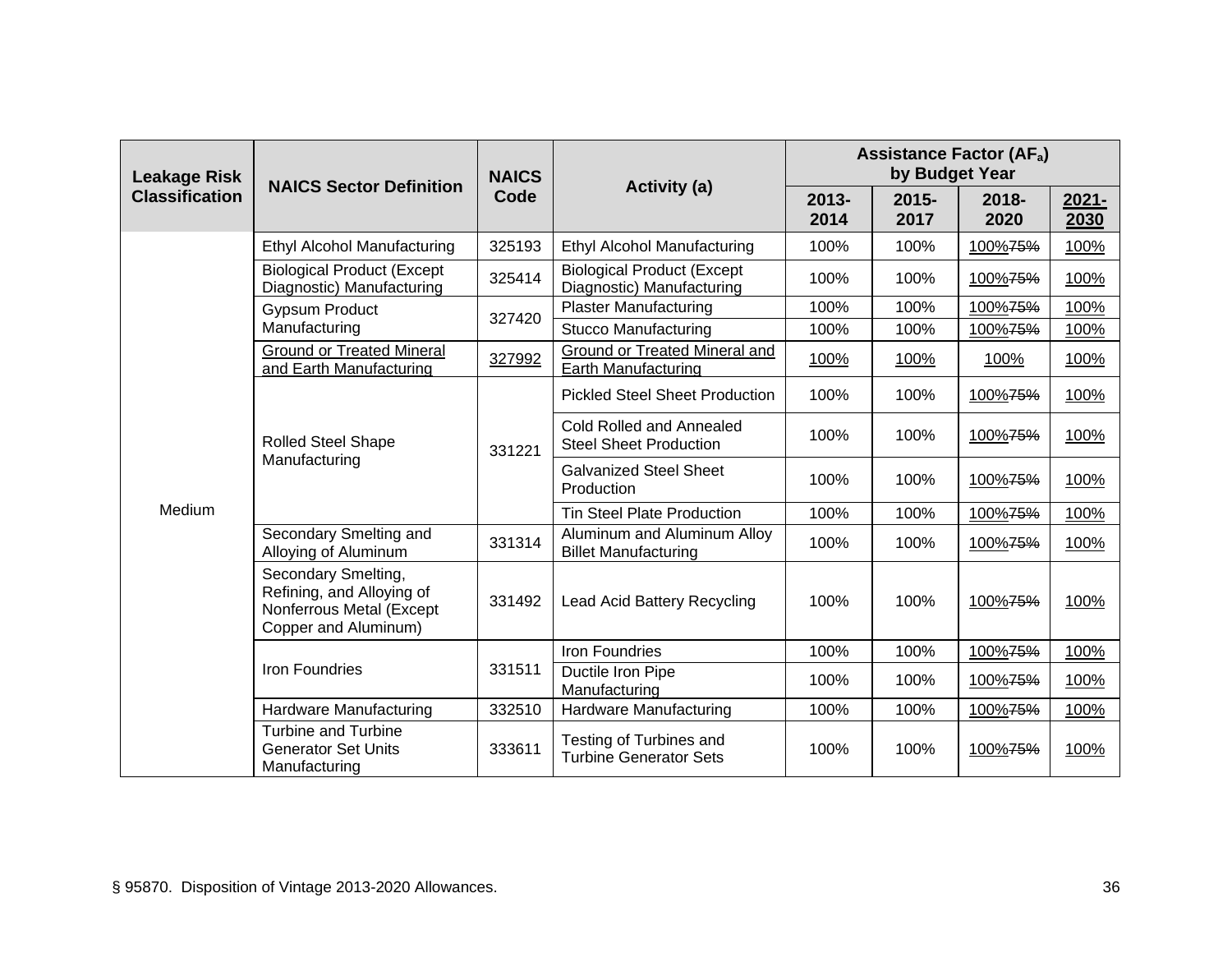| <b>Leakage Risk</b>   | <b>NAICS Sector Definition</b>                           | <b>NAICS</b><br>Code | Activity (a)                                             | <b>Assistance Factor (AFa)</b><br>by Budget Year |                  |                     |               |
|-----------------------|----------------------------------------------------------|----------------------|----------------------------------------------------------|--------------------------------------------------|------------------|---------------------|---------------|
| <b>Classification</b> |                                                          |                      |                                                          | $2013 -$<br>2014                                 | $2015 -$<br>2017 | $2018 -$<br>2020    | 2021-<br>2030 |
|                       | <b>Pharmaceutical and Medicine</b><br>Manufacturing      | 325412               | <b>Pharmaceutical and Medicine</b><br>Manufacturing      | 100%                                             | 100%             | 100% <del>50%</del> | 100%          |
|                       | Nonferrous Forging                                       | 332112               | Nonferrous Metal Forging                                 | 100%                                             | 100%             | 100%50%             | 100%          |
|                       |                                                          |                      | Seamless Rolled Ring                                     | 100%                                             | 100%             | 100% <del>50%</del> | 100%          |
| Low                   | Automobile Manufacturing                                 | 336111               | Automobile Manufacturing                                 | 100%                                             | 100%             | 100%50%             | 100%          |
|                       | Aircraft Manufacturing                                   | 336411               | Aircraft Manufacturing                                   | 100%                                             | 100%             | 100% <del>50%</del> | 100%          |
|                       | Guided Missile and Space<br><b>Vehicle Manufacturing</b> | 336414               | <b>Guided Missile and Space</b><br>Vehicle Manufacturing | 100%                                             | 100%             | 100% <del>50%</del> | 100%          |
|                       | Support Activities for Air<br>Transportation             | 4881                 | Support Activities for Air<br>Transportation             | 100%                                             | 100%             | 100%50%             | 100%          |

NOTE: Authority cited: Sections 38510, 38560, 38562, 38570, 38571, 38580, 39600 and 39601, Health and Safety Code. Reference: Sections 38530, 38560.5, 38564, 38565, 38570 and 39600, Health and Safety Code and Section 16428.8, Government Code.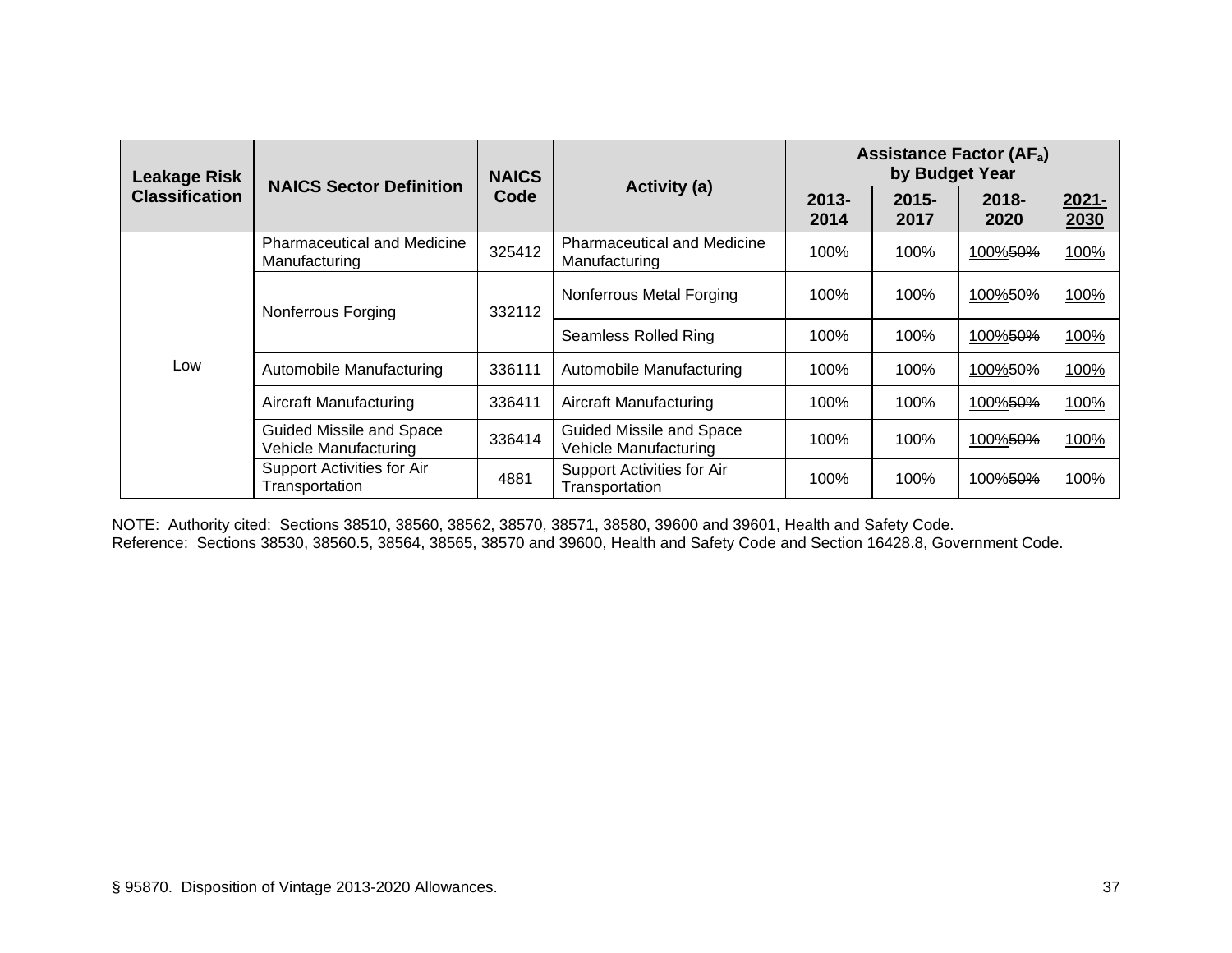#### **§ 95871. Disposition of Allowances from Vintage Year 2021 and Beyond.**

(b) Advance Auction. The Executive Officer shall transfer 10 percent of the allowances from budget years 2021 and beyond to the Auction Holding Account.

\*\*\*

- (1) These allowances will be eligible to be sold pursuant to section  $95913(f)(5)$ 95910(c)(2).
- (2) All Advance Auction allowances not sold pursuant to section  $95913(f)(5)$ 95910(c)(2) will be auctioned pursuant to section 95910.

- (d) Allocation to Industrial Covered Entities. Allowances allocated for the purposes of industry assistance shall be transferred to annual allocation holding accounts for industrial sectors listed in Table 8-1. Allowances in the annual allocation holding account are transferred to the holding account on January 1 of the vintage year of the allowances.
	- (1) The Executive Officer will allocate allowances to each eligible covered entity by October 24 of each calendar year beginning in 2020 for allocation from the 2021 annual allowance budget.
	- (2) Allocation to eligible covered entities shall be conducted using the assistance factors specified for each listed industrial activity found in Table 8-1 and the methodology set forth in section 95891.
	- (3) The total amount of allowances allocated for the purposes of industry assistance shall not exceed the available amount of allowances after accounting for allocations made pursuant to sections 95871(a) through (c) and sections 95871(e) and (g). If the amount calculated under the methodology set forth in section 95891 exceeds the amount of allowances available, the number of allowances available will be prorated equally across all eligible industrial covered entities. The proration will be calculated using the share of allowances available after accounting for all allocations made pursuant to sections 95871(a) through (c) and sections 95871(e) and (g) compared to total allowances that would be distributed according to the methodology set forth in section 95891.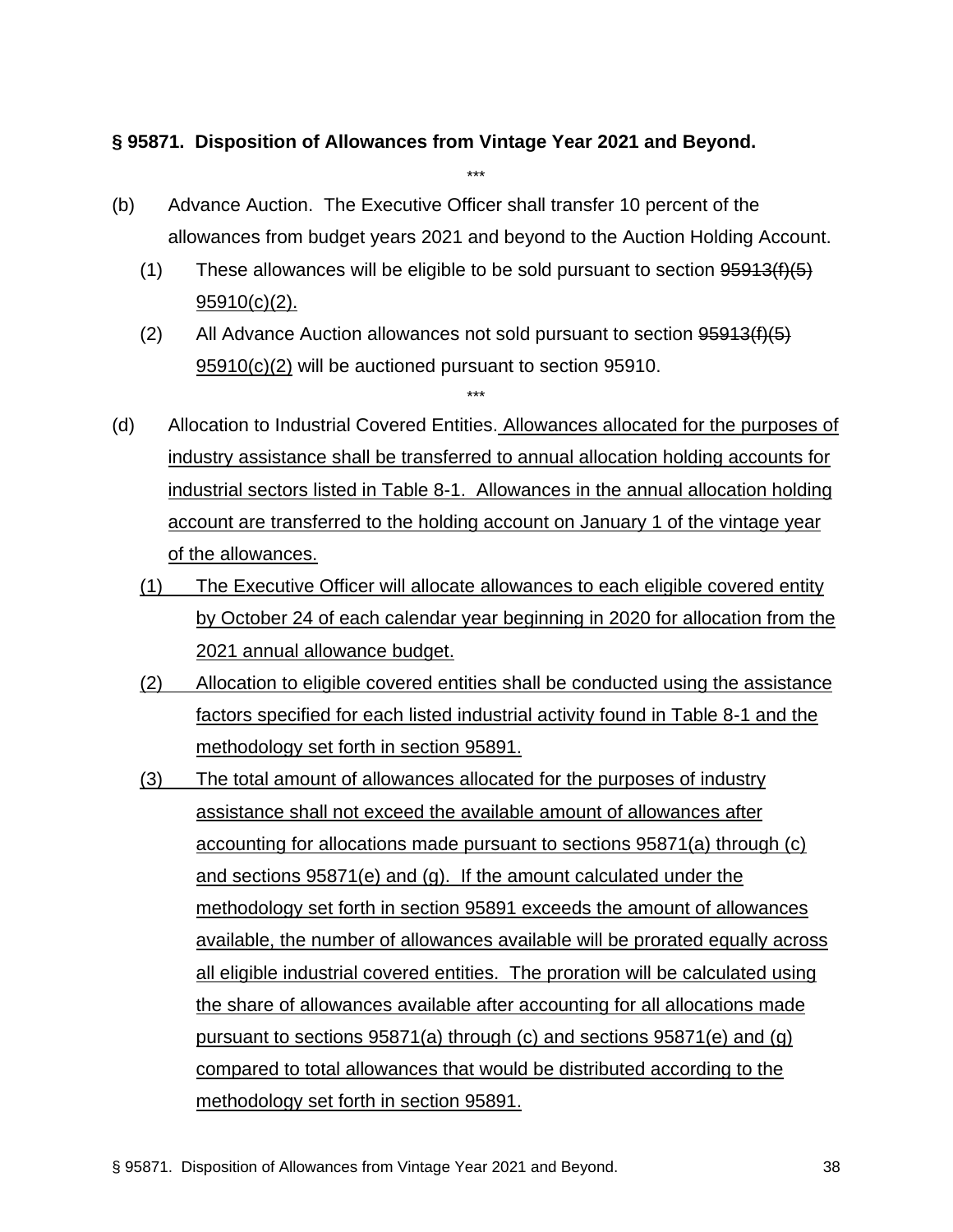- (4) Industrial entities that purchase electricity or legacy contract qualified thermal output pursuant to a legacy contract and who receive allocation under this section shall have their allocation reduced as specified in section 95891(e). \*\*\*
- (f) Allocation to Legacy Contract Generators. Allowances will be allocated to legacy contract generators with an industrial counterparty and legacy contract generators without an industrial counterparty pursuant to section 95894 for the term of the contract. The Executive Officer will transfer allowance allocations into each eligible generator's annual allocation holding account by October 24 of each calendar year during the term of the contract for eligible legacy contract emissions pursuant to the methodology set forth in section 95894 beginning in 2020 for allocation from the 2021 annual allowance budget.
- (h) Auction Proceeds for AB 32 Statutory Objectives.
	- (1) Beginning in 2021, 10 percent of all remaining allowances from each vintage not allocated for uses specified in section 95871(a) are eligible to be sold pursuant to section 95913(l).

- $\left(2\right)$  All remaining allowances not allocated for uses specified in sections 95871(a)-(g), or section 95871(h)(1), section 95871(i), or section 95911(h) will be designated for sale at auction. The proceeds from the sale of these allowances will be deposited into the Greenhouse Gas Reduction Fund created pursuant to Government Code section 16428.8, and will be available for appropriation by the Legislature for the purposes designated in California Health and Safety Code sections 38500 et seq. and consistent with the requirements of Chapter 4.1 (commencing with Section 39710) of Part 2 of Division 26 of the California Health and Safety Code and Article 9.7 (commencing with Section 16428.8) of Chapter 2 of Part 2 of Division 4 of Title 2 of the Government Code.
- (i) Allocation to Waste-to-Energy Facilities. Allowances available for allocation to waste-to-energy facilities each budget year shall only be calculated as set forth in section 95891(f). The Executive Officer will place an annual individual allocation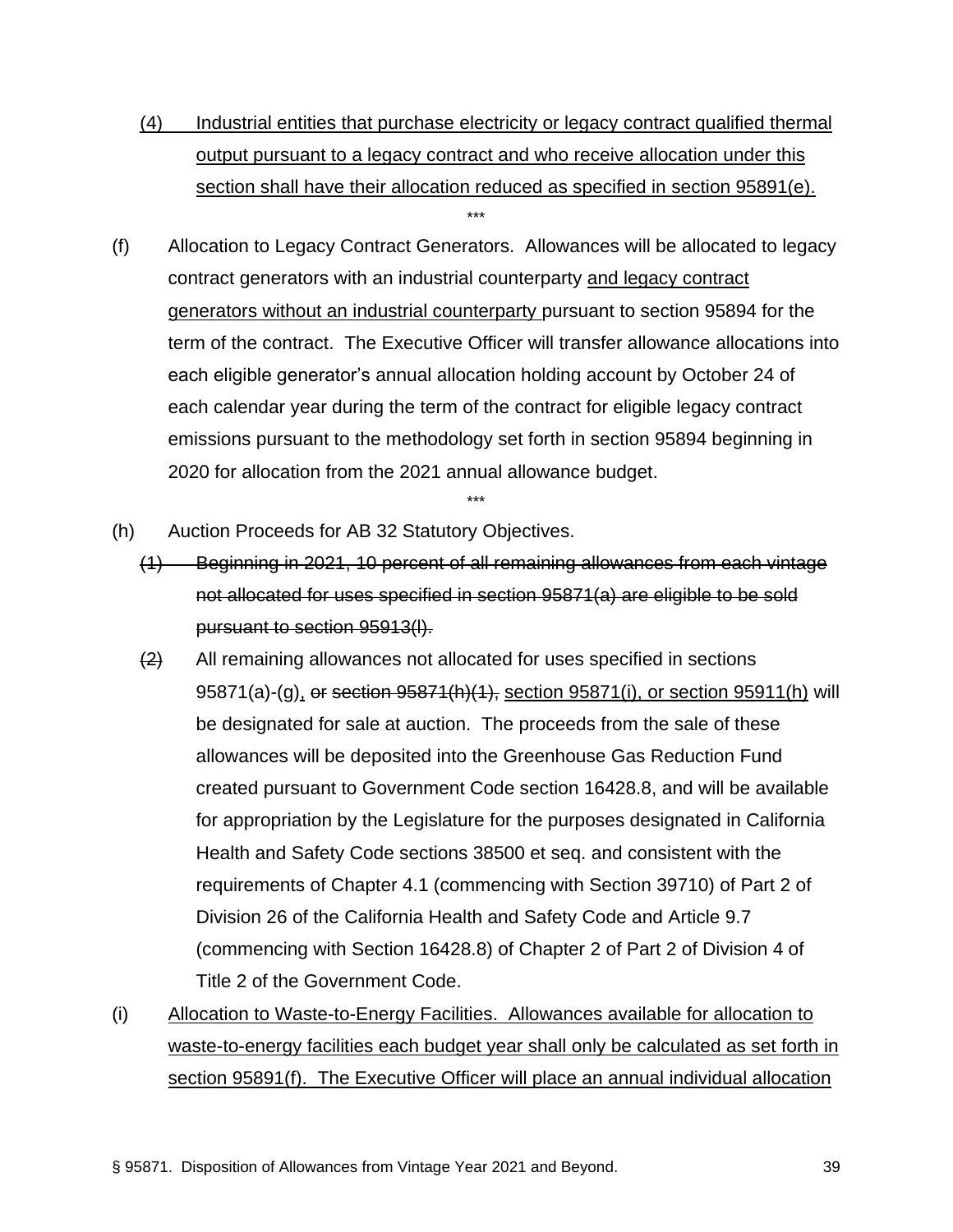in the annual allocation holding account of each eligible waste-to-energy facility by October 24 of each calendar year beginning in 2020 for allocation from the 2021 annual allowance budget and ending in 2023 for allocation from the 2024 annual allowance budget.

|                                      | Table 8-2: Number of California GHG Allowances Allocated to the APCR for |
|--------------------------------------|--------------------------------------------------------------------------|
| <b>Budget Years 2021 to 20312030</b> |                                                                          |

| <b>Budget</b><br>year | <b>Number of California GHG Allowances</b><br><b>Allocated to the APCR</b><br>(millions of allowances) |
|-----------------------|--------------------------------------------------------------------------------------------------------|
| 2021                  | 40.5-12,772,600                                                                                        |
| 2022                  | 9.3 - 11,572,600                                                                                       |
| 2023                  | 8.1-10,372,600                                                                                         |
| 2024                  | 7.0 9,272,600                                                                                          |
| 2025                  | 5.8 8,072,600                                                                                          |
| 2026                  | 4.7 6,972,600                                                                                          |
| 2027                  | $3.5$ 5,772,600                                                                                        |
| 2028                  | 2.3 4,572,600                                                                                          |
| 2029                  | 4.2 3,472,600                                                                                          |
| 2030                  | $0 - 2,272,600$                                                                                        |
| 2031                  |                                                                                                        |

NOTE: Authority cited: Sections 38510, 38560, 38562, 38570, 38571, 38580, 39600 and 39601, Health and Safety Code.

Reference: Sections 38530, 38560.5, 38564, 38565, 38570 and 39600, Health and Safety Code and Section 16428.8, Government Code.

## **Subarticle 9: Direct Allocations of California GHG Allowances**

#### **§ 95890. General Provisions for Direct Allocations.**

(e) Eligibility Requirements for Legacy Contract Generators. A legacy contract generator with an industrial counterparty or legacy contract generator without an industrial counterparty that has demonstrated its eligibility to the satisfaction of the Executive Officer pursuant to section 95894 of this regulation shall be eligible for direct allocation of allowances if it has complied with the requirements of MRR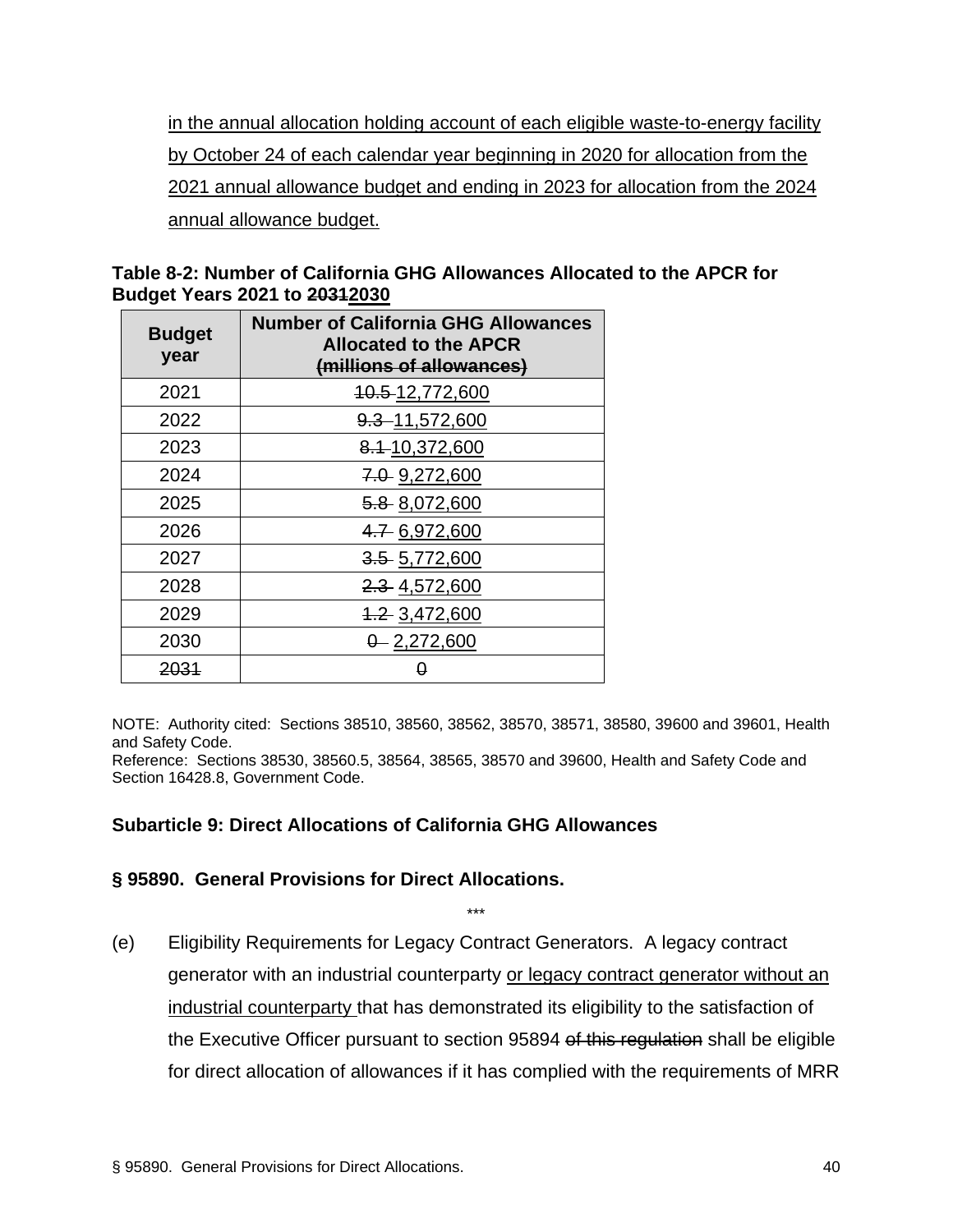and has obtained a positive or a qualified positive emissions data verification statement pursuant to MRR.

\*\*\*

(g) Eligibility Requirements for Public Wholesale Water Agencies. A public wholesale water agency shall be eligible for direct allocations of California GHG allowances if it has complied with the requirements of MRR, and has obtained a positive or qualified positive emissions data verification statement for the prior year pursuant to MRR.

\*\*\*

(l) Eligibility Requirements for Waste-to-Energy Facilities. A waste-to-energy facility that is a covered entity shall be eligible for direct allocations of California GHG allowances if it has a compliance obligation for the year for which it is receiving allocation, has complied with the requirements of MRR, and has obtained a positive or qualified positive emissions data verification statement for the prior year pursuant to MRR. A waste-to-energy facility shall not be eligible for any direct allocation of allowances for any data year for which it is not a covered entity or an opt-in covered entity.

NOTE: Authority cited: Sections 38510, 38560, 38562, 38570, 38571, 38580, 39600 and 39601, Health and Safety Code. Reference: Sections 38530, 38560.5, 38564, 38565, 38570 and 39600, Health and Safety Code.

## **§ 95891. Allocation for Industry Transition Assistance and Leakage Minimization.**

- (a) The Executive Officer shall determine the amount of allowances directly allocated to each eligible covered entity or opt-in covered entity using the product outputbased allocation calculation methodology specified in section 95891(b) if the entity conducts an activity listed in both Table 8-1 and Table 9-1. The Executive Officer shall determine the amount of allowances directly allocated to each eligible covered entity or opt-in covered entity using the energy-based allocation calculation methodology specified in section 95891(c) if the entity conducts an activity listed in Table 8-1 but not listed in Table 9-1.
	- (1) New Entrant Industrial Allocation Without Leakage Risk. Covered facilities that do not have a leakage risk in Table 8-1 are eligible to receive allocated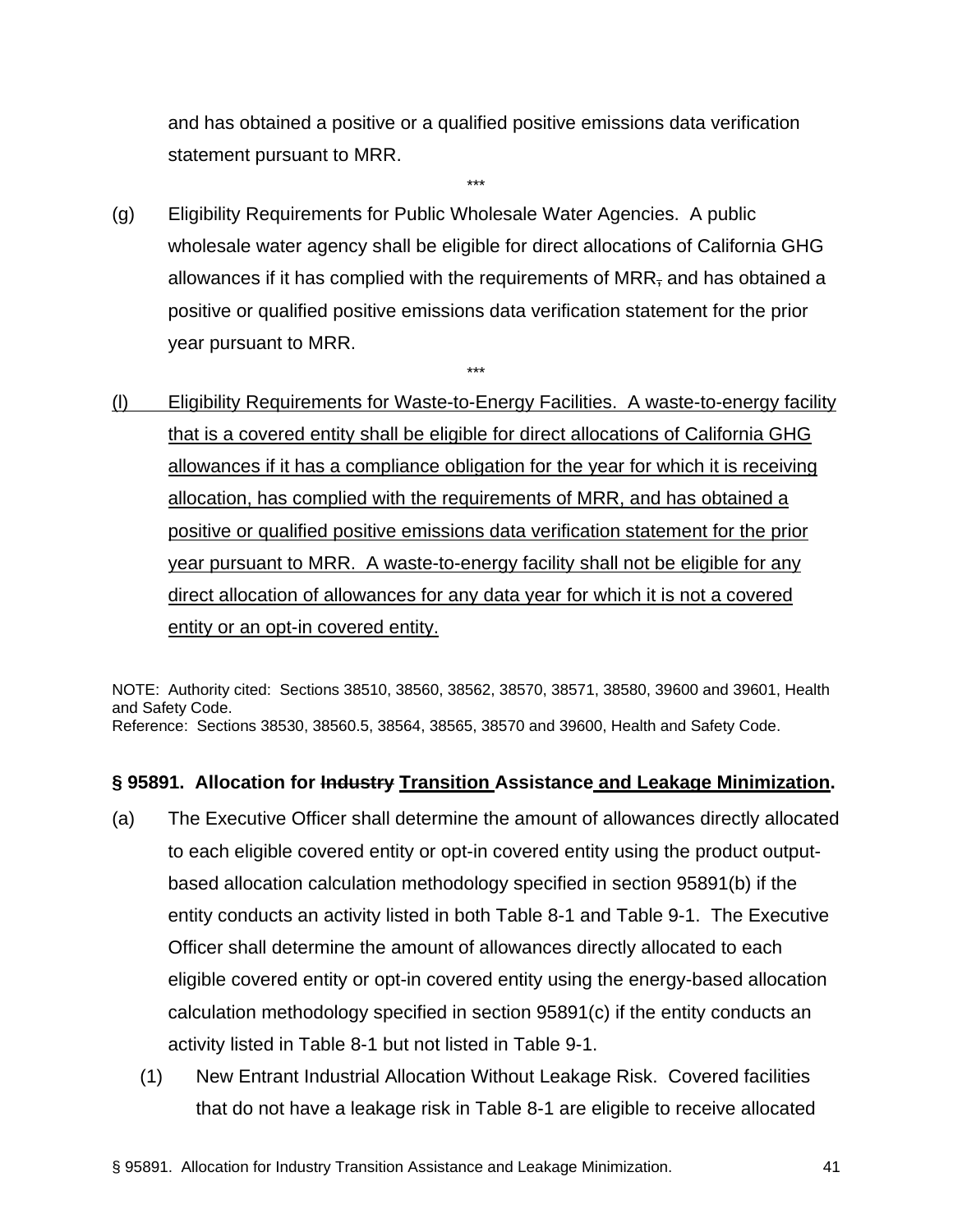allowances under the new entrant energy-based allocation methodology pursuant to section 95891(c)(2) if the first three digits of the facility NAICS code matches a NAICS code in Table 8-1. The leakage risk classification for these new entrant facilities shall be low until a leakage risk classification is added to Table 8-1 for the industrial activity in which the facility operatesfor that sector. Food processors that are only classified by a three digit NAICS code are exempt from this classification and shall have the same leakage risk as the general 311 food processing NAICS code in Table 8-1.

(c) Energy-Based Allocation Calculation Methodology. The Executive Officer shall calculate the amount of California GHG Allowances directly allocated under the energy-based methodology annually using the following formula:

\*\*\*

$$
A_{\epsilon} = (S_{\epsilon onsumed} * B_{\epsilon mean} + F_{\epsilon onsumed} * B_{\epsilon rate} - e_{\epsilon data} * B_{\epsilon hetericity}) * AF_{\epsilon \epsilon} * e_{\epsilon \epsilon}
$$

$$
A_t = (S_{consumed} * B_{Steam} + F_{consumed} * B_{Fuel} - e_{Sold} * B_{Electricity}
$$
  
+ *ProcessEmissions*)\*  $AF_{a,t} * c_{a,t} + TrueUp_{t, CP3}$ 

Where:

"A<sub>t</sub>" is the amount of California GHG allowances directly allocated to the operator of an industrial facility with an energy-based allocation from budget year "t";

"t" is the budget year from which the direct allocation occurs;

"SConsumed" is the historical baseline annual arithmetic mean amount of steam consumed, measured in MMBtu, at the industrial facility for any industrial process, including heating or cooling applications. This value shall exclude any steam used to produce electricity. This value shall exclude steam produced from an onsite cogeneration unit;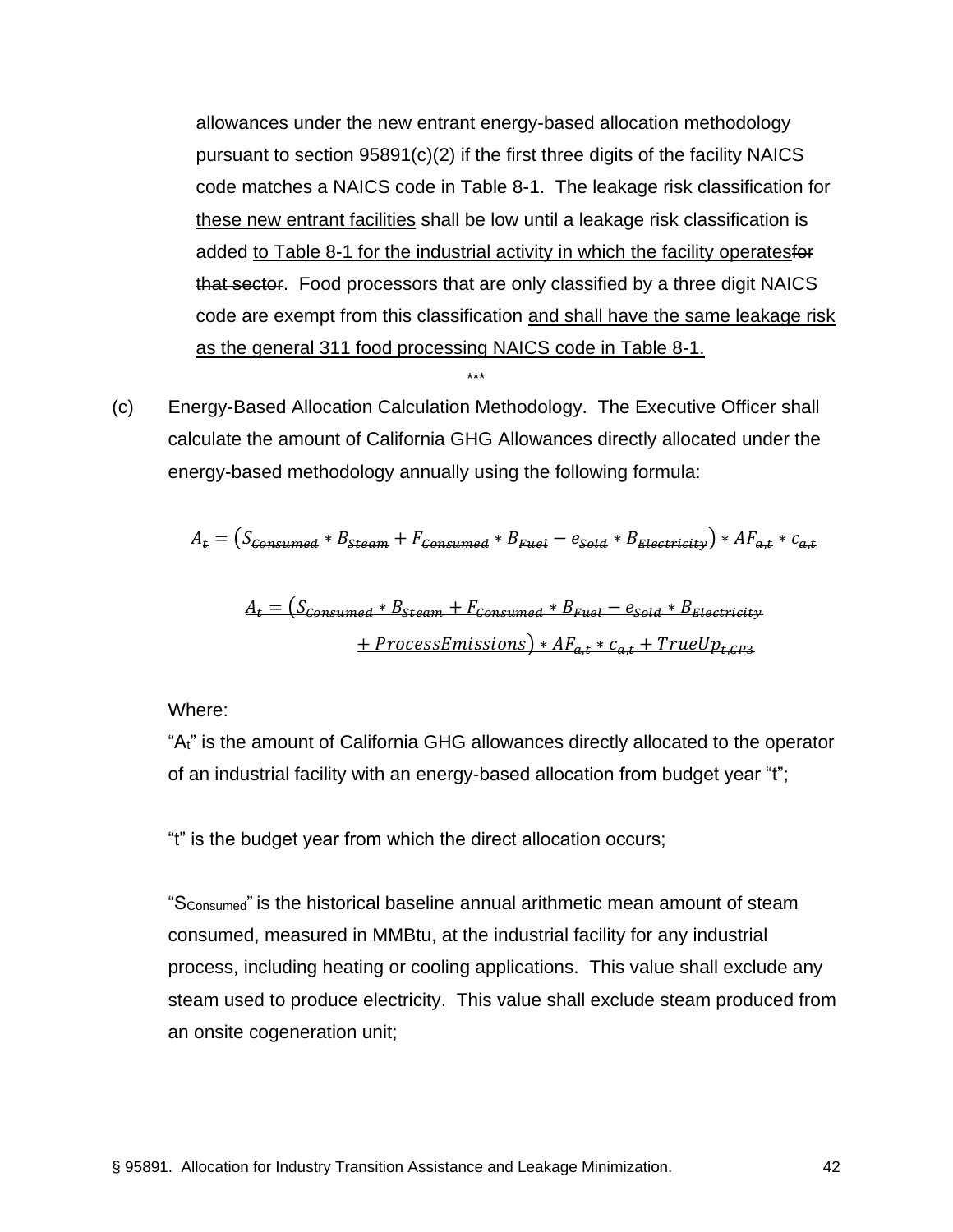"BSteam" is the emissions efficiency benchmark per unit of steam, 0.06244 California GHG Allowances/MMBtu Steam;

 $F_{\text{Consumed}}$ " is the historical baseline annual arithmetic mean amount of energy produced due to fuel combustion at a giventhe facility, measured in MMBtu. The Executive Officer shall calculate this value based on measured higher heating values or the default higher heating value of the applicable fuel in Table C–1 of subpart C, title 40, Code of Federal Regulations, Part 98 (October 20, 2009). This value shall include any energy from fuel combusted in an onsite electricity generation or cogeneration unit. This value shall exclude energy to generate the steam accounted for in the "S<sub>Consumed</sub>" term;

"BFuel" is the emissions efficiency benchmark per unit of energy from fuel combustion, 0.05307 California GHG Allowances/MMBtu;

"eSold" is the historical baseline annual arithmetic mean amount of electricity sold or provided for off-site use, measured in MWh;

"BElectricity" is the emissions efficiency benchmark per unit of electricity sold or provided to off-site end users, 0.431 California GHG Allowances/MWh;

"ProcessEmissions" is the historical baseline annual arithmetic mean process emissions, as defined in section 95802(a), for the industrial facility, measured in metric tons of CO<sub>2</sub> equivalent;

"AFa,t" is the assistance factor for budget year "t" assigned to the facility for activity "a" as specified in Table 8-1; and

"c  $_{a,t}$ " is the cap adjustment factor for budget year "t" assigned to the facility for activity "a" to account for cap decline as specified in Table 9-2.; and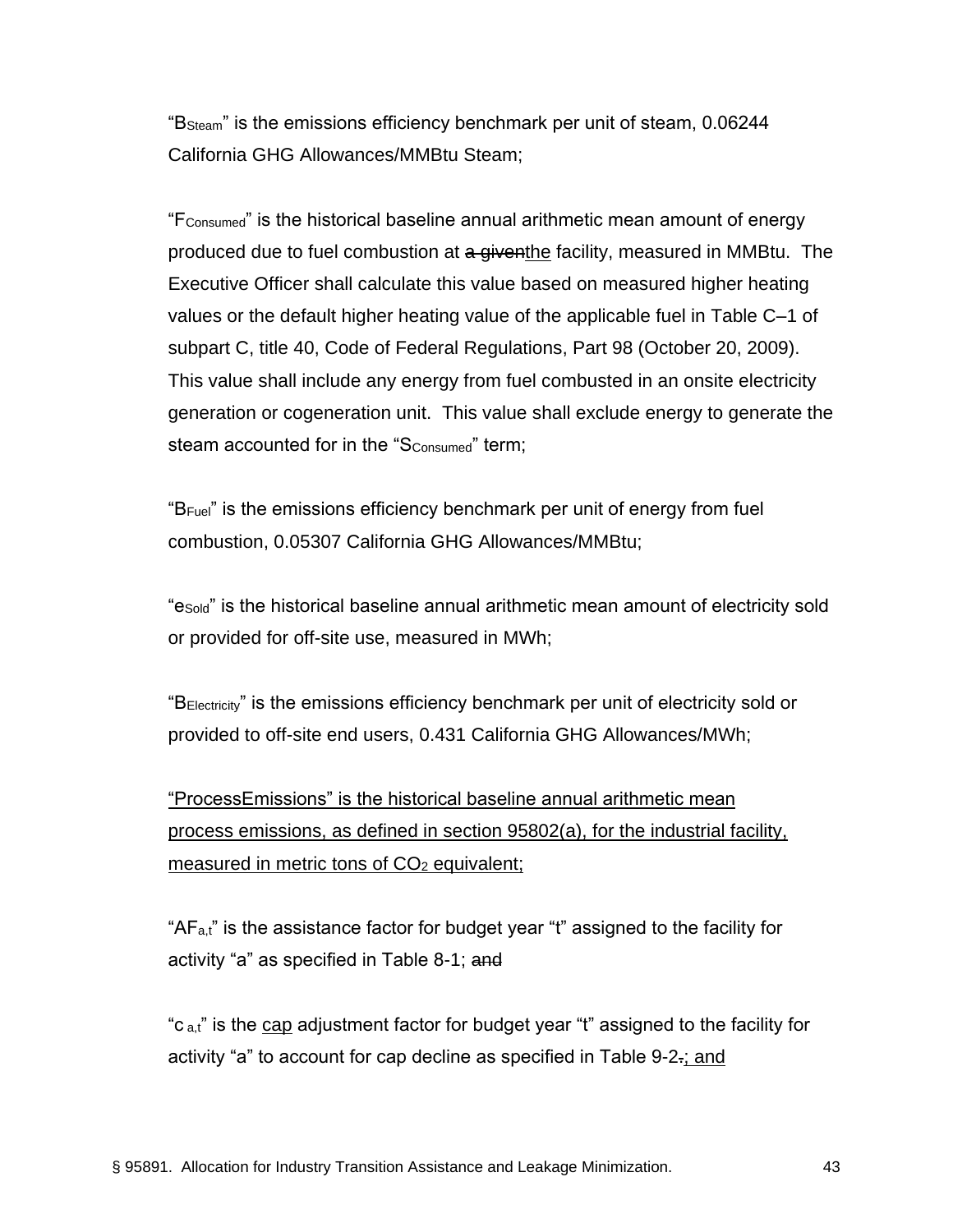"TrueU $p_{t,CP3}$ " is the amount of true-up allowances allocated from budget years 2020 and 2021. This value shall only be calculated if the entity has received an initial allowance allocation from budget year t-2. These true-up allowances from budget year "t" may be used for compliance for budget year "t-2" or subsequent budget years pursuant to sections 95856(h)(1)(D) and 95856(h)(2)(D). This value shall be zero for all budget years except 2020 and 2021. For budget years 2020 and 2021, this value is calculated using the following formula:

 $TrueUp<sub>t,CP3</sub> = (S<sub>consumed</sub> * B<sub>Steam</sub> + F<sub>consumed</sub> * B<sub>Full</sub> - e<sub>Sold</sub> * B<sub>Electricity</sub>$  $+ ProcessEmissions$ ) \*  $AF_{a,t-2}$  \*  $c_{a,t-2} - A_{t-2}$ 

Where:

" $AF<sub>a,t-2</sub>$ " is the assistance factor for budget year "t-2" assigned to each activity "a" as specified in Table 8-1;

"C<sub>a,t-2</sub>" is the cap adjustment factor for budget year "t-2" assigned to each activity "a" to account for cap decline as specified in Table 9-2; and

 $A_{t-2}$ " is the amount of California GHG allowances directly allocated to the operator of the industrial facility with an energy-based allocation from budget year "t-2".

- (2) New Entrants Energy-Based Allocation Methodology. For covered facilities that are eligible for free allocation pursuant to section 95891(c) and either were not allocated InitialAllocation from budget year t-1 or were allocated pursuant to section 95891(c)(2) from budget year t-1, allowance allocation shall be determined by the Executive Officer using the following methodology.
	- (A) Opt-In Covered Entities without Historical Baseline Emissions Data. For opt-in covered entities of facilities that have no historical emissions data reported to ARB under MRR, the Executive Officer shall calculate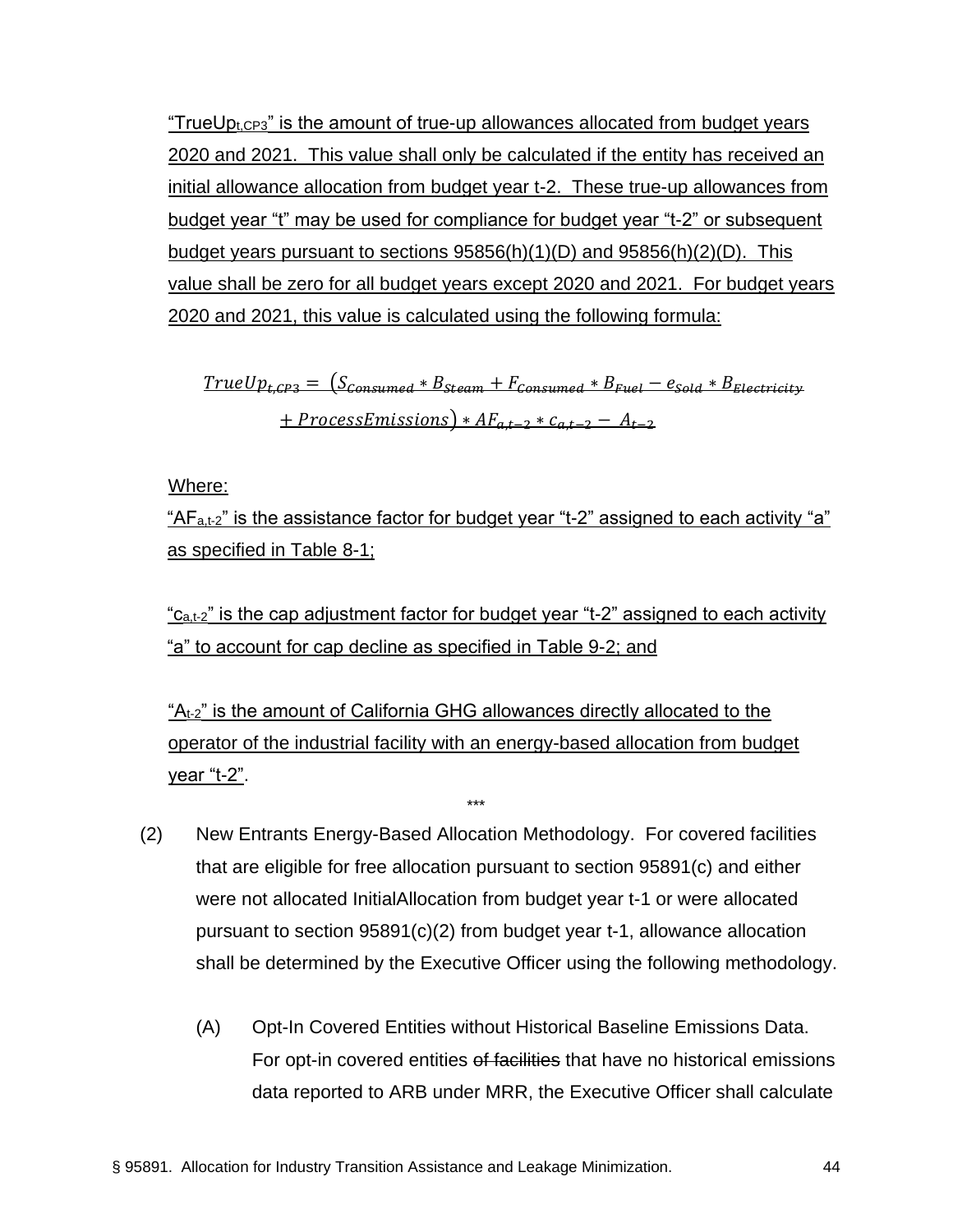the amount of California GHG Allowances directly allocated under the energy-based methodology annually using the following formula:

$$
A_{a,t} = \left(F_{\text{consumed,est}} * B_{\text{Eucl}} - e_{\text{sold,est}} * B_{\text{Electricity}}\right) * A F_{a,t} * c_{a,t}
$$

$$
A_{a,t} = (F_{consumed, est} * B_{Full} - e_{Sold, est} * B_{Electricity}
$$
  
+ *ProcessEmissions<sub>est</sub>* ) \*  $AF_{a,t} * c_{a,t}$ 

Where:

"Aa,t" is the amount of California GHG Allowances directly allocated to the operator of an industrial facility for activity "a" with an energy-based allocation from budget year "t";

"t" is the budget year from which the direct allocation occurs;

"FConsumed,est" is the estimated amount of energy produced due to fuel combustion at a the given facility, measured in MMBtu. This value shall exclude fuel used to produce steam that is provided or sold offsite. The Executive Officer shall calculate this value based on measured higher heating values or the default higher heating value of the applicable fuel in Table C–1 of subpart C, title 40, Code of Federal Regulations, Part 98 (December 17, 2010). The Executive Officer shall calculate this value utilizing any available data on the design of the facility and equipment;

"BFuel" is the emissions efficiency benchmark per unit of energy from fuel combustion, 0.05307 California GHG Allowances/MMBtu;

"eSold,est" is the estimated amount of electricity sold or provided for offsite use, measured in MWh. The Executive Officer shall calculate this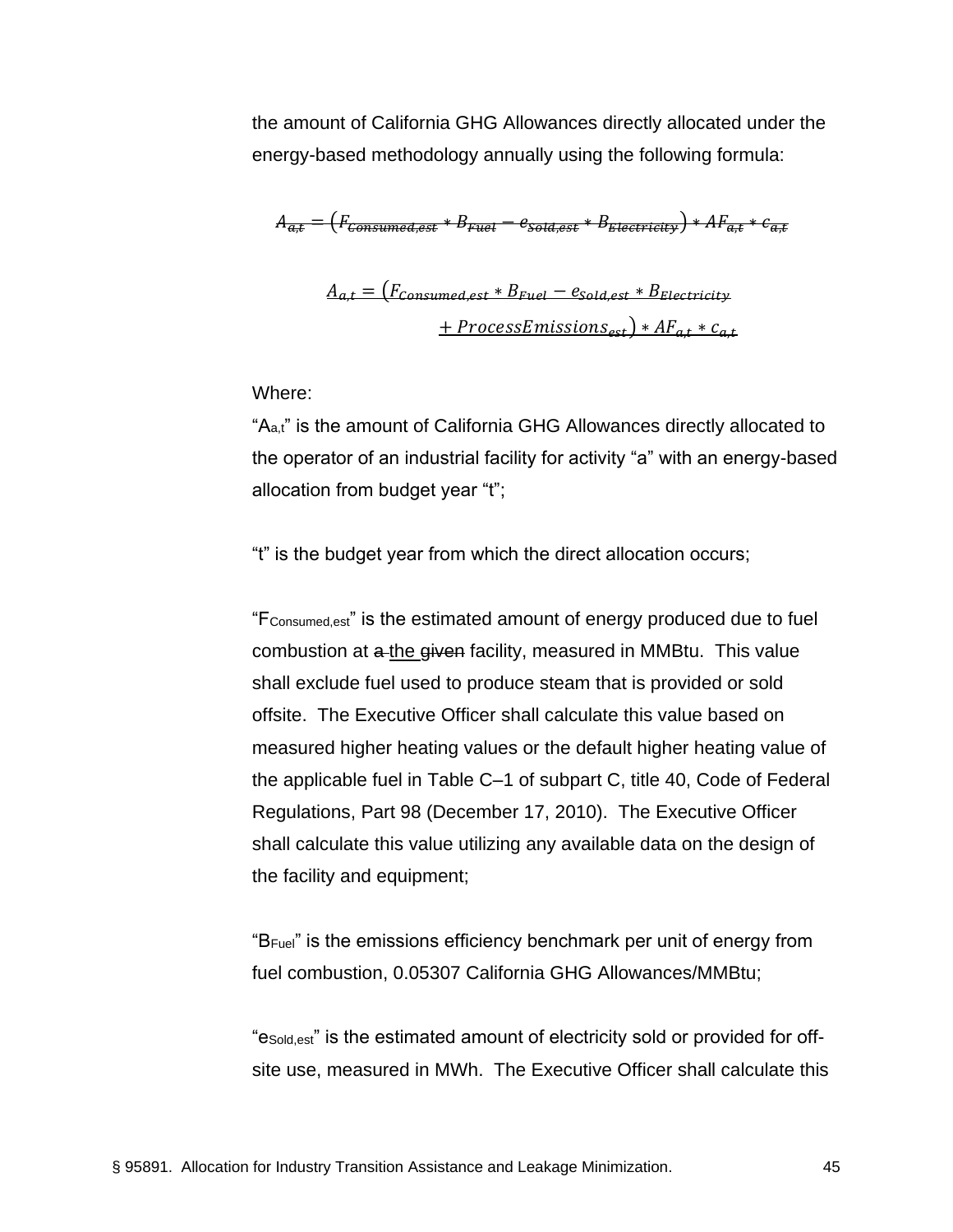value utilizing any available data on the design of the facility and equipment;

"BElectricity" is the emissions efficiency benchmark per unit of electricity sold or provided to off-site end users, 0.431 California GHG Allowances/MWh;

"ProcessEmissionsest" is the estimated annual process emissions, as defined in section 95802(a), for the industrial facility, measured in metric tons of CO<sub>2</sub> equivalent;

" $AF_{a,t}$ " is the assistance factor for budget year "t" assigned to the facility activity "a" as specified in Table 8-1; and

"c<sub>a,t</sub>" is the cap adjustment factor for budget year "t" assigned to the facility activity "a" to account for cap decline as specified in Table 9-2.

(B) Entities with Transitional Emissions Data. For covered entities or optin covered entities that are classified as transitional in the stability formula in section 95891(c)(2)(D), the Executive Officer shall calculate the amount of California GHG Allowances directly allocated under the energy-based methodology annually using the following formula:

$$
A_{a,t} = InitialAllocation_t + TrueUp_t
$$

Where:

"A<sub>a,t</sub>" is the amount of California GHG Allowances directly allocated to the operator of an industrial facility with activity "a" with an energybased allocation from budget year "t";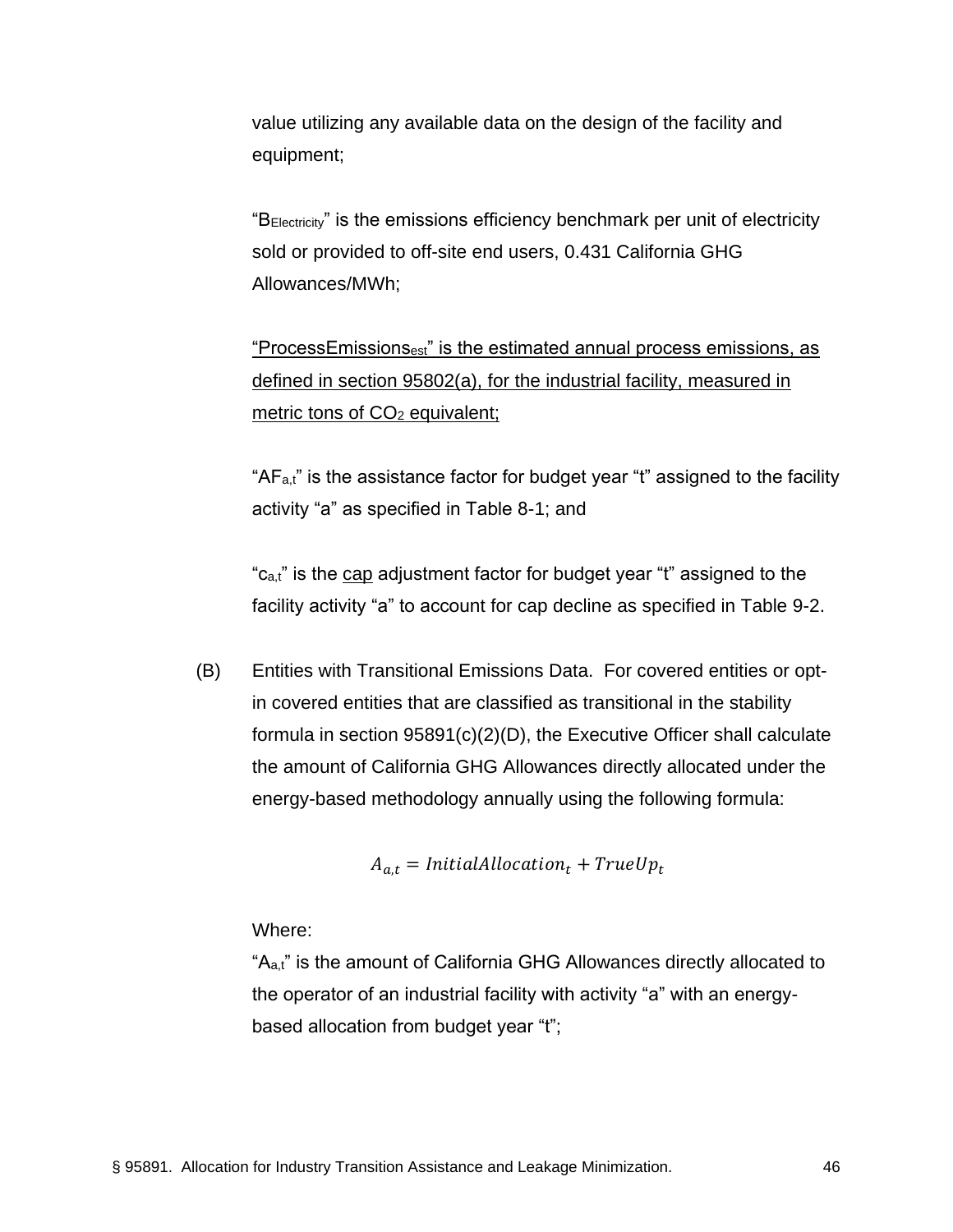"InitialAllocationt" is the amount of allowances allocated to an entity in advance of budget year "t" for industry assistance for budget year "t." This amount is based on energy use in year "t-2," which is an estimate of year "t" energy use. These allowances shall be returned to the Executive Officer pursuant to section 95890(k) if the entity does not incur a compliance obligation for year "t" or does not perform activity "a" listed in Table 8-1, in year "t"; and

"t" is the budget year from which the direct allocation occurs.

*InitialAllocation*<sub>z</sub>

 $=\left(F_{t-2} * 0.05307 + \left(S_{purehased,t-2} - S_{sola,t-2}\right) * 0.06244\right)$  $-e_{sola,t-2} * 0.431) * AF_{a,t} * c_{a,t}$ 

 $Initial Allocation<sub>t</sub>$ 

$$
\begin{aligned} &= \left(F_{t-2} * 0.05307 + \left(S_{Purchased,t-2} - S_{Sold,t-2}\right) * 0.06244\right) \\ &- e_{Sold,t-2} * 0.431 + ProcessEmissions_{t-2}\right) * AF_{a,t} * c_{a,t} \end{aligned}
$$

Where:

"t-2" is the year two years prior to year "t";

 $F_{t-2}$ " is the annual amount of energy produced due to fuel combustion at a the facility for year "t-2", measured in MMBtu. The Executive Officer shall calculate this value based on measured higher heating values or the default higher heating value of the applicable fuel in Table C–1 of subpart C, title 40, Code of Federal Regulations, Part 98 (November 29, 2013). This value shall include any energy from fuel combusted in an onsite electricity generation or cogeneration unit;

"SPurchased,t-2" is the annual amount of steam purchased for year "t-2" by the facility in MMBtu as reported to ARB under MRR;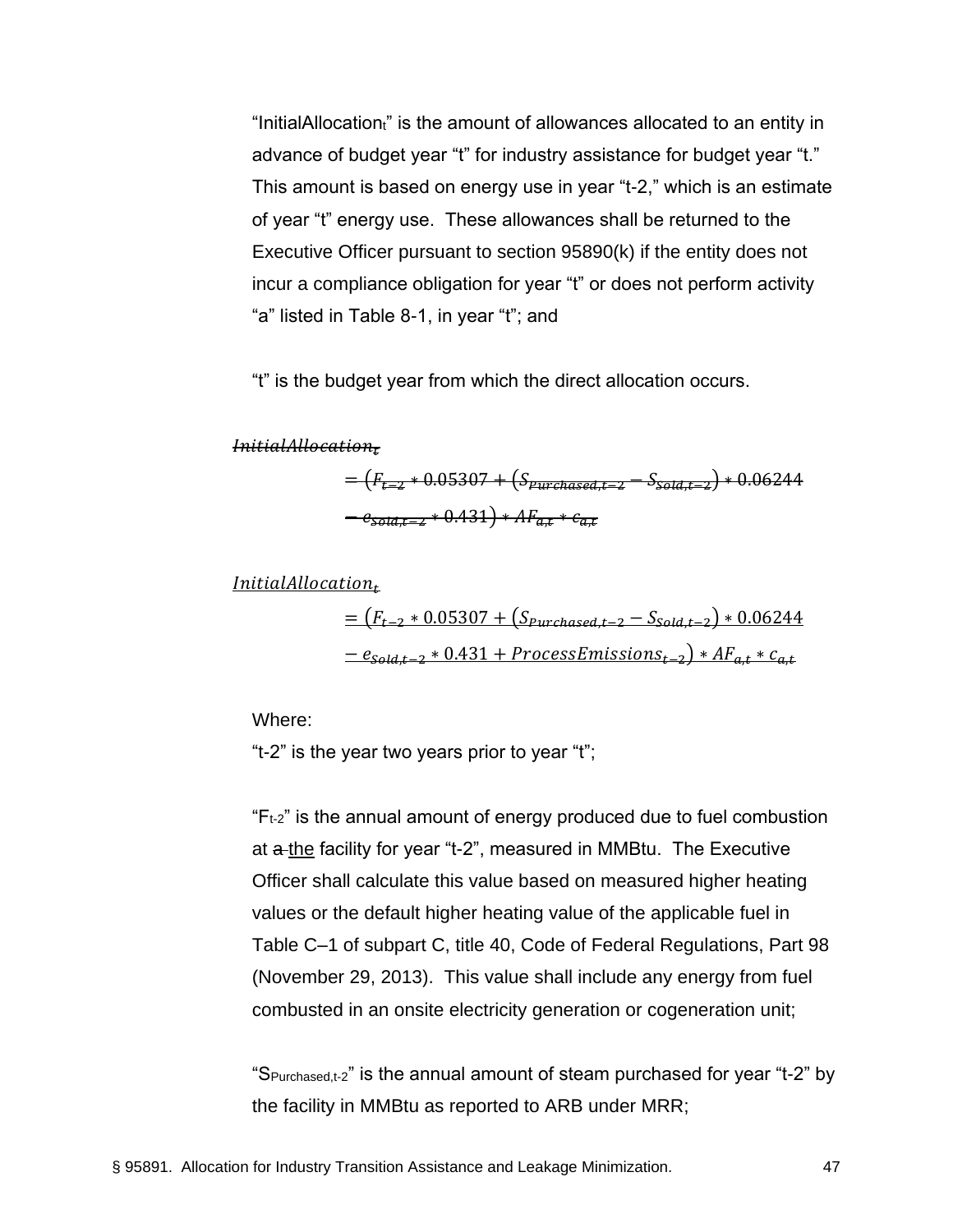"SSold,t-2" is the annual amount of steam provided or sold for year "t-2" from the facility in MMBtu as reported to ARB under MRR;

"eSold,t-2" is the annual amount of electricity sold for year "t-2" from the facility in MWh as reported to ARB under MRR;

"ProcessEmissionst-2" is the annual process emissions, as defined in section 95802(a), in year "t-2" for the industrial facility measured in metric tons of CO<sub>2</sub> equivalent;

" $AF<sub>a,t</sub>$ " is the assistance factor for budget year "t" assigned to the facility activity "a" as specified in Table 8-1;

"c<sub>a,t</sub>" is the cap adjustment factor for budget year "t" assigned to the facility activity "a" to account for cap decline as specified in Table 9-2; and

"TrueUp<sub>t</sub>" is the amount of true-up allowances allocated to account for changes in production or allocation not properly accounted for in prior allocations. This value shall only be calculated if the entity was covered under the Cap-and-Trade Program in year "t-2" or if the entity received an initial allocation of vintage t-2 allowances but was not a covered entity in year "t-2." In the latter case, a negative true-up will be calculated. This value of allowances for budget year "t" shall be allowed to be used for compliance for budget year "t-2" or subsequent budget years pursuant to section 95856(h)(1)(D) and 95856(h)(2)(D). This value is calculated using the following formula:

$$
TrueUp_t = BE_{t-2} * AF_{a,t-2} * c_{a,t-2} - Initial Allocation_{t-2}
$$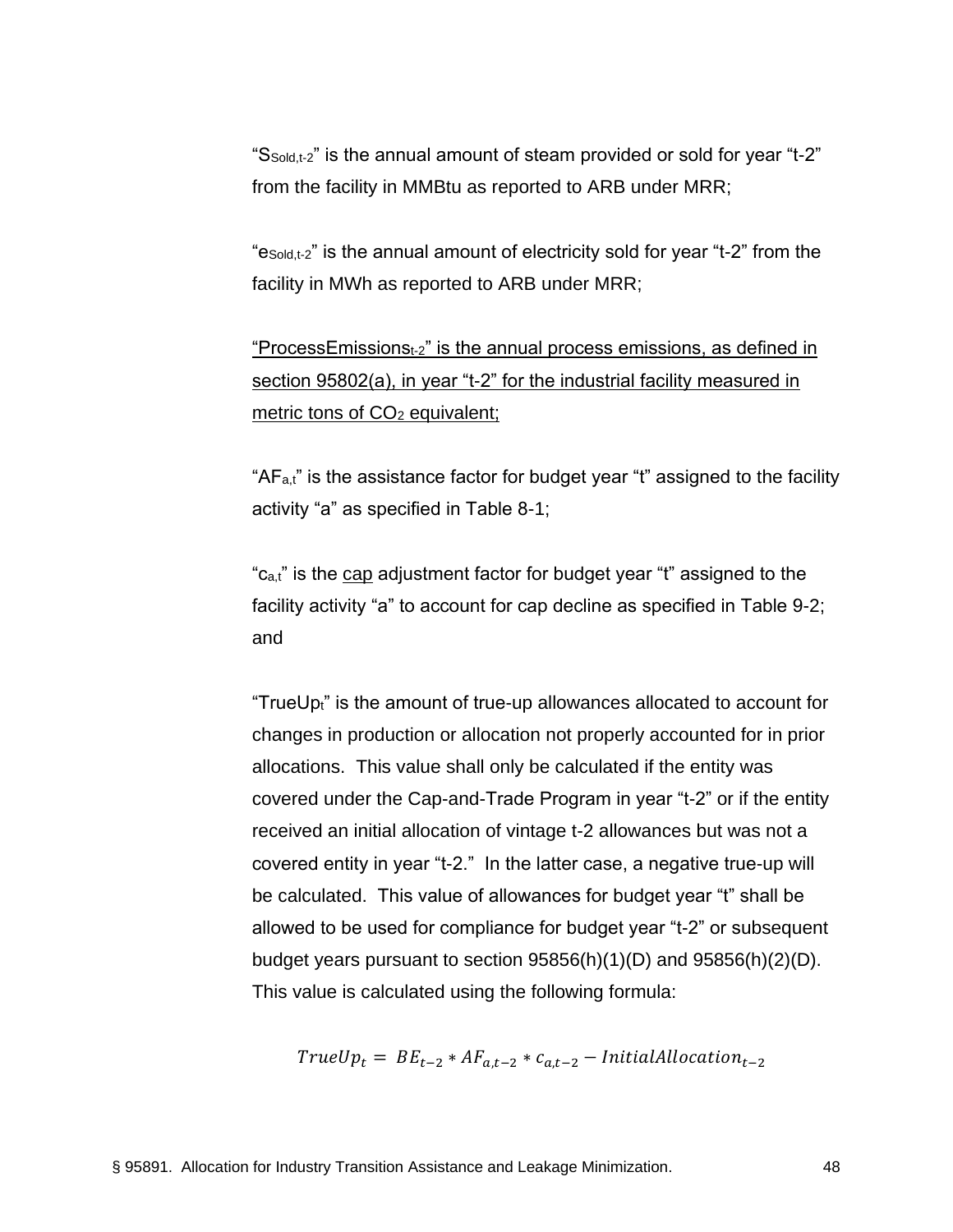Where:

"t-2" is the year two years prior to year "t";

" $AF<sub>a,t-2</sub>$ " is the assistance factor for budget year "t-2" assigned to the facility activity "a" as specified in Table 8-1;

"c<sub>a,t-2</sub>" is the cap adjustment factor for budget year "t-2" assigned to the facility activity "a" to account for cap decline as specified in Table 9-2;

" $BE<sub>t-2</sub>$ " is the baseline annual greenhouse gas emissions for year "t-2" adjusted for steam purchases and sales and electricity sales using the following equation:

$$
BE_{t=2} = F_{t=2} * 0.05307 + (S_{purehased,t=2} - S_{sold,t=2}) * 0.06244 - e_{sold,t=2} * 0.431
$$

$$
\frac{BE_{t-2} = F_{t-2} * 0.05307 + (S_{Purrelased,t-2} - S_{\text{old,t-2}}) * 0.06244}{-e_{\text{old,t-2}} * 0.431 + ProcessEmissions_{t-2}}
$$

Where:

 $F_{t-2}$ " is the annual amount of energy produced due to fuel combustion in year "t-2" at the facility, measured in MMBtu. The Executive Officer shall calculate this value based on measured higher heating values or the default higher heating value of the applicable fuel in Table C–1 of subpart C, title 40, Code of Federal Regulations, Part 98 (November 29, 2013). This value shall include any energy from fuel combusted in an onsite electricity generation or cogeneration unit;

"SPurchased,t-2" is the annual amount of steam purchased for year "t-2" by the facility in MMBtu;

"SSold,t-2" is the annual amount of steam sold for year "t-2" from the facility in MMBtu; and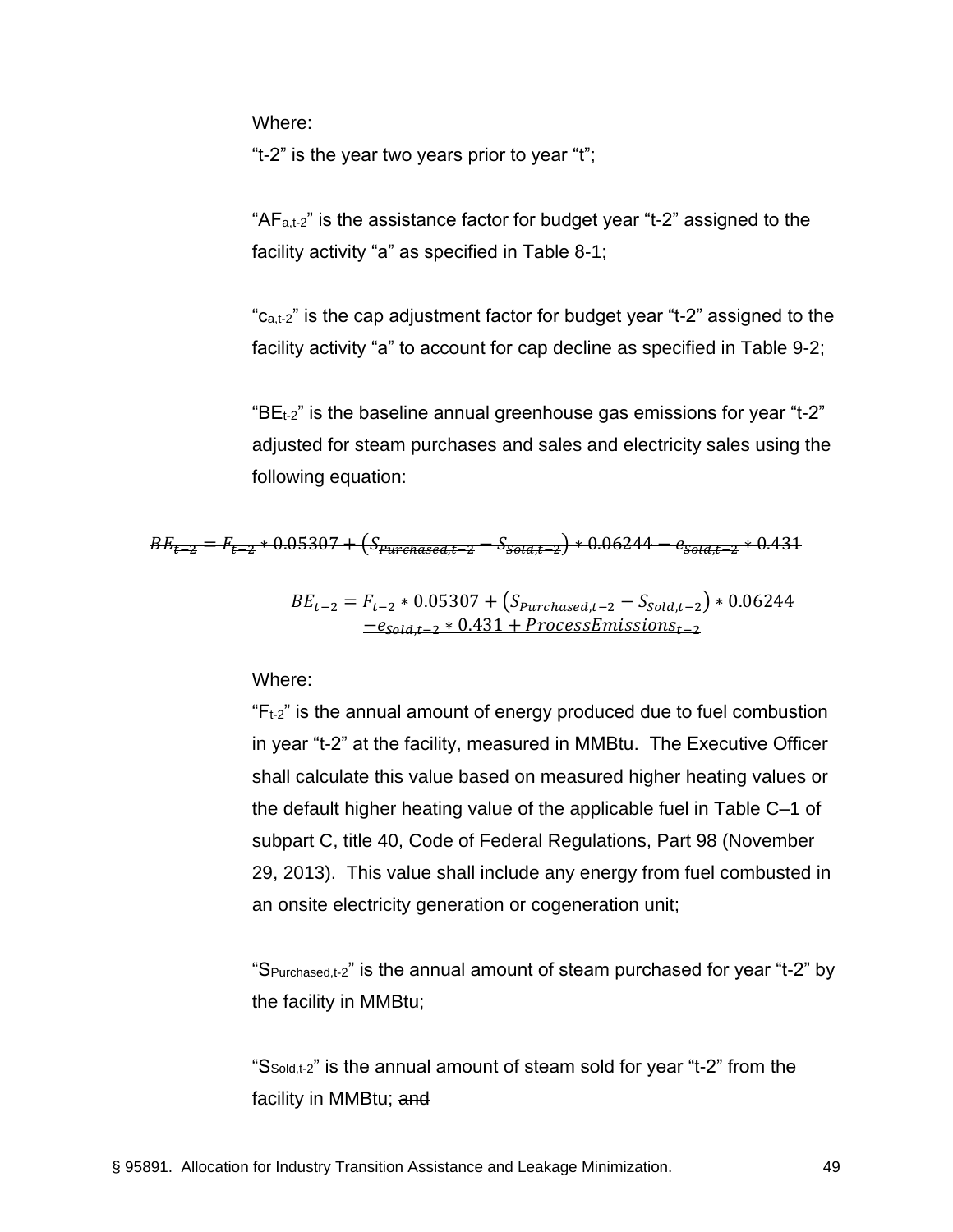"eSold,t-2" is the annual amount of electricity sold for year "t-2" from the facility in MWh; and

"ProcessEmissions $t_2$ " is the annual process emissions, as defined in section 95802(a), in year "t-2" for the industrial facility measured in metric tons of CO<sub>2</sub> equivalent.

(D) Stability Formula for New Entrants. The following formula classifies the allocation methodology for budget year "t":

\*\*\*

$$
0.10 \ge \frac{BE_{t-2} - \frac{BE_{t-4} + BE_{t-3}}{2}}{BE_{t-2}}
$$
 (Stable)  

$$
0.10 < \frac{BE_{t-2} - \frac{BE_{t-4} + BE_{t-3}}{2}}{BF_{t-2}}
$$
 (Transitional)

Where:

"t" is the budget year from which the direct allocation occurs;

 $BE_{t-2}$ 

"t-2" is the year two years prior to year "t";

"t-3" is the year three years prior to year "t";

"t-4" is the year four years prior to year "t"; and

"BEt" is the baseline annual greenhouse gas emissions for year "t" adjusted for steam purchases and sales and electricity sales. If the new entrantentity was not a covered entity in year "t<sub>r</sub>" and conducted an activity that during year "t" was listed in Table 8-1, then  $BE<sub>t</sub>$  is equal to zero for year "t." If the new entrant eitherentity was a covered entity in year "t<sub>r</sub>" or was both not a covered entity and conducted an activity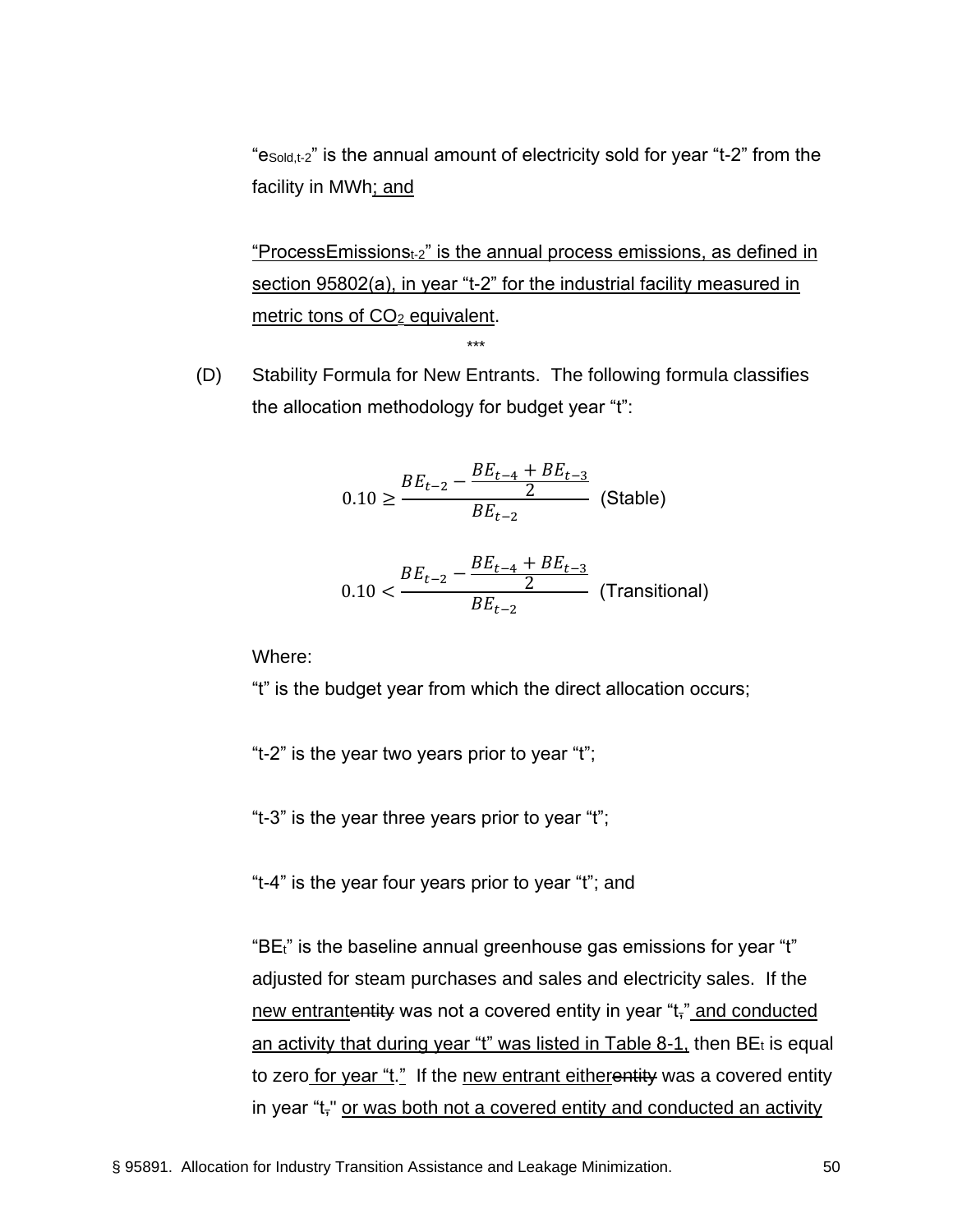that during year "t" was not listed in Table 8-1, then  $BE<sub>t</sub>$  for year "t" is calculated using the following equation:

$$
BE_t = F_t * 0.05307 + (S_{purehased,t} - S_{sota,t}) * 0.06244 - e_{sota,t} * 0.431
$$
  

$$
BE_t = F_t * 0.05307 + (S_{Purchased,t} - S_{sola,t}) * 0.06244 - e_{sola,t} * 0.431
$$
  

$$
+ Process Emissions_t
$$

Where:

"Ft" is the annual amount of energy produced due to fuel combustion in year "t" at the facility, measured in MMBtu. The Executive Officer shall calculate this value based on measured higher heating values or the default higher heating value of the applicable fuel in Table C–1 of subpart C, title 40, Code of Federal Regulations, Part 98 (November 29, 2013). This value shall include any energy from fuel combusted in an onsite electricity generation or cogeneration unit;

"S<sub>Purchased,t</sub>" is the annual amount of steam purchased for year "t" by the facility in MMBtu;

"SSold,t" is the annual amount of steam sold for year "t" from the facility in MMBtu; and

"eSold,t" is the annual amount of electricity sold for year "t" from the facility in MWh; and

"ProcessEmissions;" is the annual process emissions, as defined in section 95802(a), in year "t" for the industrial facility measured in metric tons of CO<sup>2</sup> equivalent.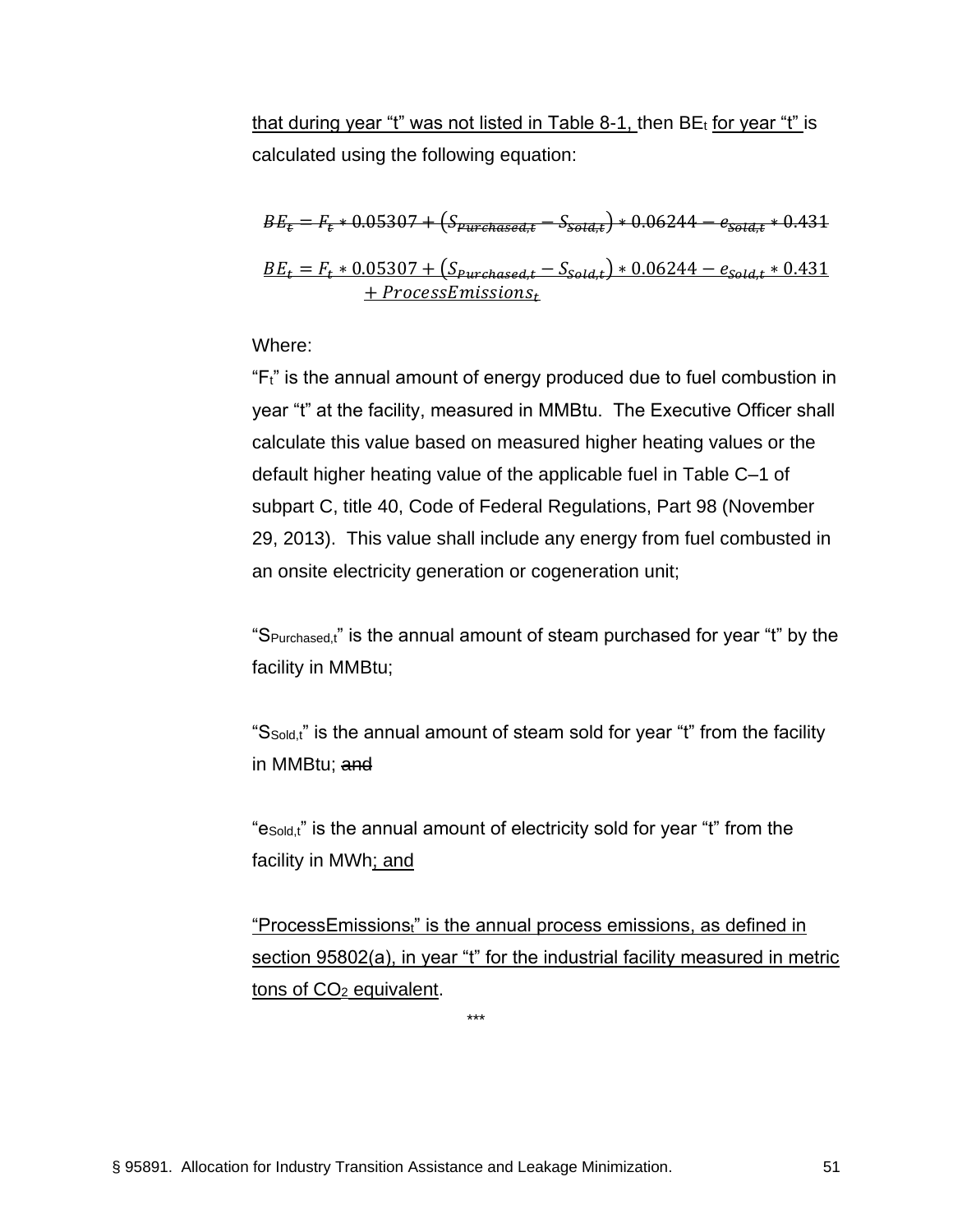(d) Allocation to University Covered Entities and Public Service Facilities. The Executive Officer shall calculate the amount of allowances directly allocated to a university covered entity or a public service facility using the following methods.

- (2) Data Sources. In determining the appropriate baseline values, the Executive Officer may employ all available data reported to ARB under MRR for data years 2008 through 2013. If a facility ownership change causes an entity to change from an opt-in covered entity to a covered entity, the Executive Officer may employ all data reported to ARB pursuant to MRR to determine the appropriate baseline values.
- (3) Reporting on the Use of Allowance Value. No later than June 30, 2016, and each calendar year thereafter, each university and public service facility shall submit a report to the Executive Officer describing the disposition of any allowance value from allowances from the previous budget year, and how the allowance value was used to achieve additional environmental and economic benefits for California. This report shall include:
	- (A) The monetary value of allowances received by the university or public service facility. The university or public service facility shall calculate the value of these allowances based on the average market clearing price of the four Current Auctions held in the same budget year from which the allowances are allocated; and
	- (B) How the university or public service facility's disposition of the monetary value of allowances complies with the requirements of California Health and Safety Code sections 38500 et seq. \*\*\*
- (f) Allocation to Waste-to-Energy Facilities. The Executive Officer shall calculate the amount of allowances directly allocated to waste-to-energy facilities using the following methods.
	- (1) Allocation for Budget Year 2020. For budget year 2020, the Executive Officer shall calculate the amount of California GHG Allowances directly allocated to waste-to-energy covered facilities using the following equation: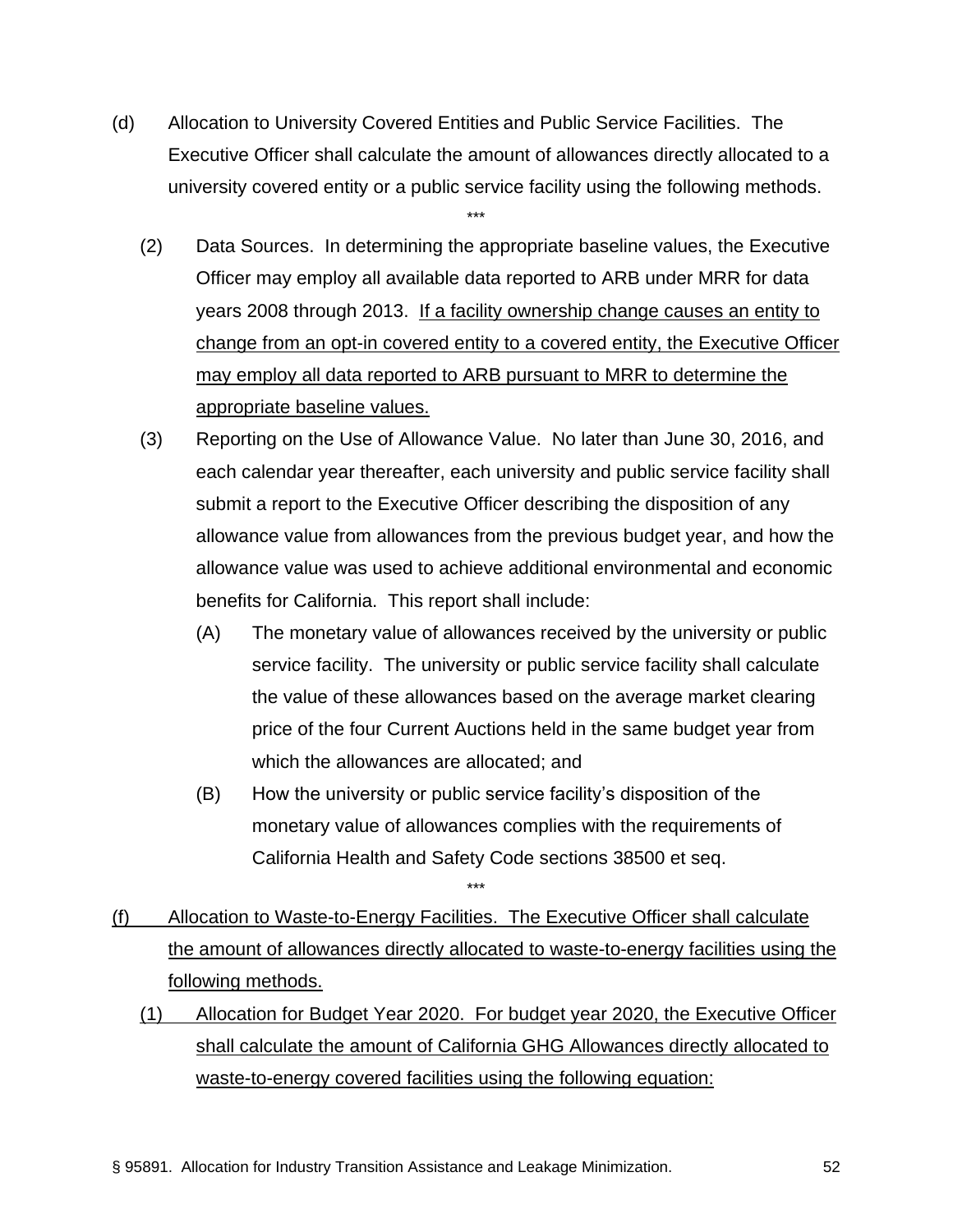$$
\underline{A}_{2020} = Baseline Allocation \times c_t + \sum_{t=2018}^{2019} TrueUp_t
$$

Where:

"A2020" is the amount of California GHG allowances directly allocated to a facility for budget year 2020;

"BaselineAllocation" is the historical arithmetic mean of annual covered emissions, as defined in MRR, for the facility based on a positive or qualified positive emissions data verification statement. This value is calculated by the following equation:

 $Base line Allocation = GHG$ 

Where:

"GHG" is the historical arithmetic mean of annual covered emissions, as defined in MRR, for the facility based on a positive or qualified positive emissions data verification statement;

"c<sub>t</sub>" is the cap adjustment factor for budget year "t" to account for cap decline as specified in Table 9-2;

"t" is the budget year from which the direct allocation occurs; and

"TrueUp<sub>t</sub>" is the amount of true-up allowances allocated to account for allocation not properly accounted for in prior allocations. This value of allowances from budget year "t" shall be allowed to be used for compliance for budget year t-2 and subsequent years pursuant to sections 95856(h)(1)(D) and 95856(h)(2)(D). This value is calculated by the following equation: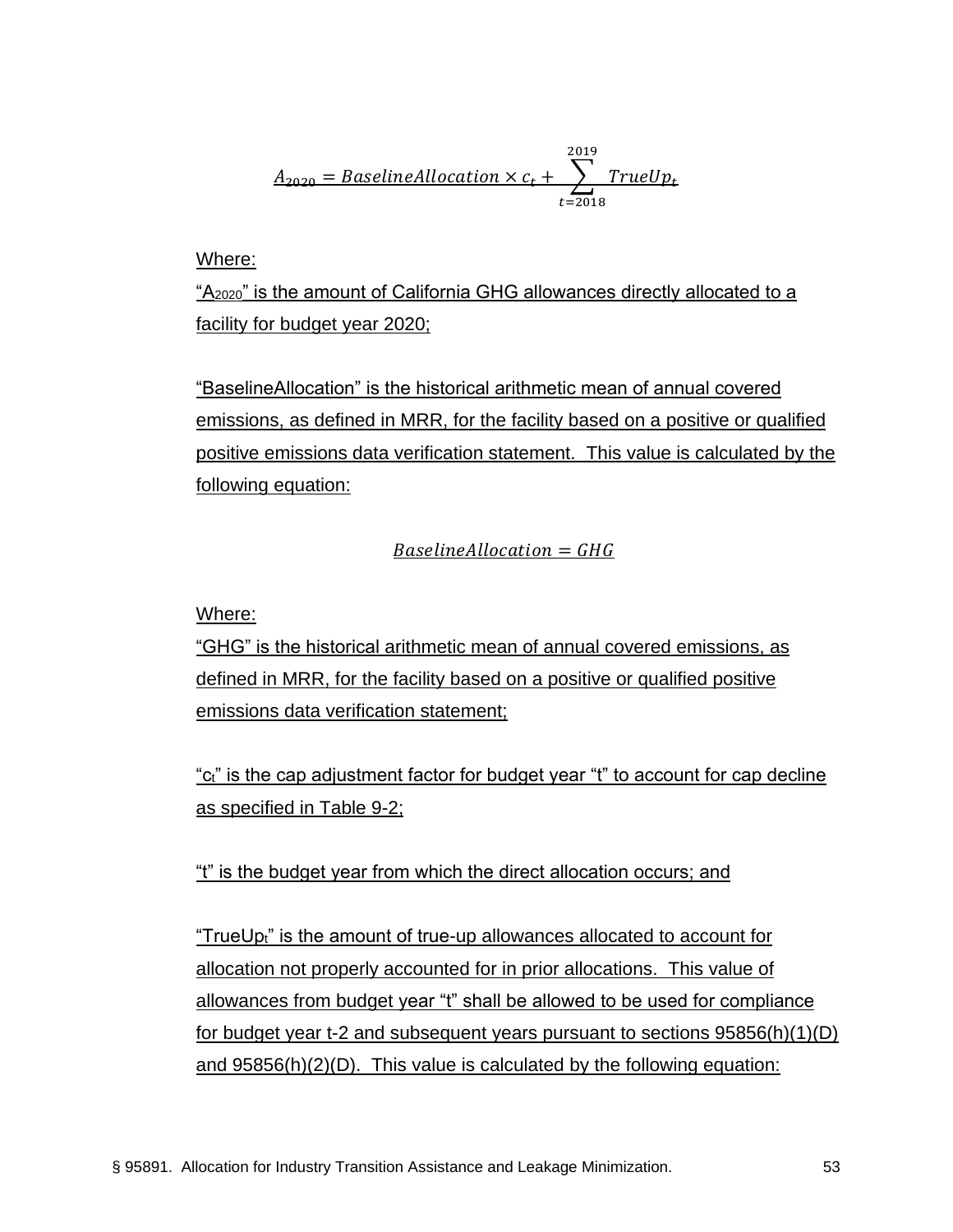(2) Allocation for Budget Years 2021 and beyond. For budget years 2021 and beyond, the Executive Officer shall calculate the amount of California GHG Allowances directly allocated to eligible waste-to-energy covered entities using the following formula:

 $A_t = BaselineAllocation \times c_t$ 

Where:

"At" is the amount of California GHG allowances directly allocated to a facility for budget year "t";

"t" is the budget year from which the direct allocation occurs;

"BaselineAllocation" is the historical arithmetic mean of annual covered emissions, as defined in MRR, for the facility based on a positive or qualified positive emissions data verification statement. This value is calculated by the following equation:

 $Base line Allocation = GHG$ 

"GHG" is the historical arithmetic mean of annual covered emissions, as defined in MRR, for the facility based on a positive or qualified positive emissions data verification statement; and

"ct" is the cap adjustment factor for budget year "t" to account for cap decline as specified in Table 9-2.

(3) Data Sources. To determine the appropriate baseline values, the Executive Officer employed data reported to ARB pursuant to MRR for the data years 2011-2017. The Executive Officer may solicit additional data as needed.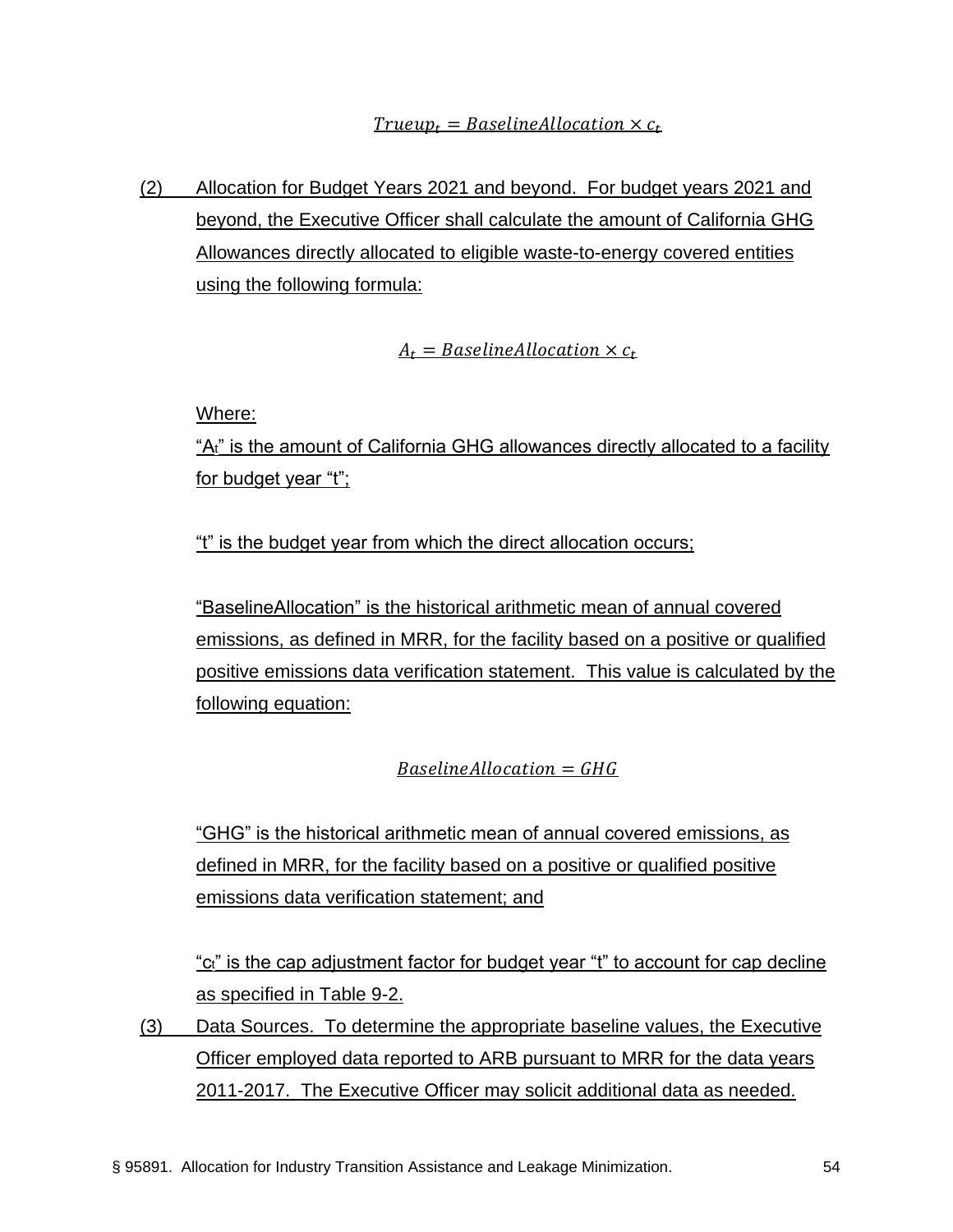|                       | <b>Cap Adjustment Factor, c</b>          |                                                                                                                        |  |  |  |
|-----------------------|------------------------------------------|------------------------------------------------------------------------------------------------------------------------|--|--|--|
| <b>Budget</b><br>Year | <b>Standard Activities</b>               | <b>Industrial Activities</b><br>with NAICS codes<br>325311, 327310, and<br>327410#                                     |  |  |  |
| 2013                  | 0.981                                    | 0.991                                                                                                                  |  |  |  |
| 2014                  | 0.963                                    | 0.981                                                                                                                  |  |  |  |
| 2015                  | 0.944                                    | 0.972                                                                                                                  |  |  |  |
| 2016                  | 0.925                                    | 0.963                                                                                                                  |  |  |  |
| 2017                  | 0.907                                    | 0.953                                                                                                                  |  |  |  |
| 2018                  | 0.888                                    | 0.944                                                                                                                  |  |  |  |
| 2019                  | 0.869                                    | 0.935                                                                                                                  |  |  |  |
| 2020                  | 0.851                                    | 0.925                                                                                                                  |  |  |  |
|                       | <b>Cap Adjustment Factor, c</b>          |                                                                                                                        |  |  |  |
| <b>Budget</b><br>Year | <b>All Standard</b><br><b>Activities</b> | <b>Industrial Activities</b><br>with NAICS codes<br>324199 (coke calcining<br><u>only), 325311, 327310,</u><br>327410# |  |  |  |
| 2021                  | 0.817                                    | 0.909                                                                                                                  |  |  |  |
| 2022                  | 0.783                                    | 0.892                                                                                                                  |  |  |  |
| 2023                  | 0.749                                    | 0.875                                                                                                                  |  |  |  |
| 2024                  | 0.715                                    | 0.858                                                                                                                  |  |  |  |
| 2025                  | 0.681                                    | 0.841                                                                                                                  |  |  |  |
| 2026                  | 0.647                                    | 0.824                                                                                                                  |  |  |  |
| 2027                  | 0.613                                    | 0.807                                                                                                                  |  |  |  |
| 2028                  | 0.579                                    | 0.790                                                                                                                  |  |  |  |
| 2029                  | 0.545                                    |                                                                                                                        |  |  |  |
|                       |                                          | 0.773                                                                                                                  |  |  |  |
| 2030                  | 0.511                                    | 0.756                                                                                                                  |  |  |  |

**Table 9-2: Cap Adjustment Factors for Allowance Allocation**

#These are activities with over 50 percent of total emissions from process emissions, high emissions intensity and a high leakage risk classification in Table 8-1. The activities are coke calcining under the NAICS code 324199, nitric acid production activities under the (NAICS code 325311), cement manufacturing activites under the (NAICS code 327310), and dolime manufacturing the activities under the (NAICS code 327410).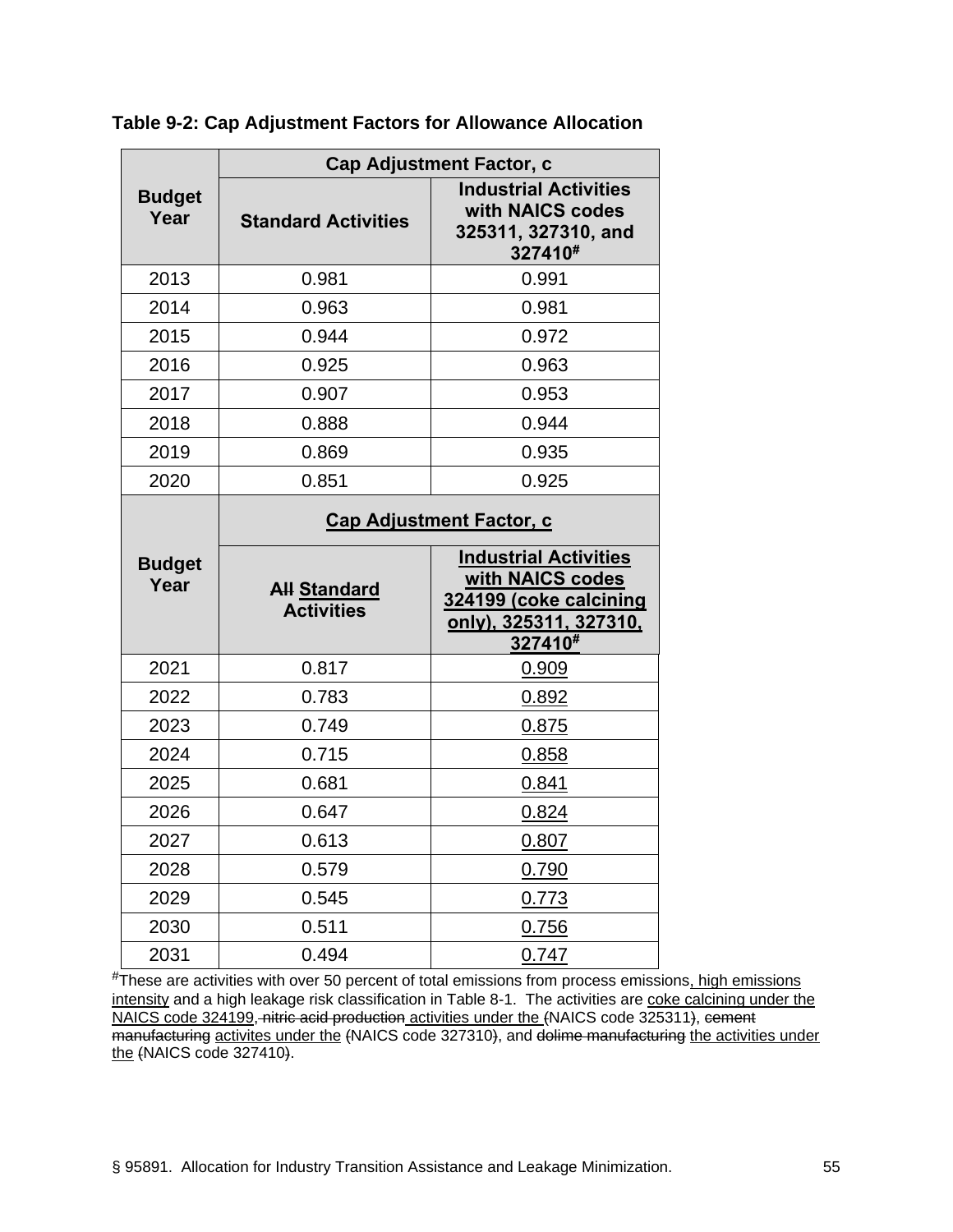NOTE: Authority cited: Sections 38510, 38560, 38562, 38570, 38571, 38580, 39600 and 39601, Health and Safety Code. Reference: Sections 38530, 38560.5, 38564, 38565, 38570 and 39600, Health and Safety Code.

## **§ 95892. Allocation to Electrical Distribution Utilities for Protection of Electricity Ratepayers.**

- (a) Allocation to Individual Electrical Distribution Utilities.
	- (3) Allowance Allocation Designated for EIM Purchaser Emissions. For allowance allocation from budget year 2021 and subsequent years to electrical distribution utilities that are EIM Purchasers, the Executive Officer shall directly retire a portion of the allowance allocation for each electrical distribution utility in the amount of its EIM Purchaser emissions for the most recent data year, pursuant to sections 95852(I)(2)-(3).

\*\*\*

- (b) Transfer to Utility Accounts.
	- (2) Publicly Owned Electric Utilities or Electrical Cooperatives. When a publicly owned electric utility or electrical cooperative is eligible for a direct allowance allocation, it shall inform the Executive Officer of the allowance amounts to be placed into the compliance account of an electrical generating facility, the compliance account of an electric power entity, and the limited use holding account of the publicly owned electric utility or electrical cooperative. The Executive Officer shall place the amount of allowances not destined for the publicly owned electric utility or electrical cooperative's own limited use holding account into the publicly owned electric utility or electrical cooperative's annual allocation holding account, and these allowances shall be transferred by the Executive Officer into the requested compliance accounts pursuant to section 95831(a)(6). Allowances may be placed into the compliance account of an electrical generating facility or electric power entity only if the electrical generating facility or electric power entity isthe accounts below: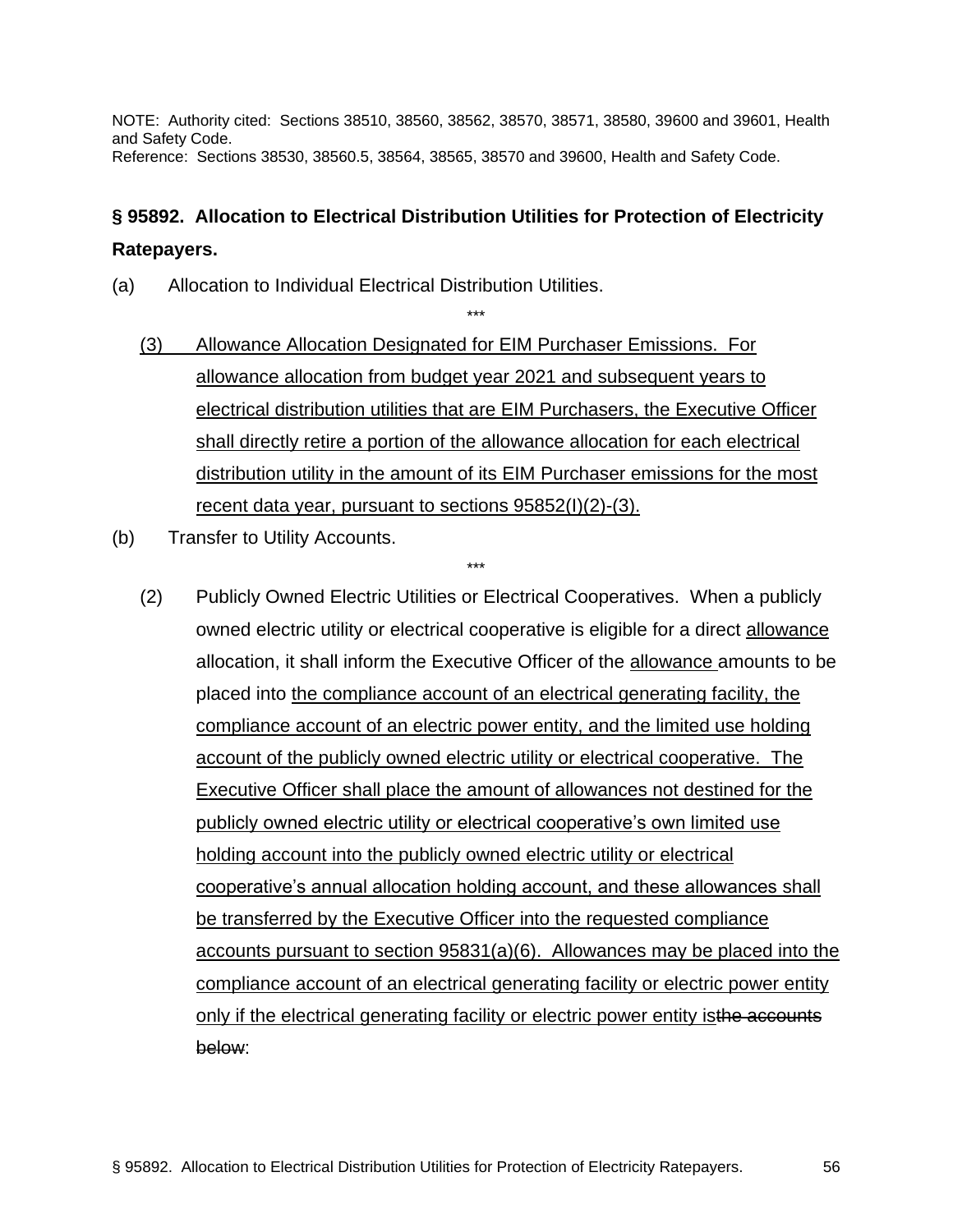- $(A)$  In the compliance account of an electrical generating facility oOperated by athe publicly owned electric utility, anthe electrical cooperative, or a Joint Powers Agency Authority in which the electrical distribution publicly owned electric utility or electrical cooperative is a member and with which it has a power purchase agreement; or
- (B) Operated by a federal power marketing administration with which the publicly owned utility or electrical cooperative has an agreement to purchase imported electricity or a power purchase agreement, including a custom product contract.
- (B) In the publicly owned electric utility's or electrical cooperative's limited use holding account.
- (3) Publicly owned electric utilities or electrical cooperatives receiving a direct allocation must inform the Executive Officer by September 1 of the accounts in which the allocations are to be placed. If an entity fails to submit its distribution preference by September 1, ARB will automatically place all directly allocated allowances for the following budget year in the entity's Llimited Uuse Hholding Aaccount.

- (d) Limitations on the Use of Auction Proceeds and Allowance Value.
	- (1) Proceeds obtained from the monetization of allowances directly allocated to a publicly owned electric utility or electrical cooperative shall be subject to any limitations imposed by the governing body of the utility and to the additional requirements set forth in sections  $95892(d)(3)-6$  $(6)$  and  $95892(e)$ .
	- (2) Proceeds obtained from the monetization of allowances directly allocated to investor owned utilities shall be subject to any limitations imposed by the California Public Utilities Commission and to the additional requirements set forth in sections  $95892(d)(3) - (5)(8)$  and  $95892(e)$ .
	- (3) Auction proceeds and Aallowance value, including any allocated allowance auction proceeds, obtained by an electrical distribution utility shall must be used exclusively for the primary benefit of retail electricity ratepayers of each electrical distribution utility, consistent with the goals of AB 32, and may not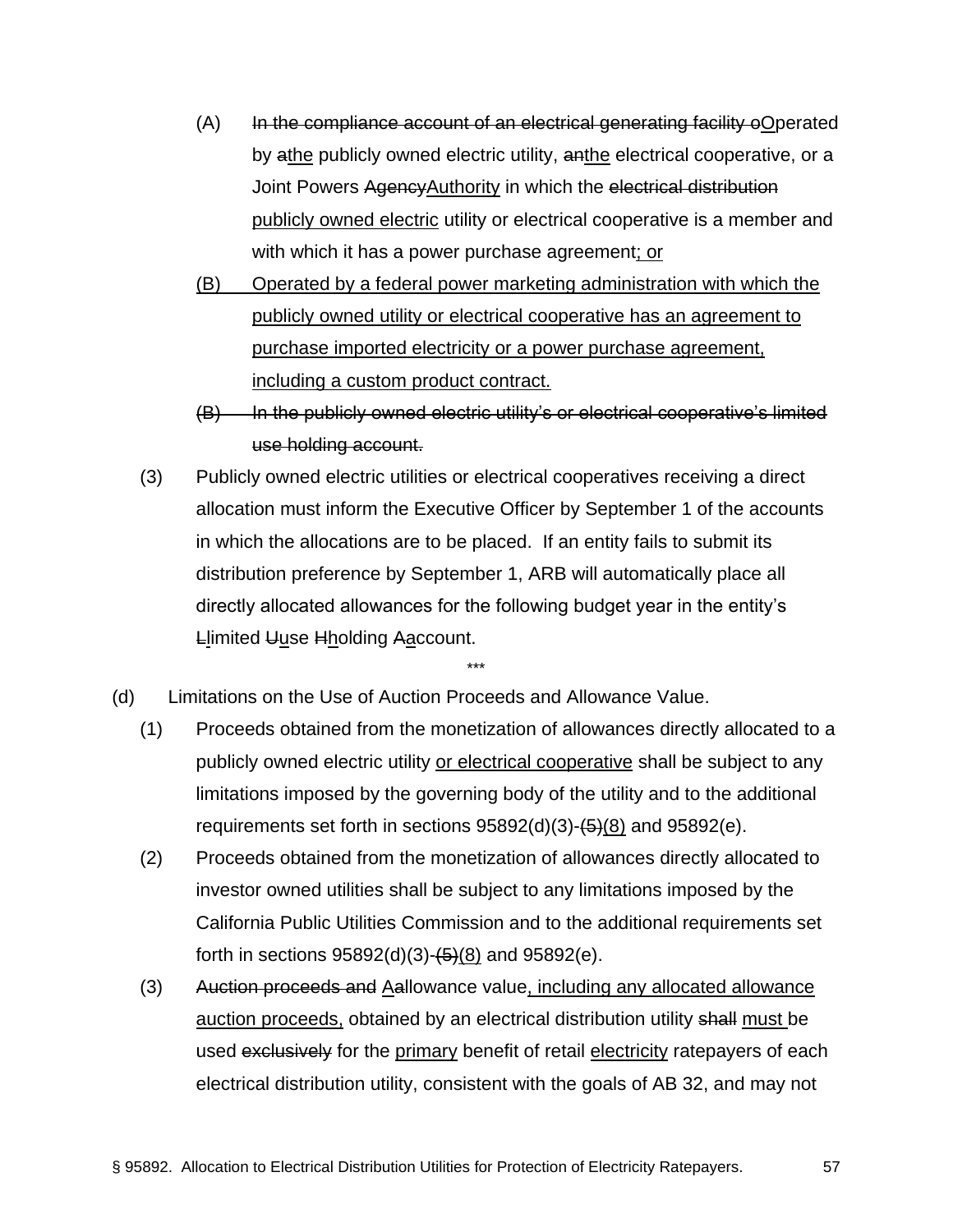be used for the primary benefit of entities or persons other than such ratepayers. Allocated allowance auction proceeds may must be used to reduce greenhouse gas emissions or returned to ratepayers using one or more of the approaches described in sections 95892(d)(3)(A)-(D) and may also be used to pay for administrative and outreach costs and educational programs described in section 95892(d)(4). Any allocated allowance auction proceeds returned to ratepayers must be returned in a non-volumetric manner.

- (A) Renewable Energy or Integration of Renewable Energy. Funding programs or activities in the following categories:
	- 1. Construction of eligible renewable energy resources that will directly deliver electricity to California and meet the requirements of Public Utilities Code section 399.16(b)(1), or purchase of generation from eligible renewable energy resources directly delivered to California that meet the requirements of Public Utilities Code section 399.16(b)(1) or under Public Utilities Code section 399.16(d);
	- 2. Support for renewable energy resources, as defined by Public Resources Code section 25741(a)(1), that are ratepayer-owned or located within the electrical distribution utility's service territory; or
	- 3. Construction or support of energy storage projects designed to support the electrical distribution utility's integration of renewable electricity.
- (B) Energy Efficiency and Fuel-Switching. Funding programs or activities designed to reduce greenhouse gas emissions through reductions in energy use or changes to lower emission intensity energy sources in the following categories:
	- 1. Energy-efficient equipment rebates;
	- 2. Energy-efficient building retrofits;
	- 3. Other projects that reduce energy demand;
	- 4. Public or private electric vehicle infrastructure;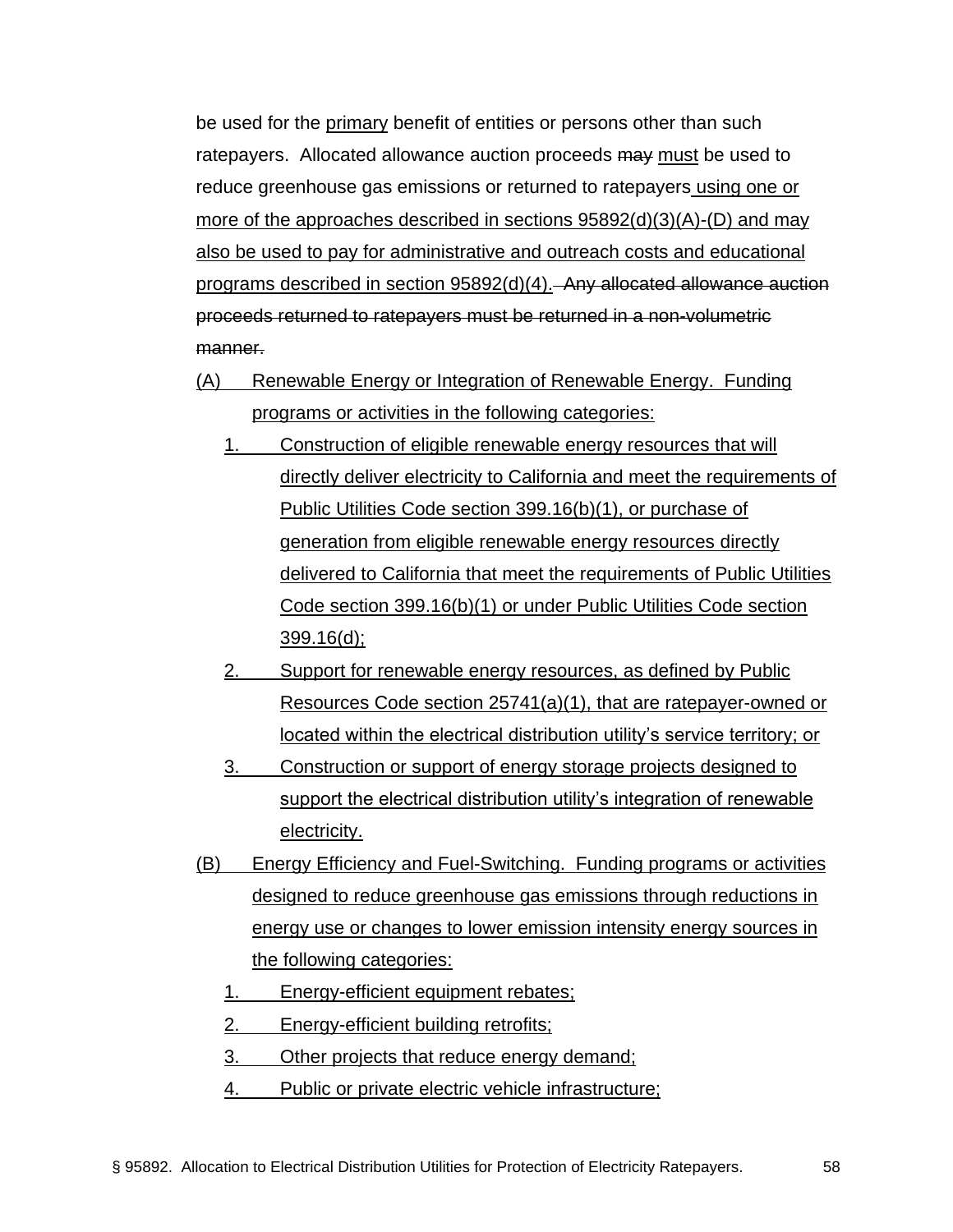- 5. Switching from natural gas, propane, or diesel to electric equipment; or
- 6. Infrastructure projects or other projects supporting active transportation, zero-emission vehicles, or public transportation.
- (C) Other GHG Emission Reduction Activities. Funding programs or activities other than renewable energy, integration of renewable energy, energy efficiency, or fuel-switching, for which the electrical distribution utility can demonstrate GHG emission reductions per section 95892(d)(5). This includes funding:
	- 1. Projects or activities that reduce emissions of sulfur hexafluoride or hydrofluorocarbons; and
	- 2. Only after CARB adopts a standardized system for quantifying GHG emissions reductions from fuel reduction activities pursuant to section 38535 of the Health and Safety Code, wildfire risk reduction or forest carbon sequestration activities will be an allowable use of allocated allowance proceeds, provided that the risk reduction or carbon sequestration activities are in conformance with section 8386 or 8387 of the Public Utilities Code, as applicable, as modified by SB 901 (Dodd; 2018).
- (D) Non-Volumetric Return to Ratepayers. Distribution of allocated allowance auction proceeds to some or all ratepayers in a nonvolumetric manner, either on- or off-bill.
- (4) Administrative and Outreach Costs and Educational Programs. Allocated allowance auction proceeds may be used for administrative costs only in so far as those costs are solely limited to necessary costs to administer the projects and activities funded pursuant to sections 95892(d)(3)(A)-(D). Allocated allowance auction proceeds may be used for outreach that directly supports the implementation of the projects or activities funded pursuant to sections 95892(d)(3)(A)-(D). Up to \$100,000 or one percent of the total allocated allowance auction proceeds expended by the utility in a data year, whichever is larger, may be used in that data year for educational programs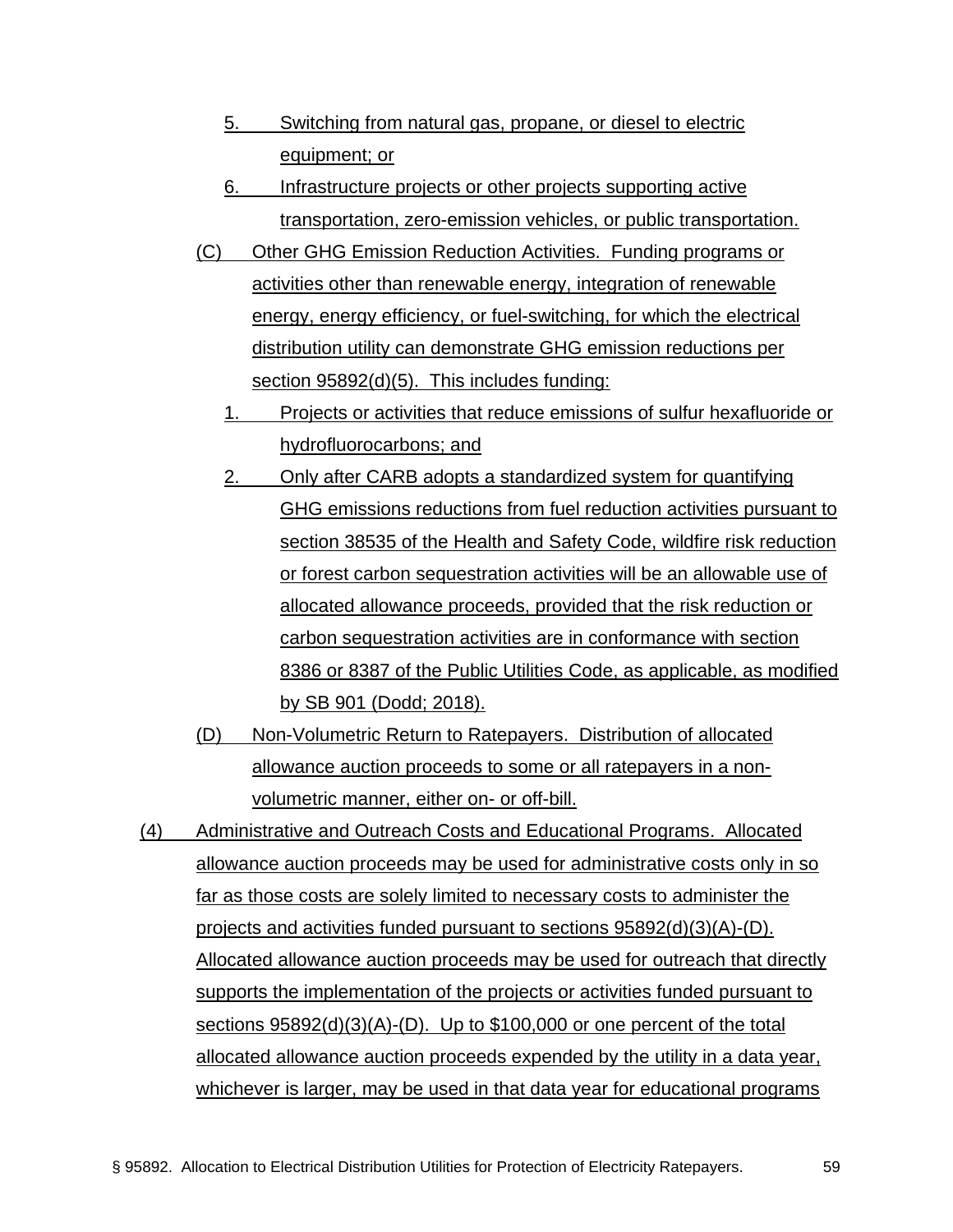that have the primary purpose of reducing the GHG emissions of the electrical distribution utility's ratepayers, but for which expected GHG emissions, pursuant to sections 95892(d)(5) and 95892(e)(4)(B), cannot be demonstrated.

- (5) Electrical distribution utilities must demonstrate the expected GHG emissions reductions, pursuant to section 95892(e)(4)(B), for each use of allocated allowance auction proceeds described in sections 95892(d)(3)(A)-(C) that is undertaken.
- (46) Investor owned utilities shall ensure equal treatment of their own customers and customers of electricity service providers and community choice aggregators.
- (57) Prohibited Uses of Allocated Allowance Value. Use of the value of any allowance allocated to an electrical distribution utility other than for the primary benefit of retail electricity ratepayers consistent with the goals of AB 32 is prohibited. Prohibited uses include: ing
	- (A) The use of suchallocated allowances to meet compliance obligations for electricity sold into the California Independent System Operator markets.;
	- (B) Use of allocated allowance auction proceeds to pay for the costs of complying with MRR, or the AB 32 Cost of Implementation Fee Regulation (California Code of Regulations, sections 95200-95207), or the Cap-and-Trade Regulation is prohibited., including the purchase of allowances, except for the costs allowable pursuant to sections 95892(d)(3)-(4);
	- (C) Use of allocated allowance auction proceeds to pay for lobbying costs, employee bonuses, shareholder dividends, or costs, penalties, or activities mandated by any legal settlement, administrative enforcement action, or court order; and
	- (D) Returning allocated allowance auction proceeds to ratepayers in a volumetric manner is prohibited.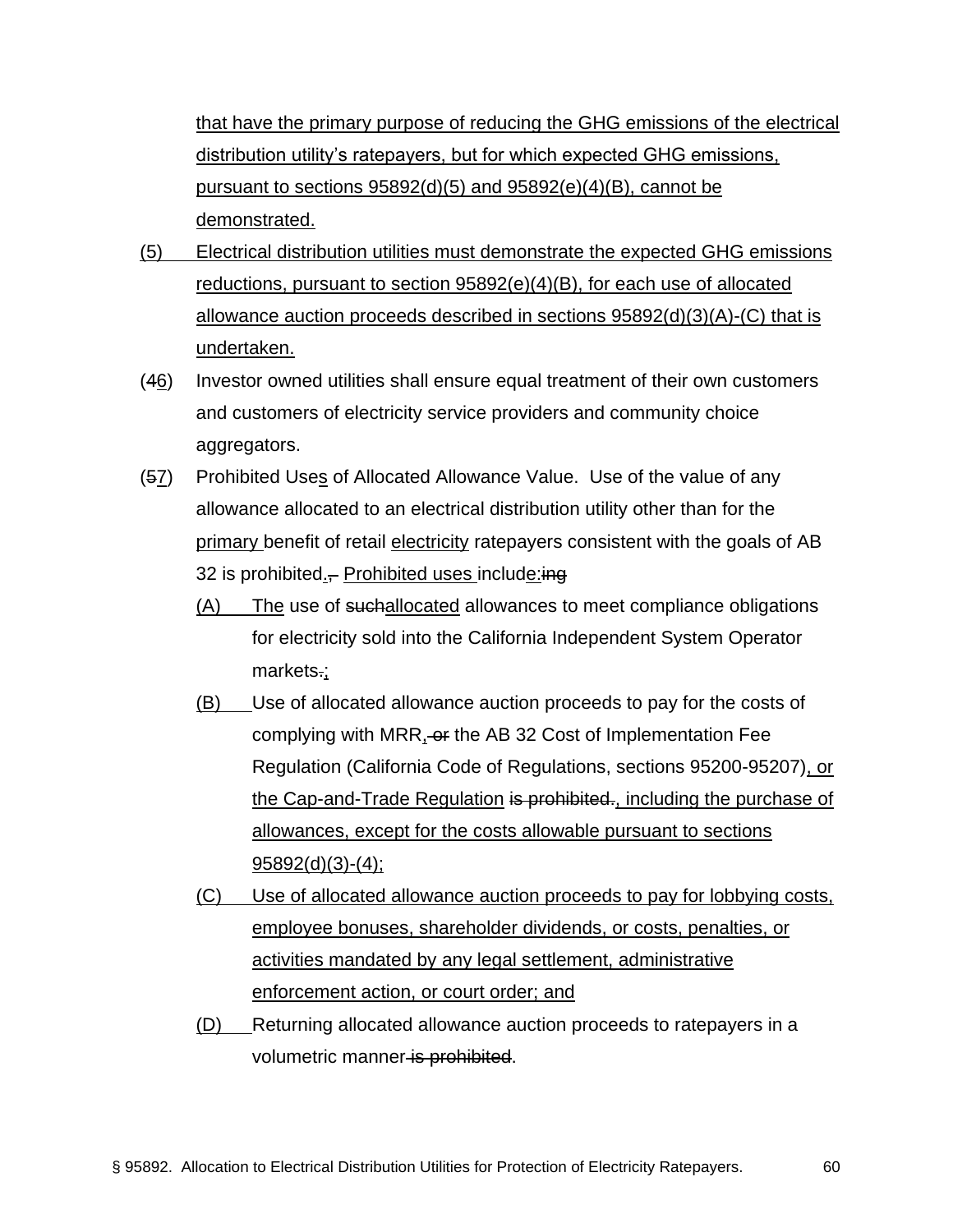- (68) Deadline for Use of Allocated Allowance Value. For allocated allowances received on or after October 1, 2017, t<sub>The proceeds received from the sale of</sub> allowances allocated to an EDU must be spent by December 31 of the year ten years after the vintage year of the allowances, and the value of allocated allowances received prior to October 1, 2017 must be spent by December 31, 2027. To be spent, the proceeds must not remain in any account owned or controlled by the EDU or its corporate associates. If the proceeds have not been spent within ten years, they must be returned to ratepayers in a nonvolumetric manner by December 31 of the year eleven years after the vintage year of the allowances.
- (e) Reporting on the Use of Auction Proceeds. No later than June 30, 2014, and June 30 of each calendar year thereafter, each electrical distribution utility shall submit a report to the Executive Officer describing the disposition of all how any allocated allowance auction proceeds were spent during the previous calendar year. This report shall include:
	- (1) The monetary value of any unspent allocated allowance auction proceeds remaining from prior years at the start of the previous calendar year.
	- $(24)$  The monetary value of allocated allowance auction proceeds received by the electrical distribution utility from the sale of allowances fromduring the previous calendar year's vintage, and any other allocated allowance auction proceeds not previously reported as spent pursuant to section 95892(e);
	- $(3)$  In the report due by June 30, 2018 only, for amounts spent by December 31, 2016, the amount of allocated allowance auction proceeds not previously reported as spent pursuant to section 95892(e) or not optionally reported as spent in prior year's reports.
	- (3) The monetary value of all auction proceeds spent during the previous calendar year and the monetary value of all auction proceeds remaining unspent at the end of the previous calendar year;
	- $(42)$  How each use of the electrical distribution utility's disposition of any allocated allowance auction proceeds which were spent during the previous calendar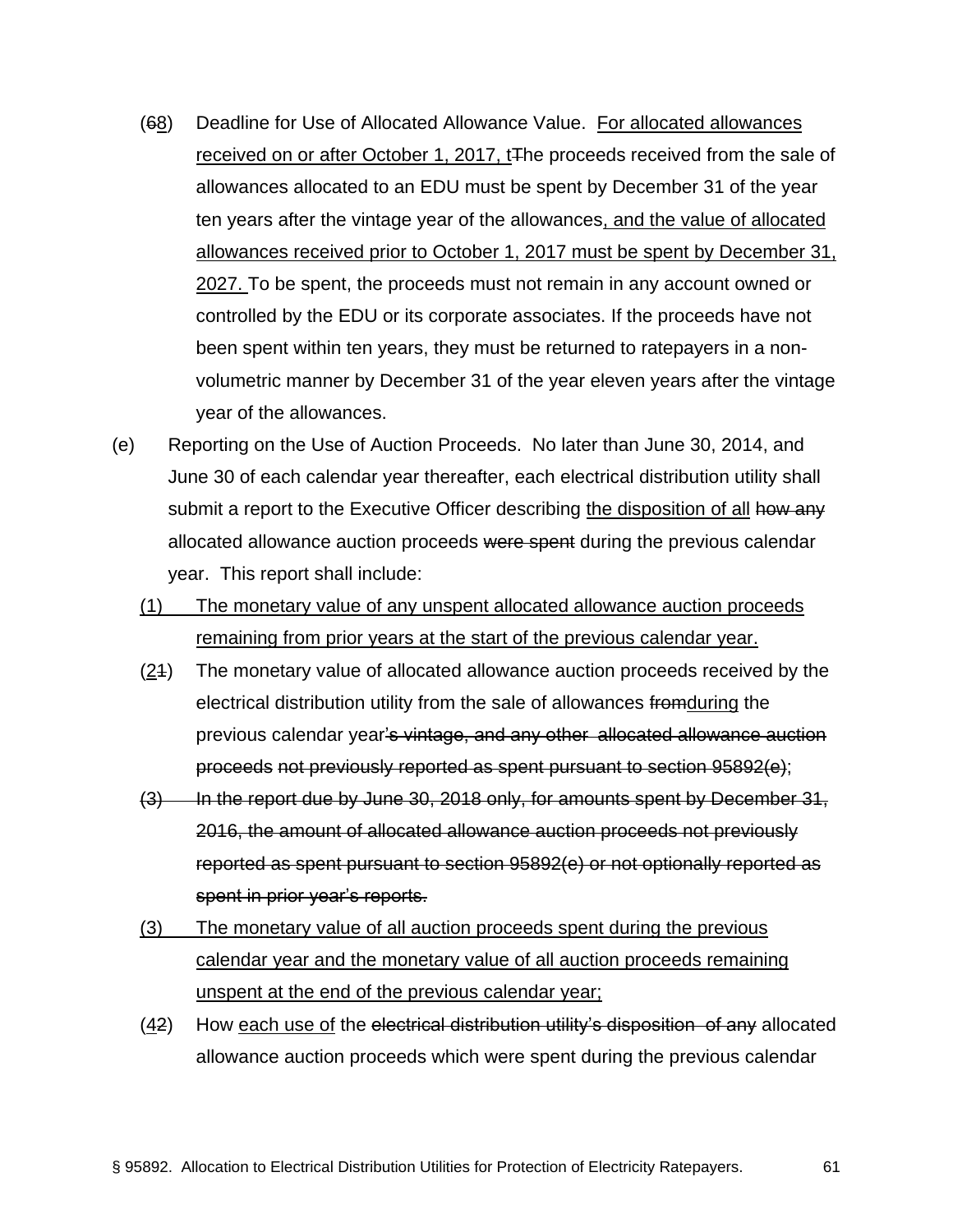year complies with the requirements of this section and the requirements of California Health and Safety Code sections 38500 et seq.; This includes:

- (A) Describing the nature and purpose of each use of allocated allowance auction proceeds, including how it benefits ratepayers, and specifying the amount of allocated allowance auction proceeds spent on that use. This includes describing the GHG reduction purpose of any educational programs;
- (B) Estimating the GHG emission reductions from each use of allocated allowance auction proceeds allowed pursuant to sections 95892(d)(3)(A)-(C). The portion of total GHG emission reductions attributable to the use of the proceeds shall be based on the percentage of total project costs covered by the use of the proceeds. The total GHG emission reductions shall be based on comparing the expected GHG emissions with and without the use of the proceeds. The calculation shall use the following, as applicable:
	- 1. Use-specific information on equipment efficiency, kilowatt hours of electricity generated or saved, MMBtu of fuel saved, and vehicle miles travelled, as applicable.
	- 2. GHG emission factors applicable to the fuel used or saved or vehicle miles travelled, calculated as follows:
		- a. GHG Emission Factors for Non-Transportation Fuels. The GHG emission factor for each fuel used or saved, if the fuel is not used to produce electricity, shall be as listed in Table C-1 of Subpart C of 40 CFR Part 98 (December 2010), which is hereby incorporated by reference, or calculated by means that can be demonstrated to the Executive Officer to be comparably accurate.
		- b. GHG Emission Factors for Vehicle Miles Travelled. If the use of allocated allowance auction proceeds reduces transportation-related GHG emissions, the GHG emission factor for the vehicles used with and without the use of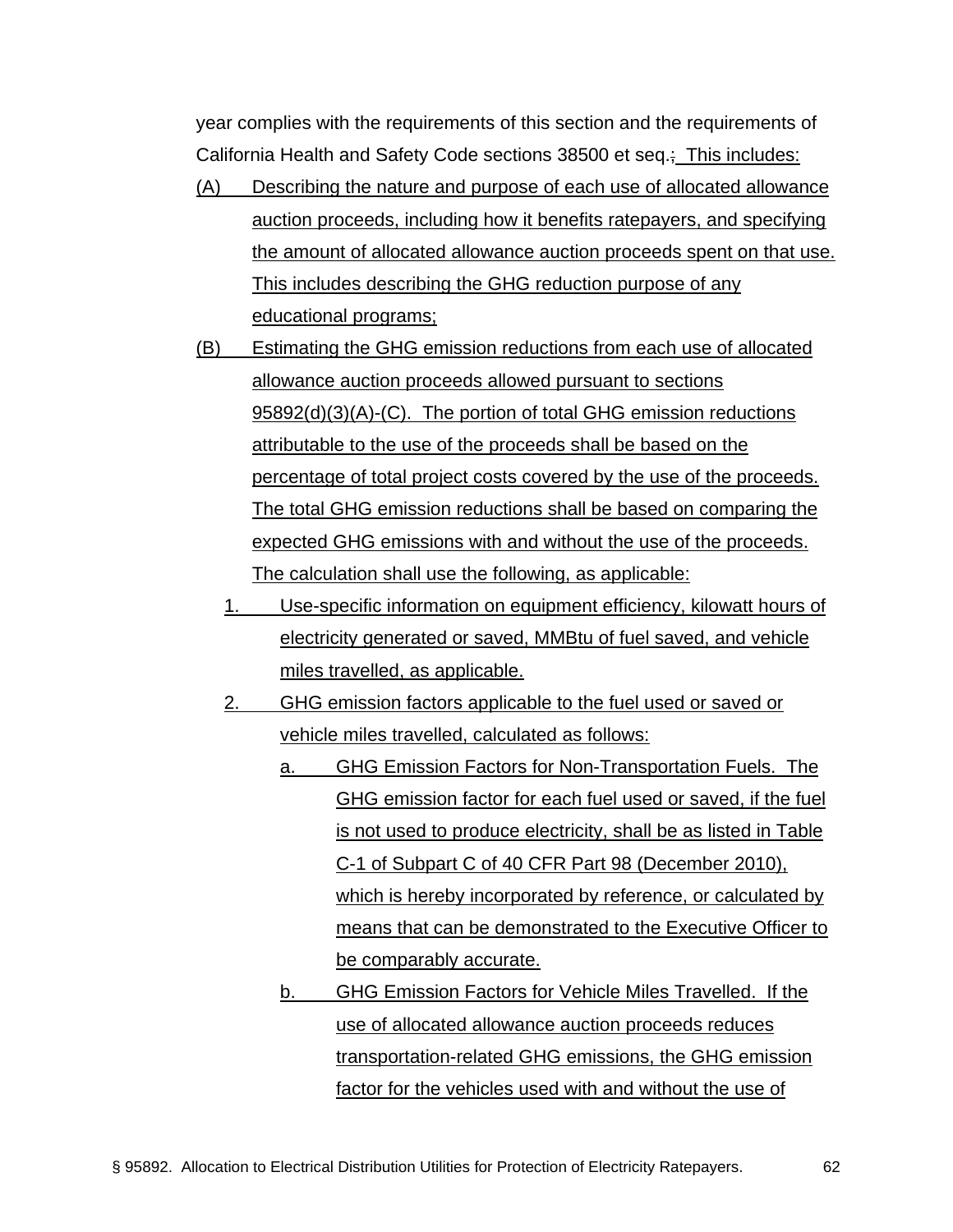proceeds shall be calculated using the methods in CARB's *[California Climate Investments Quantification Methodology](https://www.arb.ca.gov/cc/capandtrade/auctionproceeds/cci_emissionfactordatabase_documentation.pdf?_ga=2.137230960.113837584.1529510539-1537488426.1509379618)  [Emission Factor Database Documentation](https://www.arb.ca.gov/cc/capandtrade/auctionproceeds/cci_emissionfactordatabase_documentation.pdf?_ga=2.137230960.113837584.1529510539-1537488426.1509379618) (August 2018)*, which is hereby incorporated by reference, or by comparable means that can be demonstrated to the Executive Officer to be consistent with these methods. Active transportation may be assumed to have zero GHG emissions.

- 3. The expected time frame over which the emissions reductions will occur.
- 4. The percentage of total project costs covered by the use of allocated allowance auction proceeds.
- (C) Itemizing any use of allocated allowance auction proceeds on administrative and outreach costs and educational programs described in section 95892(d)(4).

NOTE: Authority cited: Sections 38510, 38560, 38562, 38570, 38571, 38580, 39600 and 39601, Health and Safety Code. Reference: Sections 38530, 38560.5, 38564, 38565, 38570 and 39600, Health and Safety Code

\*\*\*

\*\*\*

# **§ 95893. Allocation to Natural Gas Suppliers for Protection of Natural Gas Ratepayers.**

- (b) Transfer to Natural Gas Supplier Accounts.
	- (1) When a natural gas supplier as defined in section 95811(c) is eligible for a direct allocation, it shall inform the Executive Officer by September 1, or the first business day thereafter of the amount of allowances to be placed into its Compliance compliance account and Llimited Uuse Hholding Aaccount with the following constraints. If an entity fails to submit its distribution preference by this deadline, ARB will automatically place all directly allocated allowances for the following budget year in the entity's Llimited Uuse Hholding Aaccount:
		- $(A)$  The quantity of allowances placed into the Llimited Uuse Hholding Aaccount will equal at least the amount of allowances provided in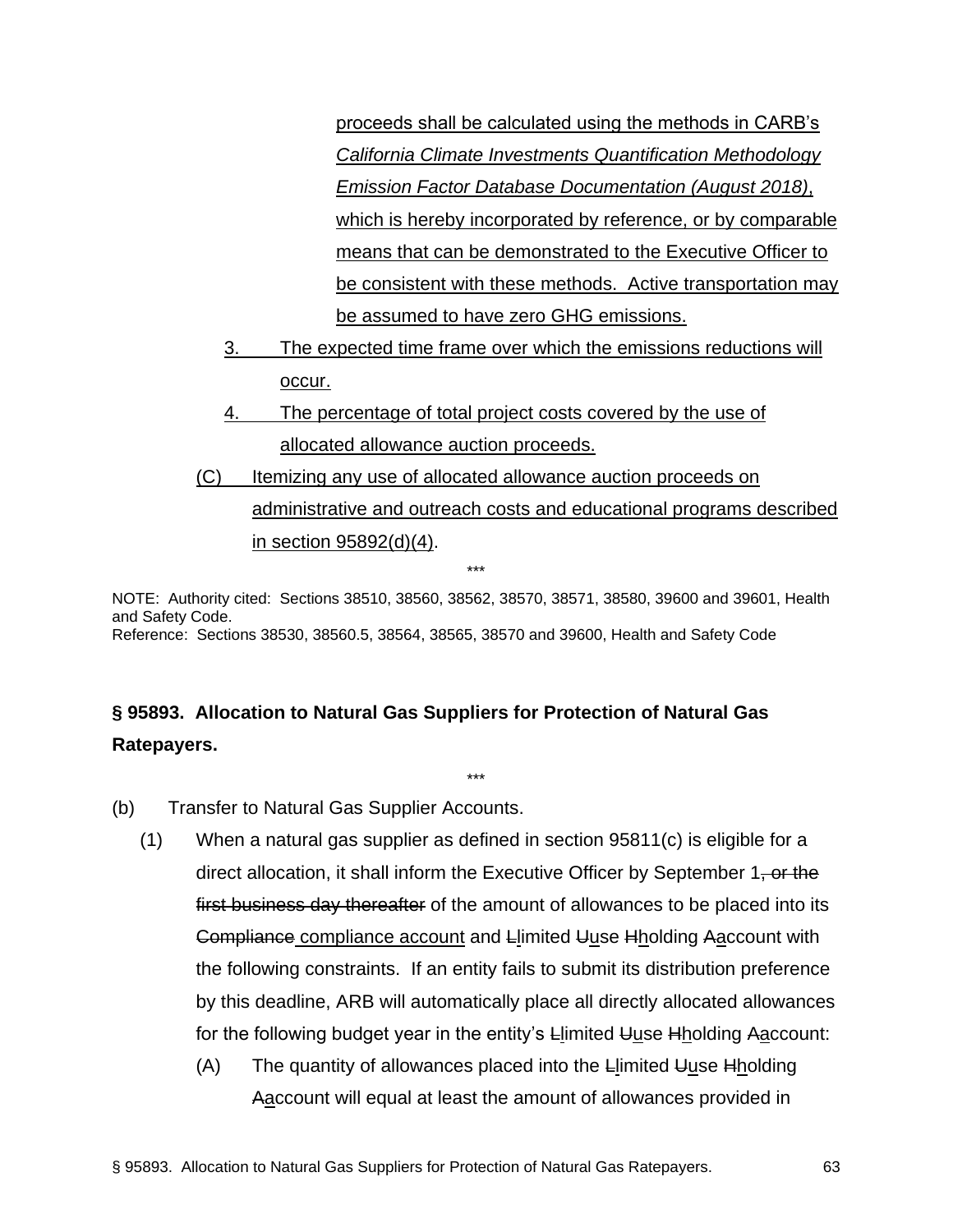section 95893(a) multiplied by the applicable percentage in Table 9-5 or Table 9-6, rounded down to the nearest whole allowance.

- (B) The remaining allowances from the total allowances allocated in section 95893(a) which are not placed into the Llimited Uuse Hholding Aaccount will be placed into the entity's allowance annual allocation holding account to be transferred by the Executive Officer into the entity's compliance account pursuant to section 95831(a)(6).
- (d) Limitations on the Use of Auction Proceeds and Allowance Value.
	- (1) Proceeds obtained from the monetization of allowances directly allocated to a publicly owned natural gas utility shall be subject to any limitations imposed by the governing body of the utility and to the additional requirements set forth in sections  $95893(d)(3)$  through  $95893(d)(5)(8)$  and  $95893(e)$ .

- (2) Proceeds obtained from the monetization of allowances directly allocated to public utility gas corporations shall be subject to any limitations imposed by the California Public Utilities Commission and to the additional requirements set forth in sections  $95893(d)(3)$  through  $95893(d)(5)(8)$  and  $95893(e)$ .
- (3) Auction proceeds and aAllowance value, including any allocated allowance auction proceeds, obtained by a natural gas supplier must shall be used exclusively for the primary benefit of retail natural gas ratepayers of each natural gas supplier, consistent with the goals of AB 32, and may not be used for the benefit of entities or persons other than such ratepayers. Allocated allowance auction proceeds maymust be used to reduce greenhouse gas emissions or returned to ratepayers using one or more of the approaches described in sections 95893(d)(3)(A)-(C) and may also be used to pay for administrative and outreach costs and educational programs described in section 95893(d)(4). Any allocated allowance auction proceeds returned to ratepayers must be done in a non-volumetric manner.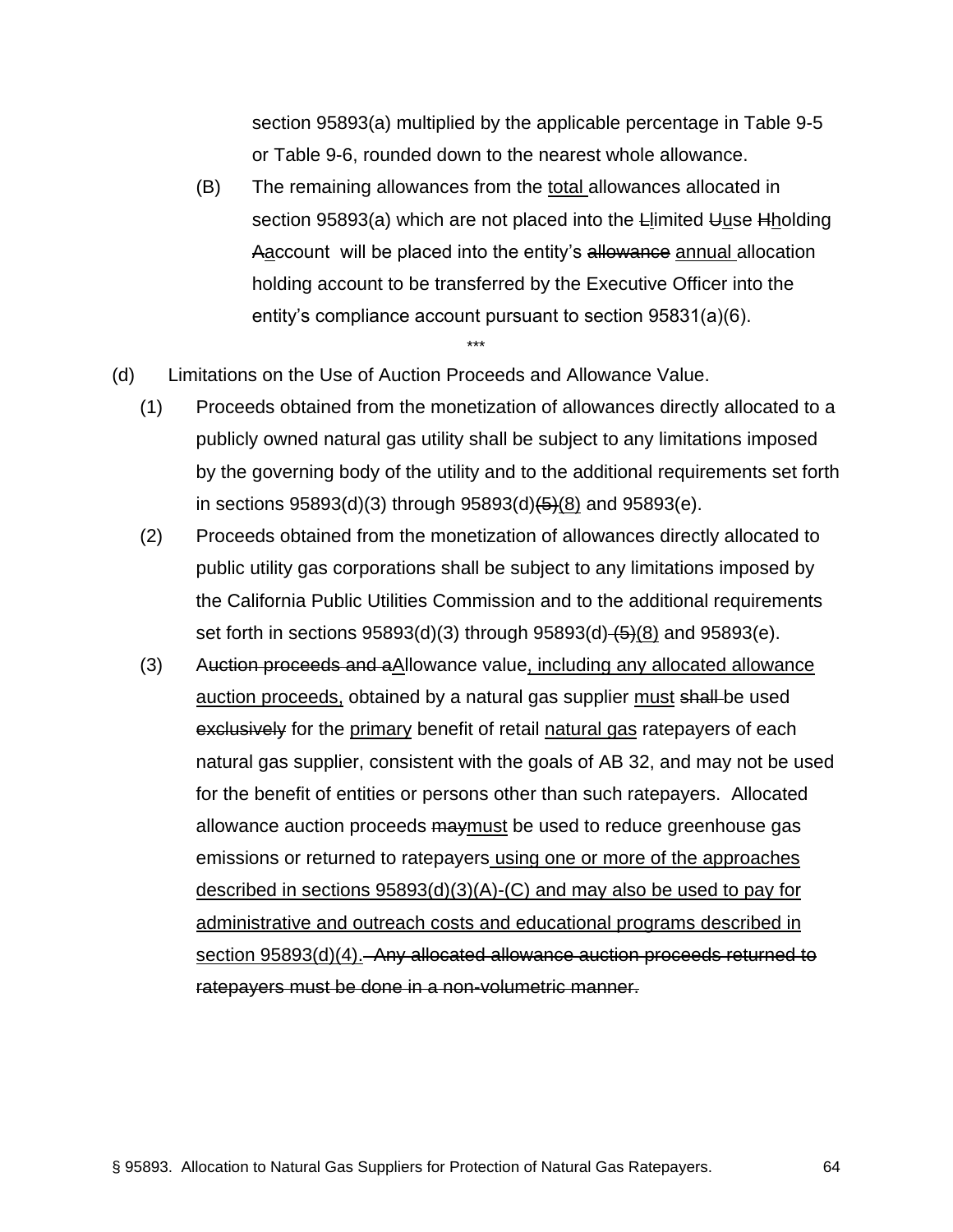- (A) Energy Efficiency. Funding programs or activities designed to reduce greenhouse gas emissions through reductions in energy use in the following categories:
	- 1. Energy efficient equipment rebates;
	- 2. Energy-efficient building retrofits;
	- 3. Other projects that reduce energy demand;
- (B) Other GHG Emission Reduction Activities. Funding programs or activities other than energy efficiency, for which the natural gas supplier can demonstrate GHG emission reductions per section 95893(d)(5). This includes funding projects or activities that reduce emissions of uncombusted natural gas and that are not mandated by any federal, state, or local health and safety requirements, Senate Bill 1371 (Morrell, 2014), or the Greenhouse Gas Emission Standards for Crude Oil and Natural Gas Facilities (California Code of Regulations, sections 95665-95677).
- (C) Non-Volumetric Return to Ratepayers. Distribution of allocated allowance auction proceeds to some or all ratepayers in a nonvolumetric manner, either on- or off-bill.
- (4) Administrative and Outreach Costs and Educational Programs. Allocated allowance auction proceeds may be used for administrative costs only in so far as those costs are solely limited to necessary costs to administer the projects and activities funded pursuant to sections 95893(d)(3)(A)-(C). Allocated allowance auction proceeds may be used for outreach that supports the implementation of the projects and activities funded pursuant to sections 95893(d)(3)(A)-(C). Up to \$100,000 or one percent of the total allocated allowance auction proceeds expended by the supplier in a data year, whichever is larger, may be used in that data year for educational programs that have the primary purpose of reducing the GHG emissions of the natural gas supplier's ratepayers, but for which expected GHG emissions, pursuant to sections 95893(d)(5) and 95893(e)(4)(B), cannot be demonstrated.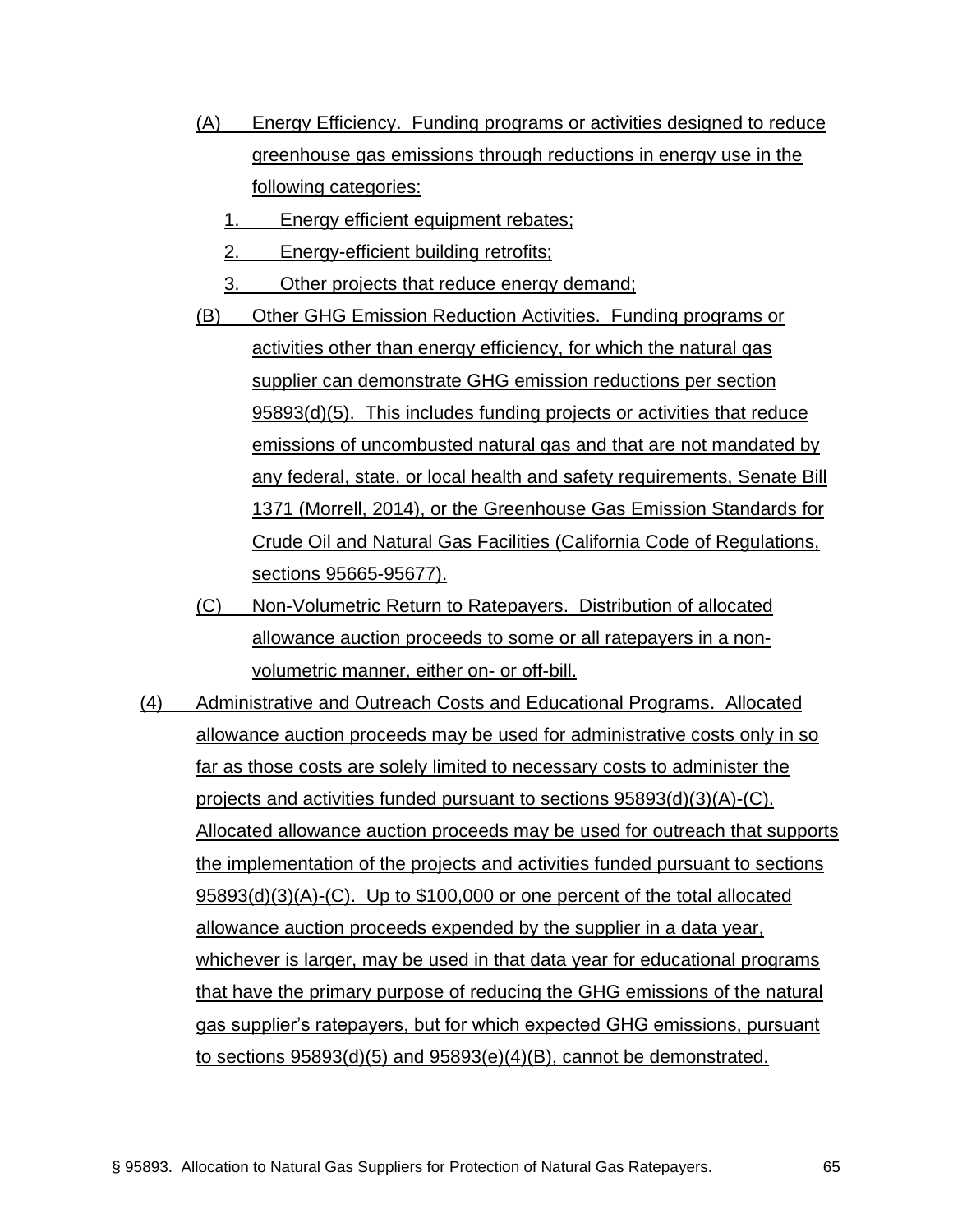- (5) Natural gas suppliers must demonstrate the expected GHG emissions reductions, pursuant to section 95893(e)(4)(B), for each use of allocated allowance auction proceeds described in sections 95893(d)(3)(A)-(B) that is undertaken.
- (46) Public utility gas corporations shall ensure equal treatment of their procurement and delivery customers and delivery-only customers.
- (57) Prohibited Use of Allocated Allowance Value. Use of the value of any allowance allocated to a natural gas supplier other than for the primary benefit of retail natural gas ratepayers consistent with the goals of AB 32 is prohibited. Prohibited uses include:
	- (A) Use of allocated allowance auction proceeds to pay for the costs of complying with MRR, or the AB 32 Cost of Implementation Fee Regulation (California Code of Regulations, sections 95200-95207), or the Cap-and-Trade Regulation is prohibited, including the purchase of allowances, except for the costs allowable pursuant to sections 95893(d)(3)-(4);
	- (B) Use of allocated allowance auction proceeds to pay for lobbying costs, employee bonuses, shareholder dividends, or costs, penalties, or activities mandated by any legal settlement, administrative enforcement action, or court order; and
	- (C) Returning allocated allowance auction proceeds to ratepayers in a volumetric manner is prohibited.
- (68) Deadline for Use of Allocated Allowance Value. For allocated allowances received on or after October 1, 2017, t<sub>The proceeds</sub> received from the sale of allowances allocated to a natural gas supplier must be spent by December 31 of the year ten years after the vintage year of the allowances, and the value of allocated allowances received prior to October 1, 2017 must be spent by December 31, 2027. To be spent, the proceeds must not remain in any account owned or controlled by the natural gas supplier or its corporate associates. If the proceeds have not been spent within ten years, they must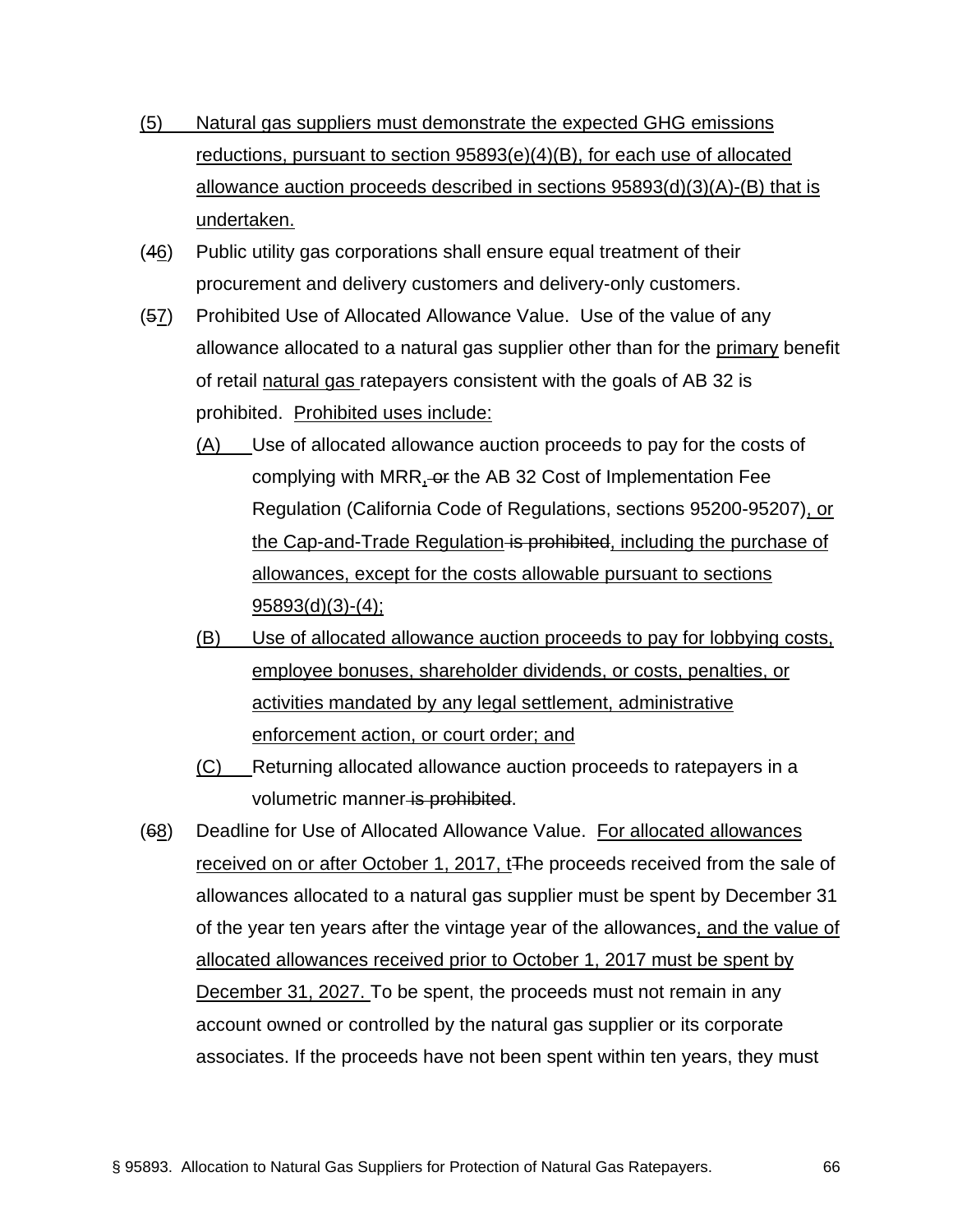be returned to ratepayers in a non-volumetric manner by December 31 of the year eleven years after the vintage year of the allowances.

- (e) Reporting on the Use of Auction Proceeds. No later than June 30, 2016, and June 30 of each calendar year thereafter, each natural gas supplier shall submit a report to the Executive Officer describing how anythe disposition of all allocated allowance auction proceeds were spent during the previous calendar year. This report shall include:
	- (1) The monetary value of any unspent allocated allowance auction proceeds remaining from prior years at the start of the previous calendar year.
	- (12) The monetary value of auction proceeds received by the natural gas supplier from the sale of allowances during from the previous calendar year's vintage, and any other allocated allowance auction proceeds not previously reported as spent pursuant to section 95893(e);
	- (3) In the report due by June 30, 2018 only, for amounts spent prior to December 31, 2016, the amount of allocated allowance auction proceeds not previously reported as spent pursuant to section 95893(e) or not optionally reported as spent in prior year's reports.
	- (3) The monetary value of all auction proceeds spent during the previous calendar year and the monetary value of all auction proceeds remaining unspent at the end of the previous calendar year;
	- (24) How each use of the natural gas supplier's disposition of any allocated allowance auction proceeds which were spent during the previous calendar year complies with the requirements of this section and the requirements of California Health and Safety Code sections 38500 et seq. This includes:
		- (A) Describing the nature and purpose of each use of allocated allowance auction proceeds, including how it benefits ratepayers, and specifying the amount of allocated allowance auction proceeds spent on that use. This includes describing the GHG reduction purpose of any educational programs;
		- (B) Estimating the GHG emission reductions from each use of allocated allowance auction proceeds allowed pursuant to sections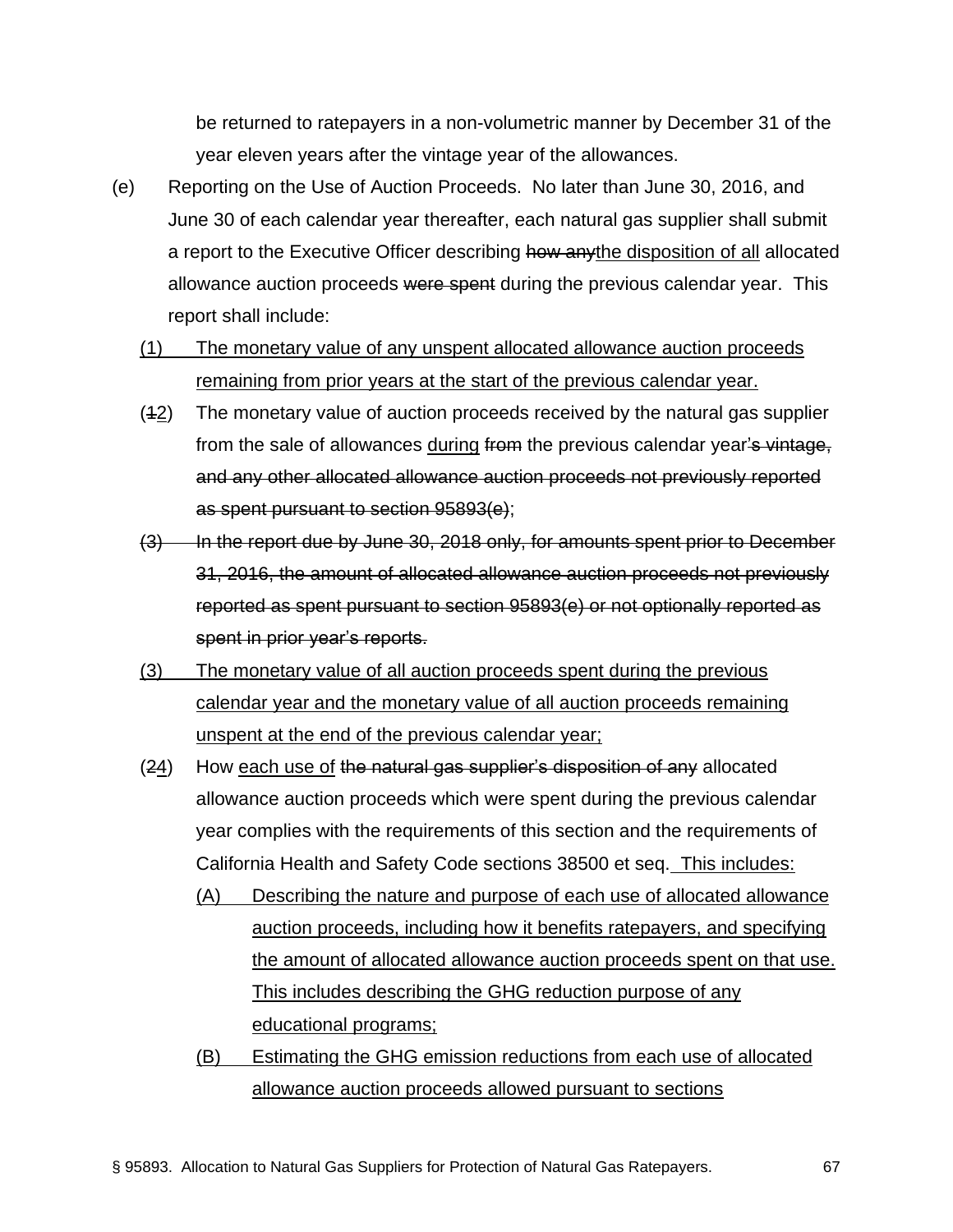95893(d)(3)(A)-(B). The portion of total GHG emission reductions attributable to the use of the proceeds shall be based on the percentage of total project costs covered by the use of the proceeds. The total GHG emission reductions shall be based on comparing the expected GHG emissions with and without the use of the proceeds. The calculation shall use the following, as applicable:

- 1. Use-specific information on equipment efficiency, MMBtu of fuel saved, and vehicle miles travelled, as applicable.
- 2. GHG emissions factors applicable to the fuel used or saved, or vehicle miles travelled, calculated as follows:
	- a. GHG Emission Factor for Natural Gas Saved. The GHG emission factor for natural gas shall be calculated using the emission factor and annual average high heating value used in the natural gas supplier's MRR reporting for the same reporting year.
	- b. GHG Emission Factors for Non-Transportation Fuels. The GHG emission factor for each fuel used or saved, other than natural gas, shall be as listed in Table C-1 of Subpart C of 40 CFR Part 98 (December 2010), which is hereby incorporated by reference, or calculated by means that can be demonstrated to the Executive Officer to be comparably accurate.
	- c. GHG Emission Factors for Vehicle Miles Travelled. If the use of allocated allowance auction proceeds reduces transportation-related GHG emissions, the GHG emission factor for the vehicles used with and without the use of proceeds shall be calculated using the methods in ARB's *[California Climate Investments Quantification Methodology](https://www.arb.ca.gov/cc/capandtrade/auctionproceeds/cci_emissionfactordatabase_documentation.pdf?_ga=2.137230960.113837584.1529510539-1537488426.1509379618)  [Emission Factor Database Documentation](https://www.arb.ca.gov/cc/capandtrade/auctionproceeds/cci_emissionfactordatabase_documentation.pdf?_ga=2.137230960.113837584.1529510539-1537488426.1509379618) (August 2018)*, which is hereby incorporated by reference, or by comparable means that can be demonstrated to the Executive Officer to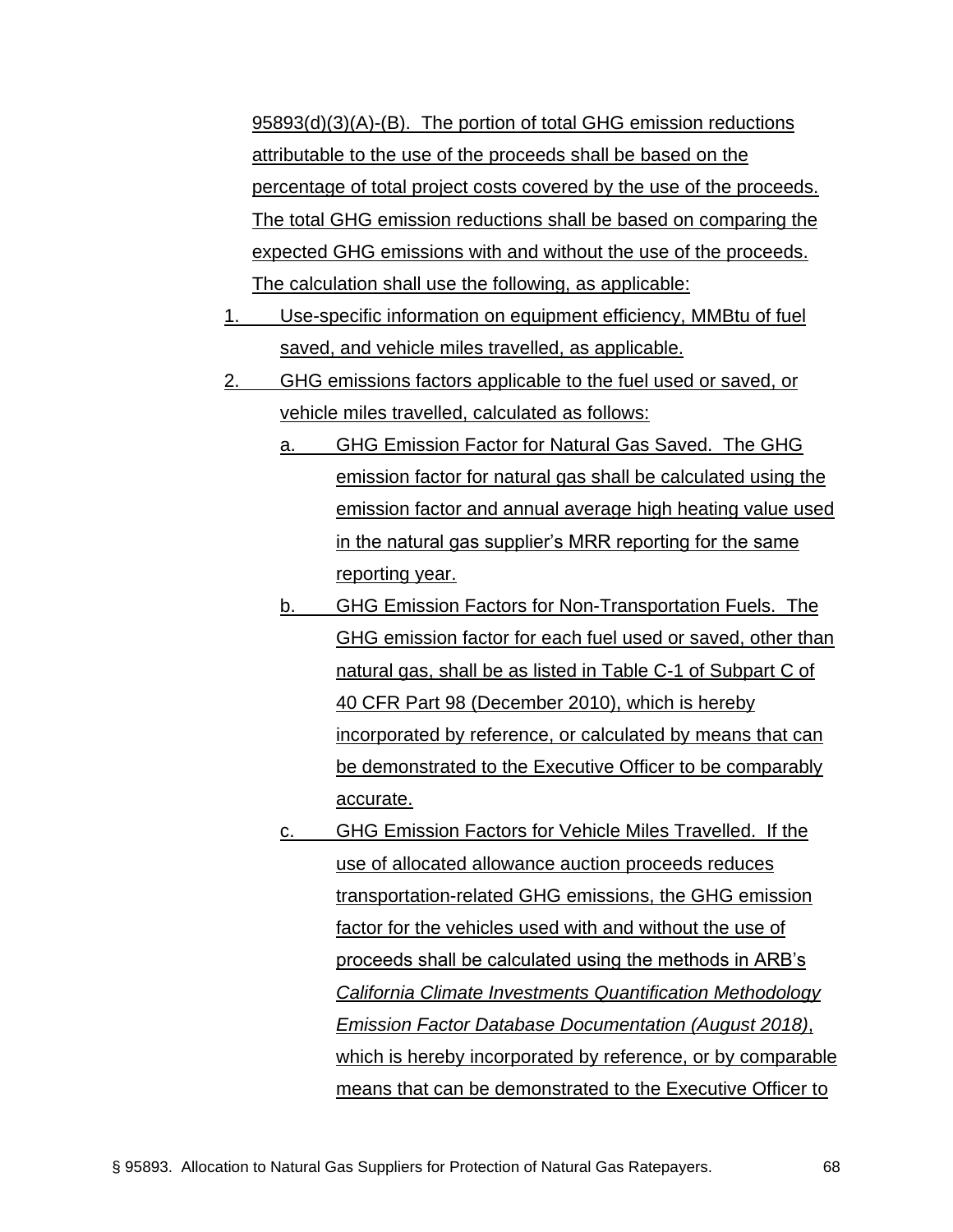be consistent with these methods. Active transportation may be assumed to have zero GHG emissions.

- 3. The expected time frame over which the emissions reductions will occur.
- 4. The percentage of total project costs covered by the use of allocated allowance auction proceeds.
- (C) Itemizing any use of allocated allowance auction proceeds on administrative and outreach costs and educational programs described in section 95893(d)(4).

NOTE: Authority cited: Sections 38510, 38560, 38562, 38570, 38571, 38580, 39600 and 39601, Health and Safety Code. Reference: Sections 38530, 38560.5, 38564, 38565, 38570 and 39600, Health and Safety Code.

\*\*\*

## **§ 95894. Allocation to Legacy Contract Generators for Transition Assistance.**

- (a) Demonstration of Eligibility. Opt-in covered entities are not eligible for transition assistance due to legacy contract emissions. To be eligible to receive a direct allocation of allowances under this section, the primary or alternate account representative of a legacy contract generator with an industrial counterparty or a legacy contract generator without an industrial counterparty shall submit the following in writing via certified mail to the Executive Officer by June 1 of each year as applicable:
	- (1) A letter to ARB stating covered entity's name and ARB ID, identificationidentity of legacy contract counterparty, and statement requesting transition assistance for the previous data year's legacy contract emissions.
		- (A) Previous data year's legacy contract emissions, pursuant to section 95894(c).
		- (B) 2012 data year's legacy contract emissions, pursuant to section 95894(d).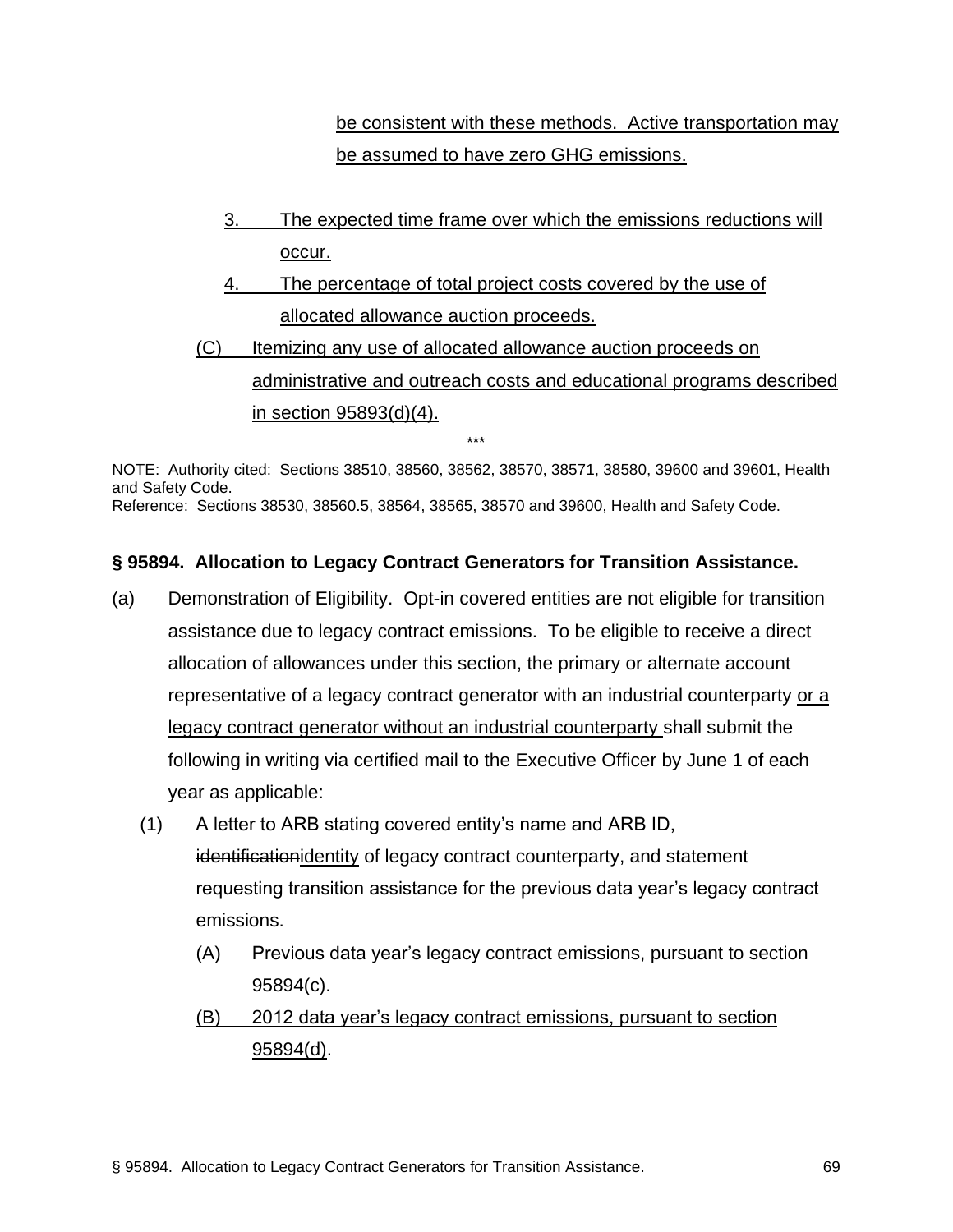(3) An attestation under penalty of perjury under the laws of the State of California that:

\*\*\*

- (C) The operator of the legacy contract generator with an industrial counterparty or the legacy contract generator without an industrial counterparty made a good faith effort, but failed to renegotiate the legacy contract with the counterparty to address recovery of the costs of compliance with this rRegulation. The renegotiation effort began at least 60 days, but no earlier than a year, before the date of this attestation.
- (b) Determination of Eligibility. Upon receipt of the information required by paragraph (a) of this section, the Executive Officer shall determine whether the party submitting such information has demonstrated that it is eligible to receive a direct allocation of allowances pursuant to this section and shall notify that party by October 10 each year if it is eligible to receive an allocation calculated pursuant to section 95894(c) or 95894(d) for the following compliance year.

\*\*\*

- (c) Allocation to Legacy Contract Generators with an Industrial Counterparty. If the counterparty (or entity in a direct corporate association with the counterparty) is a covered entity or opt-in covered entity that is in a sector listed in Table 8-1, the following formulae apply based on the type of generation facility:
	- (1) For stand-alone generation facilities that are legacy contract generators with an industrial counterparty, the following equations apply:

$$
A_t = (EEm_{lc,t-2} * c_{a,t} * AF_{lcc,t}) + TrueUp_t
$$

Where:

\*\*\*

"c<sub>a,t</sub>" is the cap adjustment factor for the legacy contract counterparty or entity in a direct corporate association with the legacy contract counterparty for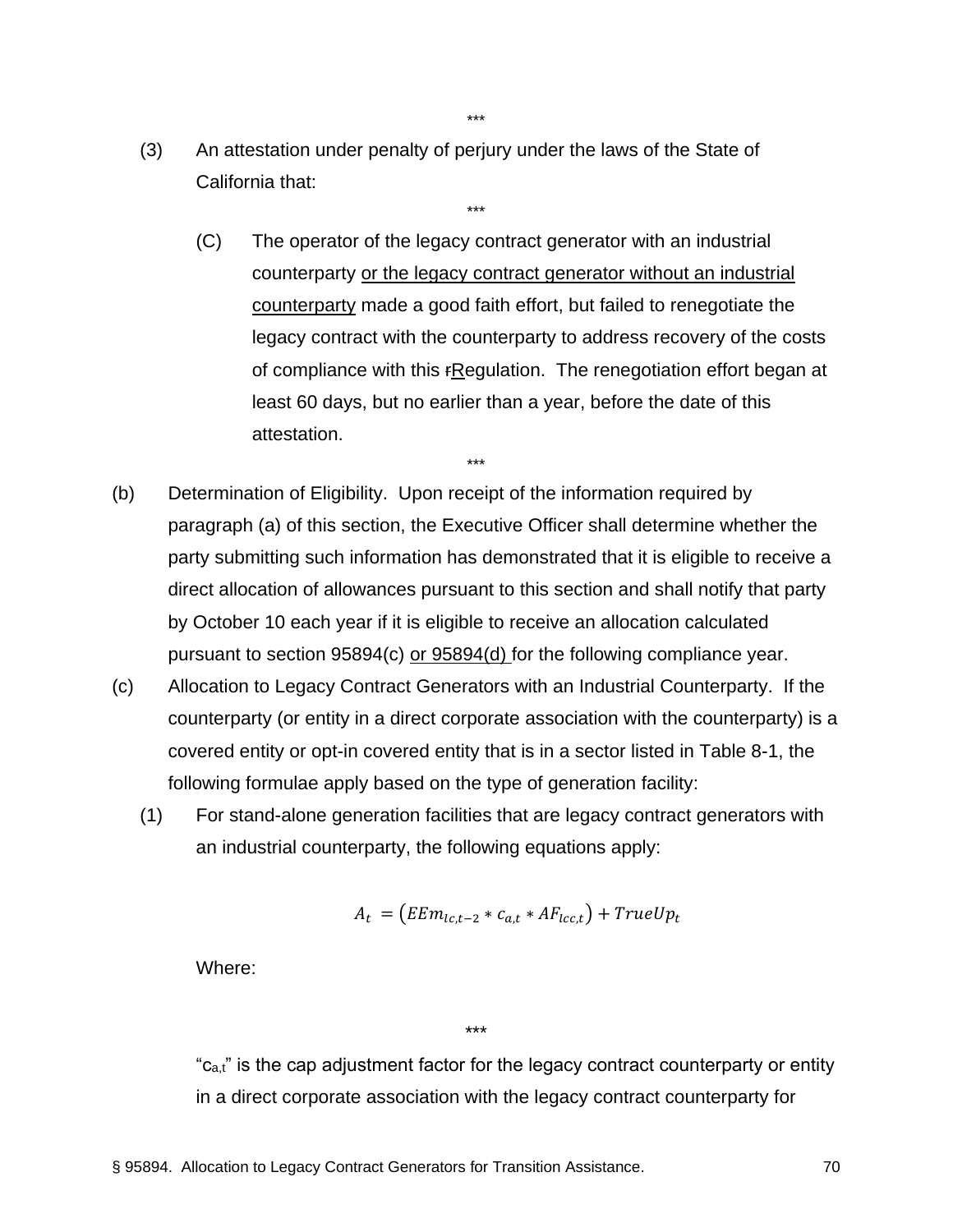budget year "t" as specified in Table 9-2. The subscript "a" designates the activity conducted by the legacy contract counterparty or the entity in a direct corporate association with the legacy contract counterparty;

\*\*\*

\*\*\*

$$
TrueUp_t = (EEm_{lc,t-2} * c_{a,t-2} * AF_{lc,t-2}) - A_{t-2,no\ true up}
$$

Where:

"c<sub>a,t-2</sub>" is the cap adjustment factor for the legacy contract counterparty or entity in a direct corporate association with the legacy contract counterparty for the year two years prior to year "t" as specified in Table 9-2. The subscript "a" designates the activity conducted by the legacy contract counterparty or the entity in a direct corporate association with the legacy contract counterparty;

(2) For legacy contract generators with an industrial counterparty subject to section 95894(c), but not covered by section 95894(c)(1), the following equations apply:

\*\*\*

$$
A_{\epsilon} = ((Q_{t\epsilon, t-2} * B_{\epsilon} + E_{t\epsilon, t-2} * B_{\epsilon}) * AF_{t\epsilon, t} * c_{\epsilon}) + TrueUp_{\epsilon}
$$
  

$$
A_{t} = ((Q_{t\epsilon, t-2} * B_{\epsilon} + E_{t\epsilon, t-2} * B_{\epsilon}) * AF_{t\epsilon, t} * c_{a,t}) + TrueUp_{t}
$$

\*\*\*

\*\*\*

Where:

" $Q_{1c,t-2}$ " is the legacy contract qualified thermal output, in MMBtu, sold under a legacy contract in the data year two years prior to year "t," as reported under MRR;

 $\frac{d}{dt}$ " $c_{a,t}$ " is the cap adjustment factor for the legacy contract counterparty or entity in a direct corporate association with the legacy contract counterparty for budget year "t" as specified in Table 9-2. The subscript "a" designates the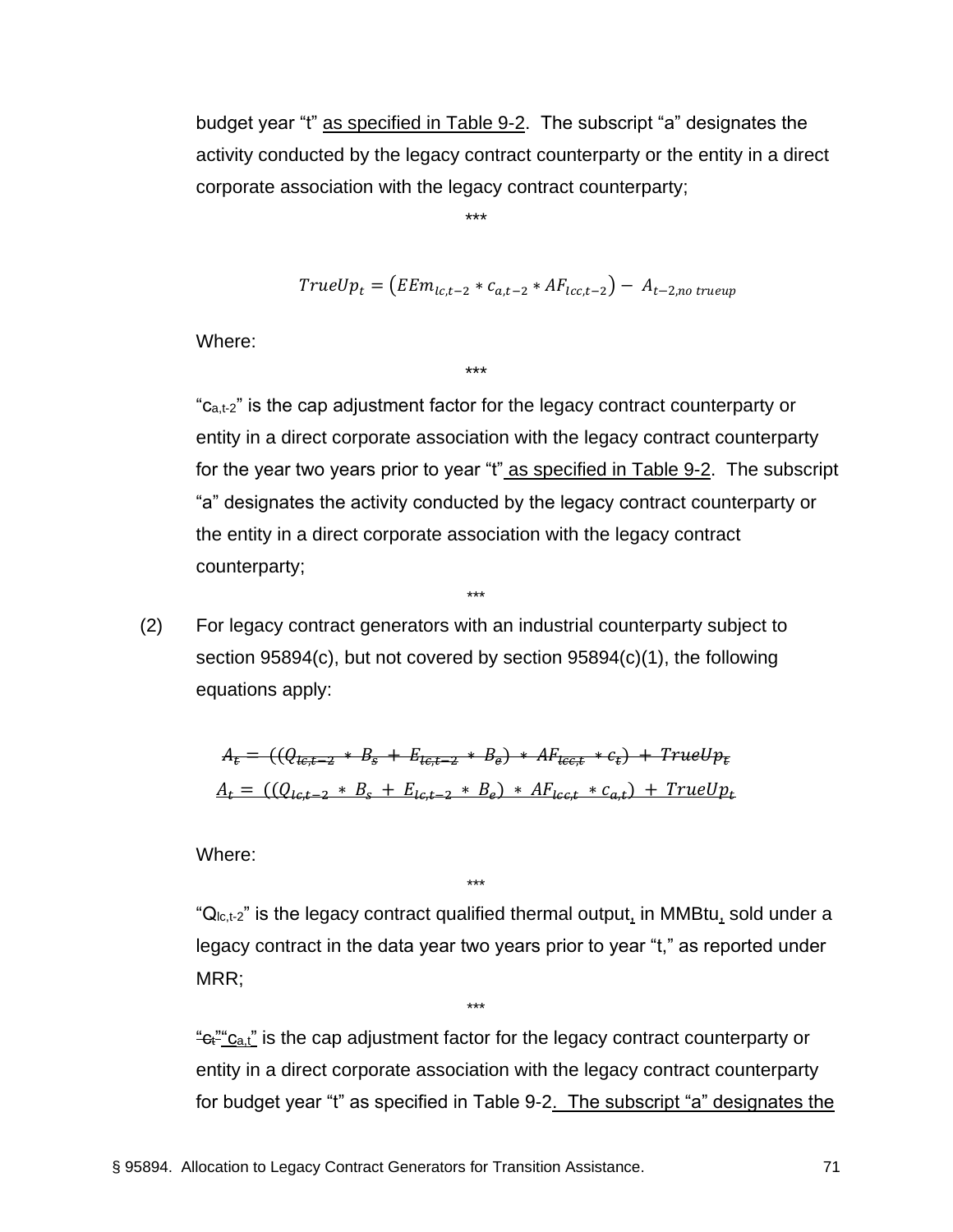activity conducted by the legacy contract counterparty or the entity in a direct corporate association with the legacy contract counterparty; and

 $TrueUp_{\epsilon} = ((Q_{\epsilon_{\epsilon},\epsilon_{-2}} * B_{\epsilon} + E_{\epsilon_{\epsilon},\epsilon_{-2}} * B_{\epsilon}) * AF_{\epsilon_{\epsilon},\epsilon_{-2}} * c_{\epsilon_{-2}}) - A_{\epsilon_{-2},no\ trueup}$  $TrueUp_t = ((Q_{lct-2} * B_s + E_{lct-2} * B_e) * AF_{lcc,t-2} * C_{a,t-2}) - A_{t-2,no\ true up}$ 

Where:

" $Q_{lc,t-2}$ " is the legacy contract qualified thermal output, in MMBtu, sold under a legacy contract in the data year two years prior to year "t," as reported under MRR:

\*\*\*

\*\*\*

"Bs" is the emissions efficiency benchmark per unit of legacy contract qualified thermal output, 0.06244 California GHG Allowances/MMBtu thermal;

 $\frac{d}{dt}c_{t-2}$  c<sub>a,t-2</sub>" is the is the cap adjustment factor for the budget year two years prior to year "t" as specified in Table 9-2. The subscript "a" designates the activity conducted by the legacy contract counterparty or the entity in a direct corporate association with the legacy contract counterparty; and \*\*\*

- (d) Allocation to Legacy Contract Generators without an Industrial Counterparty. Legacy contract generators not covered by section 95894(c) may receive allowance allocation only for budget years 2021 through the life of the legacy contract.
	- (1) For stand-alone generation facilities that are legacy contract generators without an industrial counterparty, allowance allocation is calculated by the following equation:

$$
A_t = (EEm_{lc} \times c_t) + TrueUp_{CP3}
$$

Where: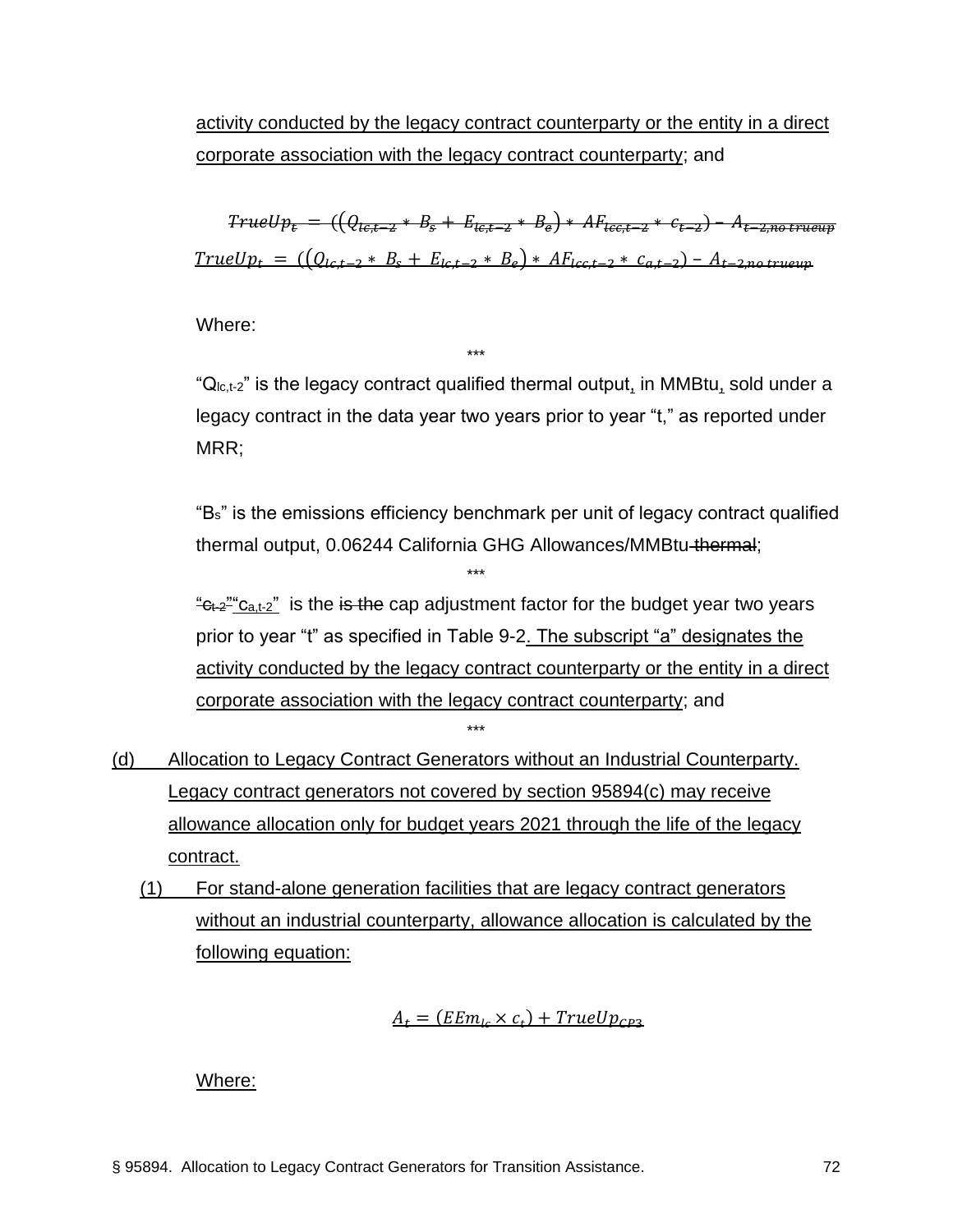"At" is the amount of California GHG allowances directly allocated to the legacy contract generator without an industrial counterparty for legacy contract emissions from budget year "t." This value shall only be calculated if the entity meets the eligibility requirements, pursuant to sections 95894(a) and 95894(b), and is covered by the Cap-and-Trade Program during the compliance period containing year "t";

"EEmlc" is the emissions reported, in MTCO2e, associated with electricity sold under the legacy contract in 2012; and

"ct" is the cap adjustment factor for budget year "t" to account for cap decline as specified in Table 9-2.

"TrueUpCP3" is the amount of true-up allowances allocated from budget year 2020 to account for allocation not properly accounted for in prior allocations. This value of allowances from budget year "t" shall be allowed to be used for compliance for budget year t-2 and subsequent years pursuant to sections 95856(h)(1)(D) and 95856(h)(2)(D). For budget years 2021 and beyond, "TrueUpCP3" is equal to zero. For budget year 2020, this value is calculated by the following equation:

$$
\underline{Trueup_{CP3}} = \sum_{t=2018}^{2019} \underline{EEm_{lc} \times c_t}
$$

(2) For legacy contract generators without an industrial counterparty not subject to either section 95894(c) or section 95894(d)(1), allowance allocation is calculated by the following equation:

$$
A_t = (Q_{lc} \times B_s + E_{lc} \times B_e) \times c_t + TrueUp_{CP3}
$$

Where: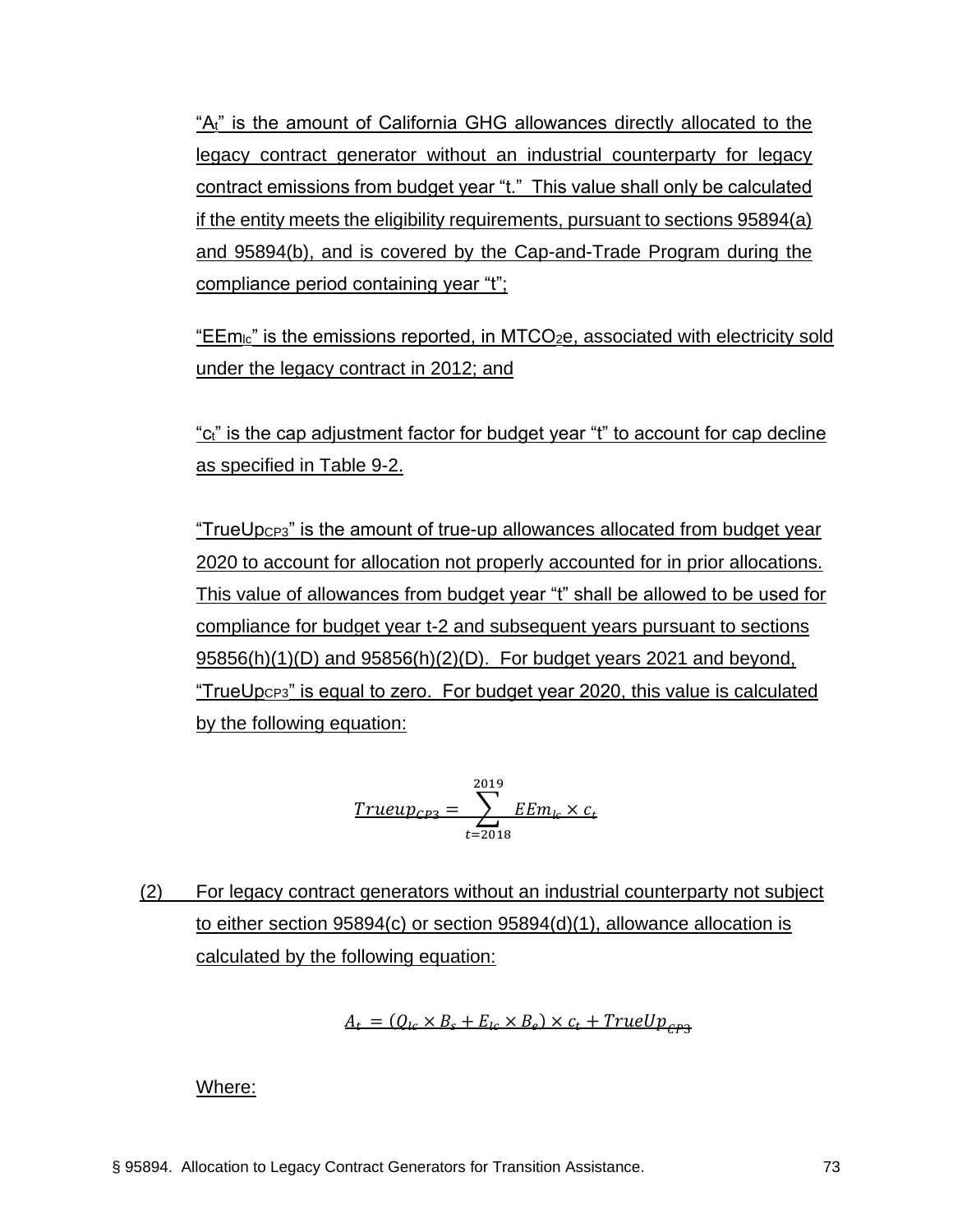"A<sub>t</sub>" is the amount of California GHG allowances directly allocated to the legacy contract generator without an industrial counterparty, for legacy contract emissions from budget year "t." This value shall only be calculated if the entity meets the eligibility requirements, pursuant to sections 95894(a) and 95894(b), and is covered by the Cap-and-Trade Program during the compliance period containing year "t";

" $Q<sub>1c</sub>$ " is the legacy contract qualified thermal output, in MMBtu, sold under a legacy contract in data year 2012, as reported pursuant to MRR;

 $E_{lc}$ " is the electricity, in MWh, sold under the legacy contract in data year 2012;

"Be" is the emissions efficiency benchmark per unit of electricity sold or provided to off-site end users, 0.431 California GHG Allowances/MWh;

"Bs" is the emissions efficiency benchmark per unit of legacy contract qualified thermal output, 0.06244 California GHG Allowances/MMBtu; and

"ct" is the cap adjustment factor for budget year "t" to account for cap decline as specified in Table 9-2.

"TrueUpCP3" is the amount of true-up allowances allocated from budget year 2020 to account for allocation not properly accounted for in prior allocations. This value of allowances from budget year "t" shall be allowed to be used for compliance for budget year t-2 and subsequent years pursuant to sections 95856(h)(1)(D) and 95856(h)(2)(D). For budget years 2021 and beyond, "TrueUpCP3" is equal to zero. For budget year 2020, this value is calculated by the following equation: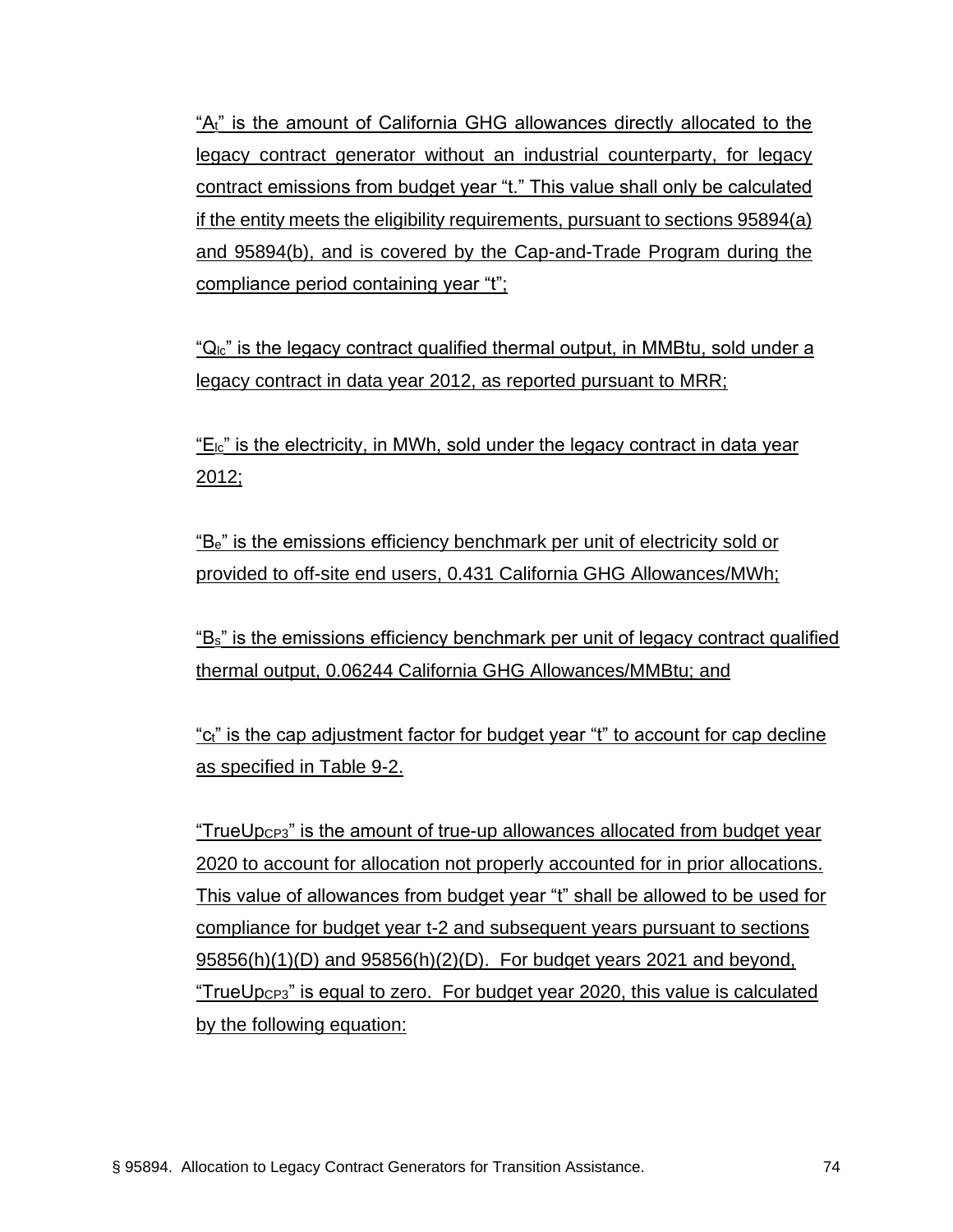$$
\underline{Trueup_{CP3}} = \sum_{t=2018}^{2019} (Q_{te} \times B_s + E_{lc} \times B_e) \times c_t
$$

- $(d)(e)$  Data Sources. In determining the appropriate values for sections 95894(c)-(e), the Executive Officer may employ all available data reported to ARB under MRR and all other relevant data, including invoices, that demonstrate the amount of electricity and legacy contract qualified thermal output sold or provided for off-site use does not include a carbon cost in the budget year for which itthe legacy contract generator is seeking an allocation. If necessary, the Executive Officer will solicit additional data to establish a representative allocation. The operator of the legacy contract generator with an industrial counterparty or legacy contract generator without an industrial counterparty must provide the additional data upon request by the Executive Officer.
- (e)(f) Contract Expiration or Generator Closure. Once a legacy contract expires or the legacy contract generator with an industrial counterparty or legacy contract generator without an industrial counterparty closes operations, the generator will no longer be eligible for free allocation pursuant to 95890(e), and allocation will be prorated for the time in which the contract was eligible.

NOTE: Authority cited: Sections 38510, 38560, 38562, 38570, 38571, 38580, 39600 and 39601, Health and Safety Code. Reference: Sections 38530, 38560.5, 38564, 38565, 38570 and 39600, Health and Safety Code.

\*\*\*

\*\*\*

#### **Subarticle 10: Auction and Sale of California Greenhouse Gas Allowances**

#### **§ 95911. Format for Auction of California GHG Allowances.**

- (a) Auction Bidding Format.
	- (4) Entities registered into the California Cap-and-Trade Program must submit bids in whole U.S. dollars and whole cents.

\*\*\*

 $\ddotsc$ 

§ 95911. Format for Auction of California GHG Allowances. 75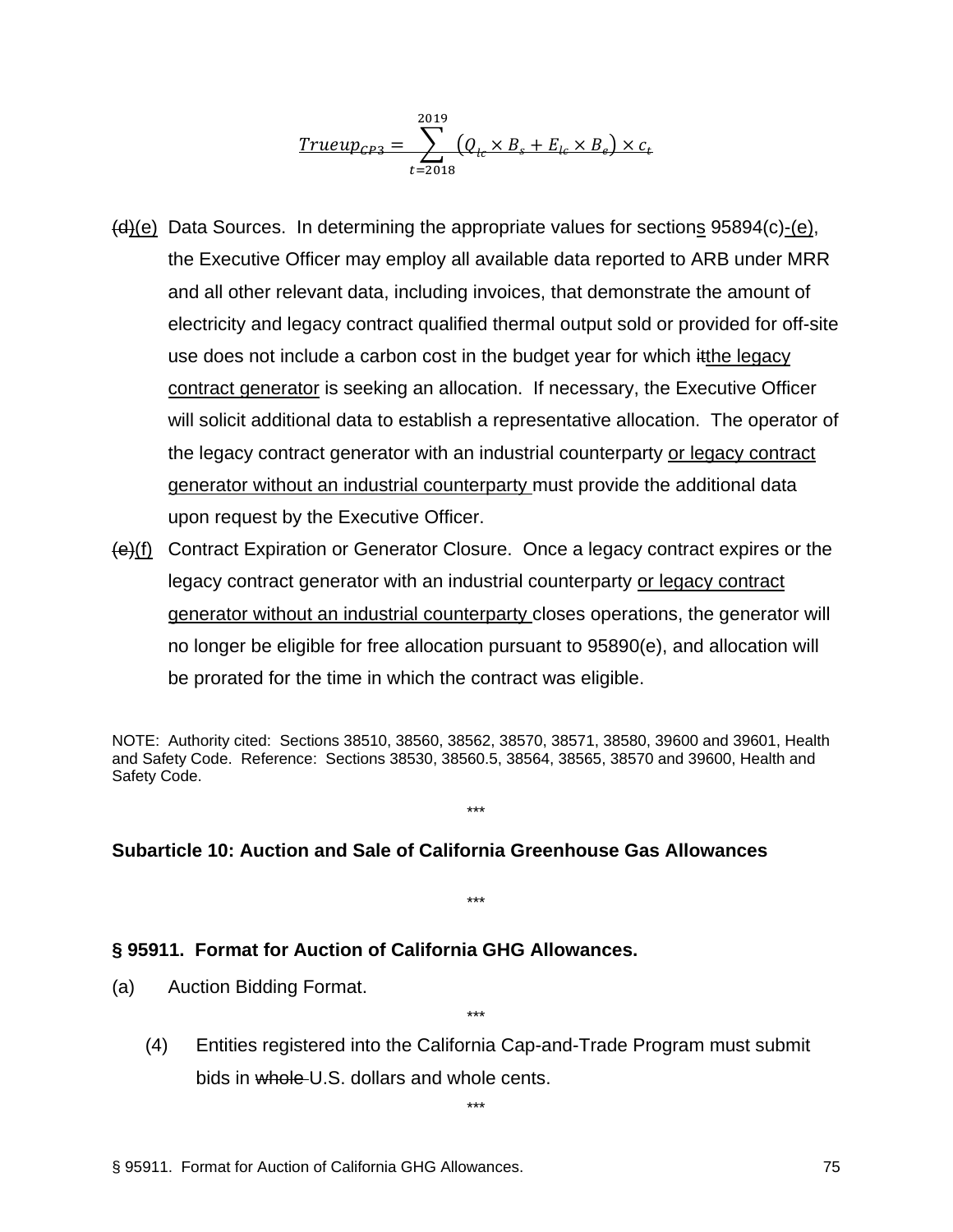- (c) Method for Setting the Auction Reserve Price.
	- (2) The Auction Reserve Price will be announced on the first day in December that is a business day in California and in any jurisdiction operating an External GHG ETS to which California has linked pursuant to subarticle 12. Beginning in 2012, and each year thereafter, the Auction Administrator will announce the Auction Reserve Price for auctions to be conducted the following calendar year on the first day in December that is a business day in California. The Auction Reserve Price shall be stated in U.S. dollars and in the currency (or currencies) used in any External GHG ETS to which California has linked pursuant to subarticle 12.

(5) The Auction Reserve Price in section 95911(c)(2) will be announced on the first day in December that is a business day in California and in any jurisdiction operating an External GHG ETS to which California has linked pursuant to subarticle 12 and the Reserve Price shall also be stated in the currency (or currencies) used in an External GHG ETS to which California has linked pursuant to subarticle 12.

\*\*\*

(e) Determination of Winning Bidders and Settlement Price. The following process shall be used to determine winning bidders, amounts won, and a single auction settlement price:

\*\*\*

\*\*\*

(3) Beginning with the highest bid price, bids from each bidder will be considered in declining order by price, and the auction operator shall reject a bid for a bundle of 1,000 allowances:

\*\*\*

\*\*\*

(C) If acceptance of the bid would result in a total value of accepted bids for an auction participant greater than the value of the bid guarantee submitted by the auction participant pursuant to section 95912(jh).

§ 95911. Format for Auction of California GHG Allowances. 76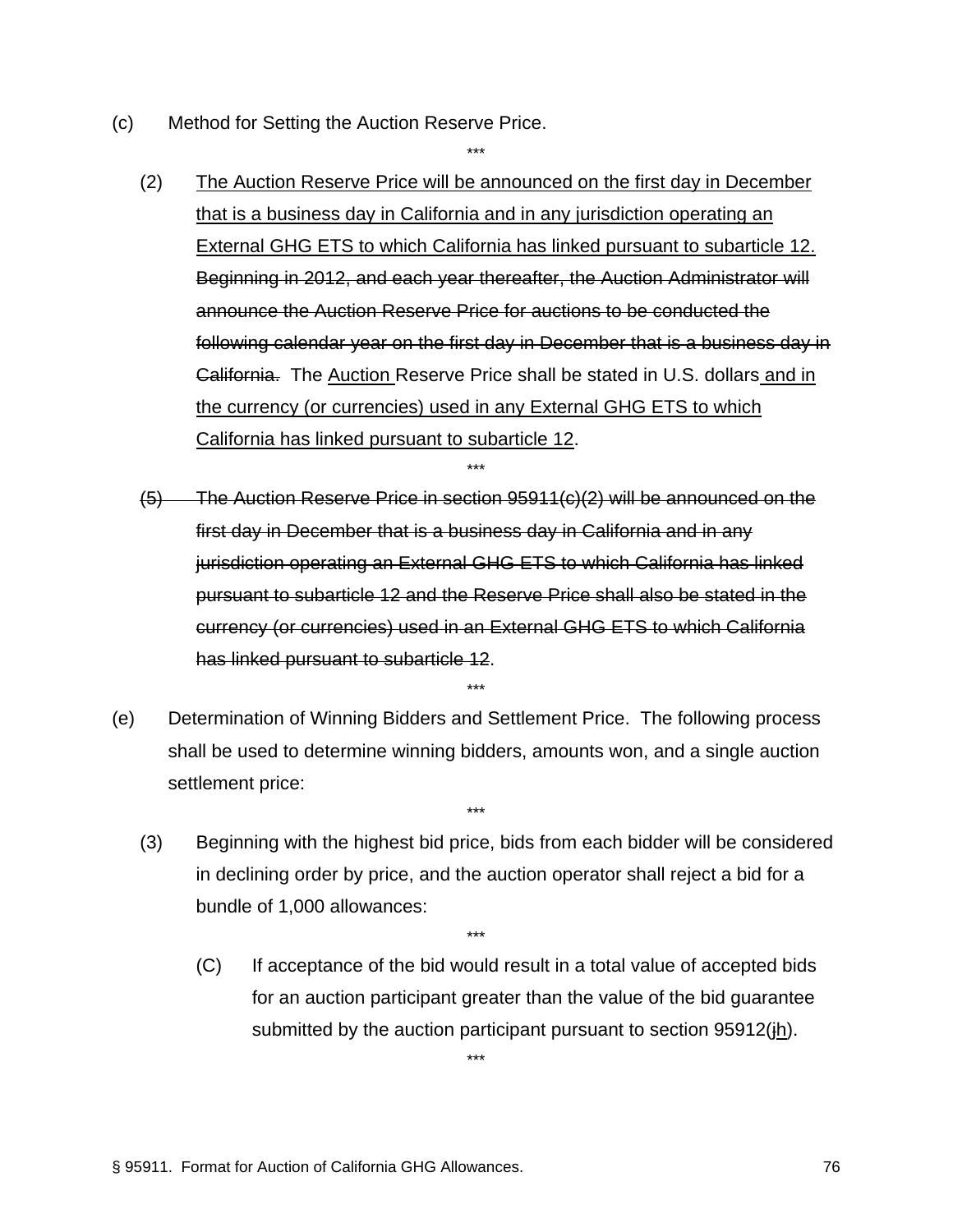(5) Resolution of tie bids. If the quantity of allowances contained in the bids placed at the auction settlement price is greater than the quantity of allowances available to be sold at that price, then:

\*\*\*

- (B) The auction administrator will calculate the number of allowances distributed to each bidding entity by multiplying the bidding entity's share calculated in section  $95911(e)(5)(A)$  above by the number of allowances remaining, rounding the number down to the nearest whole number; and
- (f) If the quantity of bids accepted by the Auction Administrator is less than the number of allowances offered for sale then some allowances will remain unsold.

\*\*\*

(1) If allowances remain unsold at auction, the Auction Administrator will fulfill winning bids with allowances from consignment sources in the following order:

\*\*\*

(C) Allowances designated to auction pursuant to section 95910(e); (C)(D) Allowances redesignated to the auction pursuant to section 95911(f)(3); and

(D)(E) Allowances designated by ARB for auction pursuant to sections 95910(c)(1)(B), and (c)(2)(B), and (c)(2)(C).

(3) Disposition of Allowances Designated by ARB for Auction Which Remain Unsold.

- $(A)$  Allowances designated by ARB pursuant to section 95910(c)(1)(B),  $and (c)(2)(B)$ , and  $(c)(2)(C)$  for an auction which remain unsold shall be kept in the Auction Holding Account for later auction.
- (B) Allowances used to fulfill an untimely surrender obligation transferred by the Executive Officer pursuant to section 95857(d) for an auction which remain unsold shall be kept in the Auction Holding Account for later auction.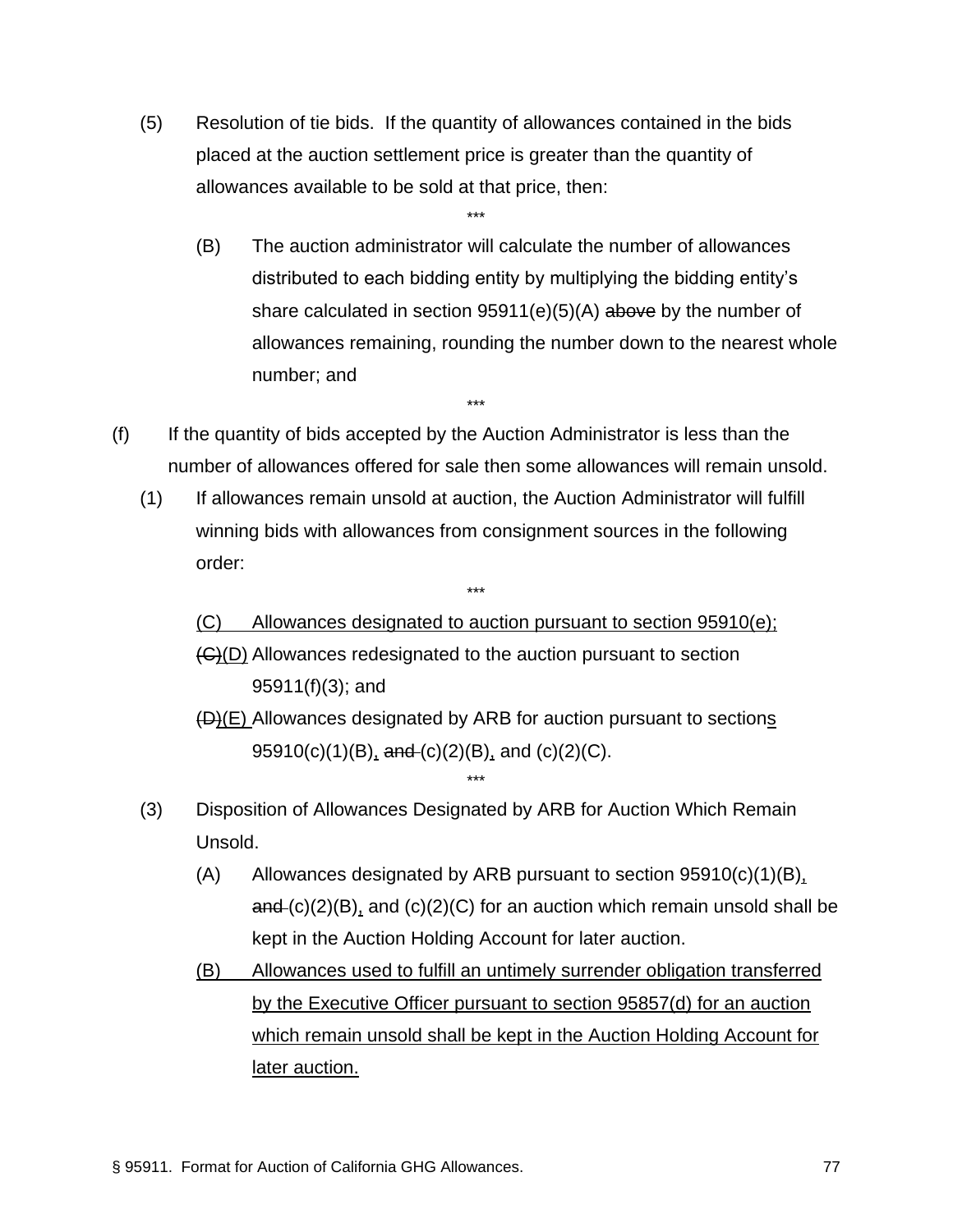- $(B)(C)$  Allowances designated by ARB for auction which remain unsold will be re-designated for auction after two consecutive auctions have resulted in an auction settlement price above the Auction Reserve Price. If future vintage allowances remain unsold at the end of the calendar year for which they were designated for sale at Advance Auction, they will remain in the Auction Holding Account until their vintage year. They will then be designated for the Current Auction pursuant to section 95910(c)(1)(B).
- (C)(D) The number of allowances re-designated to a subsequent Current or Advance Auction will not exceed 25 percent of allowances already designated by ARB for that auction. Allowances which remain unsold above that level will be held in the Auction Account for later auction.
- (D) Allowances designated for Advance Auction which remain unsold until their vintage year equals the current calendar year will be designated for Current Auction pursuant to section 95910(c)(1)(B).
- (4) Disposition of Consigned Allowances Remaining Unsold at Auction.

- (B) Allowances consigned to auction pursuant to section 95910(d)(2)  $95921(g)(3)$  that remain unsold at auction will be held in the Auction Holding Account and offered for sale at each auction until sold.
- (g) Disposition of Allowances Remaining Unsold at Auction for More than Twenty-Four Months. ARB will transfer current vintage allowances that remain unsold in the Auction Holding Account for more than 24 months to the Reserve. ARB will transfer these allowances no later than the surrender deadlines specified in sections 95856(d) and (f).

Transfer of Unsold Allowances to the Allowance Price Containment Reserve (Reserve). Beginning January 1, 2018, and unless otherwise retired to compensate for EIM Outstanding Emissions pursuant to section 95852(b)(1)(D), current vintage allowances designated by ARB for auction pursuant to section 95911(f)(3) that remain unsold in the Auction Holding Account for more than 24 months will be transferred to the Reserve.Current vintage allowances designated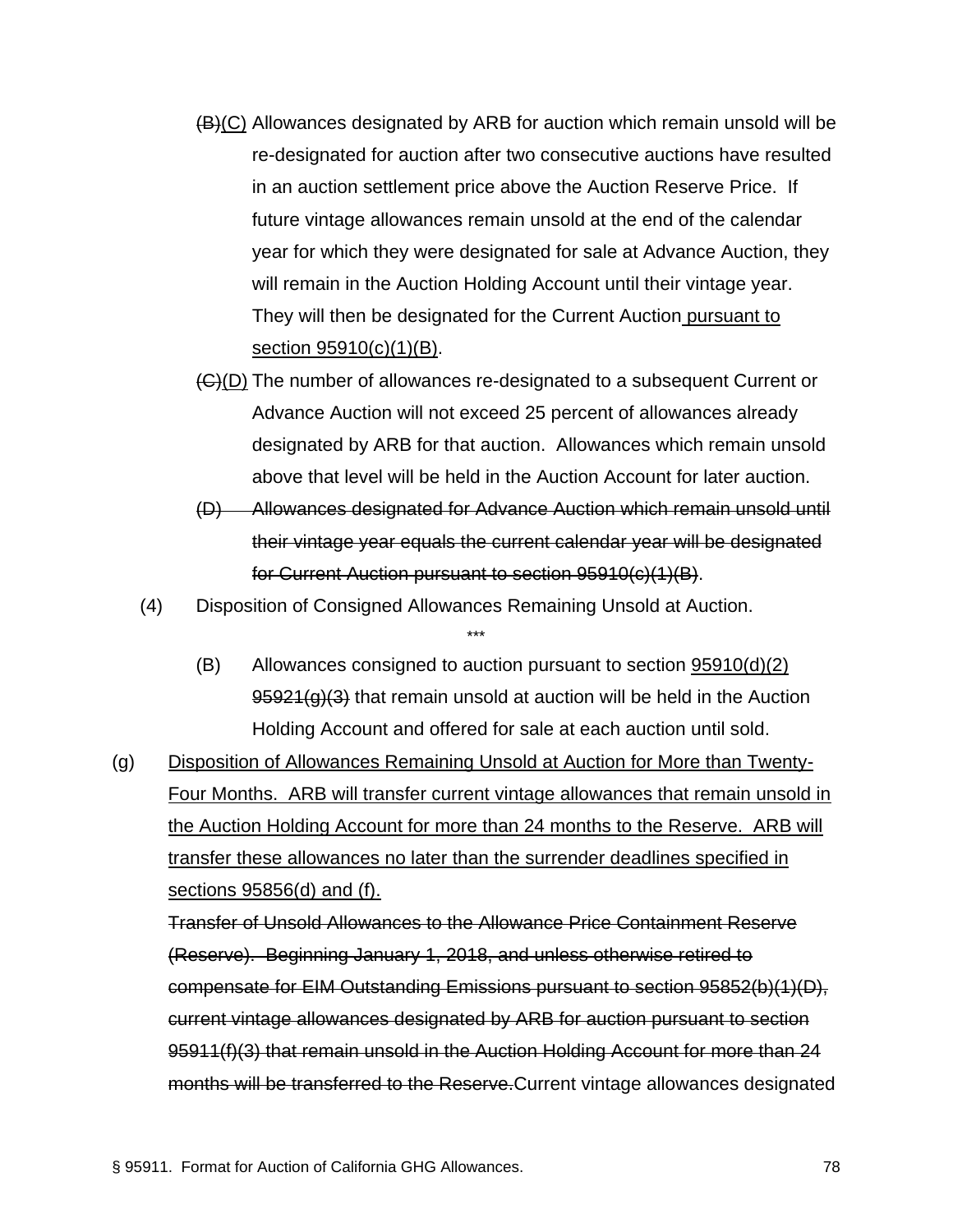by ARB pursuant to this section do not include allowances consigned to auction pursuant to section 95910(d).

- (h) The auction bidding window may be delayed, rescheduled, or cancelled due to technical systems failures.
	- (1) The opening of the auction bidding window may be delayed or paused for no more than one hour by the Executive Officer due to technical systems failures.
	- (2) The bidding window may be rescheduled by the Executive Officer due to technical systems failures.
	- (3) Rescheduled Auctions.
		- (A) The auction bidding window must be rescheduled to ensure the financial services administrator can use any bid guarantees submitted pursuant to section 95912 prior to the expiration date required by section 95912.
		- (B) No additional auction applications may be accepted.
		- (C) The financial services administrator will keep all bid guarantees to complete financial settlement of the auction after the rescheduled bidding window.
		- (D) No bid guarantees provided pursuant to section 95912 may be amended.
		- $(E)$  If technical systems failures cannot be resolved and a bidding window cannot be rescheduled to meet the requirements of this section, then the Executive Officer will cancel the auction bidding window.

Retirement of Future Vintage Allowances to Cover Unresolved Emissions Obligations Resulting from Covered Entity Bankruptcy.

(1) Starting in 2019, ARB will retire future vintage allowances equivalent to the unsurrendered compliance obligation of any bankrupt entity, where such compliance obligation is not otherwise accounted for by section 95835(b). For the avoidance of doubt, the unsurrendered compliance obligation of the bankrupt entity consists of the quantity of verified reported emissions, assigned emissions, and emissions that have been released from the subject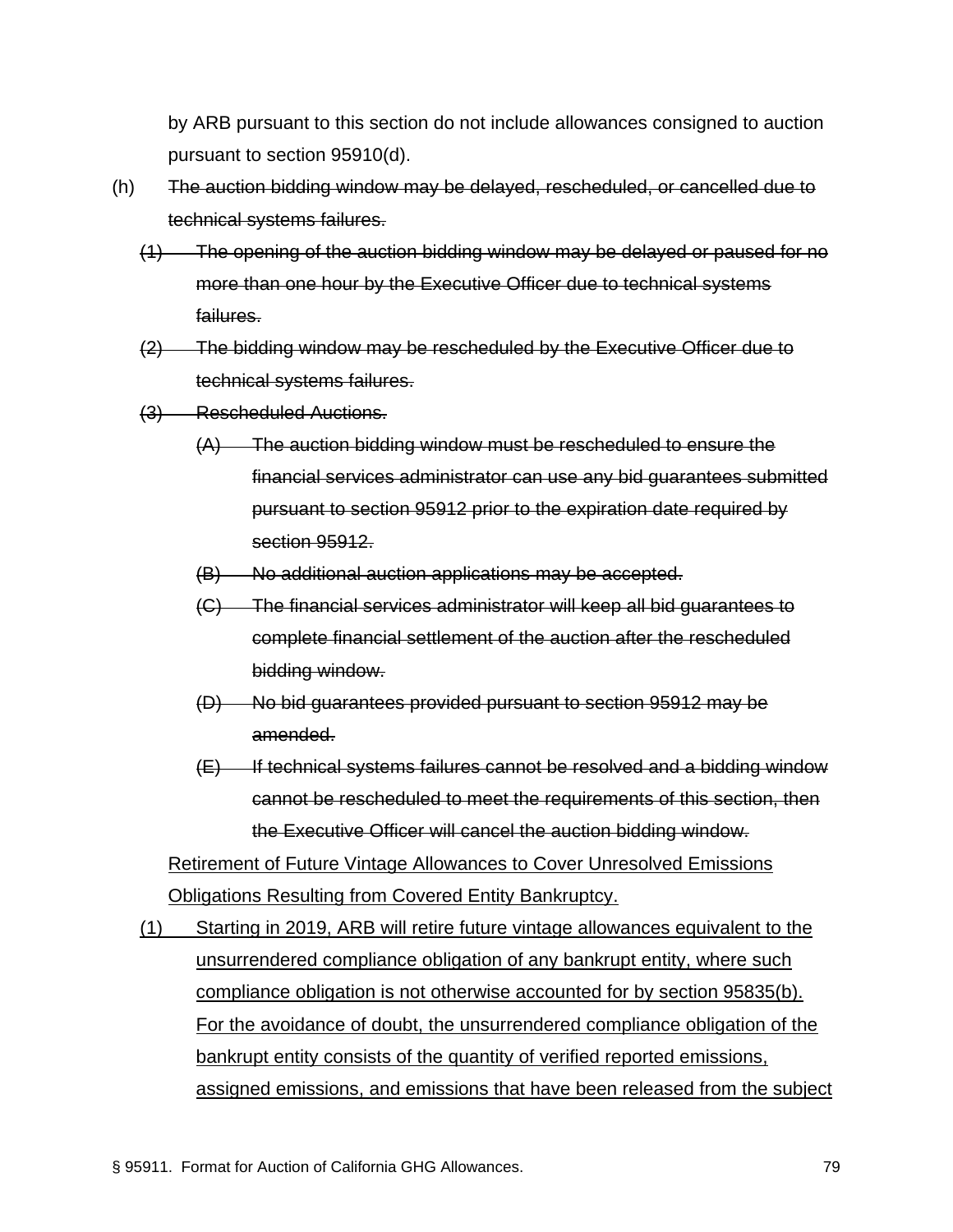facility but not reported yet for which the covered entity would be required to submit compliance instruments to CARB absent the bankruptcy, but that the covered entity has not surrendered to CARB at the time of completion of the bankruptcy proceeding. ARB will retire allowances from the allowance budget two years after the current allowance budget year that is not already allocated to entities pursuant to sections 95870(a) and 95871(a).

NOTE: Authority cited: Sections 38510, 38560, 38562, 38570, 38571, 38580, 39600 and 39601, Health and Safety Code. Reference: Sections 38530, 38560.5, 38564, 38565, 38570 and 39600, Health and Safety Code.

\*\*\*

\*\*\*

## **§ 95912. Auction Administration and Participant Application.**

- (c) Auction Notification. At least 60 days prior to each auction, the auction administrator shall publish the following information:
	- (5) The administrative requirements for participation; and
	- (6) The number of allowances from California that will be available at the auction; and.

- (8) If California has linked to a jurisdiction operating an External GHG ETS pursuant to subarticle 12, the number of allowances in section 95912(c)(6) may will also include the allowances made available by the linked jurisdiction. The auction administrator may modify the auction notice to reflect changes in allowances made available by any linked jurisdictions up until 30 days prior to an auction.
- (d) Auction Eligibility Participation Application Requirements.
	- (1) The Executive Officer must approve an entity's auction eligibility participant application before that entity may participate in an auction.
	- (2) Only an An entity applying for approval as an auction participant must be registered into the Cap-and-Trade Program pursuant toas provided in section 95830 is eligible for auction participation.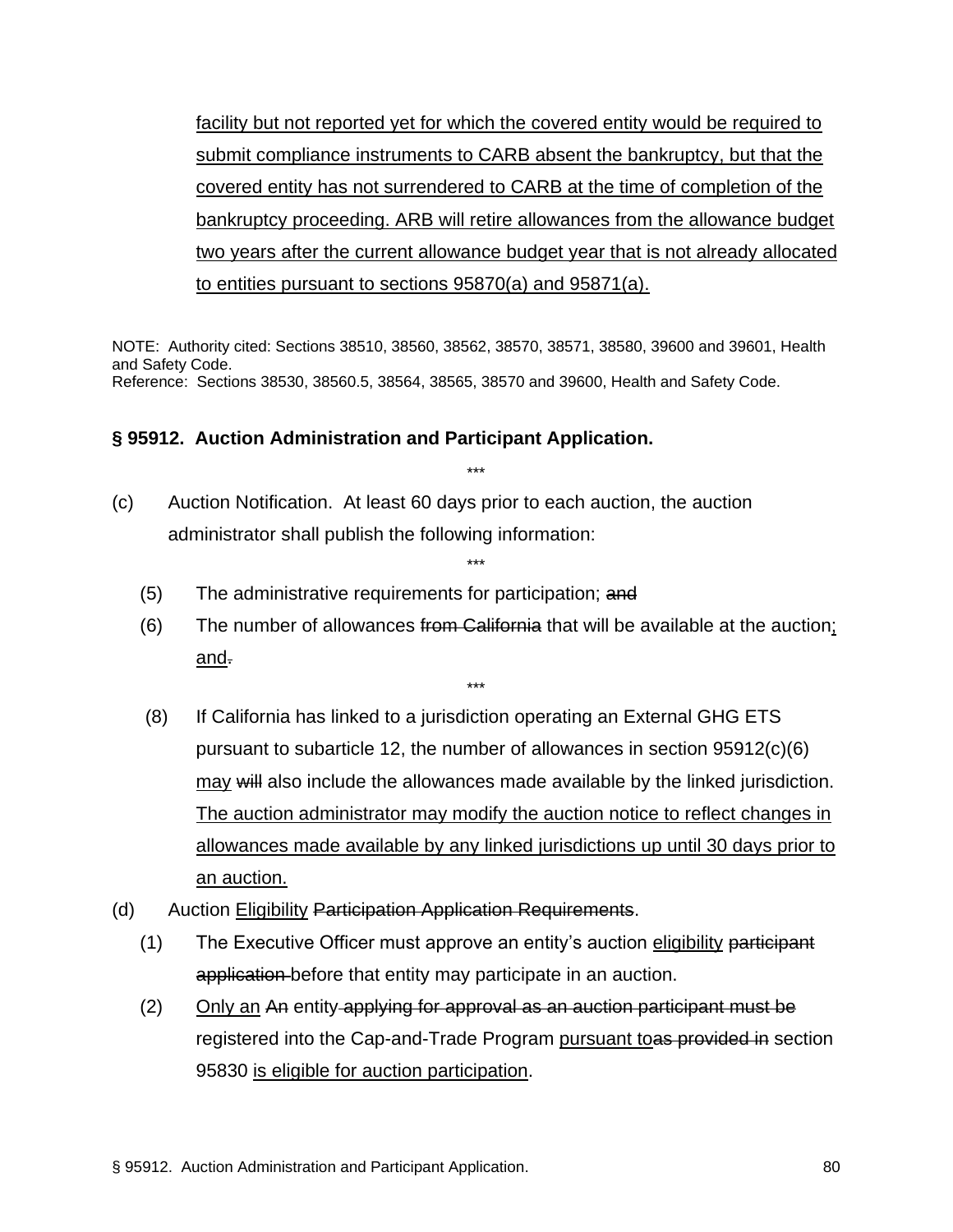- (3) An entity whose holding account has been revoked or is currently suspended pursuant to section 96011 is not eligible to cannot participate in an auction. An individual associated pursuant to sections 95830, 95832, and 95833 with an entity whose holding account has been revoked or is currently suspended pursuant to section 96011 is not eligible to cannot participate in an auction.
- (4) An entity will be required to complete an auction participant application at least 30 days prior to an auction in which it intends to participate. The entity must provide information and documentation including: An entity must provide auction eligibility information, including any changes required by subarticle 5, at least 30 days prior to an auction in which it intends to participate, including:
	- $(A)$  Information and documentation regarding the corporate identity, ownership, and capital structure of the applicant;
	- $(BA)$  Except as otherwise provided in section 95833(e)(4), the The existence of any direct or indirect corporate associations pursuant to sections 95833 and 959114(d);
	- $(GB)$  An allocation of the purchase limit among associated entities as defined in section 95833, or a change in the existing allocation of the purchase limit among associated entities, if applicable;
	- (DC) An allocation of the holding limit among associated entities as defined in section 95833, or a change in the existing allocation of the holding limit among associated entities, if applicable; and
	- (ED) An attestation disclosing the existence and status of any ongoing investigation or an investigation that has occurred within the last ten years with respect to any alleged violation of any rule, regulation, or law associated with any commodity, securities, environmental, or financial market for the entity participating in the auction, and all otherentities with whom the entity has a direct corporate association pursuant to section 95833 that participate in a carbon, fuel, or electricity market. The attestation must be updated to reflect any change in the status of an investigation that has occurred since the most recent auction application attestation was submitted.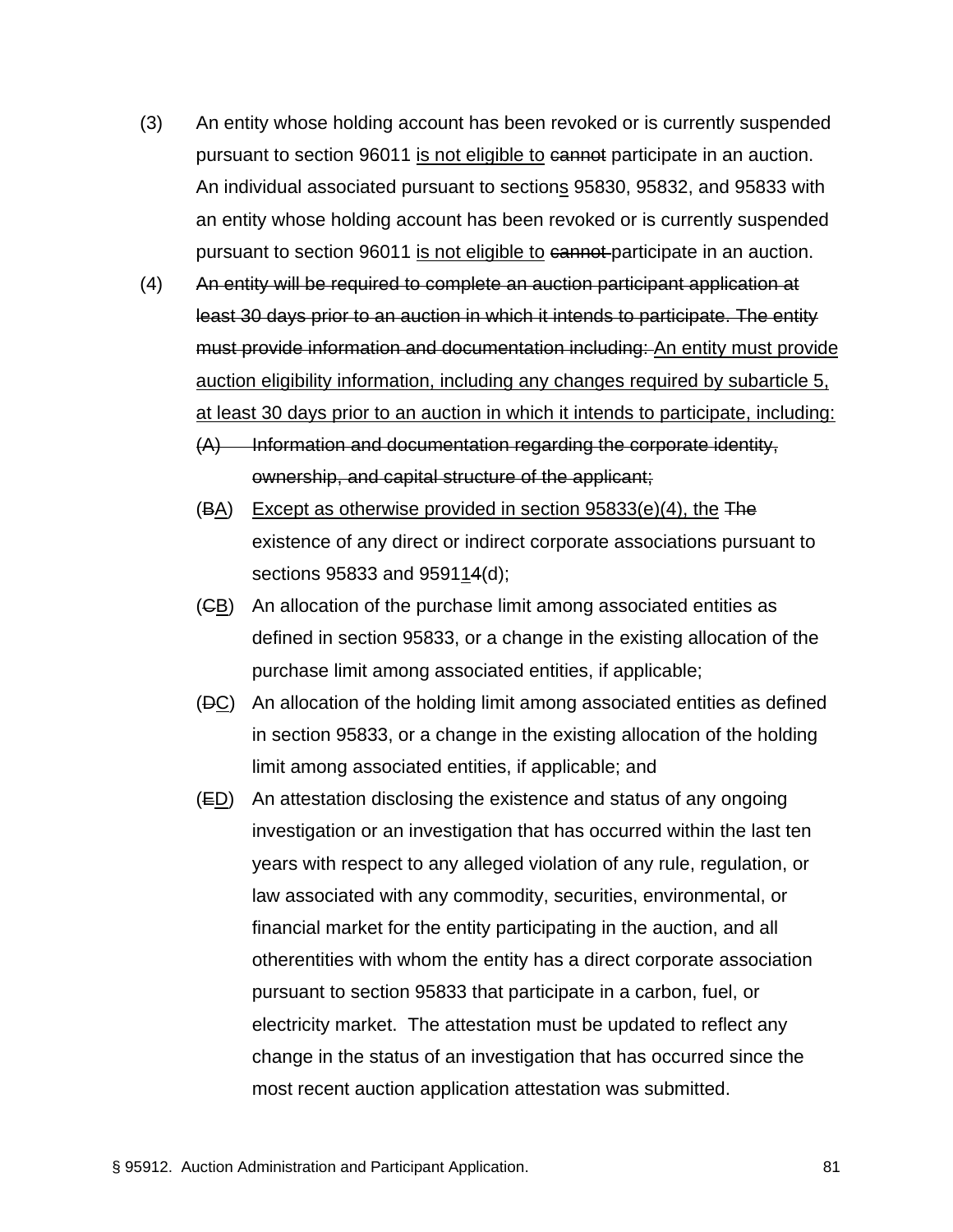- (5) An entity with any changes to the auction eligibility application information listed in subsection 95912(d)(4) within 30 days prior to an auction may be denied eligibility for participation in the auction if the updated information represents a material change. For the purposes of changes to indirect and direct corporate associations, this section only applies to those corporate associates with entities registered in the tracking system.
- (6) Prior to participating in an auction, any primary or alternate account representative that will be submitting bids on behalf of entities eligible to participate in an auction must have already:
	- (A) Complied with the Know-Your-Customer requirements of section 95834; and
	- (B) Submitted the additional information required by the financial services administrator contained in Appendix A of this subaArticle.
- (e) Maintenance and Modification of Auction Participation Approval.
	- (1) Once the Executive Officer has approved an entity's auction participant application, the entity need not complete another application for subsequent auctions unless there is a material change to the information contained in the approved application pursuant to section 95912(d)(4) there is a material change in the entity's Cap-and-Trade Program registration pursuant to section 95830, or the Executive Officer has made a determination restricting an entity's auction participation pursuant to section 95914.
	- (2) An entity approved for auction participation must inform the Auction Administrator at least 30 days prior to an auction when reporting a change to the information disclosed, otherwise the entity may not participate in that auction. The change should be reported by 5 p.m. Pacific Standard Time (or Pacific Daylight Time, when in effect) on the 30th day before an auction.
- (fe) Auction Intent to Bid Notification RequirementsAuction Participation Approval. An entity that intends to participate in an auction must inform the Auction Administrator at least 30 days prior to an auction of its intent to bid in an auction, otherwise the entity may not participate in that auction. An entity must be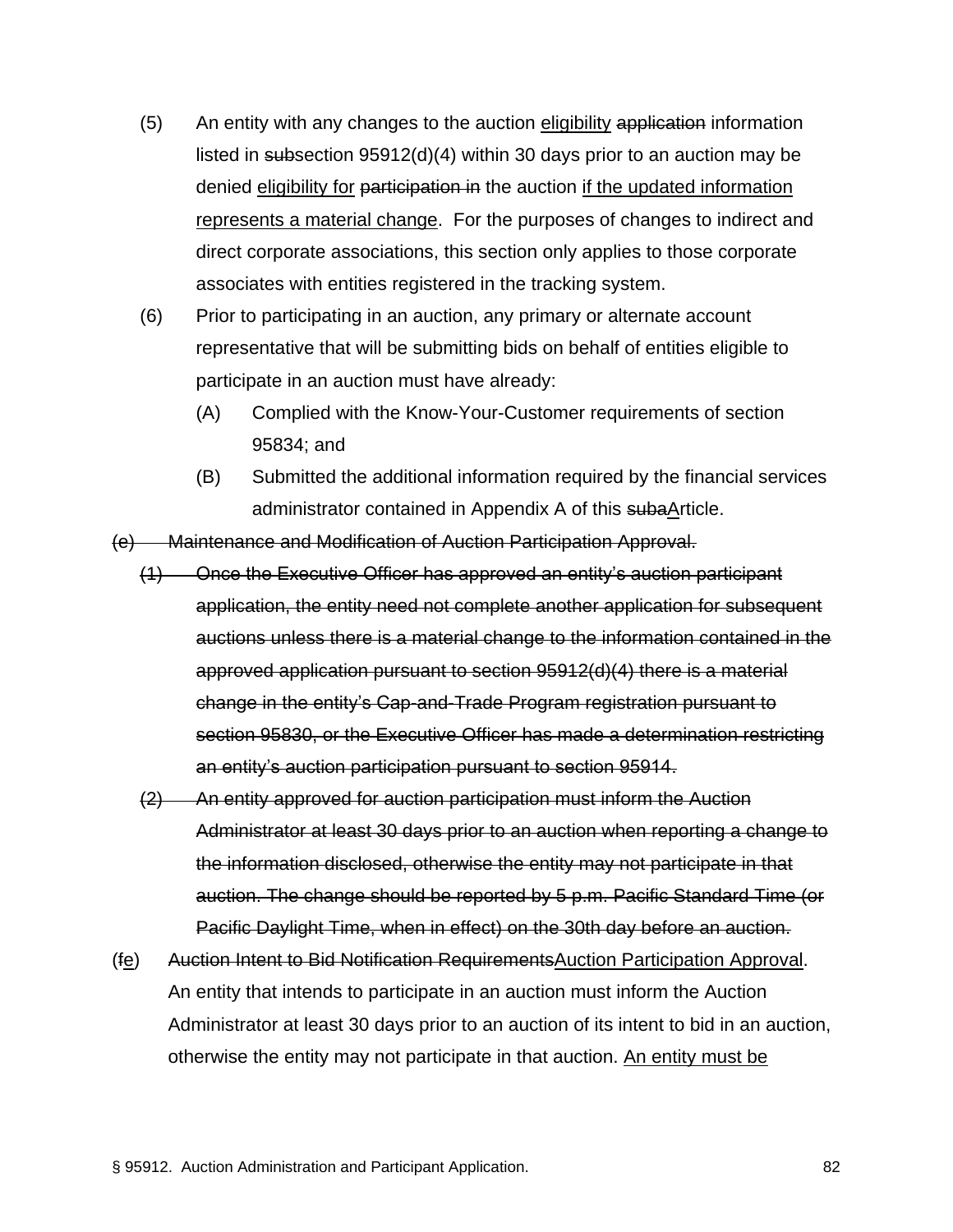declared eligible for auction participation pursuant to section 95912(d) before it can be approved for auction participation.

- (g) An entity approved for auction participation may not communicate information on auction participation with any entity that is not part of an association disclosed pursuant to section 95914, except as requested by the Auction Administrator to remediate an auction application.
- (hf) Protection of Confidential Information. To the extent permitted by state law, the Executive Officer, the Auction Administrator, and the financial services administrator will treat the auction eligibility information submitted pursuant to section 95912(d)(4)contained in the auction application and not listed for release pursuant to section 95912(ki)(5) as confidential business information.
- (ig) All bids will be considered binding offers for the purchase of allowances under the rules of the auction.
- (jh) Auction participants must provide a bid guarantee to the financial services administrator at least 12 days prior to the auction.
	- (1) The bid guarantee must be in one, or a combination of, the following forms: \*\*\*
	- (2) The bid guarantee submitted by any entity registered with California will be in U.S. dollars.
	- (3) A bid guarantee submitted in any form other than cash must be payable within three business days of payment request submitted by physical presentment or electronically by facsimile, or other electronic form accepted by the financial services administrator.

(9) If an entity has submitted more than one form of bid guarantee then the financial services administrator will apply the instruments to the unpaid balance in the order the instruments are listed in section 95912(ih)(1).

\*\*\*

(ki) After the auction administrator has notified the Executive Officer of the results of the auction the Executive Officer will:

\*\*\*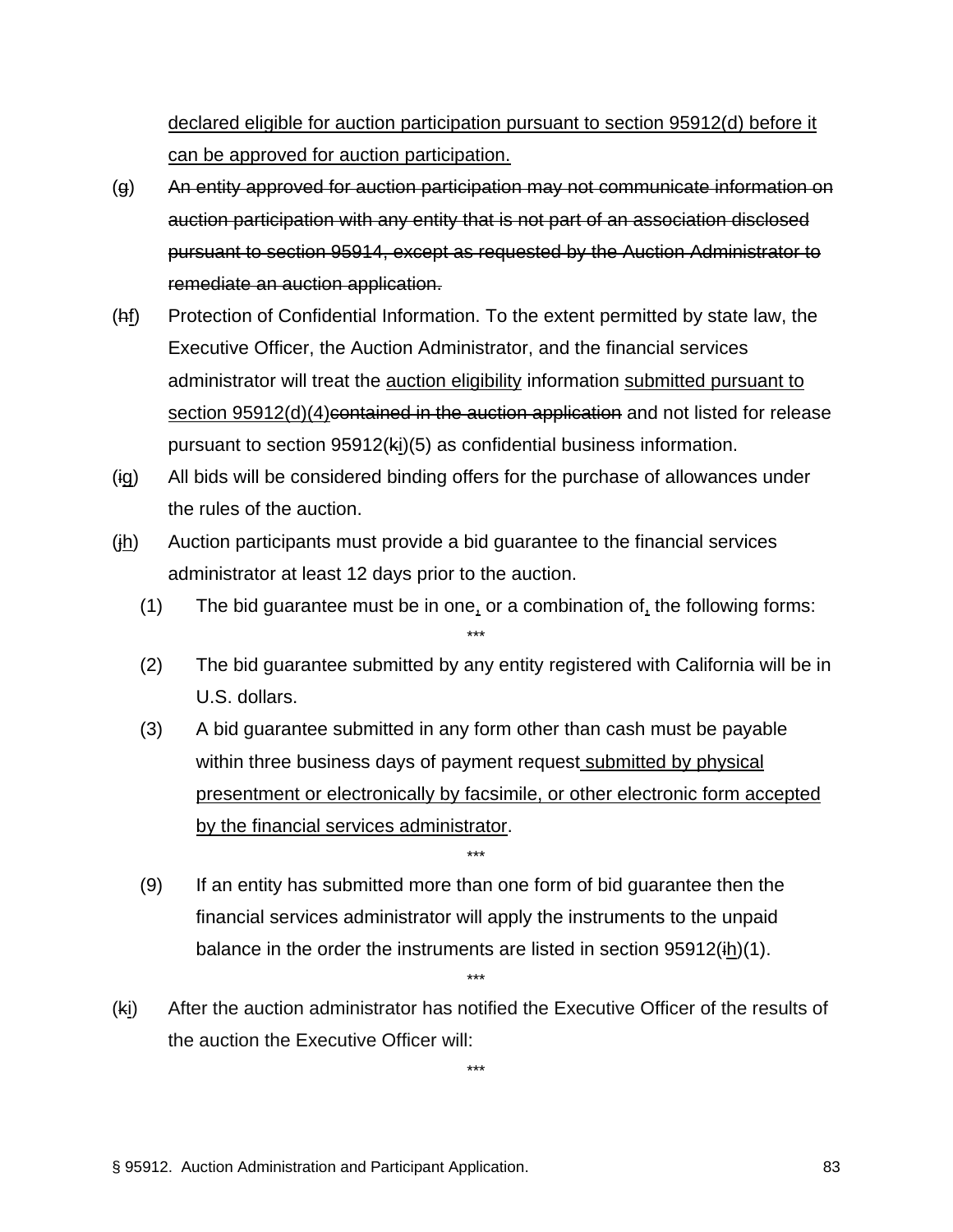- (j) The auction bidding window may be delayed, rescheduled, or cancelled due to technical systems failures and to protect the environmental stringency of the California Cap-and-Trade Program.
	- (1) The opening of the auction bidding window may be delayed or paused for no more than one hour by the Executive Officer due to technical systems failures.
	- (2) The bidding window may be rescheduled by the Executive Officer due to technical systems failures or to protect the environmental stringency of the California Cap-and-Trade Program.
	- (3) Rescheduled Auctions.
		- (A) The auction bidding window must be rescheduled to ensure the financial services administrator can use any bid guarantees submitted pursuant to section 95912 prior to the expiration date required by section 95912.
		- (B) No additional auction applications may be accepted.
		- (C) The financial services administrator will keep all bid guarantees to complete financial settlement of the auction after the rescheduled bidding window.
		- (D) No bid guarantees provided pursuant to section 95912 may be amended.
		- (E) If technical systems failures cannot be resolved and a bidding window cannot be rescheduled to meet the requirements of this section, then the Executive Officer will cancel the auction bidding window.

NOTE: Authority cited: Sections 38510, 38560, 38562, 38570, 38571, 38580, 39600 and 39601, Health and Safety Code.

Reference: Sections 38530, 38560.5, 38564, 38565, 38570 and 39600, Health and Safety Code and Section 16428.8, Government Code.

## **§ 95913. Sale of Allowances from the Allowance Price Containment Reserve.**

- (d) Timing of Reserve Sales.
	- (1) Reserve sales shall be conducted pursuant to the schedule in Appendix C.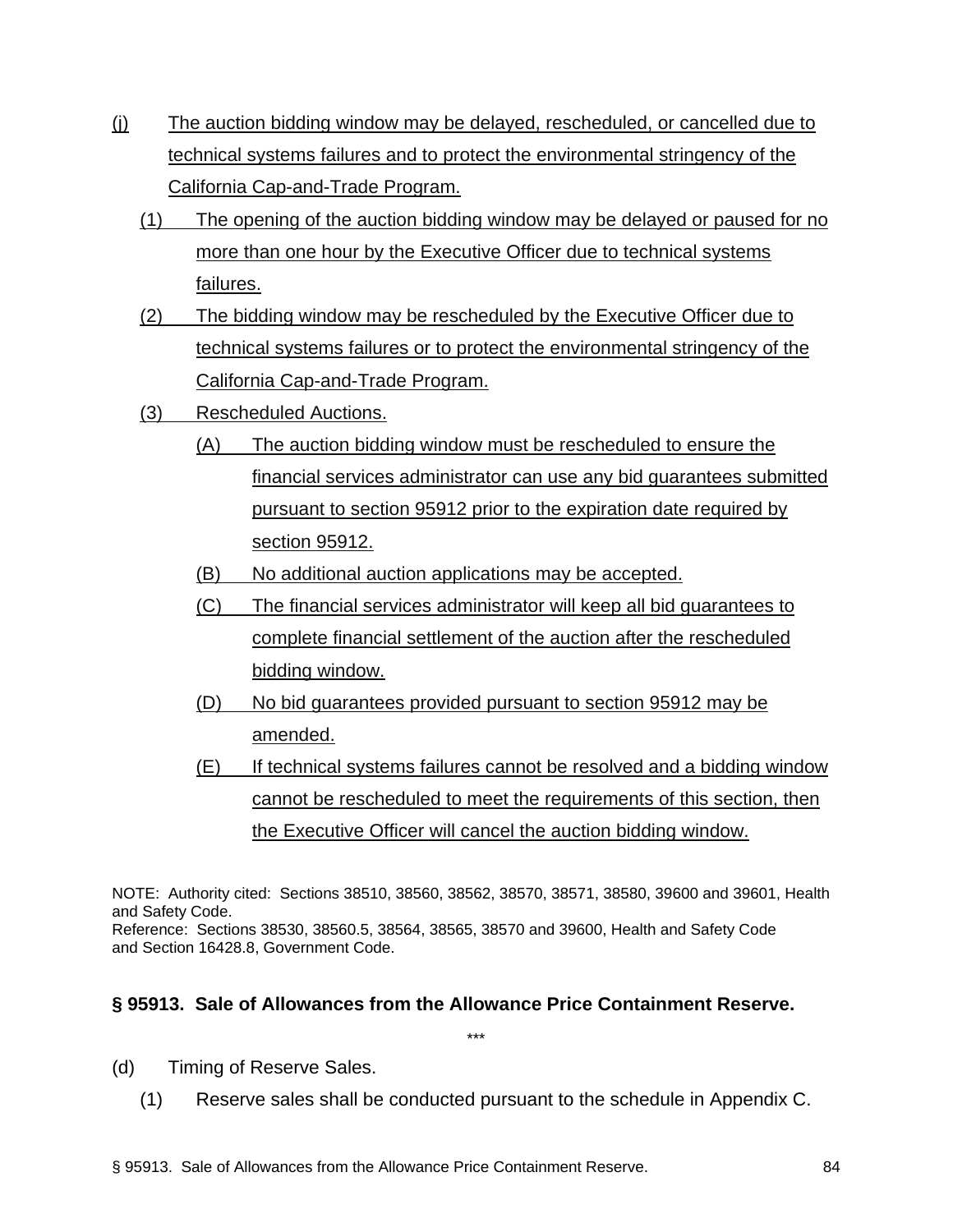- (A) Except for the Reserve sale immediately preceding the compliance obligation instrument surrender deadline on November 1, a Reserve sale will only be offered if the Current Auction held in the preceding quarter resulted in a settlement price greater than or equal to 60% of the lowest Reserve tier price. The Executive Officer may revise the timing of reserve sales, including the date an entity must inform the Reserve Sale Administrator of its intent to participate in a reserve sale pursuant to section 95913(f) and the date an entity must submit to the financial services administrator a bid guarantee pursuant to section 95913(g), by up to four business days. Beginning in 2021, the first, second, and final Reserve sales scheduled for each year will only be offered if the Current Auction held in the preceding quarter results in an auction settlement price greater than or equal to 60% of the Reserve Sale Price.
- (2) For any Reserve sale that will be offered, the Reserve sale administrator shall provide all eligible participants with notice of the number of allowances available for sale and the terms of the sale at least 30 days prior to the sale.

- (A) The Reserve sale administrator shall offer all of the allowances in the Reserve for any Reserve sale offered.
- (e) Reserve Sale Intent to Bid Notification Requirements. An entity that intends to participate in a reserve sale must inform the Reserve Sale Administrator at least 20 days prior to a reserve sale of its intent to bid in that reserve sale, otherwise the entity may not participate in that reserve sale.
- (e) Reserve Sale Eligibility
	- (1) The Executive Officer must approve an entity's reserve sale eligibility before that entity may participate in a reserve sale.
- (f) Reserve Sale Participation Approval.
	- (1) An entity that intends to participate in a reserve sale must inform the Reserve Sale Administrator at least 20 days prior to a reserve sale of its intent to participate in a reserve sale, otherwise the entity may not participate in that

§ 95913. Sale of Allowances from the Allowance Price Containment Reserve. 85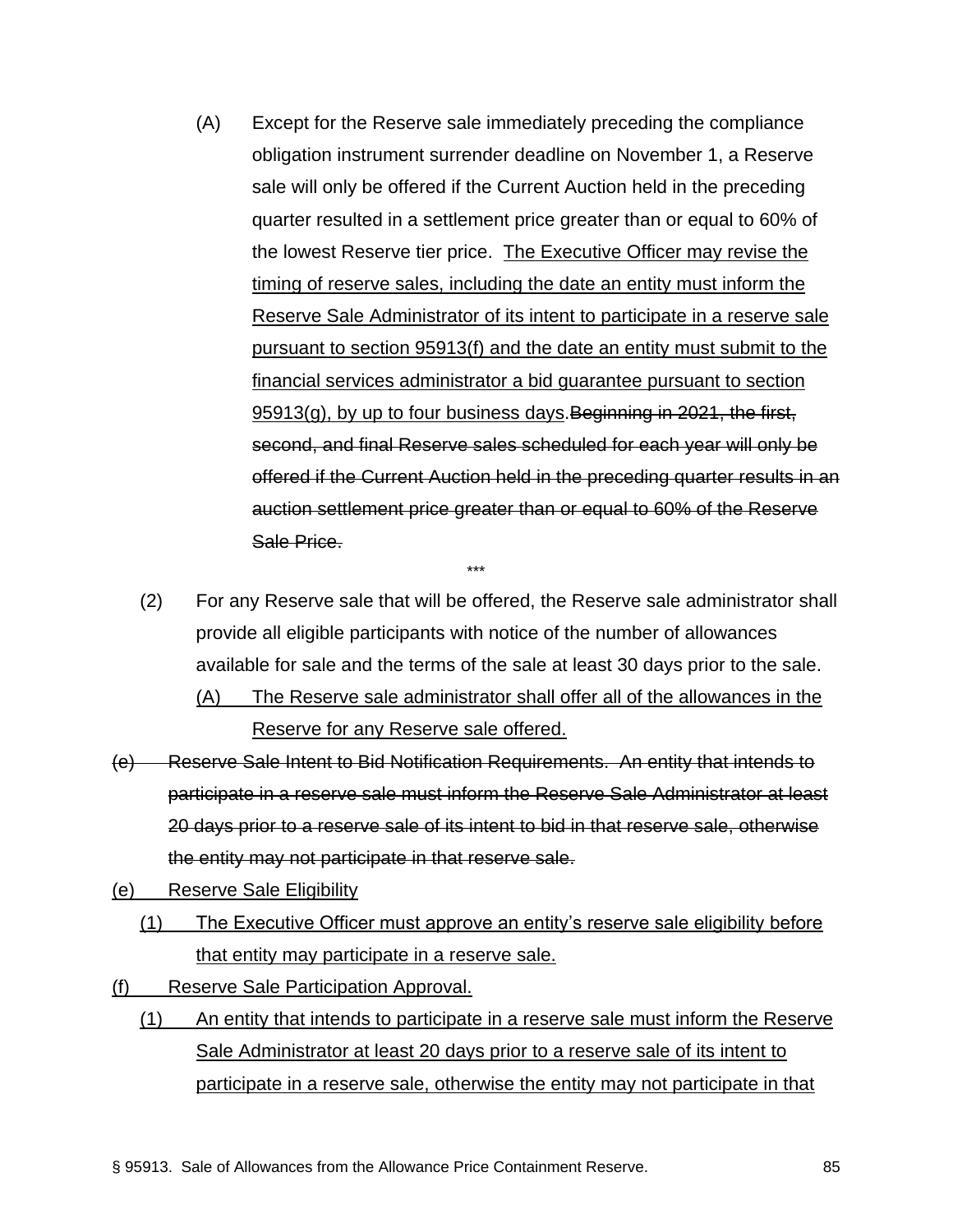reserve sale. An entity must be declared eligible for reserve sale participation before it can be approved for reserve sale participation.

- (f) Reserve Tiers from 2013-2020.
	- (1) Creation of Reserve Tiers. Prior to the first Reserve sale, the Executive Officer shall divide allowances allocated to the Reserve from section 95870(a) into three equal-sized tiers. All allowances from vintages 2016 and subsequent years that are transferred to the Reserve pursuant to section 95911(g) shall be offered at the highest-priced tier.
	- (2) The Reserve sale administrator shall offer all of the allowances in the Reserve at each Reserve sale.
	- (3) Reserve Tier Prices. Sales of Reserve allowances in calendar year 2013 shall be conducted at the following prices:
		- (A) Allowances from the first tier shall be offered for \$40 per allowance;
		- (B) Allowances from the second tier shall be offered for \$45 per allowance; and
		- (C) Allowances from the third tier shall be offered for \$50 per allowance.
	- (4) Increase in Reserve Tier Prices. In calendar years subsequent to 2013, allowances from each tier shall be offered at prices equal to the tier prices from the previous calendar year increased by five percent plus the rate of inflation as measured by the most recently available twelve month value of the Consumer Price Index for All Urban Consumers.
	- (5) This provision only applies to the Reserve sale immediately preceding the compliance obligation instrument surrender on November 1. Pursuant to sections 95870(i)(1) and 95871(h)(1), allowances will be made available at the highest price tier of the Allowance Price Containment Reserve if the amount of accepted bids at the highest price tier exceeds the number of allowances in that tier.
		- $(A)$  If the quantity of allowances from section 95870(a) allocated to the highest price tier plus the allowances defined in section 95870(i)(1) is equal to or greater than the quantity of accepted bids in the highest price tier then all accepted bids for the highest price tier will be filled.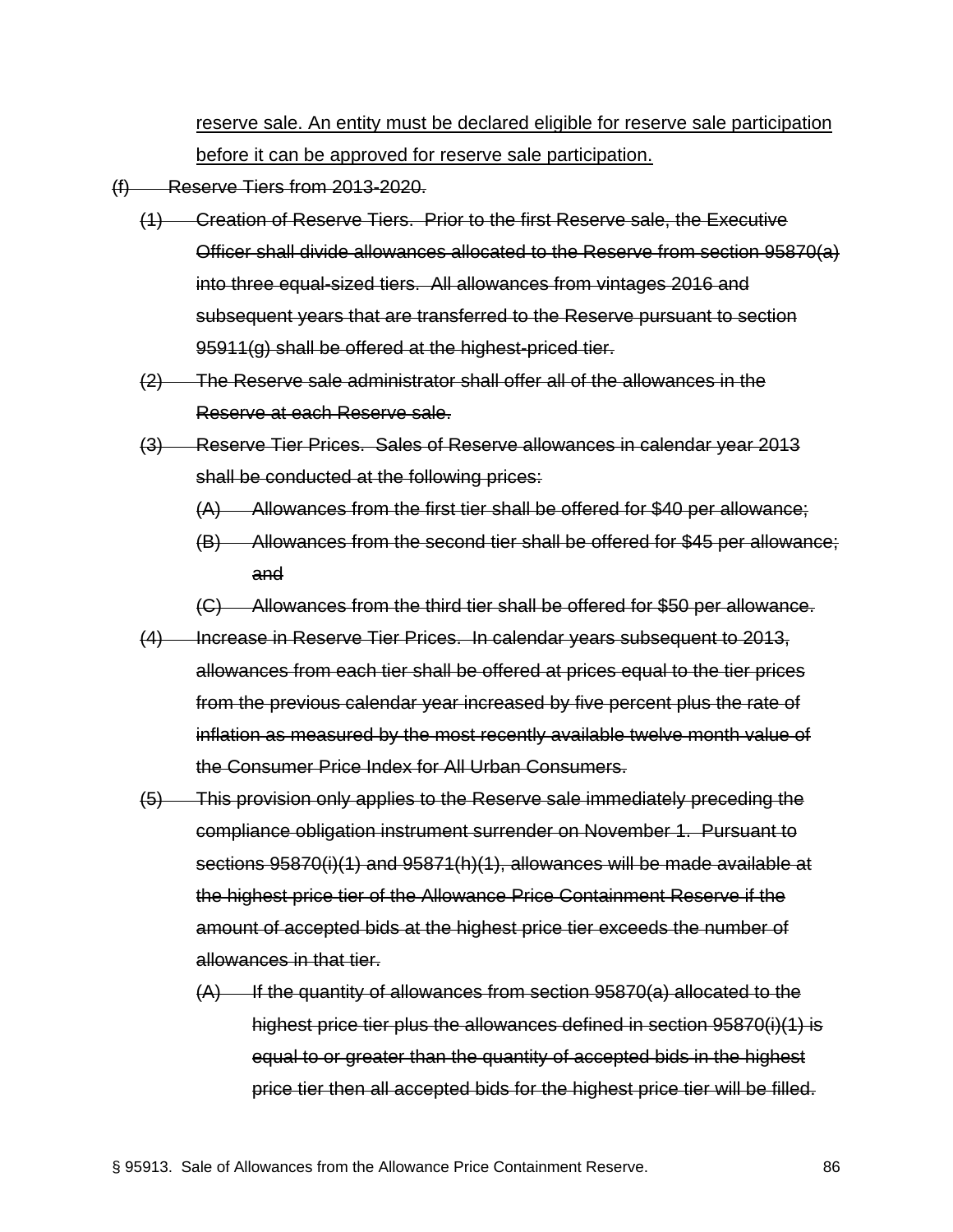- (B) If the quantity of accepted bids at the highest price tier exceeds the allowances from section 95870(a) plus the allowances defined in section 95870(i)(1), allowances will be sold through the procedure outlined in section 95913(h)(5).
- (C) The accepted bids at the highest price tier will be filled first with allowances from section 95870(a) allocated to the highest price tier if available.
- (D) The allowances defined in section 95870(i)(1) will be sold beginning with the latest vintage and then the preceding vintages, from latest to most recent, until all accepted bids at the highest price tier are filled or until all the allowances defined in section 95870(i)(1) have been sold. The allowances defined in section 95870(i)(1) sold pursuant to this section shall first reduce the quantity of allowances defined in section 95870(b) if available and then will reduce the quantity of allowances defined in section 95870(i)(2).
- (E) Allowances sold pursuant to this section will be surrendered as allowances purchased from an Allowance Price Containment Reserve sale as specified in section 95856(b)(2)(A) and section 95856(h).
- (g) At least 12 days before the scheduled sale, an entity intending to participate in a Reserve sale must submit to the financial services administrator a bid guarantee, payable to the financial services administrator, in an amount greater than or equal to the sum of the maximum value of the bids to be submitted by the entity.

- (7) The Executive Officer may revise the timing of reserve sales intent to bid notification requirements in subsection 95913(e) and bid guarantee submittal requirements in subsection 95913(g) to ensure a minimum of four business days is available between the intent to bid notification and bid guarantee submittal due dates.
- (h) Reserve Tiers.
	- (1) Creation of the Reserve Tiers.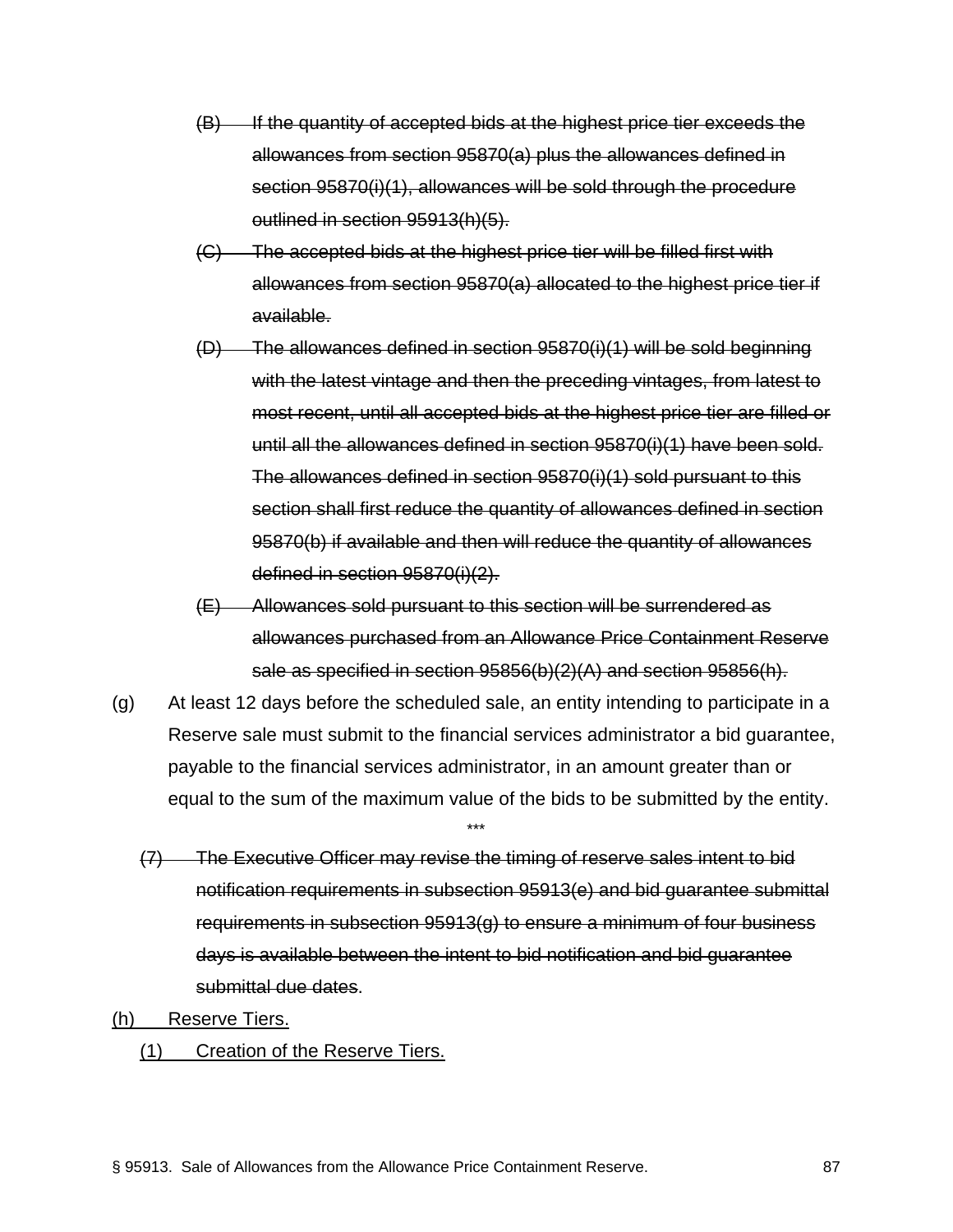- (A) The Executive Officer shall divide one-third of the allowances allocated to the Reserve from section 95870(a) into three equal-sized Reserve tiers. The remaining two-thirds of the allowances allocated to the Reserve from section 95870(a) will not be made available at Reserve sales until 2021, pursuant to section 95913(h)(1)(D).
- (B) In 2021, the Executive Officer will replace the existing three tier Reserve with a new Reserve consisting of two tiers.
- (C) In 2021, the Executive Officer shall transfer all of the allowances remaining in the existing Reserve as of December 31, 2020 into the price ceiling account to be made available pursuant to section 95915.
- (D) In 2021, the Executive Officer shall place 22,726,000 allowances allocated pursuant to section 95871(a) to the second Reserve tier.
- (E) In 2021, the Executive Officer shall divide evenly between the two new Reserve tiers the allowances allocated pursuant to section 95871(a), less the allowances allocated pursuant to section 95913(h)(1)(D), as well as the remaining two-thirds of the allowances allocated pursuant to section 95870(a).
- (2) Disposition of Allowances Unsold at Auction for More than 24 Months.
	- (A) Through December 31, 2020, all allowances transferred to the Reserve pursuant to section 95911(g) shall be transferred evenly to each of the three tiers of the Reserve.
	- (B) Beginning in 2021, all allowances transferred to the Reserve pursuant to section 95911(g) shall be transferred evenly between the two new Reserve tiers.
- (3) In 2013, sales of allowances from the Reserve shall be conducted at the following prices:
	- (A) Allowances from the first tier shall be offered for \$40 per allowance;
	- (B) Allowances from the second tier shall be offered for \$45 per allowance; and
	- (C) Allowances from the third tier shall be offered for \$50 per allowance.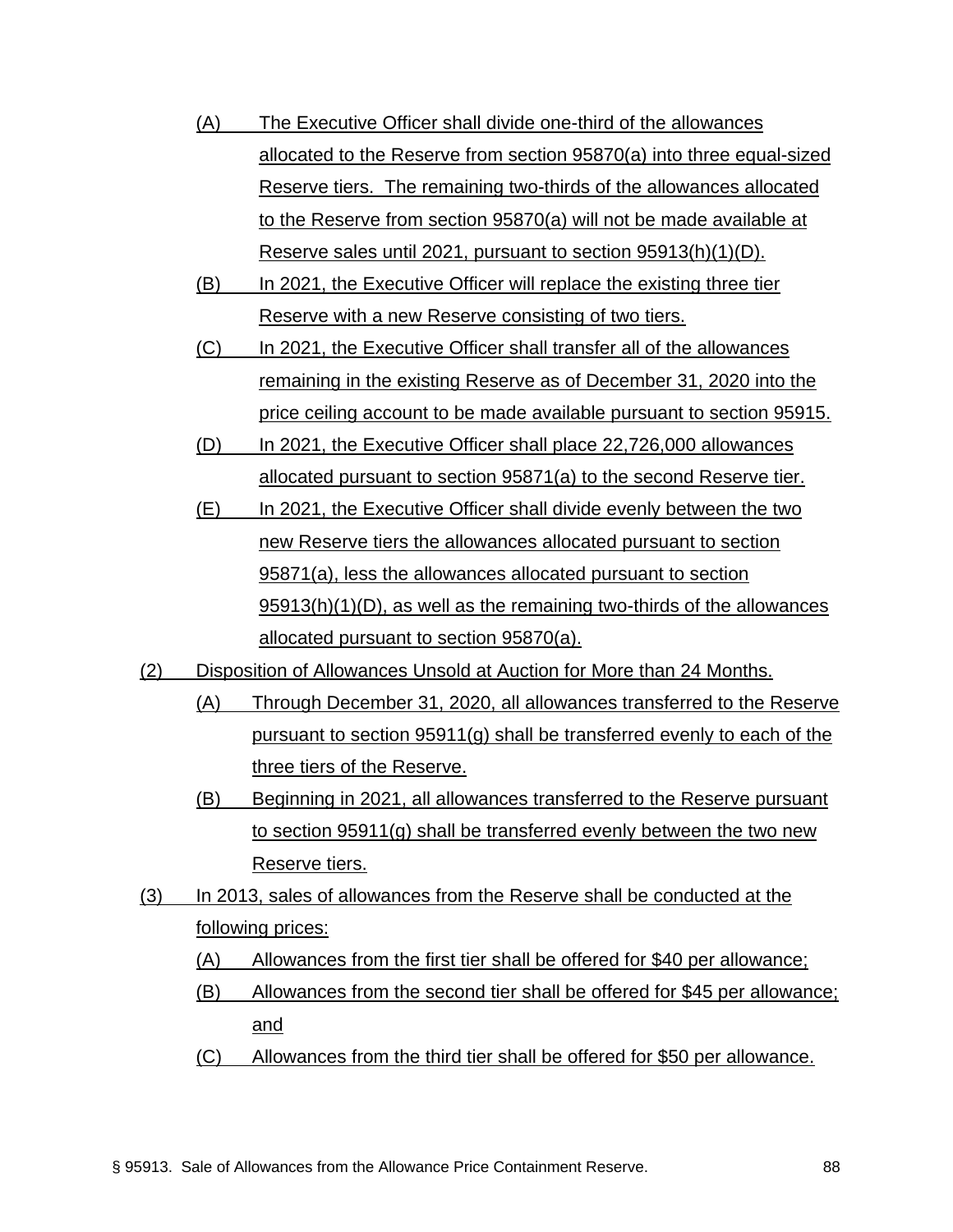- (4) Increase in Reserve Tier Prices In calendar years from 2014 through 2020. Tier prices from the previous calendar year will be increased by five percent plus the rate of inflation as measured by the most recently available twelve month value of the Consumer Price Index for All Urban Consumers.
- (5) In 2021, sales of allowances from the Reserve shall be conducted at the following prices:
	- (A) Allowances from the first tier shall be offered for \$41.40 per allowance.
	- (B) Allowances from the second tier shall be offered for \$53.20 per allowance.
- (6) Increase in Reserve Tier Prices in calendar years after 2021. Tier prices from the previous calendar year will be increased by five percent plus the rate of inflation as measured by the most recently available twelve month value of the Consumer Price Index for All Urban Consumers.
- (ih) Purchase Determinations.
	- (1) The reserve sale administrator will conduct sales from each tier in succession, beginning with the lowest priced tier and proceeding to the highest priced tier.
		- (A) The Reserve sale will continue until either all allowances made available pursuant to sections  $95870(a)$ ,  $95871(a)$ , and  $95911(g)$  are sold from the Reserve or all the accepted bids are filled.
		- (B) Pursuant to section 95913(f)(5), the Reserve sale immediately preceding the compliance obligation instrument surrender on November 1 will continue until all accepted highest price tier bids are filled or the allowances made available pursuant to section 95870(i)(1) are sold pursuant to section 95913(f)(5).
	- (4) If the sum of bids at the tier price which are accepted by the reserve sale administrator is less than or equal to the number of allowances in the tier, then: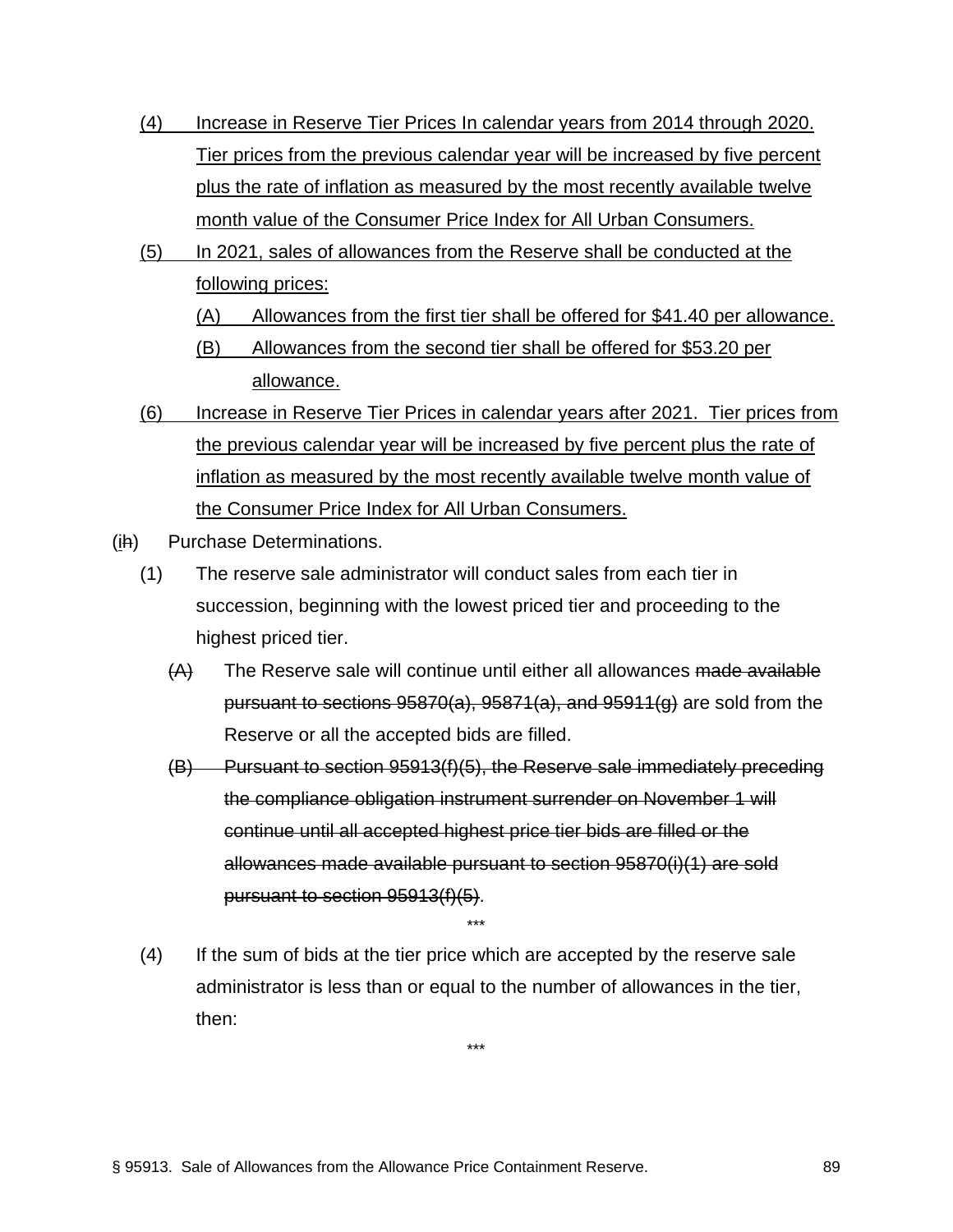- (B) If allowances remain in the tier after the sales pursuant to section 95913(ih)(4)(A) are completed, the reserve sale administrator will assign a random number to each bundle of 1,000 allowances for which entities submitted a bid for the tier above the current tier being sold. Beginning with the lowest random number assigned and working in increasing order of the random numbers assigned, the reserve sale administrator shall sell a bundle of allowances to the bidder assigned the random number until the remaining allowances in the tier are sold or all accepted bids have been fulfilled. The price for the allowances sold under this procedure will be the price for the tier from which they are sold, not the bid placed.
- (5) Filling Accepted Bids. If the sum of bids accepted by the reserve sale administrator for a tier is greater than the number of allowances in the tier, the reserve sale administrator will determine the total amount to be distributed from the tier to each covered entity using the following procedure:

- (B) The reserve sale administrator will calculate the number of allowances distributed to each bidding entity from the tier by multiplying the bidding entity's share calculated in section  $95913(ih)(5)(A)$  by the number of allowances in the tier, rounding the number down to the nearest whole number.
- (6) After completing the sales for each tier the reserve sale administrator will repeat the processes in sections  $95913(ih)(4)$  and  $(ih)(5)$  above for the next highest price tier until all bids have been filled or until the Reserve is depleted. At that time the reserve sale administrator will inform the Executive Officer of the sales from the Reserve to each participant.

\*\*\*

 $\ddot{x}$ 

- (ji) Resolution of Sales.
- (j) Entities registered in an External GHG ETS to which California has linked pursuant to subarticle 12 are not eligible to purchase from the Reserve.
- (k) Operation of the Reserve After 2020.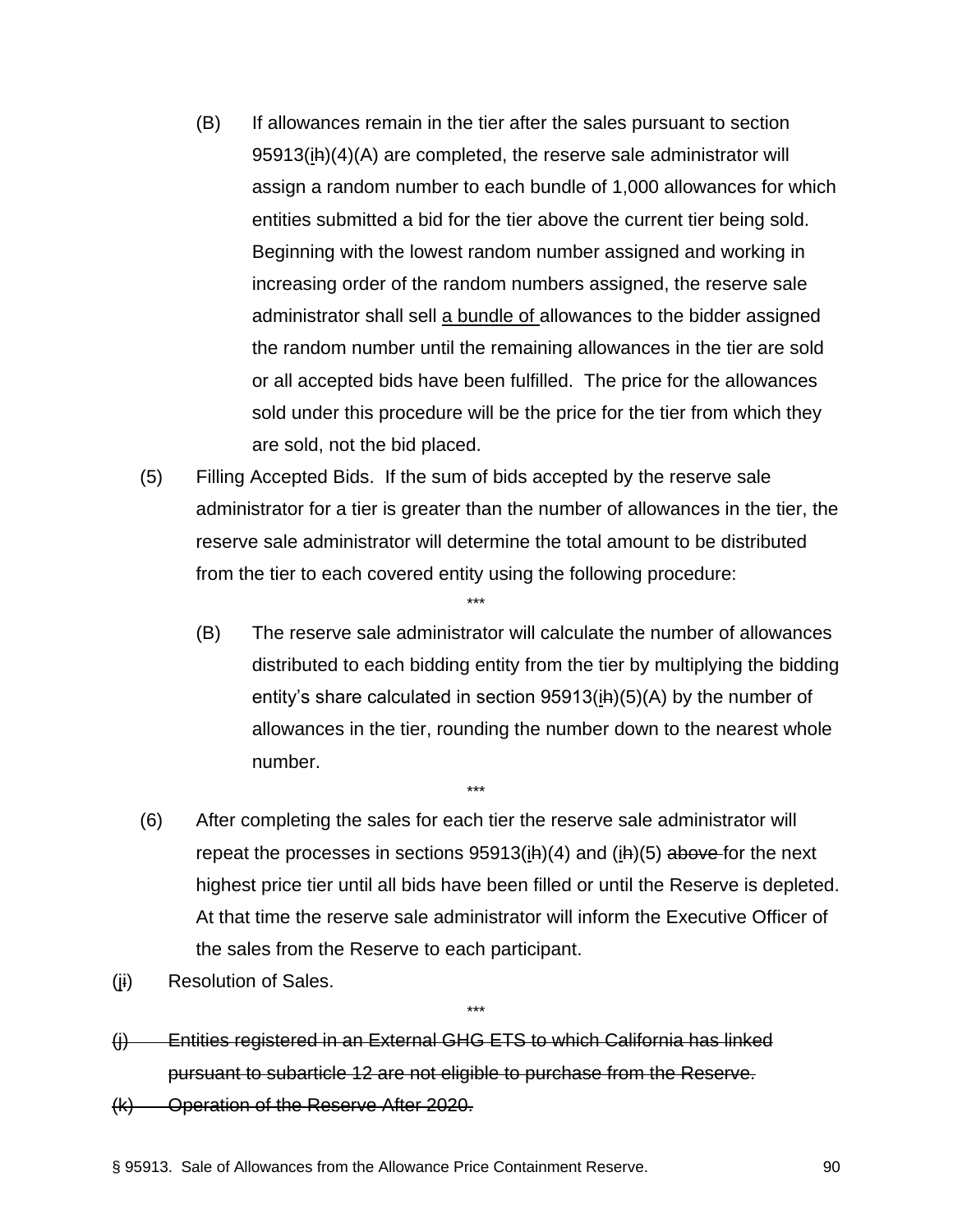- (1) On January 1, 2021, all allowances remaining in the Reserve and all allowances transferred to the Reserve pursuant to sections 95871(a) and 95911(g) will be combined into a single price tier.
- (2) Determination of the Reserve Sale Price.
	- (A) Beginning in 2021, each year ARB will set a U.S. dollar Base Reserve Sale Price equal to the annual auction reserve price determined for that year pursuant to section 95911(c)(3)(A), plus a fixed dollar amount. In 2021 the fixed dollar amount will equal the difference between the highest Reserve tier price determined in 2020 and the Annual Auction Reserve Price determined in 2020, increased by the rate of inflation for 2020 as measured by the most recently available twelve months of the Consumer Price Index for all Urban Consumers. In each subsequent year the fixed dollar amount will be the previous year's fixed dollar amount adjusted for the rate of inflation as measured by the most recently available twelve months of the Consumer Price Index for all Urban Consumers.
	- (B) The Canadian dollar Base Reserve Sale Price for the corresponding year, as determined by the governments of the Canadian Provinces that have linked their GHG ETS with California pursuant to subarticle 12, will be converted into U.S. dollars using as an exchange rate the most recently available daily buying rate for U.S. and Canadian dollars as published by the Bank of Canada.
	- (C) The Reserve Sale Price used each year will be the larger of the U.S. dollar Base Reserve Sale Price and the Canadian dollar Base Reserve Sale Price as converted into U.S. dollars.
- (3) Starting January 1, 2021, the procedures contained in sections 95913(f), (g), and (h) are replaced by sections 95913(l), (m), and (n). The resolution of sales continue to follow the procedures contained in sections 95913(i) and (j).
- (l) This provision only applies to the Reserve sale immediately preceding the compliance obligation instrument surrender deadline on November 1. Pursuant to sections 95870(i)(1) and 95871(h)(1), allowances will be made available at the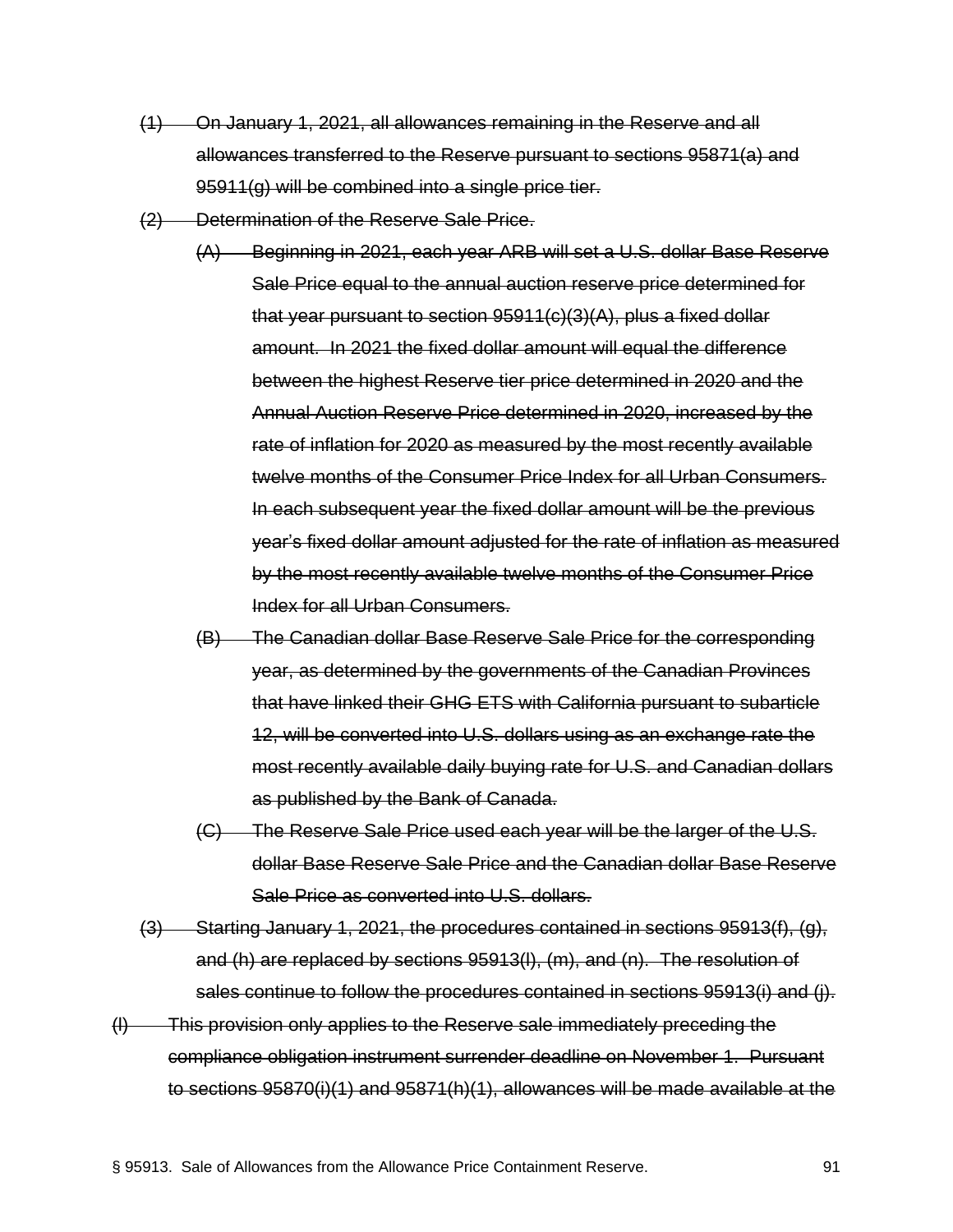Reserve Sale Price if the amount of accepted bids exceeds the number of allowances available in the Reserve.

- $(1)$  If the quantity of allowances from sections 95870(a) and 95871(a) plus the allowances defined in sections 95870(i)(1) and 95871(h)(1) is equal to or greater than the quantity of accepted bids then all accepted bids will be filled.
- (2) If the quantity of accepted bids exceeds the allowances from sections 95870(a) and 95871(a) plus the allowances defined in sections 95870(i)(1) and 95871(h)(1), allowances will be sold through the procedure outlined in section 95913(n)(3).
- (3) The accepted bids will be filled first with allowances from sections 95870(a) and 95871(a) if available.
- $(4)$  The allowances defined in sections 95870(i)(1) and 95871(h)(1) will be sold until all accepted bids are filled or until all the allowances defined in section 95870(i)(1) and 95871(h)(1) have been sold. The allowances defined in section 95870(i)(1) and 95871(h)(1) that are sold pursuant to this section shall first reduce the quantity of allowances defined in section 95871(b) if available and then will reduce the quantity of allowances defined in section  $95871(h)(2)$ .
- (5) Allowances sold pursuant to this section are immediately eligible to satisfy any compliance obligation, regardless of the vintage of the allowance.
- (m) At least 12 days before the scheduled sale, an entity intending to participate in a Reserve sale must submit to the financial services administrator a bid guarantee, payable to the financial services administrator, in an amount greater than or equal to the sum of the maximum value of the bids to be submitted by the entity.
	- (1) The maximum value of a set of bids is the quantity bid times the Reserve Sale Price.
	- (2) The bid guarantee must be in one or a combination of the following forms:
		- (A) Cash in the form of a wire transfer; or
		- (B) An irrevocable letter of credit; or
		- $(C)$  A bond.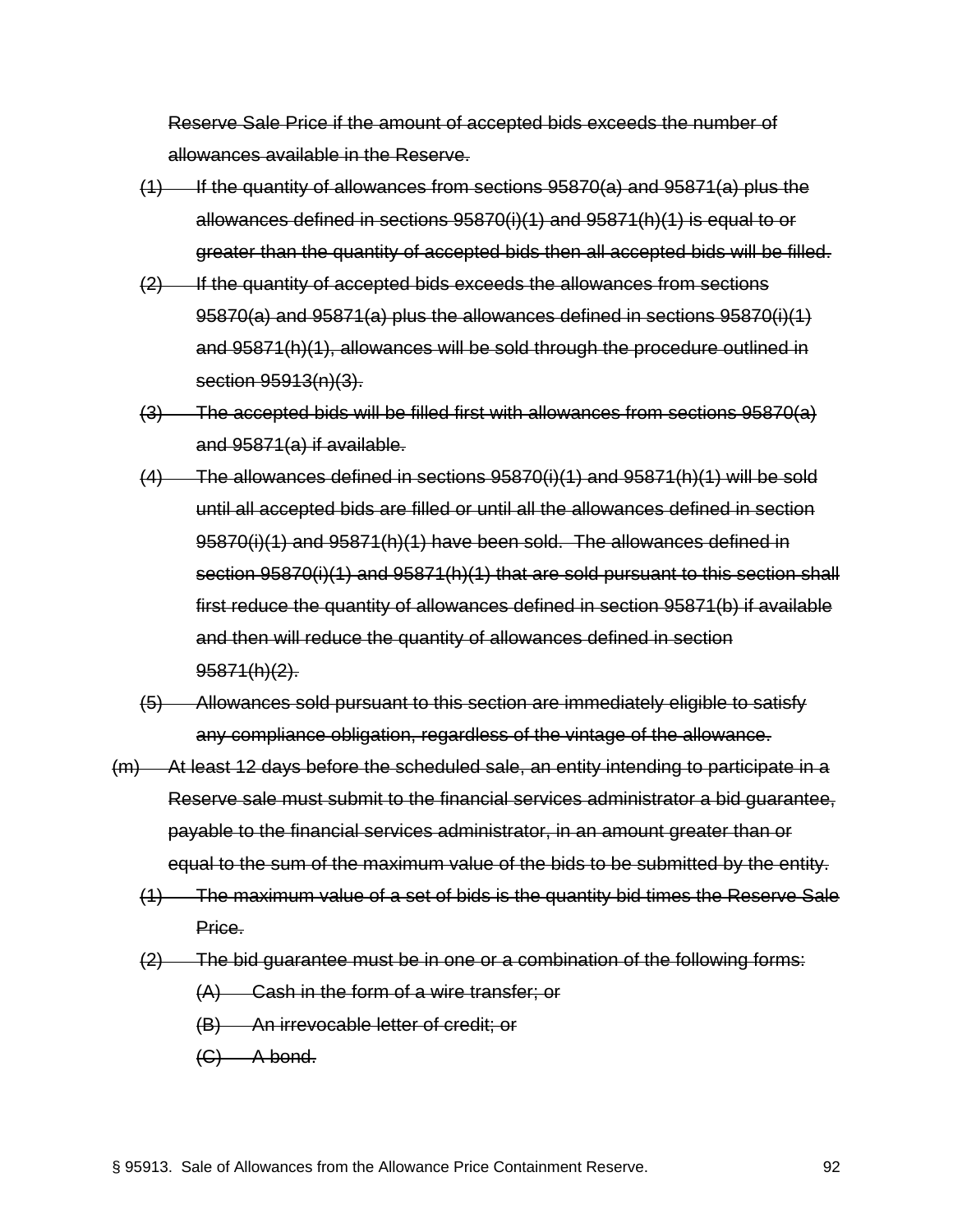- (D) All forms of bid guarantee must be in a form that may be accepted by the financial services administrator consistent with U.S. banking laws and bank practices.
- (3) A bid guarantee submitted in any form other than cash must be payable within three business days of payment request.
- (4) The bid guarantee will be made payable to the financial services administrator.
- (5) The bid guarantee will expire no sooner than 26 days after the Reserve sale.
- (6) The financial services administrator will evaluate the bid guarantee and inform the Reserve sale administrator of the value of the bid guarantee once it is found to conform to this section and is accepted by the Executive Officer.
- (7) The Executive Officer may revise the timing of reserve sales intent to bid notification requirements and bid guarantee submittal requirements to ensure a minimum of four business days is available between the intent to bid notification and bid guarantee submittal due dates.
- (n) Sale Operations.
	- (1) The Reserve sales window will open at 10 a.m. Pacific Standard Time (or Pacific Daylight Time, when in effect) on the day of the sale, and bids may be submitted until the window closes at 1 p.m. Pacific Standard Time (or Pacific Daylight Time, when in effect).
		- (A) Each bid will consist of a quantity of allowances in multiples of 1,000 allowances.
		- (B) An entity may submit multiple bids.
	- (2) The reserve sale administrator will only accept a bid for a bundle of 1,000 allowances:
		- $(A)$  If acceptance of the bid would not result in violation of the holding limit pursuant to section 95920(b); or
		- (B) If acceptance of the bid would not result in a total value of accepted bids for an entity greater than the value of the bid guarantee submitted by the entity pursuant to section 95913(g).
	- (3) Filling Accepted Bids.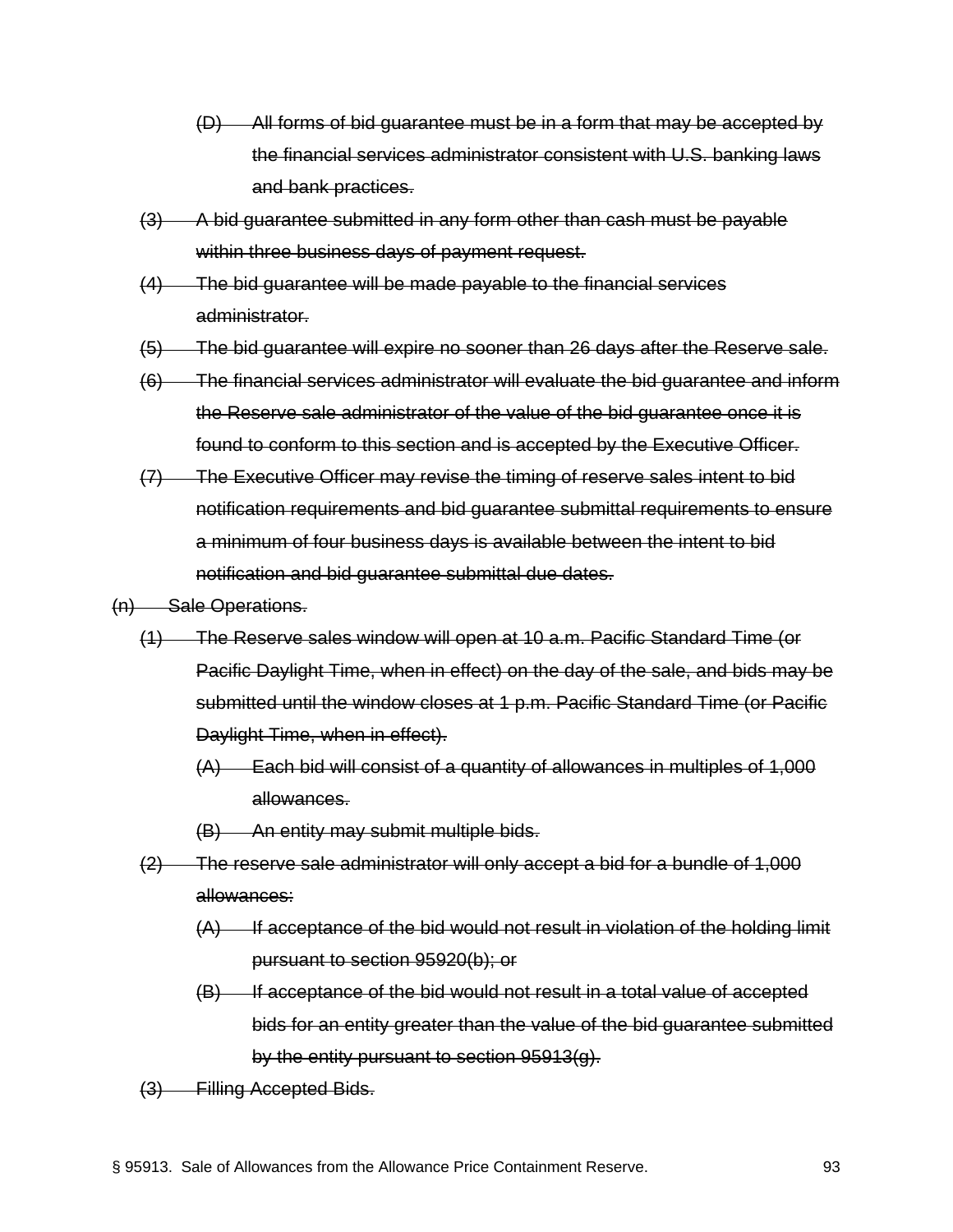- (A) For a Reserve sale not occurring immediately preceding the compliance instrument surrender on November 1, the Reserve sale will continue until either all allowances made available pursuant to sections 95870(a), 95871(a), and 95911(g) are sold from the Reserve or all the accepted bids are filled.
- (B) For a Reserve sale immediately preceding the compliance obligation instrument surrender deadline on November 1, the Reserve sale will continue until all accepted bids are filled or the allowances made available pursuant to sections 95870(a), 95870(i)(1), 95871(a), 95871(h)(1), and 95911(g) are sold.
- (C) If the sum of bids accepted by the Reserve Sale Administrator is greater than the number of allowances in the Reserve, the Reserve Sale Administrator will calculate the number of allowances distributed to each bidding entity by multiplying the bidding entity's share of the total number of accepted bids by the number of allowances in the Reserve, rounding the number to the nearest whole number. To distribute any remaining allowances, the Reserve Sale Administrator will assign a random number to each entity bidding in the Reserve sale. Beginning with the lowest random number, the Reserve Sale Administrator will assign one allowance to the last bundle purchased by each entity until the remaining allowances have been assigned.

NOTE: Authority cited: Sections 38510, 38560, 38562, 38570, 38571, 38580, 39600 and 39601, Health and Safety Code. Reference: Sections 38530, 38560.5, 38564, 38565, 38570 and 39600, Health and Safety Code.

\*\*\*

\*\*\*

#### **§ 95914. Auction Participation and Limitations.**

- (c) Disclosure of Auction Participation Information.
	- (2) Auction participation information listed in section 95914(c)(1) may be released under the following conditions: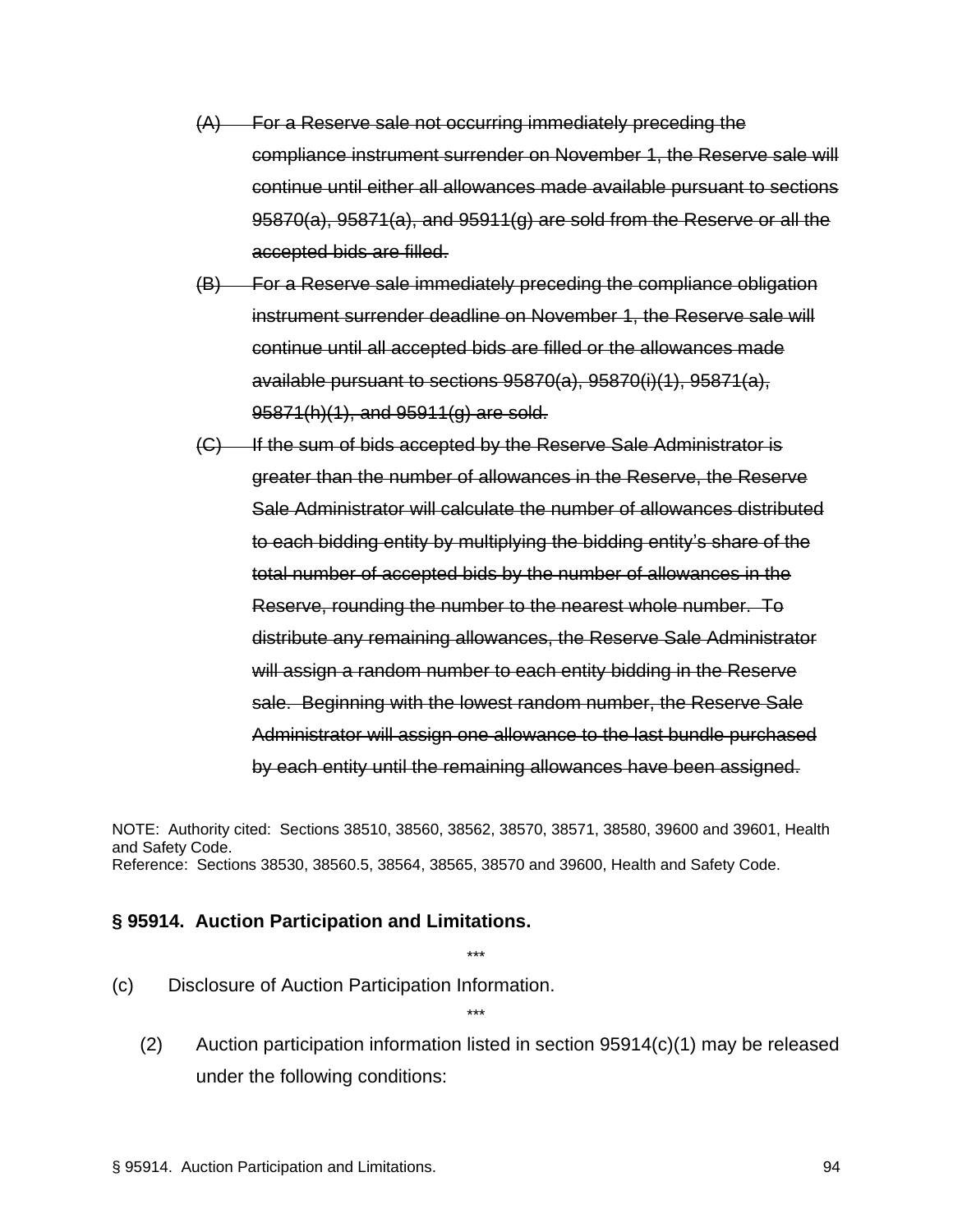- (A) When the release is to other members of a direct corporate association not subject to auction participation restriction or cancellation pursuant to section  $95914(b)$ ;
- (B) When the release is to a Cap-and-Trade Consultant or Advisor who has been disclosed to the Executive Officer pursuant to section  $95914(c)(3)$ ;
- (C) When the release is made by a publicly\_-owned utility only as required by public accountability rules, statute, or rules governing participation in generation projects operated by a Joint Powers Authority or other publicly\_-owned utilities; or.

NOTE: Authority cited: Sections 38510, 38560, 38562, 38570, 38571, 38580, 39600 and 39601, Health and Safety Code. Reference: Sections 38530, 38560.5, 38564, 38565, 38570 and 39600, Health and Safety Code.

## **§ 95915. Price Ceiling Sales.**

(a) Administration of Price Ceiling Sales.

- (1) The Executive Officer may serve as sale administrator to conduct price ceiling sales or designate an entity to serve as the sale administrator.
- (2) The Executive Officer may designate a financial services administrator to conduct the financial transactions required to operate price ceiling sales.
- (b) Eligibility.
	- (1) Only California covered entities and opt-in covered entities may participate in price ceiling sales.
	- (2) Purchases shall be limited to entities that do not have sufficient eligible compliance instruments in their holding and compliance accounts for the next compliance surrender deadline and these entities may only purchase what they need to meet their compliance obligation at the next surrender deadline.
- (c) Price ceiling sales may be held beginning in 2021.
- (d) The sale administrator will not conduct price ceiling sales if allowances remain in the first or second tiers of the Reserve.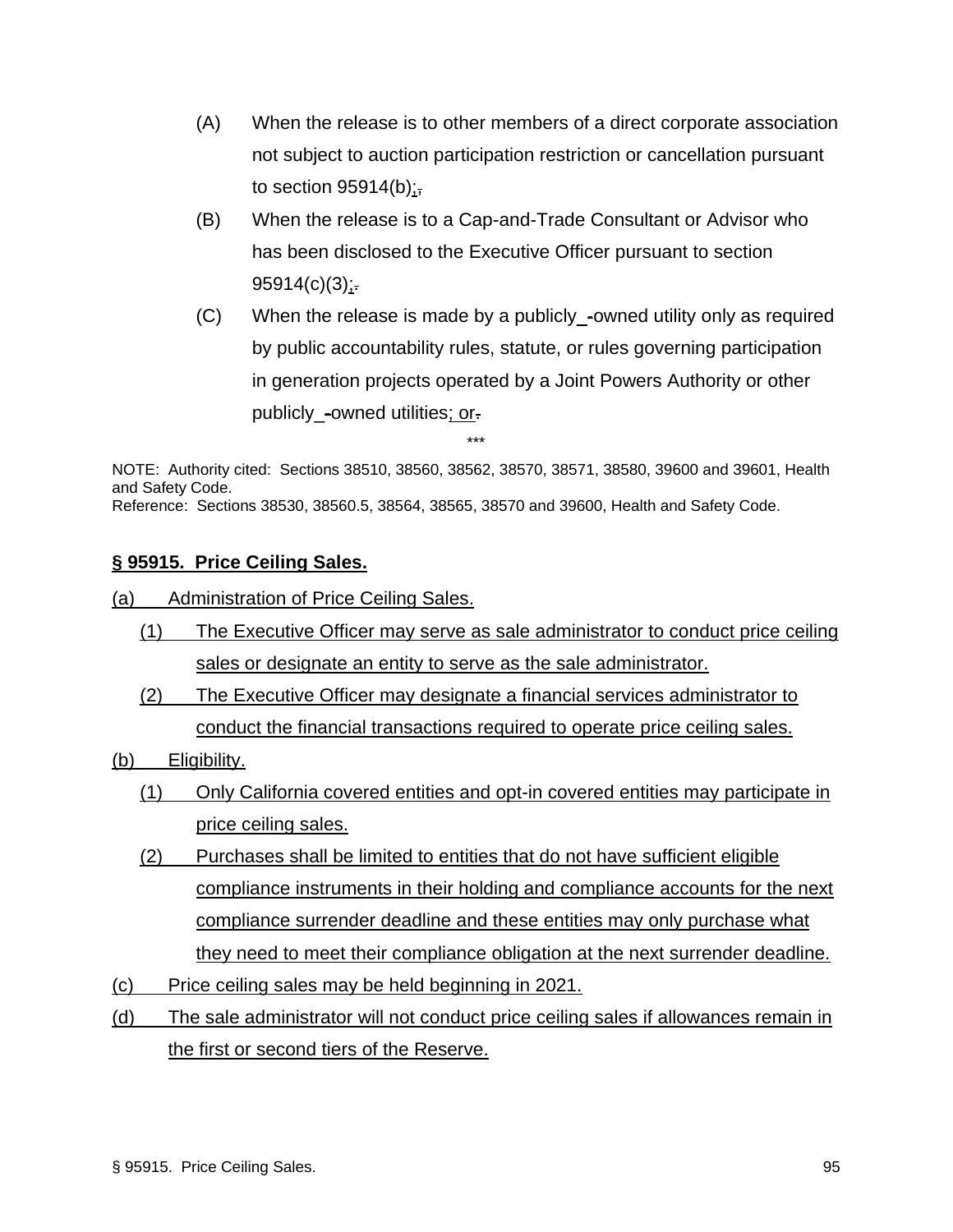- (e) The sale administrator will only conduct a price ceiling sale between the last Reserve sale before a compliance event and the compliance event itself.
- (f) Price Ceiling Sales Procedure.
	- (1) Terms of sale.
		- (A) Beginning in 2021, entities may purchase allowances or price ceiling units from the price ceiling account at \$65 per allowance or price ceiling unit.
		- (B) After 2021, the purchase price will increase annually by five percent plus the rate of inflation as measured by the most recently available twelve month value of the Consumer Price Index for All Urban Consumers.
		- (C) The financial services administrator will begin to accept cash payment for purchases from price ceiling sales no earlier than ten business days after the previous Reserve sale and will cease accepting payments no later than seven business days thereafter.
	- (2) The financial services administrator will inform the Executive Officer of the amounts of payments received from covered entities no later than one business day after it ceases to accept payments.
	- (3) The Executive Officer will determine the number of allowances or price ceiling units purchased by each entity by dividing the payment submitted by the entity by the purchase price prevailing at the time of the sale, and rounding down to the nearest whole allowance or price ceiling unit. The Executive Officer will then take one of the following actions:
		- (A) If there are sufficient allowances in the price ceiling account to fulfill the purchases of all entities submitting payment, the Executive Officer will transfer the appropriate number of allowances to each purchasing entity's compliance account.
		- (B) If there are insufficient allowances remaining in the price ceiling account to fulfill the purchases of all entities submitting payment, the Executive Officer will prorate the available allowances equally among all purchasing entities to the extent possible, and transfer the prorated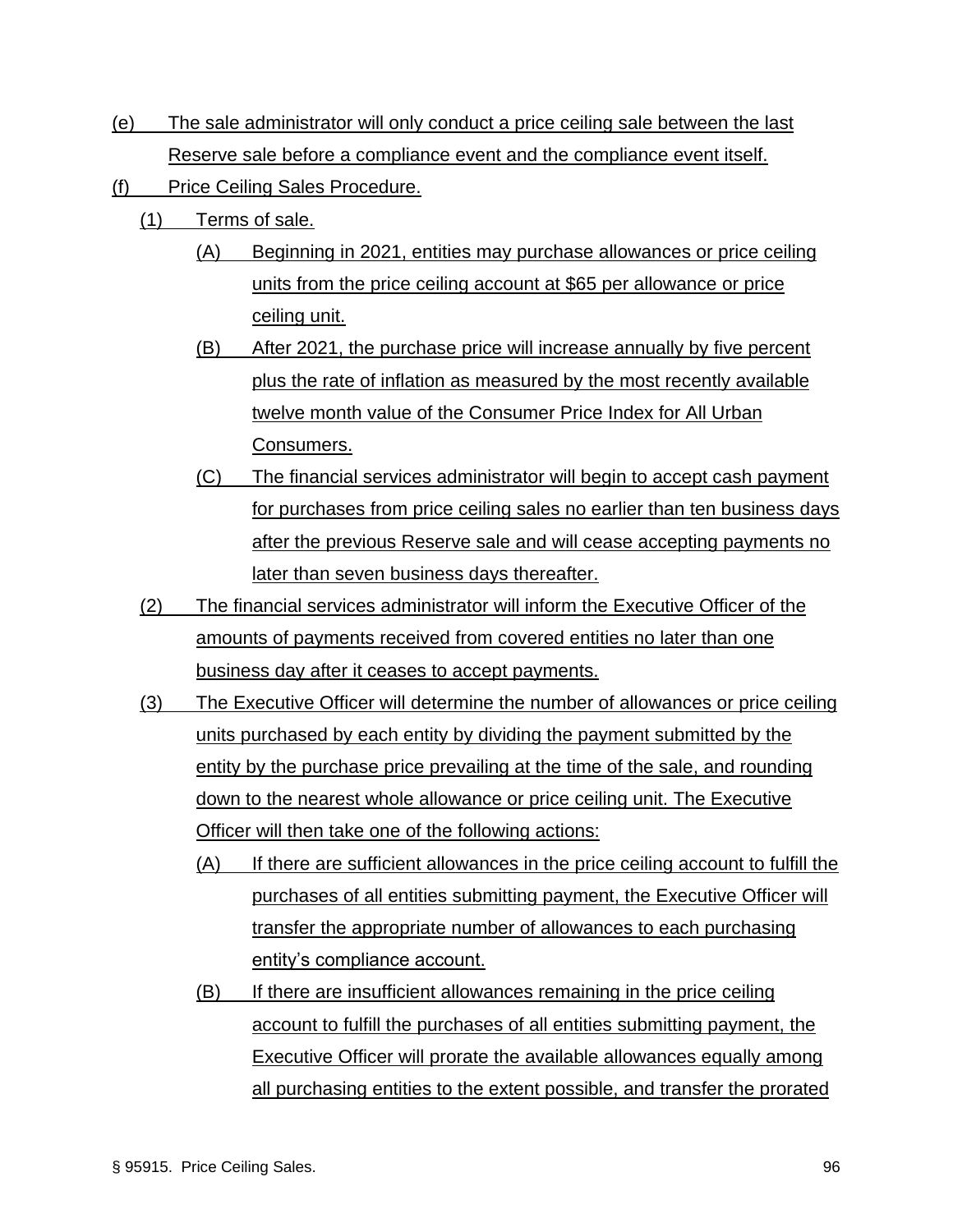allowances and sufficient price ceiling units to fulfill the purchases of all entities submitting payment into each entity's compliance account. The proration will be calculated using the share of allowances available for purchase in the price ceiling account in the sum of the purchases.

- (C) If there are no allowances remaining in the price ceiling account to fulfill the purchases, the Executive Officer will transfer the appropriate number of price ceiling units to each purchasing entity's compliance account.
- (g) Beginning in 2021, price ceiling units will be valid for surrender against a compliance obligation upon transfer to a compliance account and will be retired after all other compliance instruments specified in sections 95856(h)(1) and 95856(h)(2), as applicable, have been retired.
- (h) Procedure for Issuance of Price Ceiling Units.
	- (1) The Executive Officer will issue price ceiling units into the Price Ceiling Account as needed. Upon issuance into the Price Ceiling Account, price ceiling units are eligible for purchase at price ceiling sales pursuant to section 95915(f).
	- (2) Moneys generated from the sale of price ceiling units will be expended to achieve emissions reductions on at least a metric ton for metric ton basis that are real, permanent, quantifiable, verifiable, enforceable by the state board and in addition to any greenhouse gas emission reduction otherwise required by law or regulation and any other greenhouse gas emission reduction that otherwise would occur.

NOTE: Authority cited: Sections 38510, 38560, 38562, 38570, 38571, 38580, 39600 and 39601, Health and Safety Code. Reference: Sections 38530, 38560.5, 38564, 38565, 38570 and 39600, Health and Safety Code.

### **Subarticle 11: Trading and Banking**

**§ 95920. Trading.**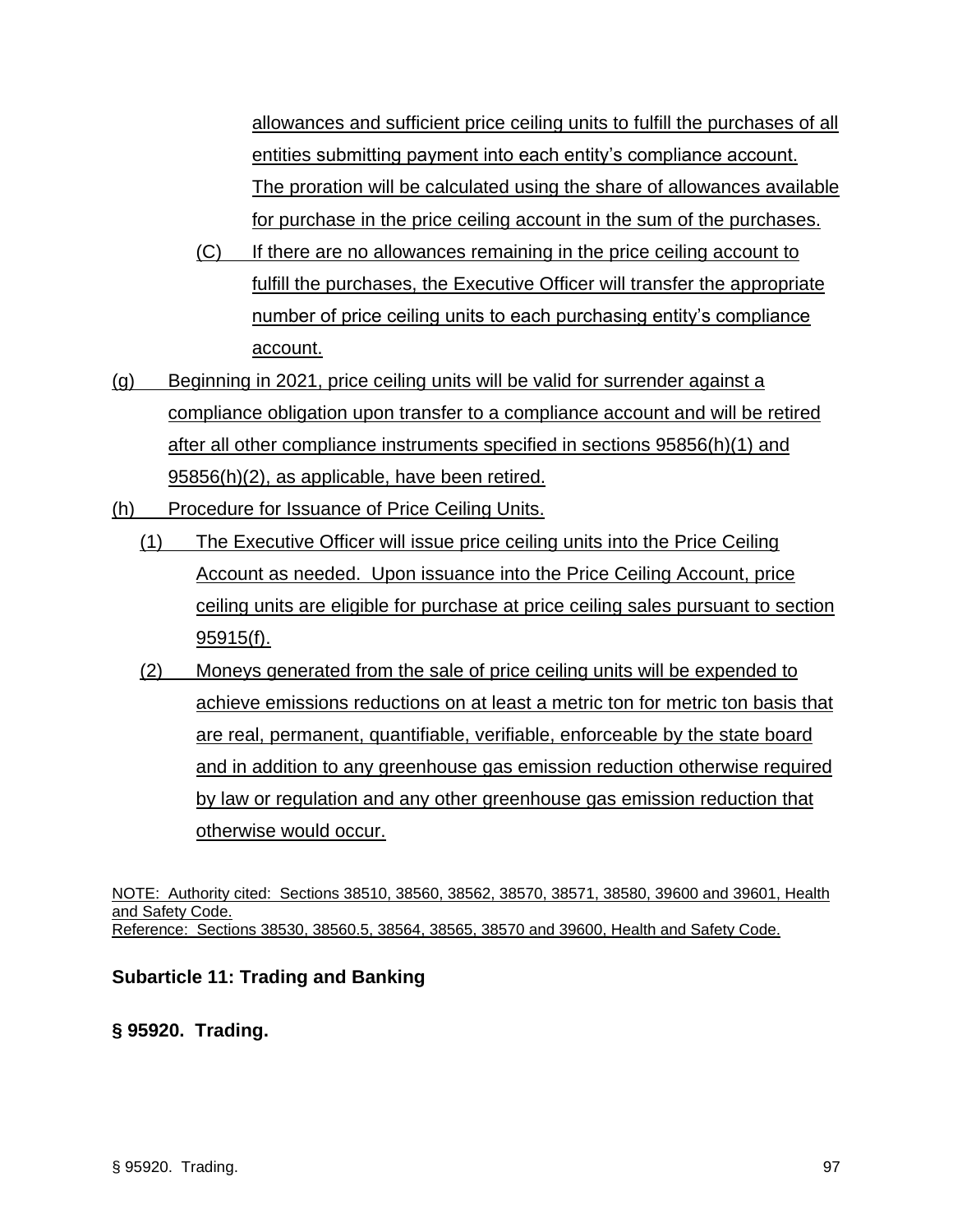(a) The holding limit is the maximum number of California GHG allowances that may be held by an entity or jointly held by a group of entities with a direct corporate association, as defined in section 95833, at any point in time.

\*\*\*

(d) The holding limit will be calculated for allowances qualifying pursuant to section 95920(c)(1) as the sum of:

\*\*\*

\*\*\*

- (2) Limited Exemption from the Holding Limit.
	- (B) Calculation of the Llimited Eexemption for Eentities Aalready Rregistered as of January 1, 2017 as Ccovered Eentities or Oopt-in Ceovered Eentities. The limited exemption for these entities is the sum of the emissions contained in the most recent annual emissions data reports that have received a positive or qualified positive emissions data verification statement for emissions for which the entity now has a compliance obligation pursuant to section 95851, plus the amount of emissions in the oldest emissions report for which the entity now has a compliance obligation, and less the amount of any annual compliance obligations already due in the current compliance period.
	- (C) Calculation of the Llimited Eexemption for Eentities Rregistering as Ccovered Eentities or Oept-in Ccovered Eentities registering after January 1, 2017. The limited exemption for an entity that registers as a covered entity or opt-in covered entity after January 1, 2017 will be calculated as twice the annual emissions contained in the emissions report for the first year that the entity has a compliance obligation, provided that the emissions data report has received a positive or qualified positive emissions data verification statement for emissions that generate a compliance obligation pursuant to section 95851.
	- $(G)$  Allowances allocated pursuant to sections 95870(e), (f), and (g)-and sections 95871(d), (e), and (f), which are transferred to the receiving entity's annual allocation holding account in a year preceding their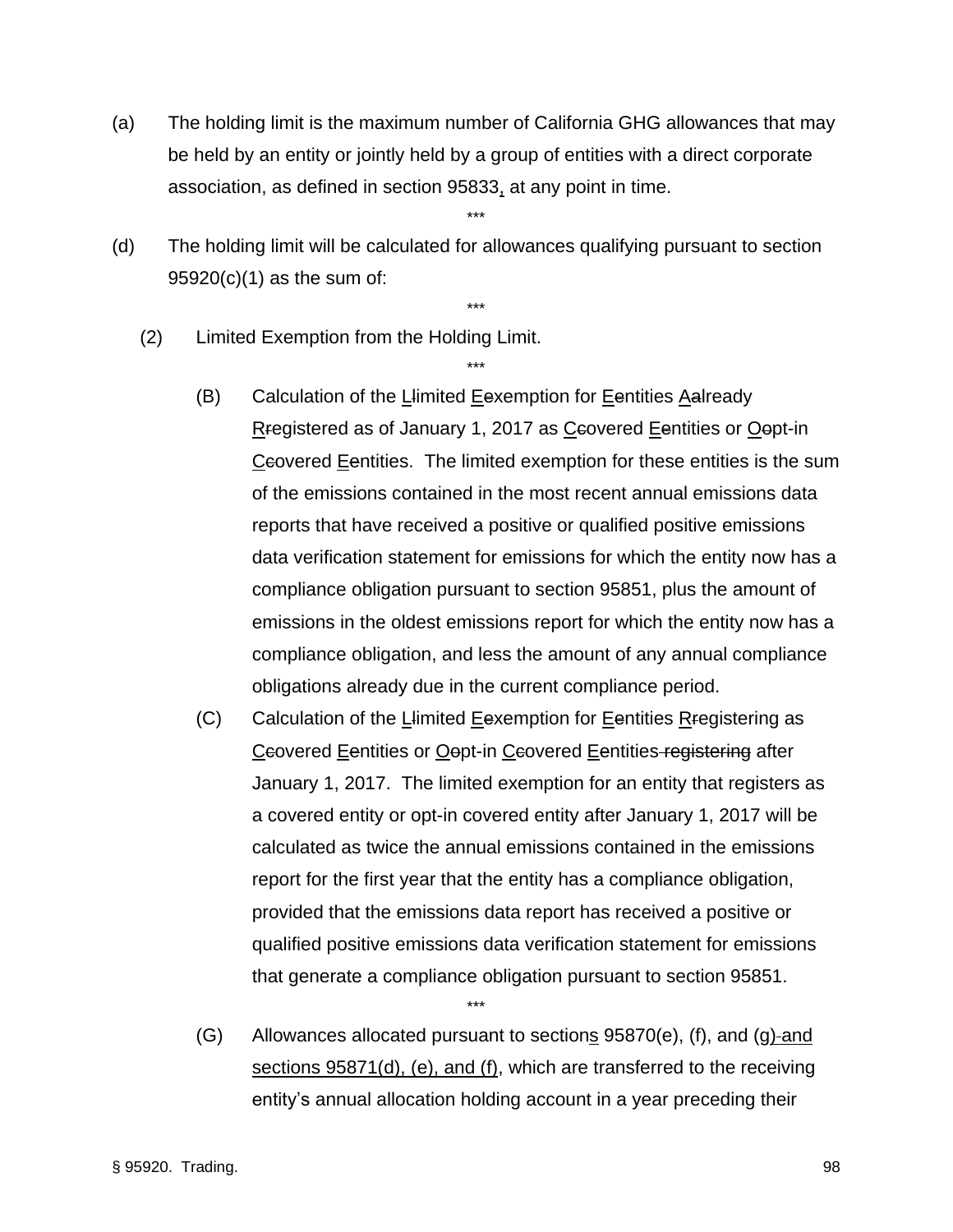vintage year, will not count against the Holding Limit or limited exemption until January 1 of their vintage year.

- (f) Application of Corporate Association Provisions to the Holding Limit.
	- (1) The total number of allowances held by a group of entities with a direct corporate association pursuant to section 95833 must besum to less than or equal to the holding limits pursuant to sections 95920(d) and (e).

\*\*\*

\*\*\*

(h) The "Annual Allowance Budget" in section 95920(d) is calculated as the sum for the current budget year of the annual compliance budgets of California and all External GHG ETS programs to which California has linked pursuant to subarticle 12. The "Annual Allowance Budget" in section 95920(e) is calculated as the sum for a budget year of the annual compliance budgets of California and all External GHG ETS programs to which California has linked pursuant to subarticle 12. In the event that an External GHG ETS program to which California has linked pursuant to subarticle 12 has taken an official act to revoke, repeal, or indefinitely suspend its ETS program or the Executive Officer has prohibited transfer to and from that program's entities to California entities, the "Annual Allowance Budget" in section 95920(d) is calculated as the sum for the current budget year of the annual compliance budgets of California and all External GHG ETS programs to which California has linked pursuant to subarticle 12 that continue in full force and effect. ARB will provide written notification to all California participants should a change to the holding limit be required.

NOTE: Authority cited: Sections 38510, 38560, 38562, 38570, 38571, 38580, 39600 and 39601, Health and Safety Code. Reference: Sections 38530, 38560.5, 38564, 38565, 38570 and 39600, Health and Safety Code.

\*\*\*

### **§ 95921. Conduct of Trade.**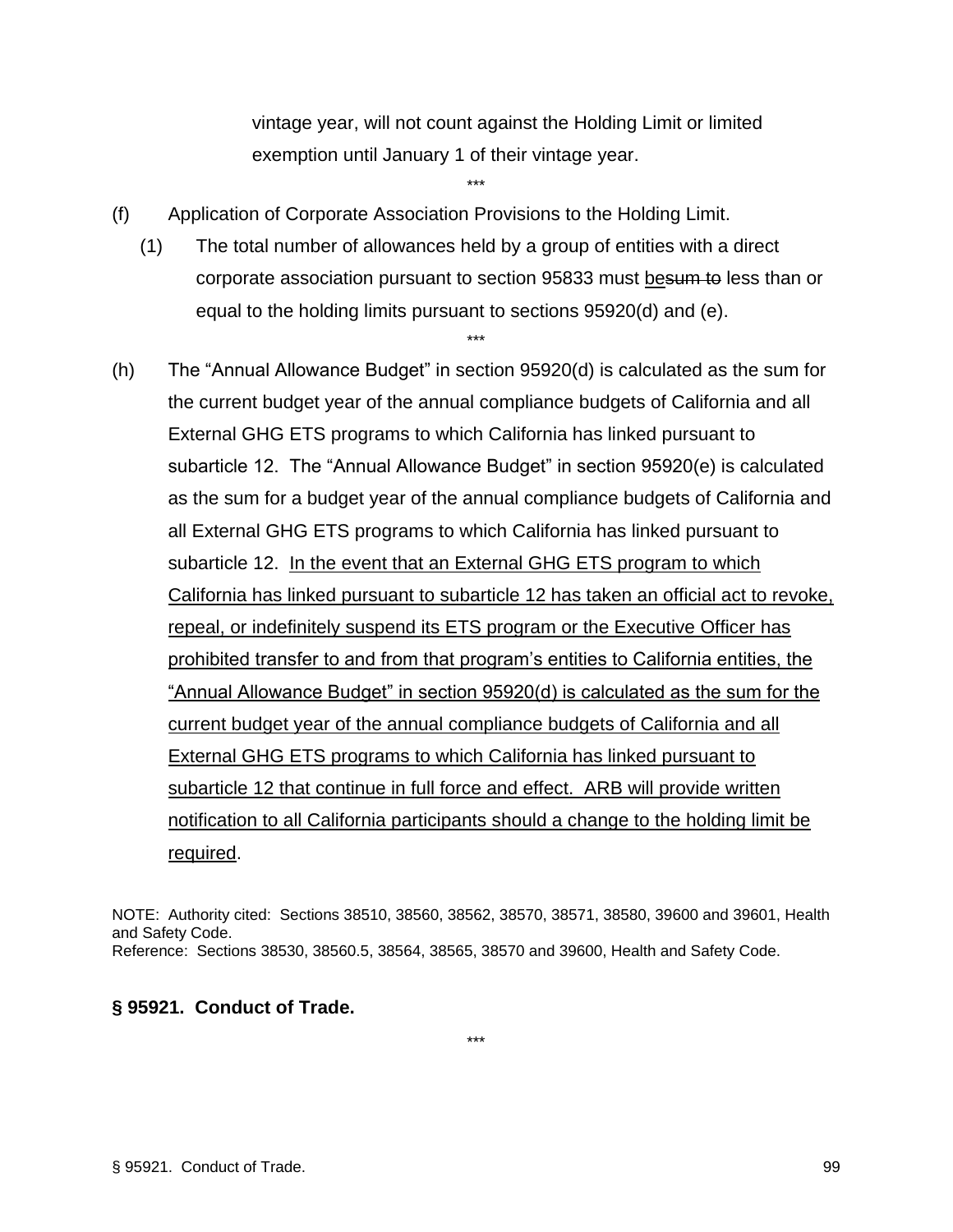(b) Information Requirements for Transfer Requests. The following information must be reported to the accounts administrator as part of a transfer request before any transfer of allowances can be recorded on the tracking system:

\*\*\*

(3) A transfer request submitted for an over-the-counter agreement for the sale of compliance instruments for which delivery will take place no more than three days from the date the parties enter into the transaction agreement must provide the following information:

\*\*\*

- (B) Expected Termination Date of the transaction agreement. If completion of the transfer request process is the last term of the transaction agreement to be completed, the date the transfer request is submitted should be entered as the Expected Termination Date. If there are financial, contingency, or other terms to be settled after the transfer request is completed, the date those terms are expected to be settled should be entered as the Expected Termination Date. If the transaction agreement does not specify a date for the settlement of financial, contingency, or other terms that would be completed after the transfer request is completed, the entity may enter the Expected Termination Date as "Not Specified.".
- (4) A transfer request submitted for an over-the-counter agreement for the sale of compliance instruments for which delivery is to take place more than three days from the date the parties enter into the transaction agreement or that involves multiple transfers of compliance instruments over time or incorporates compliance instrument requirements with other product sales or purchases, must provide the following information:

\*\*\*

\*\*\*

(B) Expected Termination Date of the transaction agreement. If completion of the transfer request process is the last term of the transaction agreement to be completed, the date the transfer request is submitted should be entered as the Expected Termination Date. If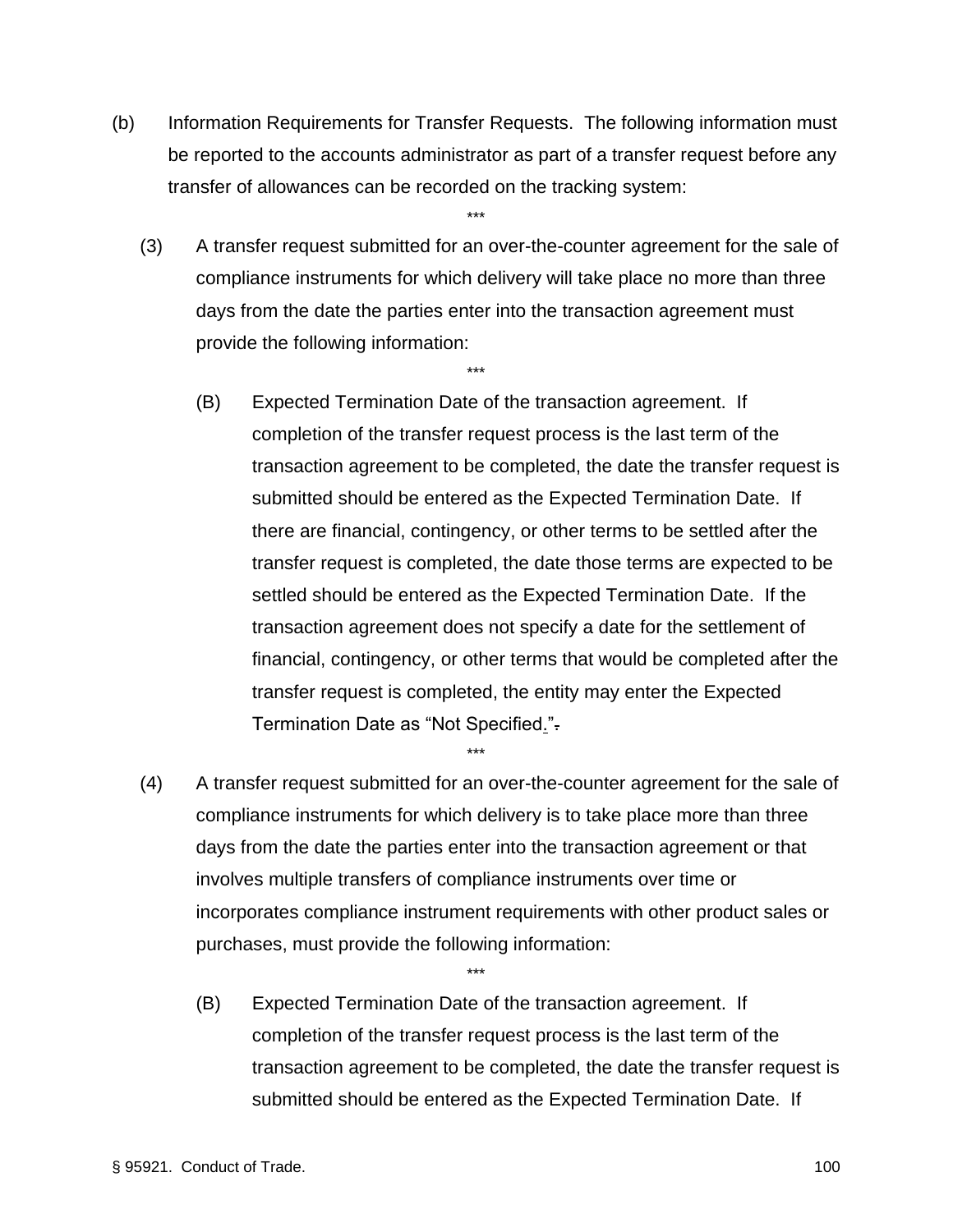there are financial, contingency, or other terms to be settled after the transfer request is completed, the date those terms are expected to be settled should be entered as the Expected Termination Date. If the transaction agreement does not specify a date for the settlement of financial, contingency, or other terms that would be completed after the transfer request is completed, the entity may enter the Expected Termination Date as "Not Specified.".

(6) If the transaction agreements do not contain a price for compliance instruments, entities may enter a price of zero into the transfer request if the transfer request is submitted to fulfill one of the following transaction agreement types and the entity discloses the agreement type in the transfer request.

\*\*\*

\*\*\*

\*\*\*

- (C) The proposed transfer is from a publicly\_-owned utility to an entity or a Joint Powers Authority operating a generation facility as a joint venture with the utility.
- (G) The proposed transfer is from a publicly\_-owned utility to an entity (including a Joint Powers Authority of which that utility is a member, or an operating agent acting on behalf of such a Joint Powers Authority) operating a generation facility from which the utility obtains electricity.
- (g) Restrictions on Registered Entities and Tracking System. If an entity registered pursuant to section 95830 violates any provision specified in this article, or in order to protect the environmental stringency of the California Cap-and-Trade Program, the Executive Officer may:

\*\*\*

\*\*\*

\*\*\*

(h) Information Reporting  $b$ By Holders of Exchange Clearing Holding Accounts.

NOTE: Authority cited: Sections 38510, 38560, 38562, 38570, 38571, 38580, 39600 and 39601, Health and Safety Code.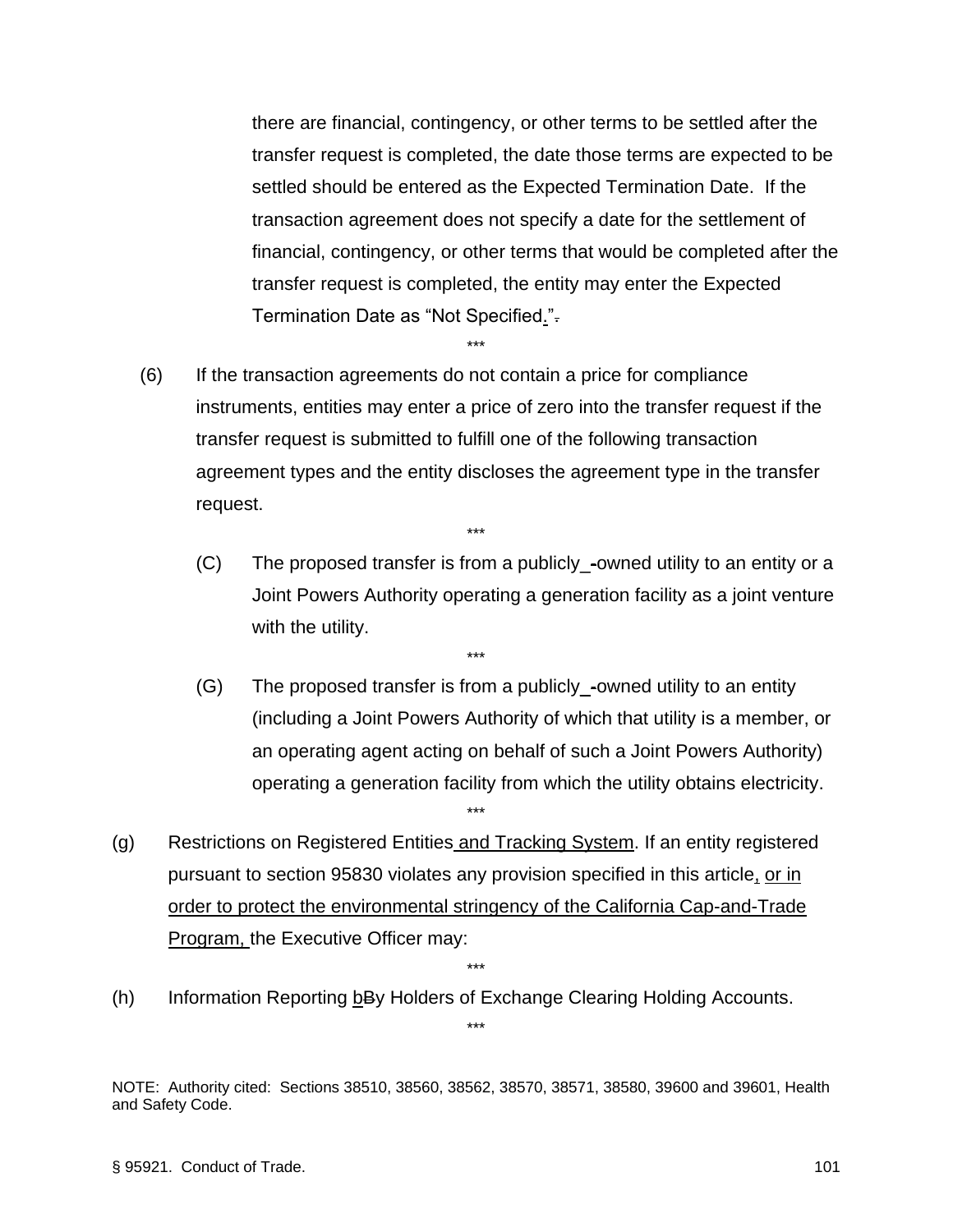Reference: Sections 38530, 38560.5, 38564, 38565, 38570 and 39600, Health and Safety Code.

\*\*\*

## **Subarticle 12: Linkage to External Greenhouse Gas Emissions Trading Systems**

\*\*\*

\*\*\*

**§ 95942. Interchange of Compliance Instruments with Linked External Greenhouse Gas Emissions Trading Systems.**

- (i) If an approved External GHG ETS has taken an official act to revoke, repeal, or indefinitely suspend its ETS program or one of the linkage findings made pursuant to Government Code section 12894(f) is no longer supported, the Executive Officer may suspend, revoke, or repeal the approved linkage. In taking such action, the Executive Officer may limit transfers in or out of holding accounts pursuant to sections 95921 or 96011, modify auction notices pursuant to section 95912, and modify holding limits pursuant to section 95920, and cancel or issue additional allowances to ensure the environmental stringency of the California Cap-and-Trade Program is maintained as if there had not been a linkage approved with the External GHG ETS.
	- (1) Within 24 hours of taking action to suspend, revoke, or repeal the approved linkage, the Executive Officer shall post publicly the specific action taken with an explanation of why it was necessary to the Cap-and-Trade Program website.
	- (2) The public information will include:
		- (A) A contact name for questions regarding the action;
		- (B) Duration of the action, if known;
		- (C) Any details on the status of existing compliance instruments in accounts; and
		- (D) Any other relevant information.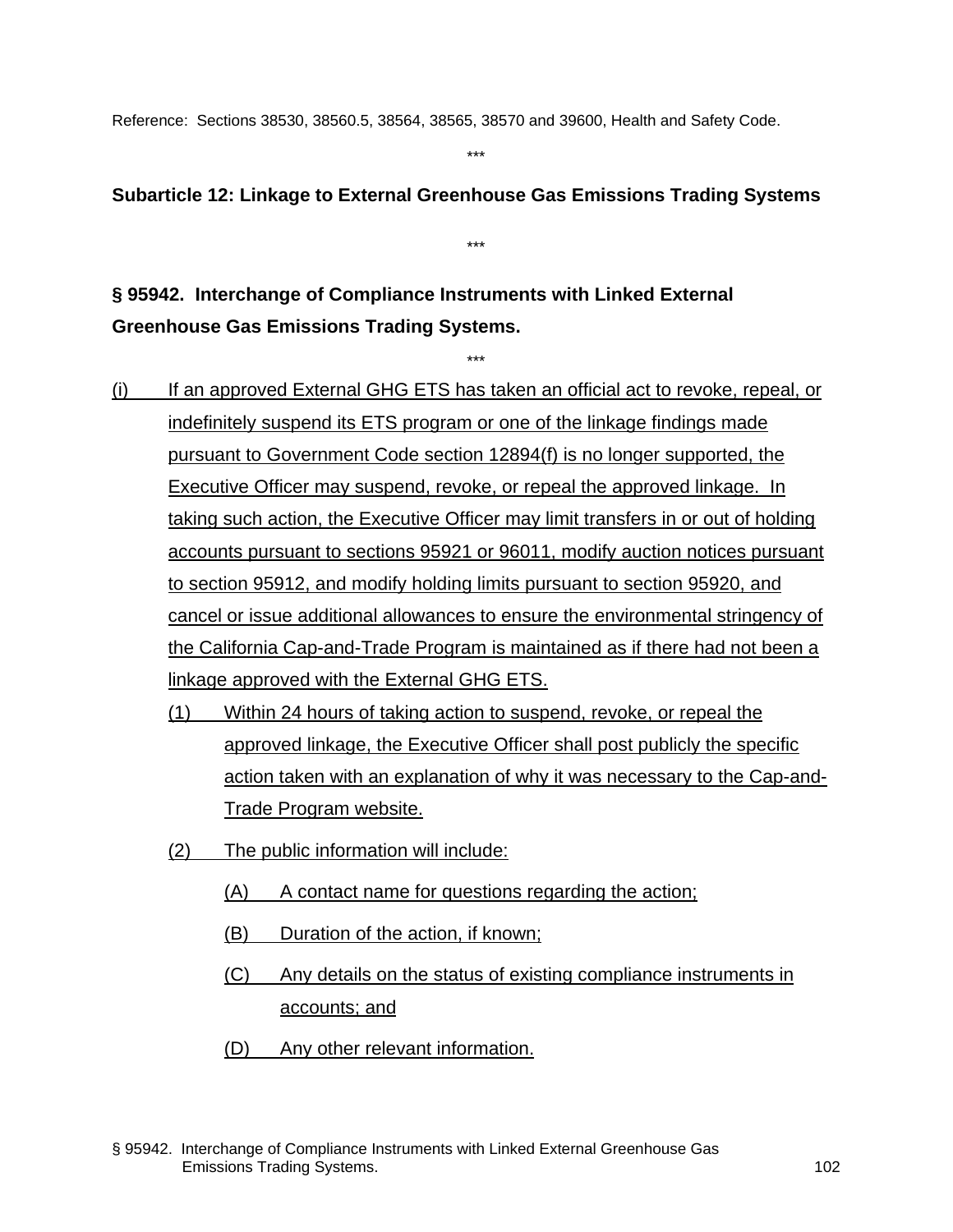NOTE: Authority cited: Sections 38510, 38560, 38562, 38570, 38571, 38580, 39600 and 39601, Health and Safety Code. Reference: Sections 38530, 38560.5, 38564, 38565, 38570 and 39600, Health and Safety Code and Section 12894, Government Code.

\*\*\*

### **§ 95943. Linked External GHG ETS or External GHG Program.**

- (a) Pursuant to section 95941, covered or opt-in covered entities may use compliance instruments issued by the following programs to meet their compliance obligation under this article:
	- (2) Government of Ontario (effective January 1, 2018 through June 15, 2018). Compliance instruments issued by the Government of Ontario that are held in California covered entity, opt-in covered entity, and general market participant accounts, or that are held in approved external GHG ETS (other than Ontario) covered entity, opt-in covered entity, and general market participant accounts, as of June 15, 2018 continue to remain valid for compliance and trading purposes.

NOTE: Authority cited: Sections 38510, 38560, 38562, 38570, 38571, 38580, 39600 and 39601, Health and Safety Code. Reference: Sections 38530, 38560.5, 38564, 38565, 38570 and 39600, Health and Safety Code.

\*\*\*

\*\*\*

\*\*\*

# **Subarticle 13: ARB Offset Credits and Registry Offset Credits**

# **§ 95973. Requirements for Offset Projects Using ARB Compliance Offset Protocols.**

- (a) General Requirements for Offset Projects. To qualify under the provisions set forth in this article, an Offset Project Operator or Authorized Project Designee must ensure that an offset project:
	- (2) Meets the following additionality requirements, as well as any additionality requirements in the applicable Compliance Offset Protocol, as of the date of Offset Project Commencement: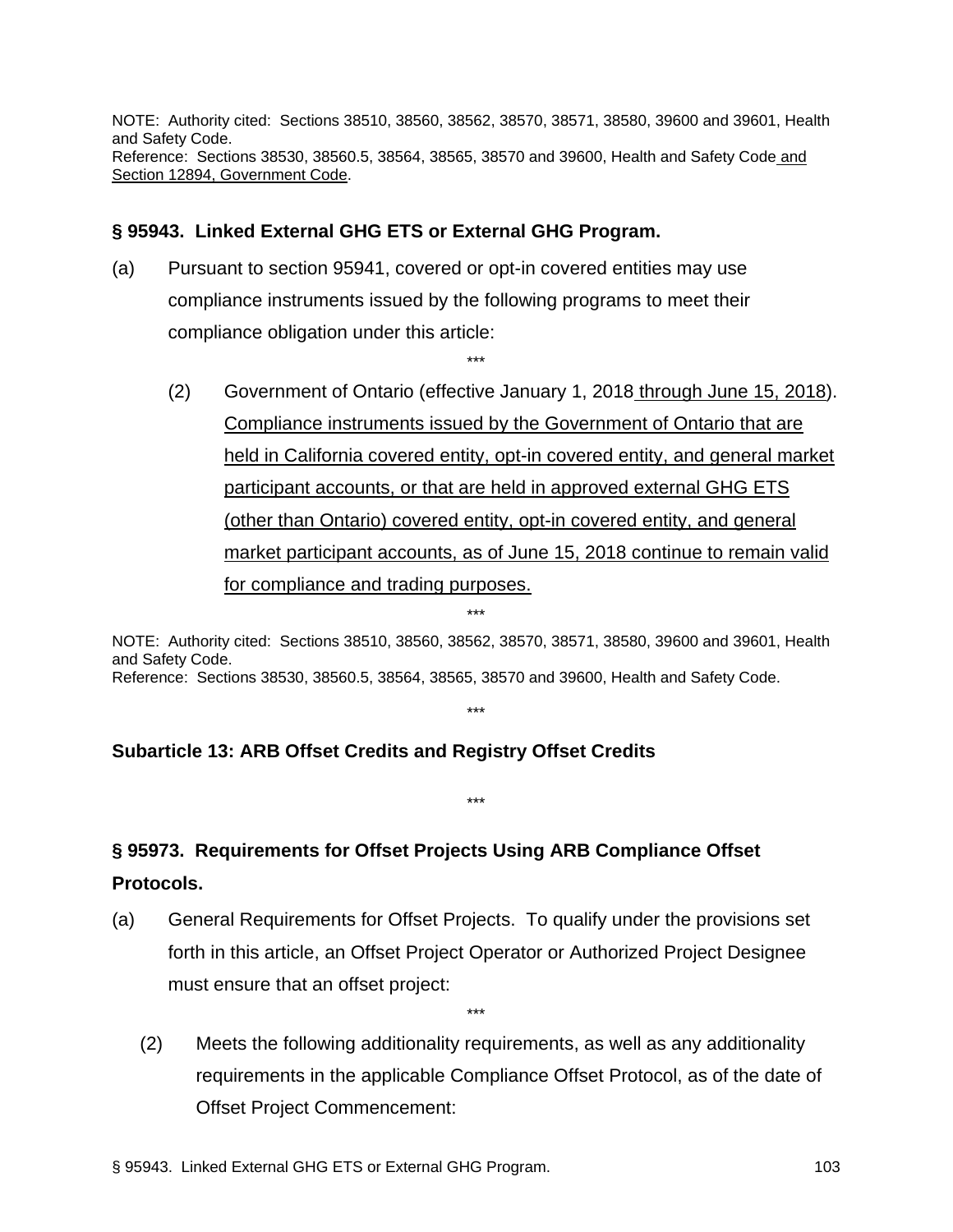- (C) The GHG reductions and GHG removal enhancements resulting from the offset project exceed the project baseline calculated by the applicable version of the Compliance Offset Protocol under which the offset project has been listed pursuant to section 95975 or under which the offset project has been transitioned to pursuant to section 95973(a)(2)(D) for that offset project type as set forth in the following:
	- 1. Compliance Offset Protocol Ozone Depleting Substances Projects, October 20, 2011, and Compliance Offset Protocol Ozone Depeleting Substances Projects, November 14, 2014, which are hereby incorporated by reference;

(D) The Offset Project Operator or Authorized Project Designee may transition an offset project to the most recently incorporated version of the Compliance Offset Protocol by updating the listing information in an Offset Project Data Report pursuant to section 95976. Projects may only transition at the initial submission of the Offset Project Data Report for a reporting period to ARB or the Offset Project Registry. Projects transitioning to the most recent version of the Compliance Offset Protocol may only do so with an Offset Project Data Report submitted to ARB or the Offset Project Registry prior to the site visit, pursuant to section 95977.1(b)(3)(D). To properly transition to the most recent version of the Compliance Offset Protocol, the Offset Project Data Report for the transitioning project must specify the most recent protocol version as the version under which the project is reporting, pursuant to section 95976(d)(10). Projects may only transition to the latest version of the Compliance Offset Protocol during a reporting period that is subject to a full offset verification. For projects using a protocol specified in section 95973(a)(2)(C)4., the first verification after transitioning to a new version of the Compliance Offset Protocol must meet all the requirements of section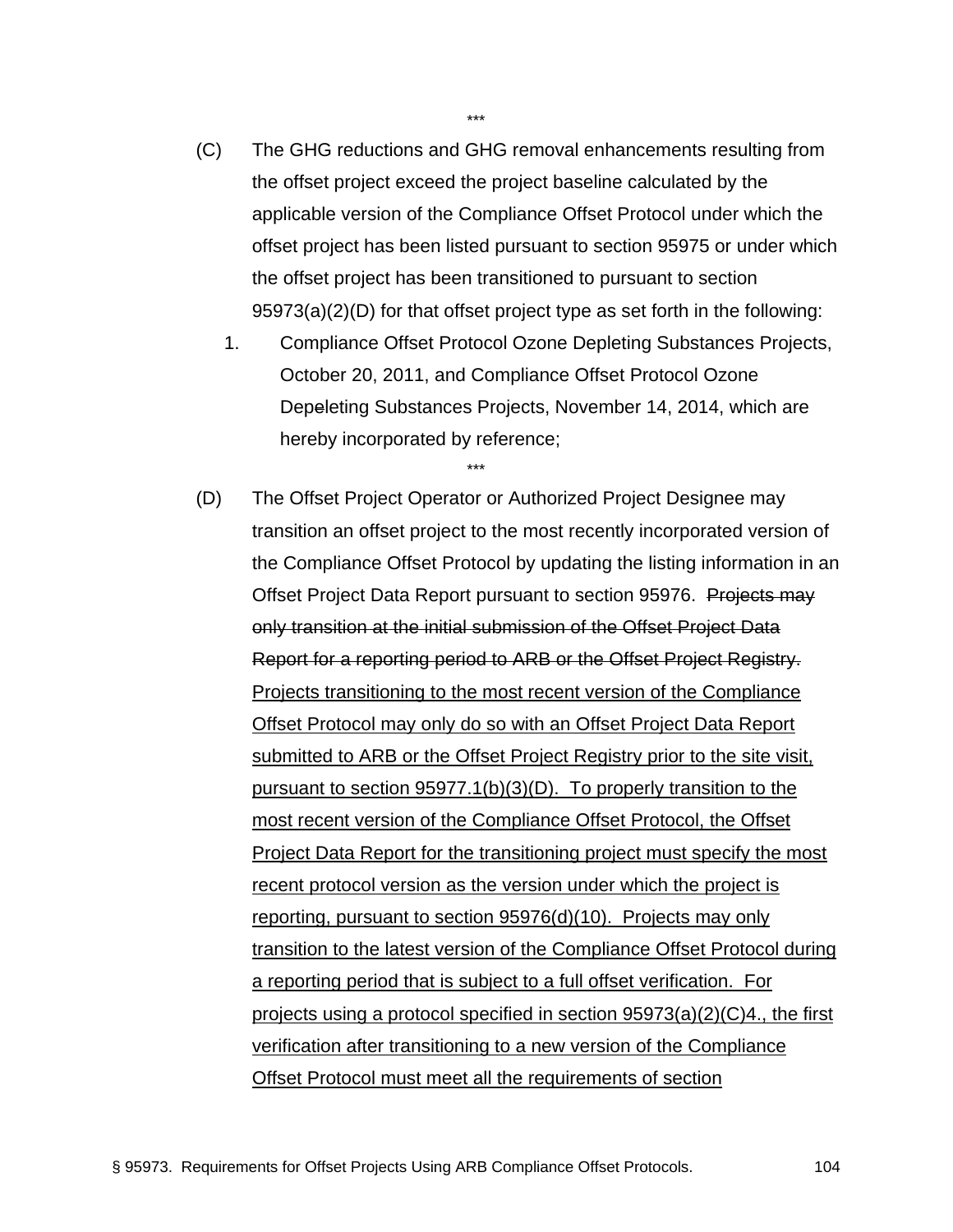95977.1(b)(3)(D)1. A project will be considered to have completed the transition to the most recent version of the Compliance Offset Protocol at the time a Positive or Qualified Positive Offset Verification Statement for the applicable reporting period has been approved by ARB. An offset projects that transitions to a new version of the Compliance Offset Protocol during a crediting period will continue in the same crediting period and not start a new crediting period.

(b) Local, Regional, State, and National Regulatory Compliance and Environmental Impact Assessment Requirements. An Offset Project Operator or Authorized Project Designee must fulfill all local, regional, state, and national requirements on environmental impact assessments that apply based on the offset project location. In addition, an offset project must also fulfill all local, regional, state, and national environmental and health and safety laws and regulations that apply based on the offset project location and that directly apply to the offset project, including as specified in a Compliance Offset Protocol. The project is considered out of regulatory compliance if the project activities were subject to enforcement action by a regulatory oversight body during the Reporting Period, although whether such enforcement action has occurred is not the only consideration ARB may use in determining whether a project is out of regulatory compliance.

\*\*\*

- (1) An offset project using a protocol from sections  $95973(a)(2)(C)1, 2, 4,$  or 5. that is out of regulatory compliance is not eligible to receive ARB or registry offset credits for GHG reductions or GHG removal enhancements that occurred during the period that the offset project is out of regulatory compliance. The Offset Project Operator or Authorized Project Designee must provide documentation indicating the beginning and end of the time period that the offset project is out of regulatory compliance to the satisfaction of ARB.
	- (B) For determining the end date when the offset project returned to regulatory compliance, the Offset Project Operator or Authorized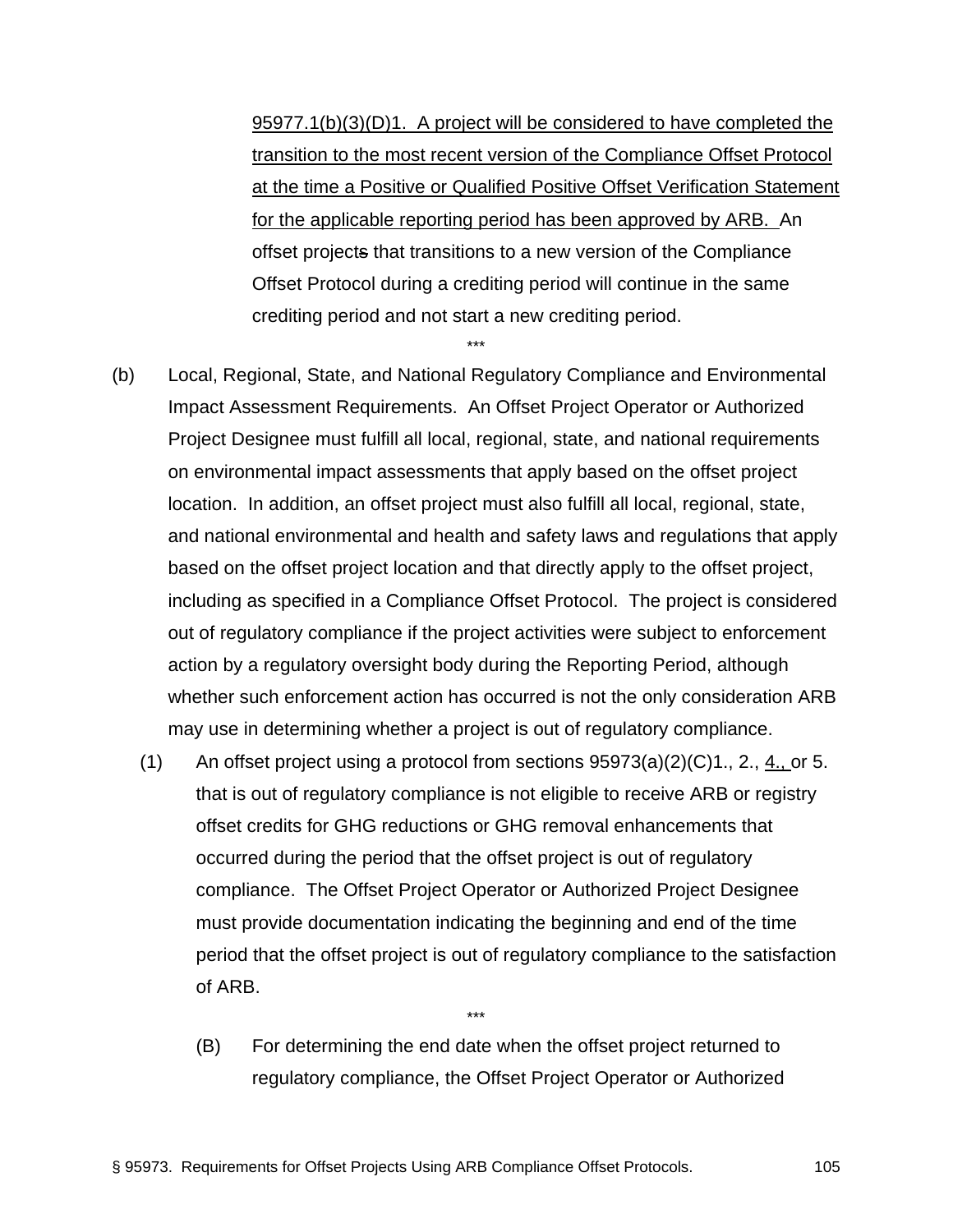Project Designee must provide documentation from the relevant local, state, or federal regulatory oversight body stating that the offset project is back in regulatory compliance. The date when the offset project is deemed to have returned to regulatory compliance is the date that the relevant local, state, or federal regulatory oversight body determines that the project is back in regulatory compliance. This date is not necessarily the date that the activity ends or the device is repaired, and may include time for the payment of fines or completion of any additional requirements placed on the offset project by the regulatory oversight body, as determined by the regulatory oversight body. If the regulatory oversight body does not provide a written determination regarding the date when the project returned to regulatory compliance to the satisfaction of ARB, the Offset Project Operator or Authorized Project Designee may provide documentation to ARB from the regulatory oversight body clearly identifying the date the project returned to regulatory compliance. Documentation should be official dated correspondence with the relevant regulatory agency, such as a consent decree, inspection report, or other such documentation, identifying that the project has remedied the condition(s) that rendered it out of compliance. For purposes of this subsection, ARB may also take into consideration information pertaining to the date(s) the activity subject to enforcement action occurred; if the Offset Project Operator, Authorized Project Designee, or forest owner has acknowledged responsibility for the activity; and the ongoing status of the enforcement proceedings with the relevant local, state, or federal regulatory oversight body. If the relevant regulatory oversight body does not provide a written determination regarding the date when the project returned to regulatory compliance to the satisfaction of ARB, and the Offset Project Operator or Authorized Project Designee is unable to provide documentation clearly identifying the date the project returned to regulatory compliance to the satisfaction of ARB, then for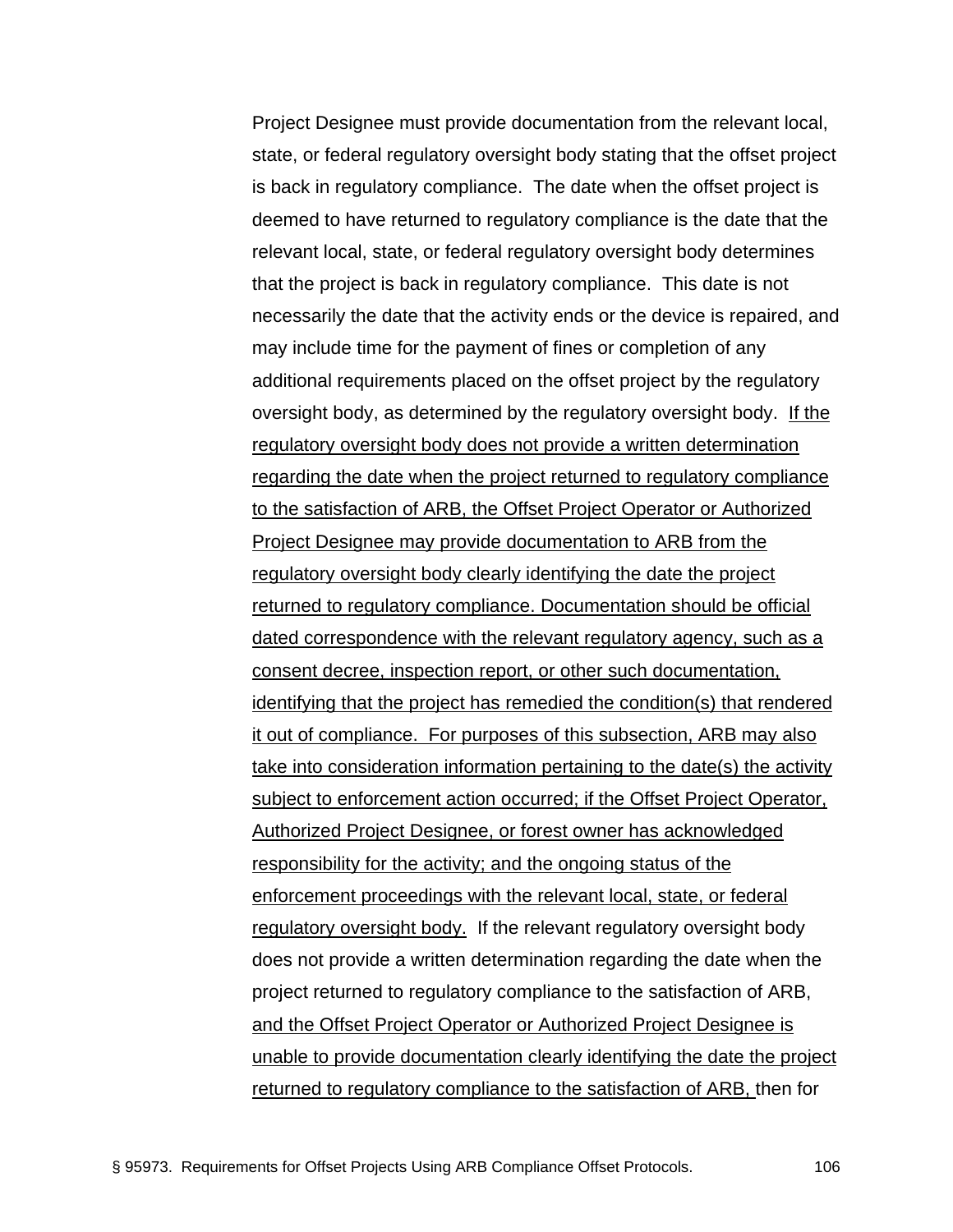purposes of the applicable Reporting Period, the Offset Project Operator or Authorized Project Designee must use the end of the Reporting Period for the end date when the offset project returned to regulatory compliance.

(E) For determining GHG emission reductions or GHG removal enhancements for the Reporting Period as modified to reflect any period the offset project was out of regulatory compliance, the Offset Project Operator or Authorized Project Designee must remove the days when the project was out of regulatory compliance from the Reporting Period using the following methods:

- 1. from the modeled or measured project baselines fFor projects using a protocol in sections  $95973(a)(2)(C)2$ . or  $5.$ , Tthe entire calendar day during which any portion of the project was not in regulatory compliance must be removed from the modeled or measured project baseline.;
- 2. For projects using a protocol in section  $95973(a)(2)(C)1$ , the entire destruction(s) under a Certificate of Destruction that contains any time the project is out of regulatory compliance must be removed. For projects using a protocol in section 97973(a)(2)(C)1. that consist of a destruction under a single Certificate of Destruction that contains any time the project is out of regulatory compliance, the entire project will be ineligible for ARB or registry offset credits.; and
- 3. For projects using a protocol in section 95973(a)(2)(C)4., the entire calendar day during which any portion of the project was not in regulatory compliance must be removed by dividing the total calculated emissions reductions for the 12 month period from the end of the previous Reporting Period, by the total number of days in the previous 12 months, either 365 days or 366 days, to calculate a daily emissions reductions. The daily emissions reductions will be multiplied by the number of days the project was not in regulatory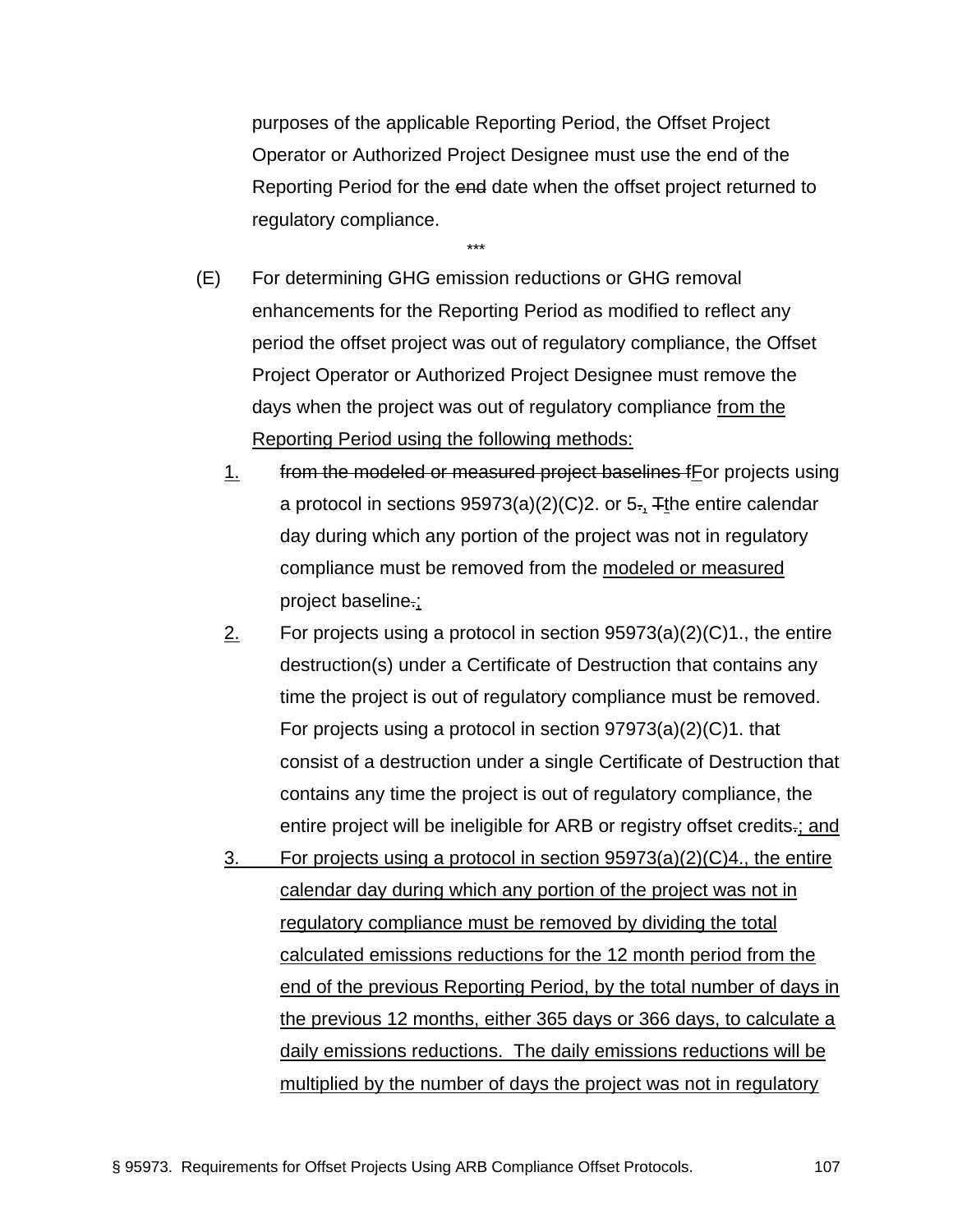compliance and this number will be added to the project baseline for the end of the Reporting Period and the emissions reductions for the Reporting Period, excluding the days the project was out of regulatory compliance, will be calculated.

(2) An offset project using a protocol from sections  $95973(a)(2)(C)3$ ., 4., or 6., is not eligible to receive ARB or registry offset credits for GHG reductions or GHG removal enhancements for the entire Reporting Period if the offset project is not in compliance with regulatory requirements directly applicable to the offset project during the Reporting Period.

# (e) Only a Primary Account Representative or Alternate Account Representative on the Offset Project Operator's tracking system account may sign any documents or attestations to ARB or an Offset Project Registry on behalf of the Offset Project Operator for an offset project.

\*\*\*

NOTE: Authority cited: Sections 38510, 38560, 38562, 38570, 38571, 38580, 39600 and 39601, Health and Safety Code. Reference: Sections 38530, 38560.5, 38564, 38565, 38570 and 39600, Health and Safety Code.

## **§ 95974. Authorized Project Designee.**

(a) General Requirements for Designation of Authorized Project Designee. An Offset Project Operator may designate an entity as an Authorized Project Designee at the time of offset project listing or any time after offset project listing as long as it meets the requirements of section 95974(b).

\*\*\*

(2) The director or officer, as identified in section  $95830(c)(1)(B)$ , of the Offset Project Operator may delegate responsibility to the Authorized Project Designee for performing or meeting all the requirements of sections 95975, 95976, 95977, 95977.1, 95977.2, 95980, 95980.1, 95981, 95981.1, and, where the Authorized Project Designee is specifically identified, the requirements in sections 95983, 95985, and the Program for Recognition of Early Action Offset Credits, on behalf of the Offset Project Operator.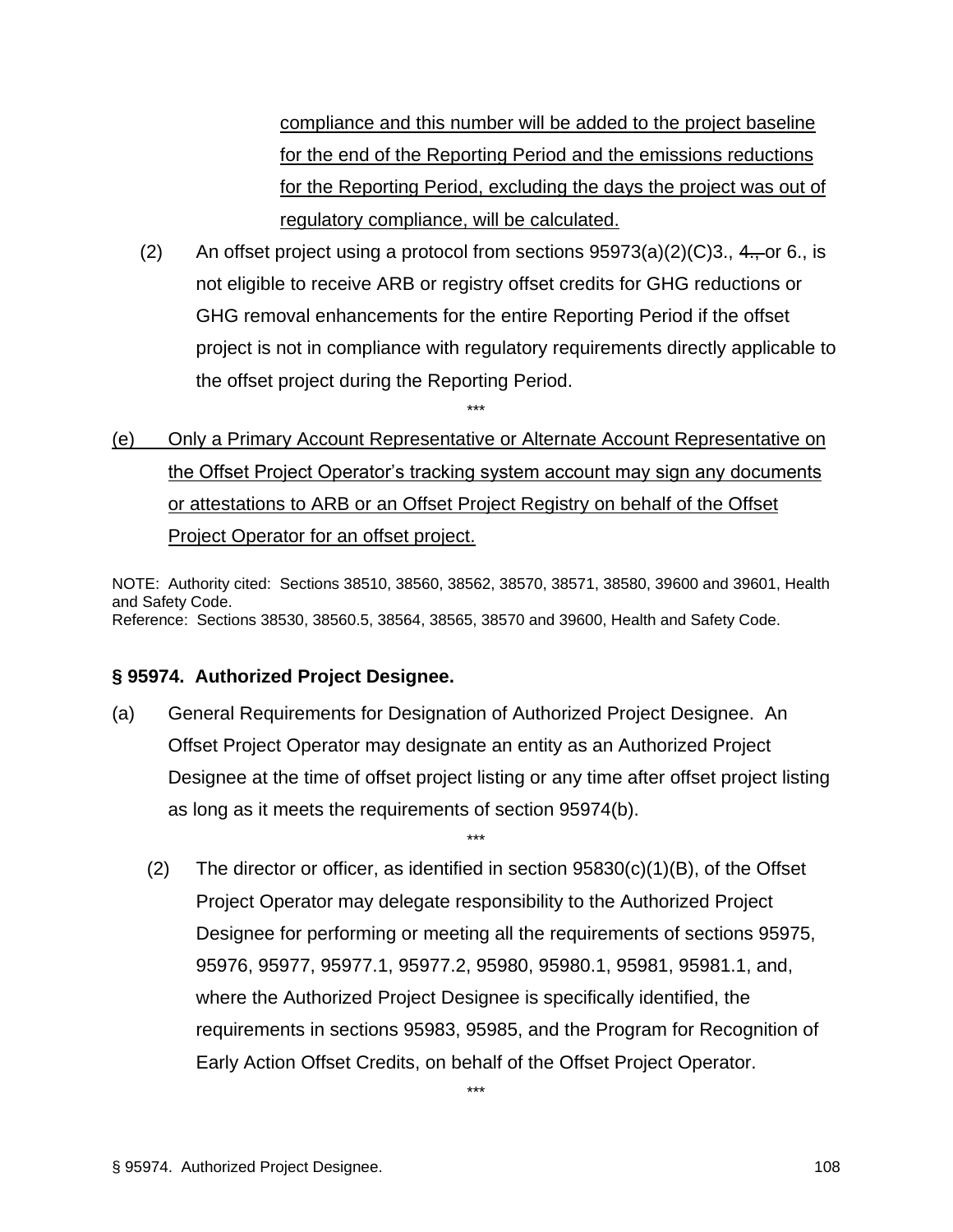(B) If an Authorized Project Designee is designated, the Offset Project Operator must designate an individual of the Authorized Project Designee as a Primary Account Representative or Alternate Account Representative on the Offset Project Operator's tracking system account before the Authorized Project Designee may act on behalf of the Offset Project Operator or submit any documentation to the Offset Project Registry and ARB. Only an individual authorized on the Offset Project Operator's tracking system account may sign any documents or attestations to ARB on behalf of the Offset Project Operator for an offset project.

NOTE: Authority cited: Sections 38510, 38560, 38562, 38570, 38571, 38580, 39600 and 39601, Health and Safety Code. Reference: Sections 38530, 38560.5, 38564, 38565, 38570 and 39600, Health and Safety Code.

\*\*\*

\*\*\*

# **§ 95976. Monitoring, Reporting, and Record Retention Requirements for Offset Projects.**

\*\*\*

(d) Offset Project Reporting Requirements. An Offset Project Operator or Authorized Project Designee shall submit an Offset Project Data Report to ARB or an Offset Project Registry for each Reporting Period as defined in section 95802. Each Offset Project Data Report must cover a single Reporting Period. Reporting Periods must be contiguous; there must be no gaps in reporting once the first Reporting Period has commenced. If the Offset Project Operator or Authorized Project Designee fails to submit an Offset Project Data Report, then the Offset Project will be considered terminated and not eligible for ARB offset credits. An Offset Project Data Report may be submitted after the deadline identified in section 95976(d)(8), but before the end of the next Reporting Period, to maintain continuous reporting; however, no ARB offset credits will be issued for the GHG emission reduction or removal enhancements quantified and reported in the Offset Project Data Report pursuant to section 95976(d)(9). For projects developed under the Compliance Offset Protocol in section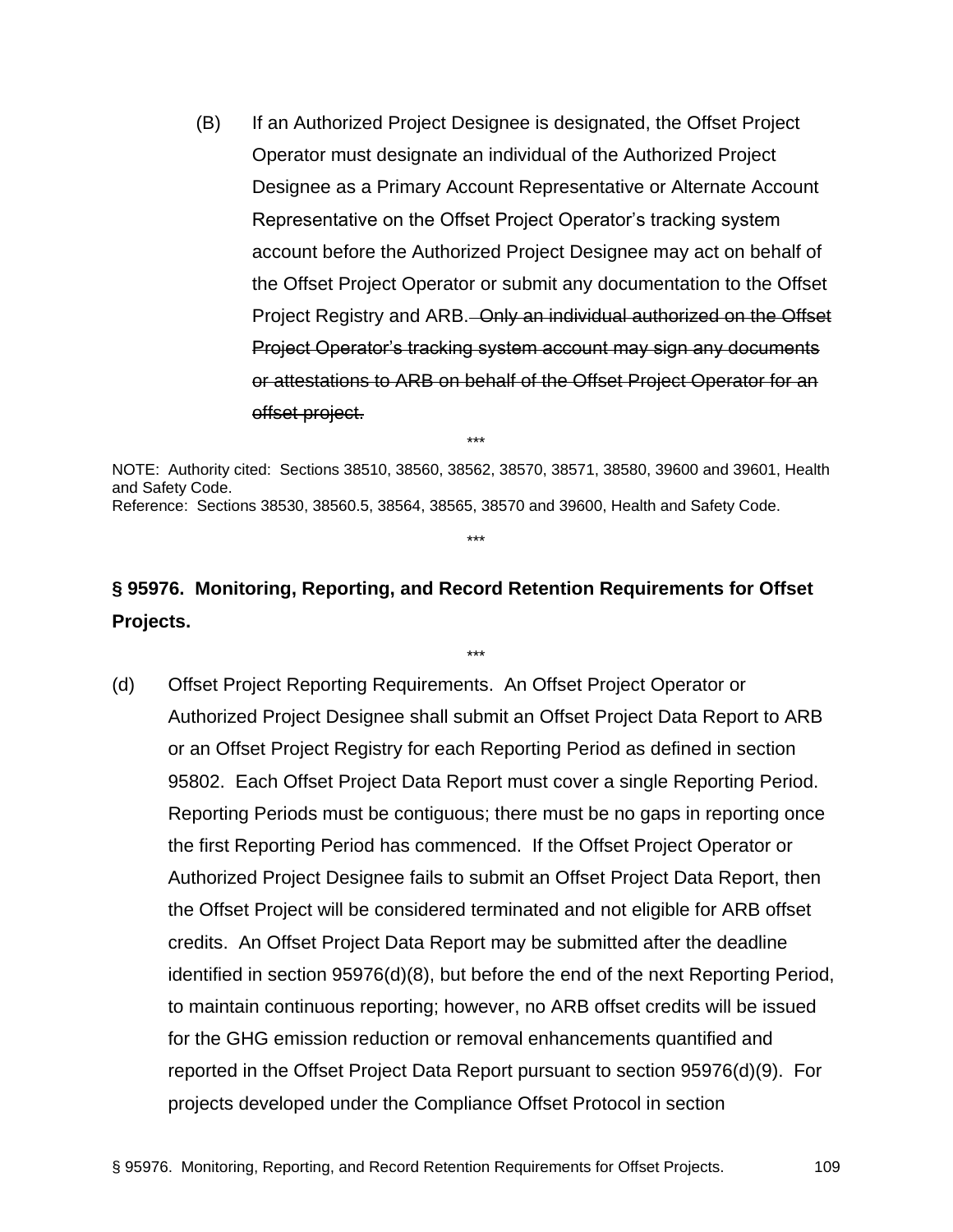95973(a)(2)(C)1., there may be one Offset Project Data Report submitted for each offset project and the Offset Project Data Report may cover up to a maximum of 12 months of data. The Offset Project Operator or Authorized Project Designee must submit an Offset Project Data Report to ARB or an Offset Project Registry within 28 months of listing their offset project pursuant to section 95975 and must also meet all other applicable deadlines pertaining to submittal of the Offset Project Data Report. If the Offset Project Operator or Authorized Project Designee does not submit an Offset Project Data Report to ARB or an Offset Project Registry within 28 months of listing an offset project, then the Offset Project Operator or Authorized Project Designee must update the listing information in the Offset Project Data Report to reflect the most recent version of the Compliance Offset Protocol for that project type in order to remain eligible to be issued ARB offset credits. If an Offset Project Data Report that does not meet the 28 month deadline also fails to meet the deadline in section 95976(d)(8), an Offset Project Data Report covering the Reporting Period must be submitted using the most recent version of the Compliance Offset Protocol; however, no ARB offset credits will be issued for the GHG emission reductions or removal enhancements, pursuant to section 95976(d)(9). For forestry offset projects, when an Offset Project Data Report is not filed within the deadline specified in section 95976(d)(8), the values used for  $AC_{\text{onsite},y-1}$  and  $BC_{\text{onsite},y-1}$  in the Offset Project Data Report for the following Reporting Period will be the AConsite,y and BConsite,y values reported in the untimely Offset Project Data Report for the preceding Reporting Period. The Offset Project Data Report shall contain the information required by the applicable version of the Compliance Offset Protocol for that offset project type as set forth in:

(7) The Primary Account Representative or Alternate Account Representative on the Offset Project Operator's tracking system account or Authorized Project Designee must attest, in writing, to ARB as follows:

\*\*\*

\*\*\*

§ 95976. Monitoring, Reporting, and Record Retention Requirements for Offset Projects. 110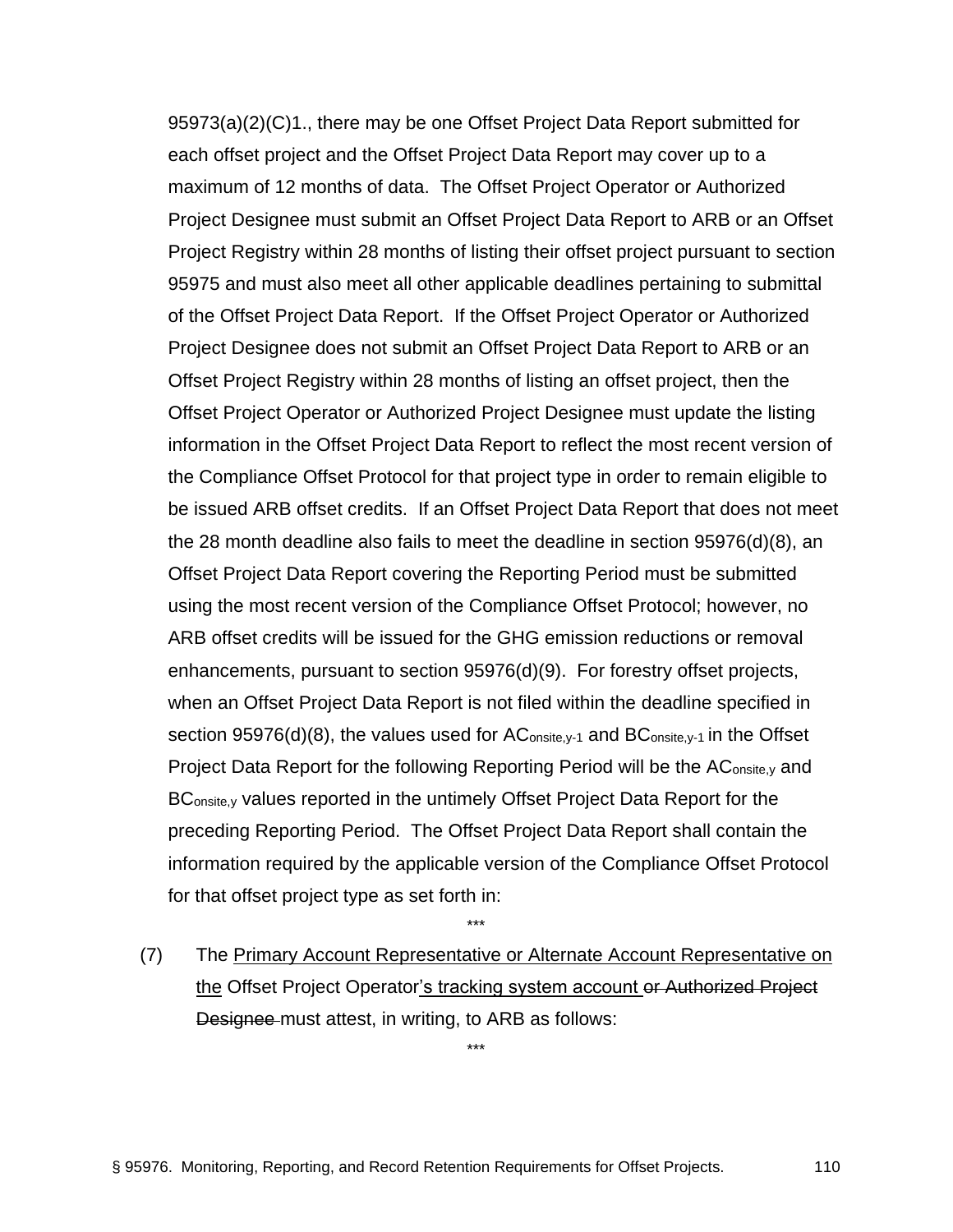- (8) AllAn Offset Project Data Reports must be submitted within four months after the conclusion of each Reporting Period. For a submission to be considered valid, the submitted Offset Project Data Report must include any required attestation(s) and must be signed by the Offset Project Operator's Primary Account Representative or Alternate Account Representative.
- (9) If an Offset Project Data Report is not submitted to ARB or an Offset Project Registry as required by this regulation by the applicable four-month reporting deadline in section 95976(d)(8), the GHG reductions and GHG removal enhancements quantified and reported in the Offset Project Data Report are not eligible to be issued registry offset credits pursuant to section 95980 or ARB offset credits pursuant to section 95981.
- (10) Each version of an Offset Project Data Report submitted to ARB or an Offset Project Registry must specify the version number and the date submitted. For offset projects reporting under one of the Compliance Offset Protocols in section 95976(d)(1), 95976(d)(2), or 95976(d)(4), an Offset Project Data Report must include both the protocol version under which a project was listed pursuant to section 95975 and the protocol version under which a project is reporting pursuant to section 95976(d).
- (g) General Procedure for Approving Alternate Monitoring and Measurement Methods Pursuant to Compliance Offset Protocols. This section applies only to alternate methods for monitoring and measurement that were not in common usage at the time when ARB adopted the Compliance Offset Protocol under which an Offset Project Data Report is being submitted. Alternate methods may include remote sensing methods for forestry or other alternate methods that meet the requirements of this section.

\*\*\*

(1) An Offset Project Operator or Authorized Project Designee seeking approval of an alternate monitoring and measurement method must, at least 30 days prior to the beginning of the reporting period in which the alternate method will be used, submit a written request to CARB that includes all of the following: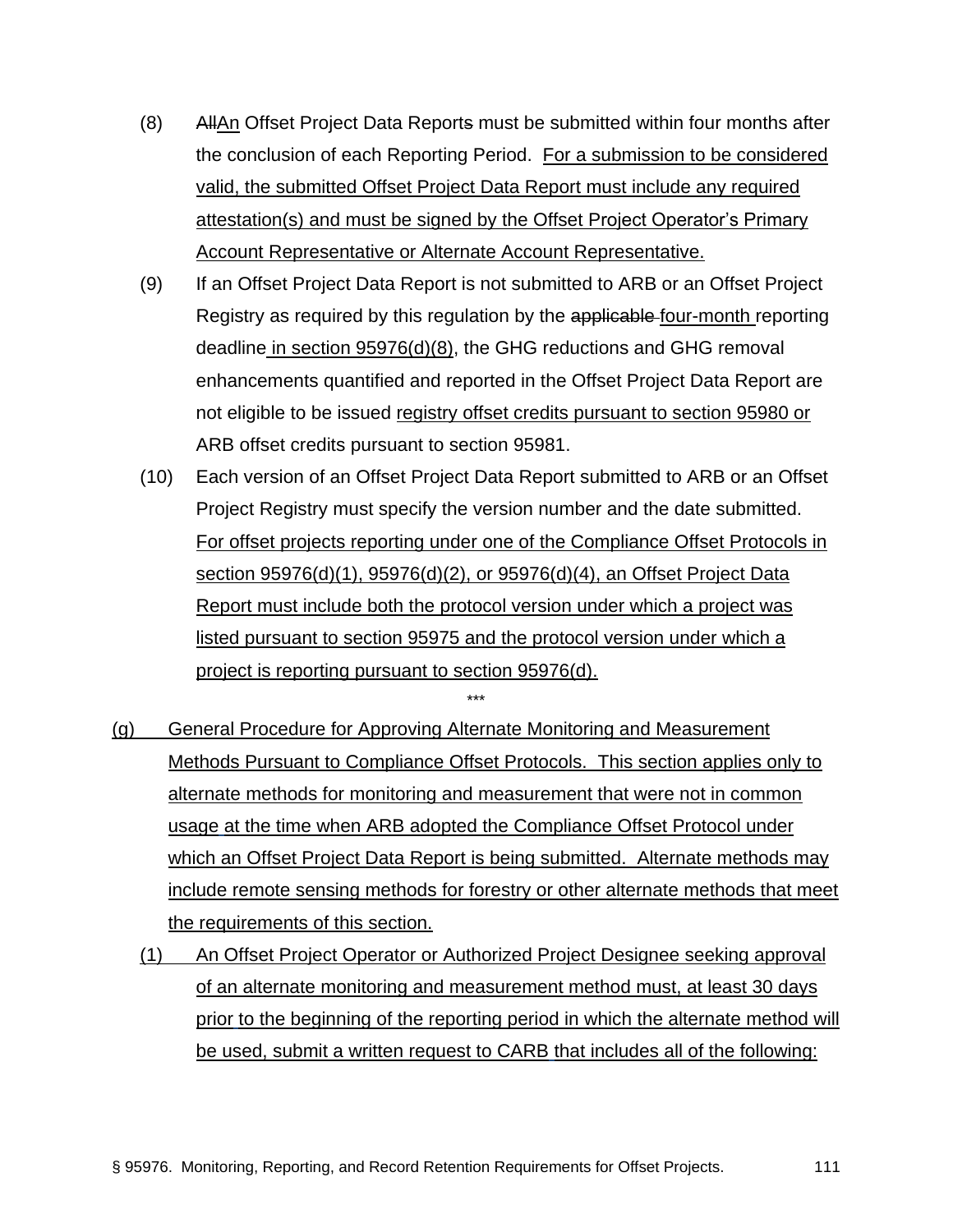- (A) The name and identification numbers of the offset project for which the alternate method is proposed;
- (B) The beginning and end dates for the reporting period for which the alternate method is proposed;
- (C) A detailed description of the alternate method. This description must include:
	- 1. The purpose for which the alternate method is proposed;
	- 2. A discussion of the accuracy of the alternate method, including any peer-reviewed literature or other information that the Offset Project Operator or Authorized Project Designee believes may aid CARB in making a determination of the eligibility of the method; and
	- 3. A detailed analysis identifying how the alternate method is consistent with the relevant requirements, and not explicitly prohibited by the applicable Compliance Offset Protocol.
- (2) ARB may approve an alternate method on an interim basis for one reporting period to review the accuracy of the method. Approval of an alternate method on an interim basis in itself does not provide any right to approval on a longerterm basis. ARB may also include other conditions as part of its interim approval.
- (3) Before approving an alternate method, ARB shall determine that the accuracy of the alternate method is at least reasonably equivalent to the accuracy of the method(s) commonly employed when the Compliance Offset Protocol was adopted and that the alternate method is capable of being verified to a reasonable level of assurance.
- (4) Data collected pursuant to an approved alternate method shall be considered in compliance with the requirements of the relevant Compliance Offset Protocol.
- (5) ARB may request additional information from the Offset Project Operator or Authorized Project Designee seeking approval of an alternate method prior to approving any request. ARB shall provide written notification to the Offset Project Operator or the Authorized Project Designee of approval or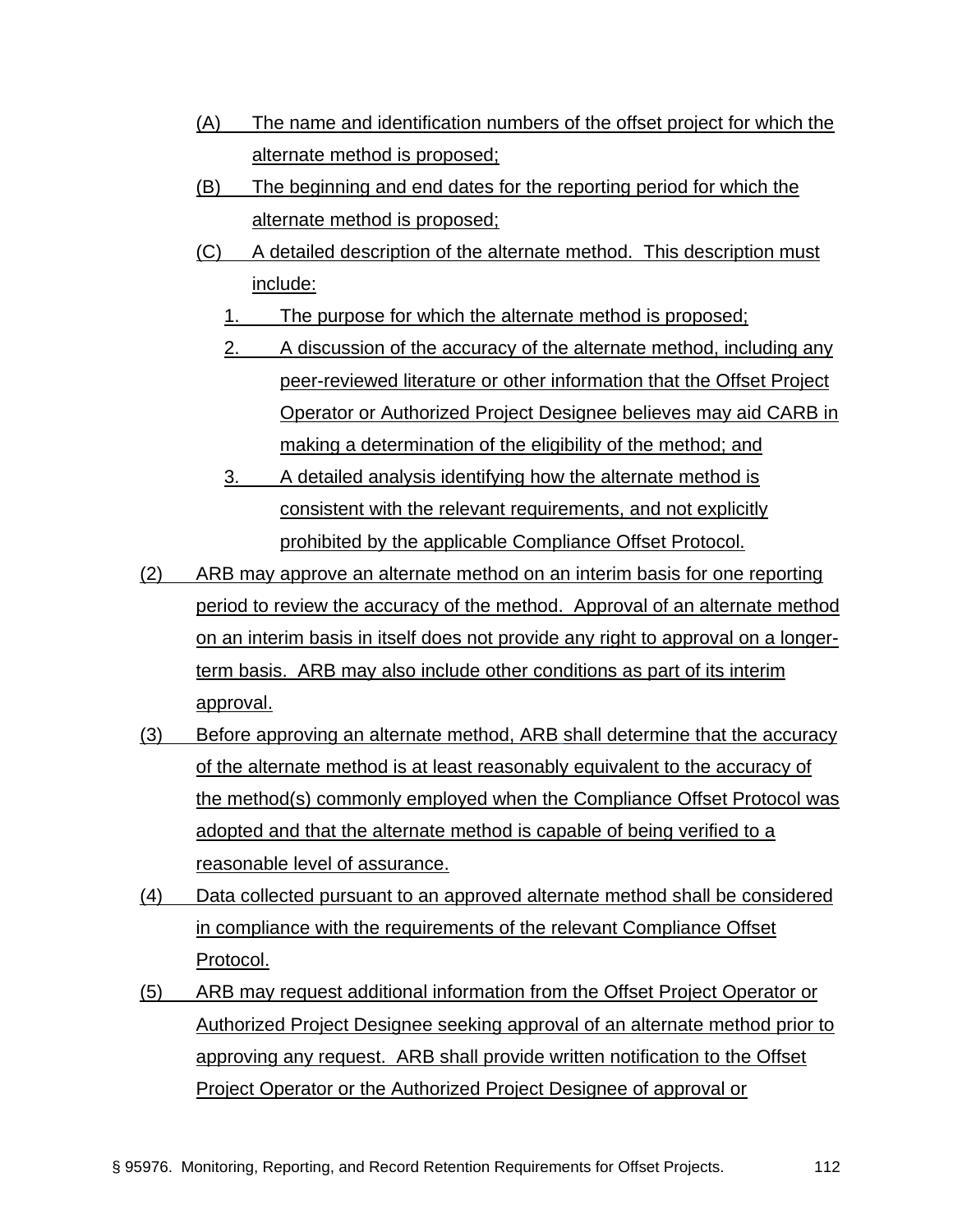disapproval of the interim alternate method within 30 days of receipt of the request, or within 30 days of receipt of any additional information requested by ARB, whichever is later.

- (6) A request for approval of an alternate method may only be submitted for a reporting period for which a project is receiving a full offset verification.
- (7) If information comes to ARB's attention subsequent to approving an alternate method indicating that the alternate method is not at least reasonably equivalent to the accuracy of the method(s) commonly employed when the Compliance Offset Protocol was adopted, or is not capable of being verified to a reasonable level of assurance, ARB may rescind approval of the alternate method at any time. If after using the alternate method for one reporting period ARB has not determined that the alternate method is not at least reasonably equivalent to the accuracy of the method(s) commonly employed when the Compliance Offset Protocol was adopted, or is not capable of being verified to a reasonable level of assurance, ARB may approve the alternate method, including any conditions, on a permanent basis.
- (8) For the purposes of this section "common usage" means a method that is demonstrated to be in use by an offset project using the same protocol type (e.g., U.S. Forests, livestock, etc.) on the compliance or voluntary market in the U.S. at the time of adoption of the Compliance Offset Protocol version.

NOTE: Authority cited: Sections 38510, 38560, 38562, 38570, 38571, 38580, 39600 and 39601, Health and Safety Code. Reference: Sections 38530, 38560.5, 38564, 38565, 38570 and 39600, Health and Safety Code.

\*\*\*

\*\*\*

## **§ 95977.1. Requirements for Offset Verification Services.**

- (b) Offset Verification Services. Offset Verification Services shall be subject to the following requirements.
	- (1) Notice of Offset Verification Services for Offset Projects. Before offset verification services, as defined in section 95977.1(b)(3), may begin, the Offset Project Operator or Authorized Project Designee must submit the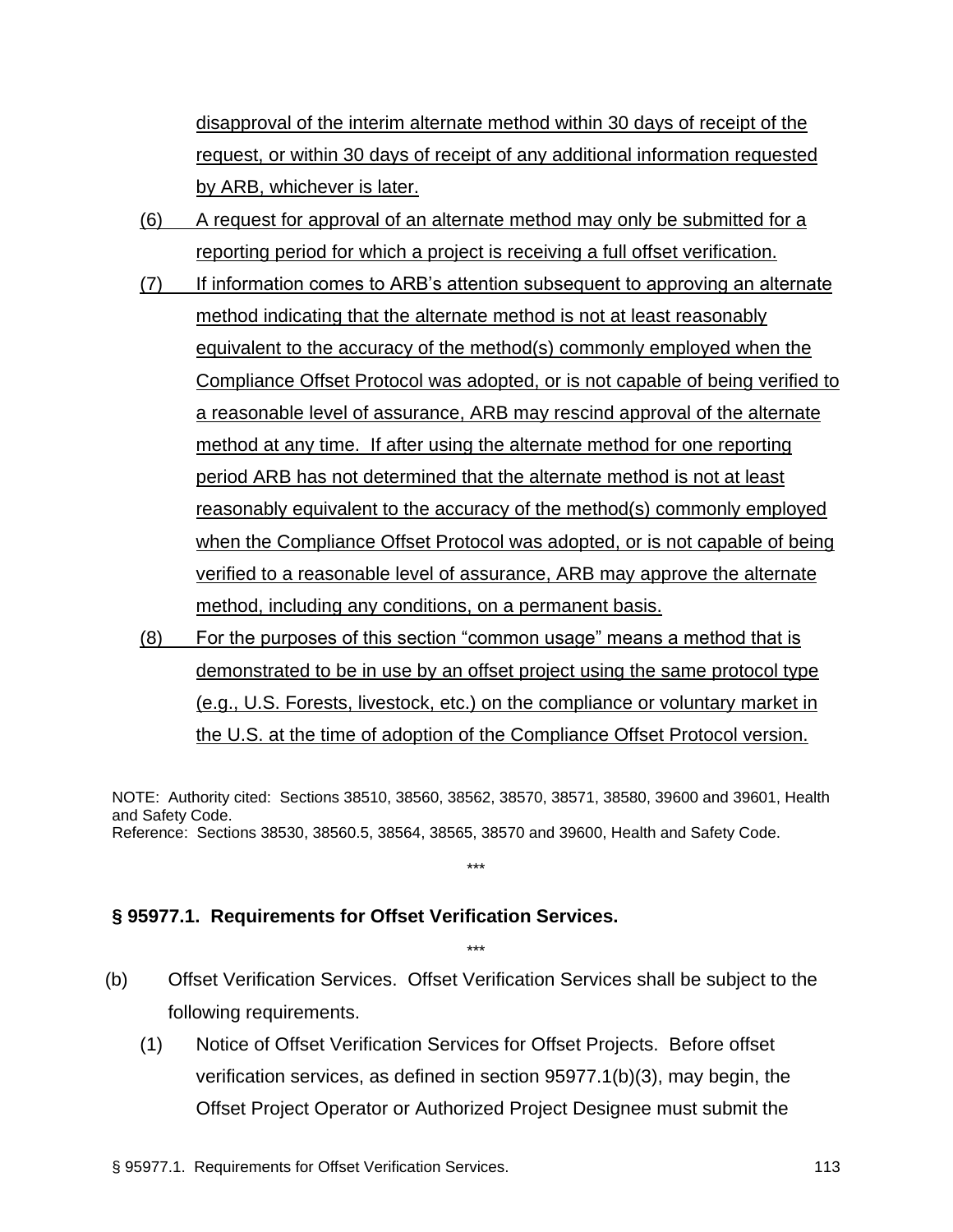Offset Project Data Report to ARB or an Offset Project Registry, and the verification body must submit a Notice of Offset Verification Services to ARB and an Offset Project Registry, if applicable. The verification body may begin offset verification services for the Offset Project Operator or Authorized Project Designee 10 calendar days after the Notice for Offset Verification Services is received by ARB and the Offset Project Registry. The verification body may not conduct the site visit until at least 30-15 calendar days after the Notice for Offset Verification Services is received by ARB and the Offset Project Registry, or earlier, if the earlier site visit date is approved by ARB in writing. If a verification is being audited by ARB pursuant to section 95977.1(b)(3)(W) or by an Offset Project Registry pursuant to section 95987(e) and if ARB or the Offset Project Registry notify the verification body of the audit in writing within five working days of receiving the Notice for Offset Verification Services, the verification body may not conduct the site visit until at least 40 calendar days after the Notice for Offset Verification Services is received by ARB and the Offset Project Registry, unless each auditing entity approves in writing an earlier site visit date. The Notice of Offset Verification Services must include the following information:

- $(A)$  The name of the offset project typename and its identification numbers, including the length of the offset project crediting period, and title of the Compliance Offset Protocol and its version under which used to implement the offset project is reporting, indication of whether a single or multiple reporting periods will receive offset verification services, the reporting period start and end dates, and the crediting period start date;
- (D) General information on the Offset Project Operator or Authorized Project Designee, including:

\*\*\*

\*\*\*

4. A brief description of expected offset verification services to be performed, including the expected completion date for submitting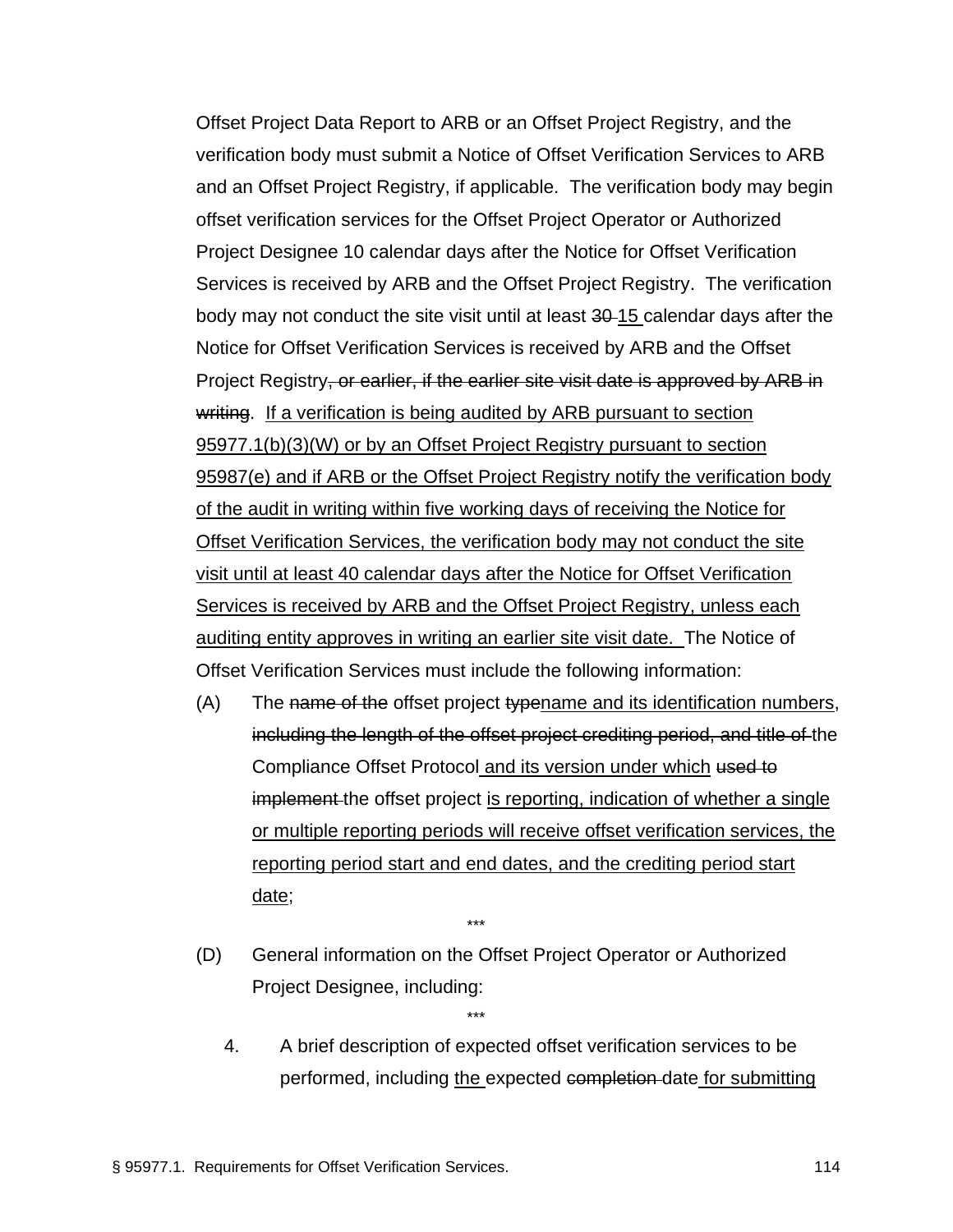## the Offset Verification Statement to ARB or the Offset Project Registry.

- (2) If any information submitted pursuant to sections  $95977.1(b)(1)(B)$  and 95977.1(b)(1)(D) changes after the Notice for Offset Verification Services is submitted to ARB and the Offset Project Registry, if applicable, and before offset verification services begin, the verification body must notify ARB and the Offset Project Registry by submitting an updated Notice of Offset Verification Services as soon as the change is made, but, at least five working days prior to the start of offset verification services, unless otherwise approved by ARB in writing. If any information submitted pursuant to sections 95977.1(b)(1)(B) and 95977.1(b)(1)(D) changes during offset verification services, the verification body must notify ARB and the Offset Project Registry, if applicable, within 10 working days. In either instance, the Notice of Offset Verification Services must be resubmitted to ARB and the Offset Project Registry, as applicable. If the verification body has been notified by ARB or the Offset Project Registry of an audit for the relevant verification, then the verification body must notify the auditing entity at least two working days prior to a revised start date for offset verification services and at least 15 working days prior to a revised site visit date(s), unless each auditing entity approves in writing an earlier date. If ARB and the Offset Project Registry, if applicable, request revisions to the Notice of Offset Verification Services, the verification body must resubmit the revised Notice of Offset Verification Services within 10 working days of such request, or if there is a reason the verification body cannot submit the revisions within 10 working days, the verification body must communicate to ARB and the Offset Project Registry in writing as to the reasons why and get approval from the Offset Project Registry or ARB for an extension.
- (3) Offset verification services must include the following:
	- (M) Offset Project Data Report Modifications. As a result of review by the offset verification team and prior to completion of an Offset Verification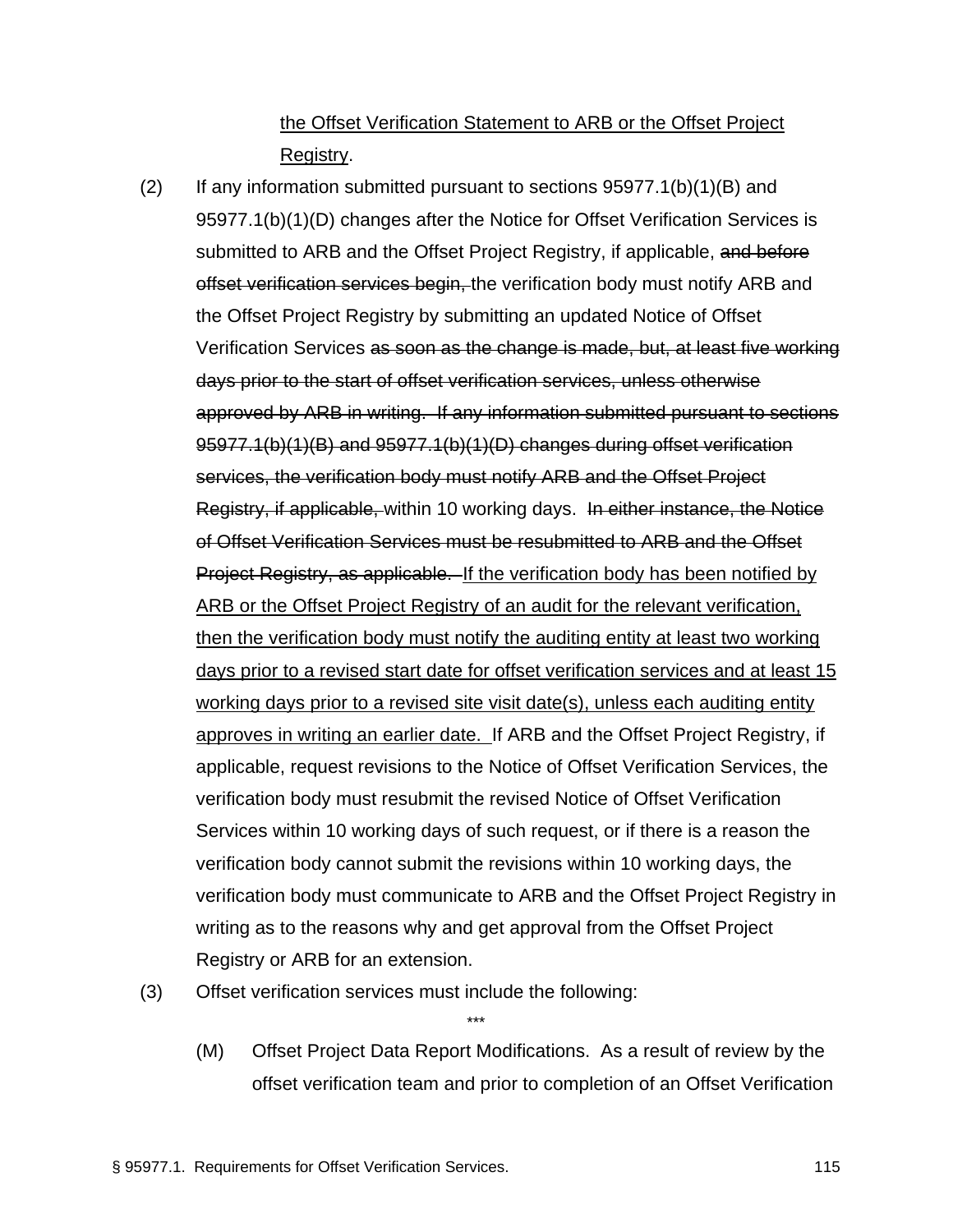Statement, the Offset Project Operator or Authorized Project Designee must make any possible improvements and fix any-correctable errors that affect GHG emissions reductions or removal enhancements into the submitted Offset Project Data Report, and a revised Offset Project Data Report must be submitted to ARB or the Offset Project Registry. Correctable errors that, when summed, result in less than a three percent (3.00%) overstatement of the GHG emissions reductions or removal enhancements do not need to be fixed. Errors subject to the three percent exception still constitute errors for purposes of this Regulation, and the Offset Project Operator and Authorized Project Designee, if applicable, are still subject to the requirements of sections 96013 and 96014(d). The revised Offset Project Data Report must include all components required in section 95976(d). If the Offset Project Operator or Authorized Project Designee does not make all possible improvements and fix any correctable errors to the Offset Project Data Report, the verification body must issue an Adverse Offset Verification Statement. The offset verification team shall use professional judgment in the determination of correctable errors, including whether differences are not errors but result from truncation or rounding. The offset verification team must document in the issues log the source of any difference identified, including whether the difference results in a correctable error. Documentation for all Offset Project Data Report submittals must be retained by the Offset Project Operator or Authorized Project Designee for the length of time specified in section 95976(e)(2).

\*\*\*

NOTE: Authority cited: Sections 38510, 38560, 38562, 38570, 38571, 38580, 39600 and 39601, Health and Safety Code. Reference: Sections 38530, 38560.5, 38564, 38565, 38570 and 39600, Health and Safety Code.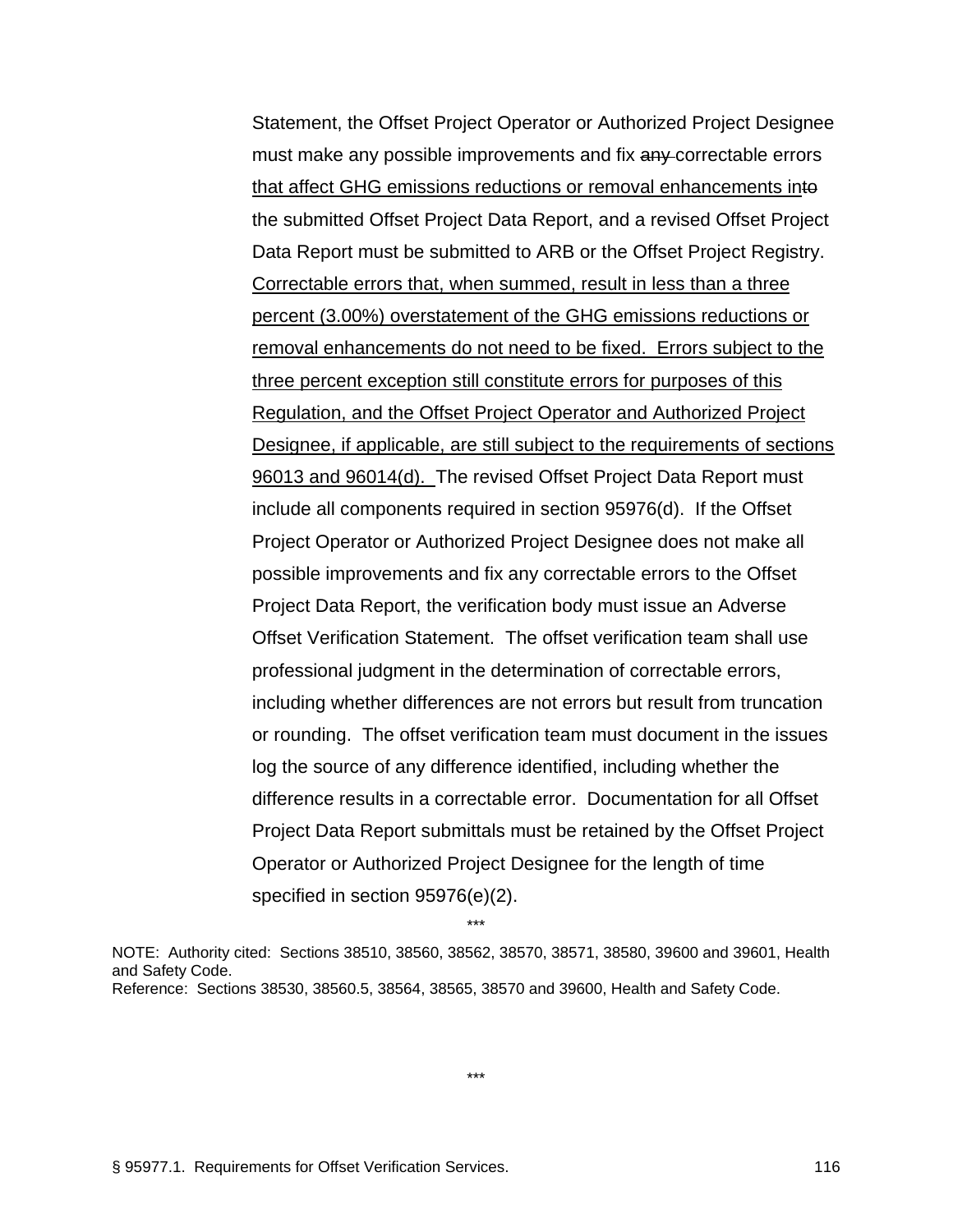# **§ 95979. Conflict of Interest Requirements for Verification Bodies and Offset Verifiers for Verification of Offset Project Data Reports.**

\*\*\*

- (b) "Member" for the purposes of this section means any employee or subcontractor of the verification body or related entities of the verification body. "Member" also includes any individual with majority equity share in the verification body or its related entities. "Related entity" for the purposes of this section means any direct parent company, direct subsidiary, or sister company. "Non-offset verification services" for purposes of this section do not include independent, third-party certification or verification services which have been provided for ARB or any other voluntary or mandatory program; such certification and verification services may be counted as offset verification services for the purposes of this section. The potential for a conflict of interest must be deemed to be high where:
	- (2) Within the previous five years, any staff member of the verification body or any related entity or any member of the offset verification team has provided to the Offset Project Operator, Authorized Project Designee, if applicable, and their technical consultant(s) any of the following non-offset verification services:

\*\*\*

- (A) Designing, developing, implementing, reviewing, or maintaining an inventory or offset project information or data management system for air emissions or development of a forest management plan, or timber harvest plan, unless the review was part of providing GHG offset verification services;
- (J) Directly managingresponsible for developing any health, environment or safety functionspolicies for the Offset Project Operator, Authorized Project Designee, if applicable, and their technical consultant(s); \*\*\*
- (f) Approval of Conflict of Interest Submittals. ARB or the Offset Project Registry must review the self-evaluation submitted by the verification body and determine whether the verification body is authorized to perform the offset verification

<sup>§ 95979.</sup> Conflict of Interest Requirements for Verification Bodies and Offset Verifiers for Verification of Offset Project Data Reports. 117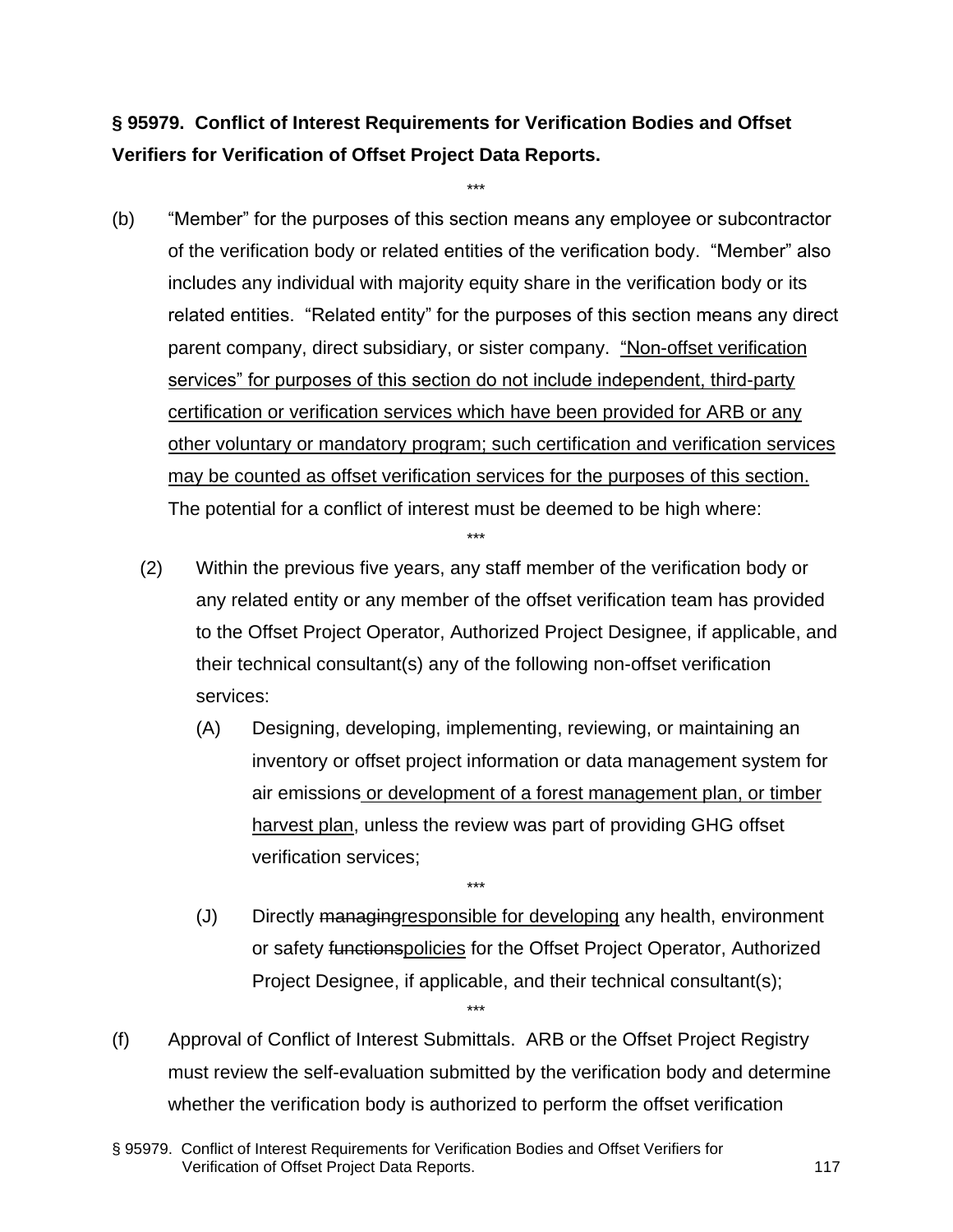services for the Offset Project Operator and Authorized Project Designee, if applicable.

\*\*\*

- (2) If the offset project was listed with an Offset Project Registry, the conflict of interest self-evaluation acceptance or denial notification will be given by the Offset Project Registry. Within 15 calendar days of approving a conflict of interest self-evaluation, the Offset Project Registry must notify ARB in writing of the date on which it approved the self-evaluation.
- (3) When a conflict of interest self-evaluation is updated before or during offset verification services to add a verification team member, ARB or the Offset Project Registry must approve the updated self-evaluation before any new team member participates in offset verification services. Within 15 calendar days of approving an updated self-evaluation, the Offset Project Registry must notify ARB in writing of the date on which it approved the updated selfevaluation.

NOTE: Authority cited: Sections 38510, 38560, 38562, 38570, 38571, 38580, 39600 and 39601, Health and Safety Code. Reference: Sections 38530, 38560.5, 38564, 38565, 38570 and 39600, Health and Safety Code.

\*\*\*

\*\*\*

\*\*\*

## **§ 95981. Issuance of ARB Offset Credits.**

(b) Requirements for Offset Projects Submitted Through an Offset Project Registry Seeking Issuance of ARB Offset Credits. If an Offset Project Operator or Authorized Project Designee provides information for listing pursuant to section 95975, monitors and reports pursuant to section 95976, and has their offset project verified pursuant to sections 95977, 95977.1, and 95977.2 through an Offset Project Registry, the Offset Project Operator or Authorized Project Designee must provide the following information to ARB for issuance of ARB offset credits pursuant to section 95981.1: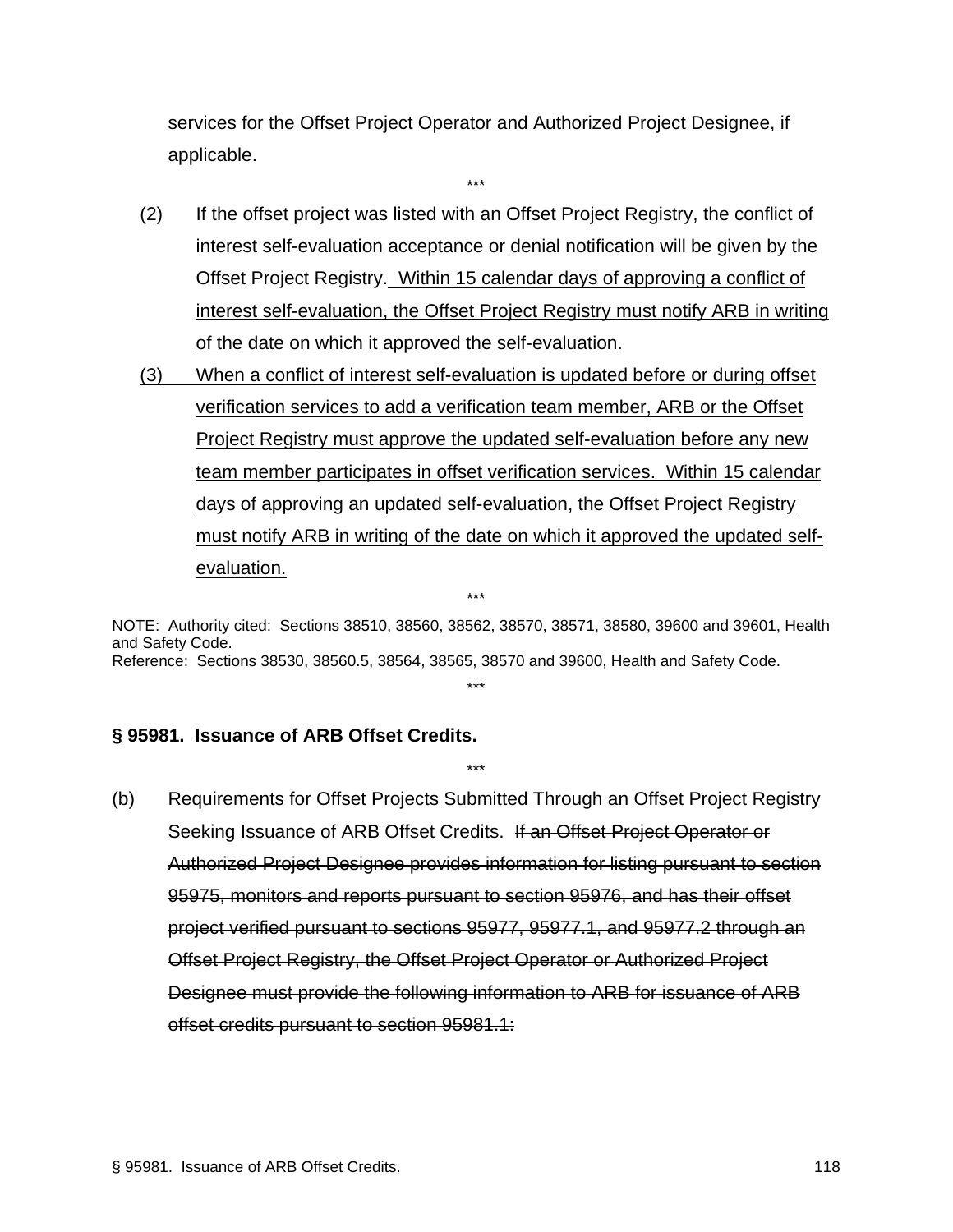- $(1)$  The attestations required in sections  $95975(c)(1)$ ,  $95975(c)(2)$ ,  $95975(c)(3)$ , 95976(d)(7), 95977.1(b)(3)(R)4.b., 95977.1(b)(3)(R)4.e., 95977.1(b)(3)(R)4.f., and any in the applicable Compliance Offset Protocol;
- (2) Offset project listing information submitted to an Offset Project Registry pursuant to sections 95975(c) and (e);
- (3) The original and final Offset Project Data Reports submitted to an Offset Project Registry pursuant to sections 95976(d), 95977.1(b)(3)(M), and 95977.1(b)(3)(R)5.; and
- (4) Offset Verification Statements submitted pursuant to section 95977.1(b)(3)(R)4.b..
- (5) The Offset Project Operator, or Authorized Project Designee, if applicable, must submit a request for issuance of ARB offset credits to ARB for each Offset Project Data Report for which they are seeking issuance of ARB offset credits identifying which Holding Accounts the ARB offset credits should be placed into and how many ARB offset credits will be placed into each Holding Account. The Offset Project Operator or Authorized Project Designee may request that ARB offset credits are placed into the Holding Account of any party not prohibited to hold compliance instruments under this Article. Any party receiving ARB offset credits at the time of ARB offset credit issuance must have a tracking system account with ARB.
- (1C) An Offset Project Operator or Authorized Project Designee may request that only a portion of the eligible GHG reductions and removal enhancements for the applicable Reporting Period be issued ARB offset credits in the request for issuance.
- (2D) The request for issuance of ARB offset credits may be provided to ARB when the Offset Project Operator or Authorized Project Designee, if applicable, submits the information in sections 95981(b)(1) through (4) but must be provided to ARB before it will issue ARB offset credits pursuant to section 95981.1. If the offset project was listed by an Offset Project Registry, the request for issuance of ARB offset credits may not be provided to ARB until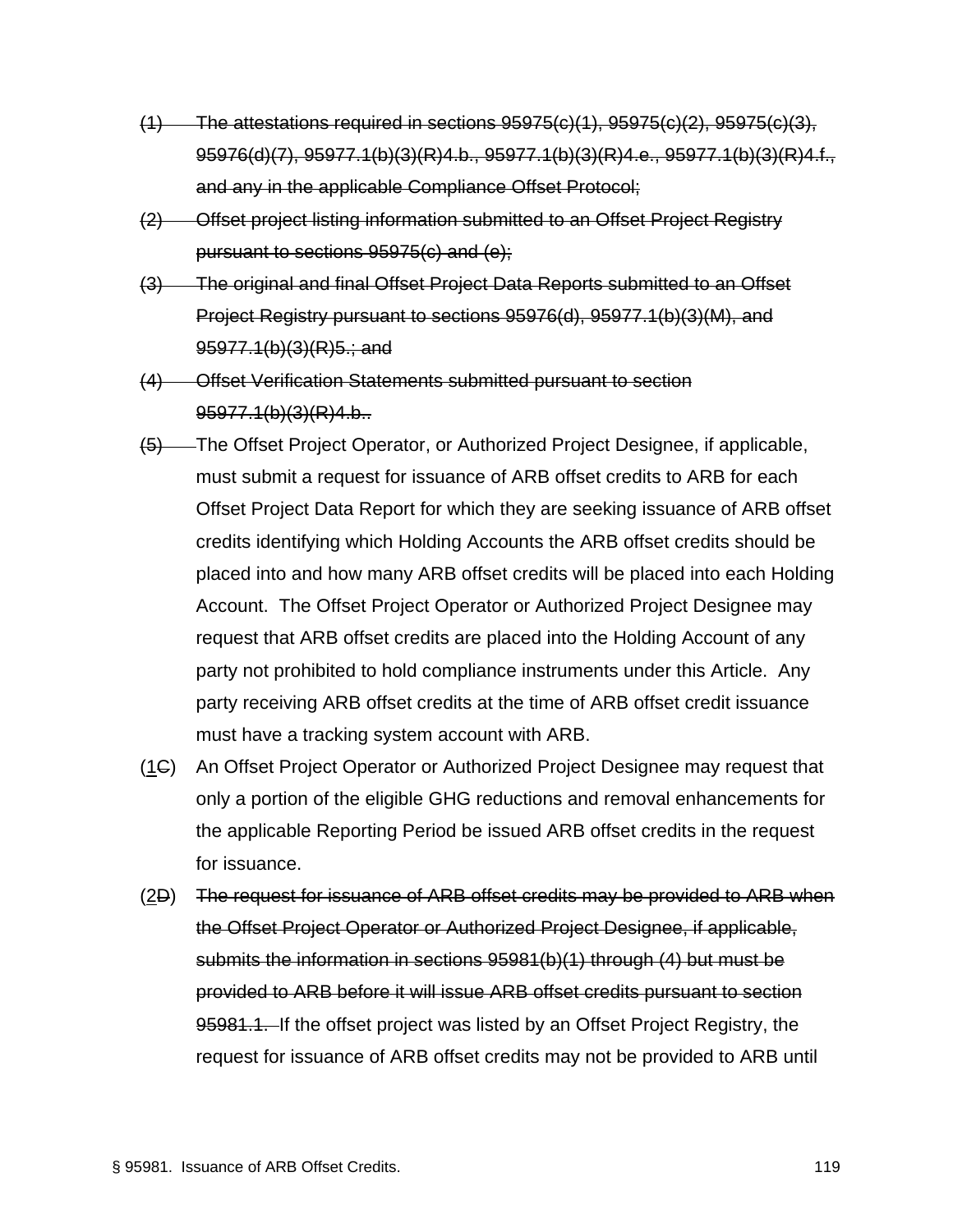the Offset Project Registry has issued registry offset credits for the applicable Offset Project Data Report(s).

(d) Before ARB issues an ARB offset credit pursuant to section 95981.1 for GHG reductions and GHG removal enhancements achieved by an offset project in a Reporting Period, the Primary Account Representative or Alternate Account Representative on the Offset Project Operator's tracking system account must attest Offset Project Operator or Authorized Project Designee must provide the following attestations, in writing, to ARB as follows:

\*\*\*

NOTE: Authority cited: Sections 38510, 38560, 38562, 38570, 38571, 38580, 39600 and 39601, Health and Safety Code. Reference: Sections 38530, 38560.5, 38564, 38565, 38570 and 39600, Health and Safety Code.

\*\*\*

\*\*\*

## **§ 95981.1 Process for Issuance of ARB Offset Credits.**

- (c) Notice of Determination of Issuance of ARB Offset Credits. Not later than 15 calendar five working days after ARB determines to issues an ARB offset credit pursuant to section 95981(c), ARB will notify the Offset Project Operator, or Authorized Project Designee, or any other third party requested by the Offset Project Operator pursuant to section 95981(b)(5)(B) to receive ARB offset credits, of its intent to issue the issuance of ARB offset credits.
- (d) Requests for Additional Information. ARB may request additional information for offset projects submitted through an Offset Project Registry seeking issuance of ARB offset credits.
	- (1) ARB will notify the Offset Project Operator, Authorized Project Designee, or other third party identified in section  $95981(b)(5)(B)$  within 15 calendar days of its determination pursuant to section 95981(c) if the information submitted pursuant to section 95981(b), (c), and (d) is incomplete and request additional specific information.
- (e) A registry offset credit issued pursuant to section 95980.1(a) must be removed or cancelled by the Offset Project Registry within 10 calendar days one year after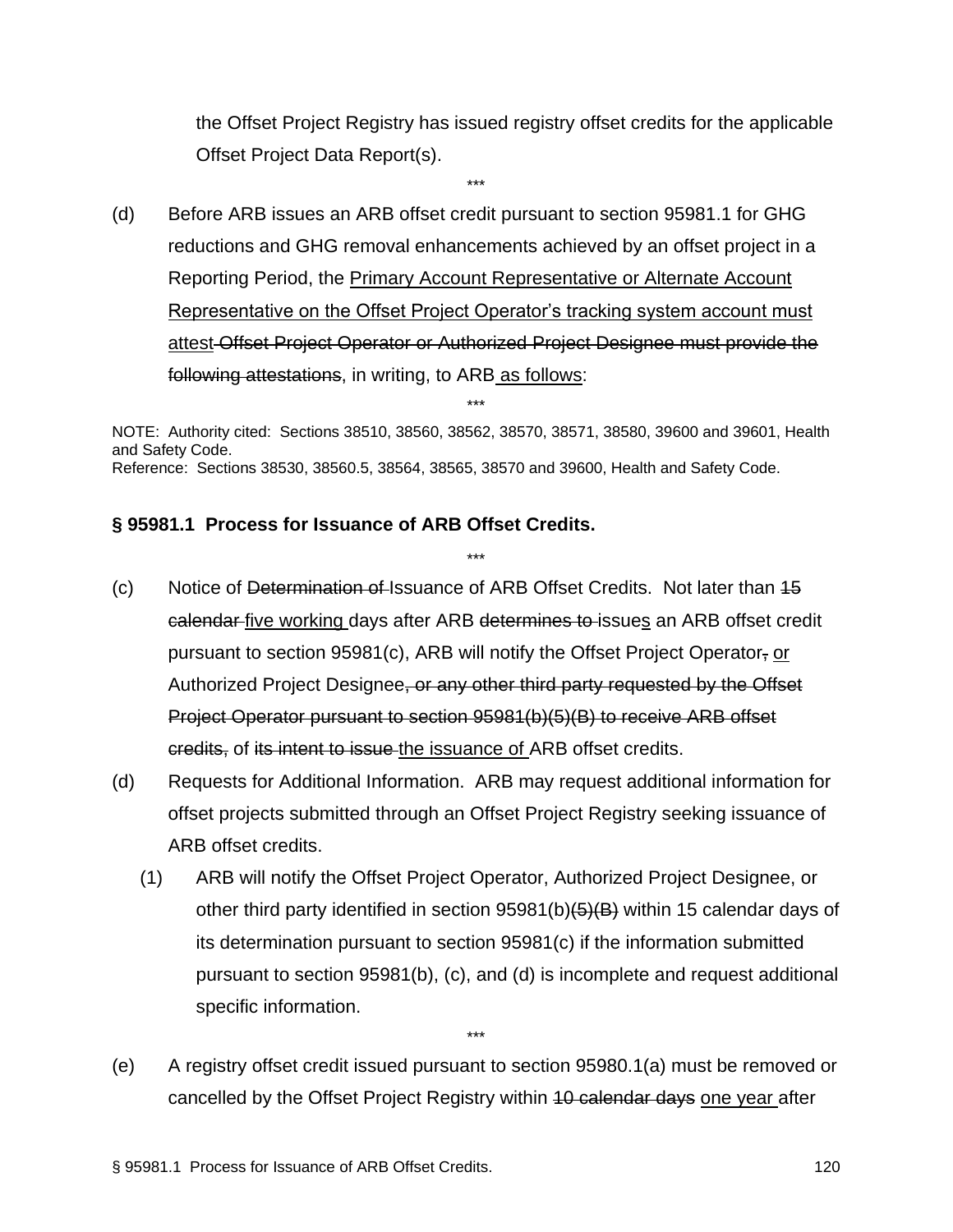ARB issues an ARB offset credit pursuant to this section, such that the registry offset credit is no longer available for transaction on the Offset Project Registry system. Within five working days of the removal or cancellation of registry offset credits, tThe Offset Project Registry must provide proof to ARB that the registry offset credits have been permanently removed or cancelled from the registry system. If registry offset credits are not cancelled within one year, ARB will cancel the ARB offset credits. ARB offset credits cancelled pursuant to this provision may not be re-issued.

(f) Receipt of ARB Offset Credits. ARB will transfer ARB offset credits into the Holding Account of the Offset Project Operator, Authorized Project Designee, or any other third party requested by the Offset Project Operator pursuant to section 95981(b)(5)(B) to receive ARB offset credits, within 15 working days of the Offset Project Registry providing proof to ARB that the registry offset credits have been permanently removed or cancelled from the registry system notice of determination pursuant to sections 95981.1(c) and (d)(4).

NOTE: Authority cited: Sections 38510, 38560, 38562, 38570, 38571, 38580, 39600 and 39601, Health and Safety Code. Reference: Sections 38530, 38560.5, 38564, 38565, 38570 and 39600, Health and Safety Code.

## **§ 95982. Registration of ARB Offset Credits.**

An ARB offset credit will be registered by:

- (a) Creating a unique ARB serial number; and
- (b) Transferring the ARB offset credits to the Holding Account of the listed Offset Project Operator, Authorized Project Designee, or another third party as requested by the Offset Project Operator pursuant to section  $95981(b)(\frac{1}{6})(B)$  to receive ARB offset credits, unless otherwise required by section 95983.

NOTE: Authority cited: Sections 38510, 38560, 38562, 38570, 38571, 38580, 39600 and 39601, Health and Safety Code. Reference: Sections 38530, 38560.5, 38564, 38565, 38570 and 39600, Health and Safety Code.

## **§ 95983. Forestry Offset Reversals.**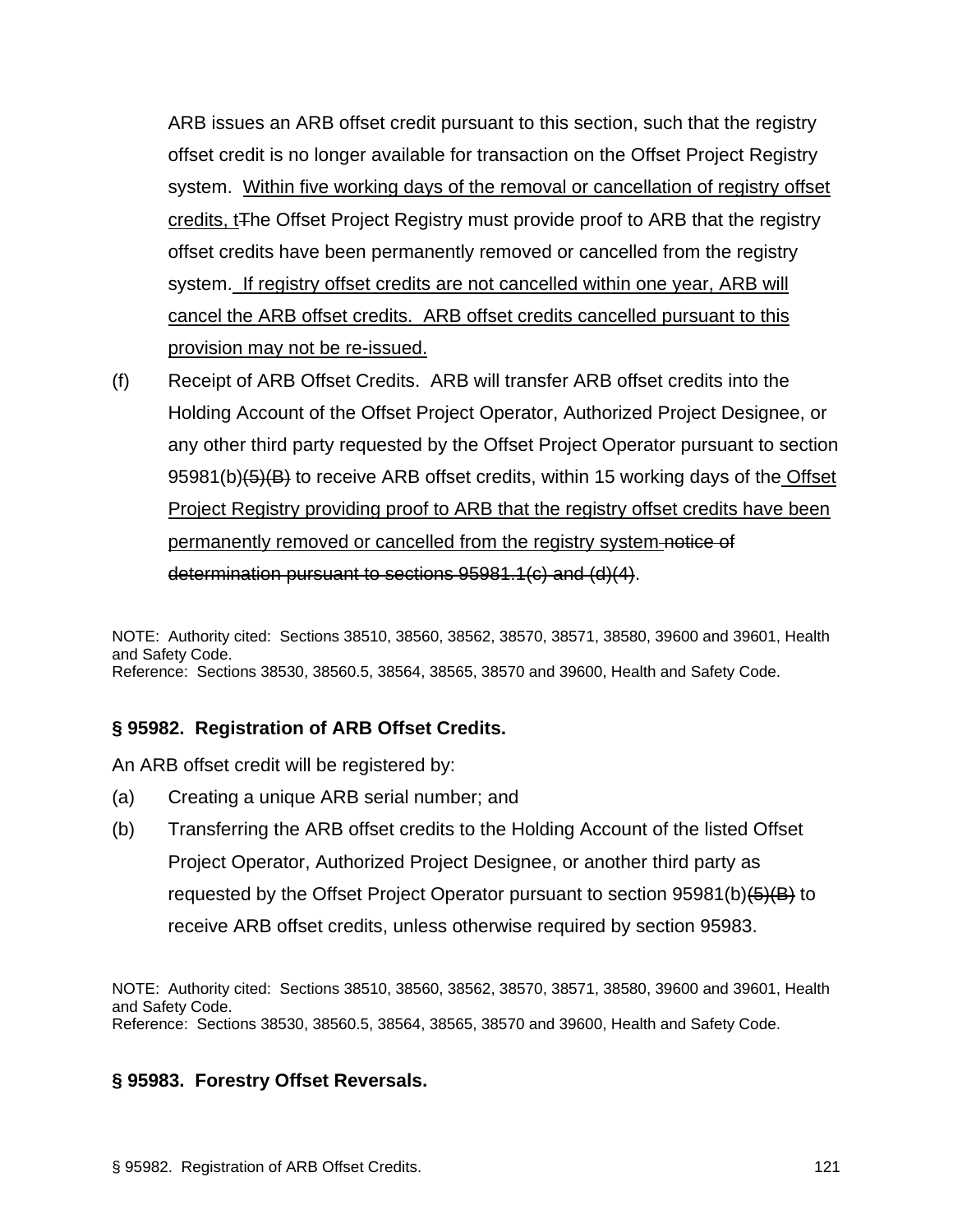(e) Change of Forest Owner or Offset Project Operator. When a Forest Owner or Offset Project Operator changes, whether by merger, acquisition, or any other means, the successor Forest Owner or Offset Project Operator, after the change in ownership, as applicable, is expressly liable for all obligations of the predecessor Forest Owner or Offset Project Operator to submit compliance instruments as determined pursuant to sections 95983(c)(3). For the avoidance of doubt, this obligation of the successor Forest Owner or Offset Project Operator, as applicable, consists of the difference between the number of metric tons of  $CO<sub>2</sub>e$  determined pursuant to sections  $95983(c)(3)$  and the number of valid ARB offset credits or other approved compliance instruments submitted by the predecessor forest owner pursuant to sections 95983(c)(3).

\*\*\*

NOTE: Authority cited: Sections 38510, 38560, 38562, 38570, 38571, 38580, 39600 and 39601, Health and Safety Code. Reference: Sections 38530, 38560.5, 38564, 38565, 38570 and 39600, Health and Safety Code.

## **§ 95984. Ownership and Transferability of ARB Offset Credits.**

(a) Initial ownership of an ARB offset credit will be with the registered Offset Project Operator, Authorized Project Designee, or another third party as requested by the Offset Project Operator pursuant to section 95981(b)(5)(B) to receive ARB offset credits, unless otherwise required by section 95983. An ARB offset credit may be sold, traded, or transferred, unless:

NOTE: Authority cited: Sections 38510, 38560, 38562, 38570, 38571, 38580, 39600 and 39601, Health and Safety Code. Reference: Sections 38530, 38560.5, 38564, 38565, 38570 and 39600, Health and Safety Code.

\*\*\*

## **§ 95985. Invalidation of ARB Offset Credits.**

(b) Timeframe for Invalidation. ARB may invalidate an ARB offset credit pursuant to this section within the following timeframe if a determination is made pursuant to section 95985(f):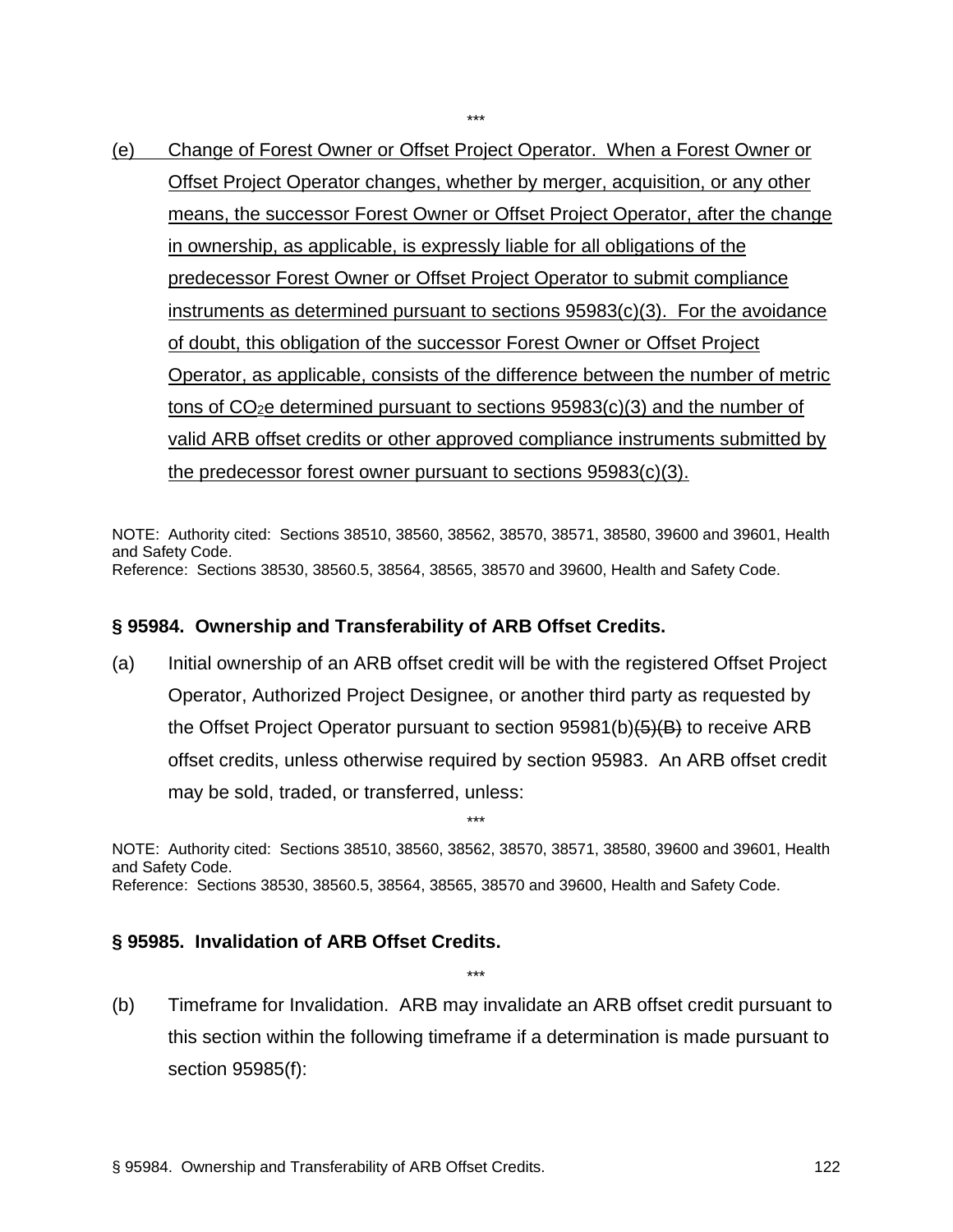(1) Within eight years of issuance of an ARB offset credit, if the ARB offset credit is issued for early action pursuant to the Program for Recognition of Early Action Offset Credits, or within eight years of the date that corresponds to the end of the Reporting Period for which the ARB offset credit is issued, if the ARB offset credit is issued pursuant to section 95981.1, unless one of the following requirements is met:

\*\*\*

\*\*\*

- (B) The Offset Project Operator or Authorized Project Designee for an offset project developed under one of the protocols listed in section 95985(b)(1)(B)5. does the following:
	- 2. The verification conducted by a different verification body for the subsequent Offset Project Data Report and used to reduce the invalidation timeframe of any ARB offset credits must be completed through the submittal of an Offset Verification Statement pursuant to section 95977.1(b)(3)(R)1. within, at a maximum, three years from the date that corresponds to the last time ARB offset credits were issued to the offset project for the Reporting Period, or as provided in section 95990(a)(3)(A) for projects developed under an approved early action quantification methodology. The verification of the subsequent Offset Project Data Report must result in a Positive or Qualified Positive Offset Verification Statement from the new verification body.
- (c) Grounds for Initial Determination of Invalidation. ARB may determine that an ARB offset credit is invalid for the following reasons:

\*\*\*

\*\*\*

(2) The offset project activity and implementation of the offset project was not in accordance with all local, regional, state, and national environmental and health and safety laws and regulations that apply based on the offset project location and that directly apply to the offset project, including as specified in the applicable Compliance Offset Protocol, as determined pursuant to section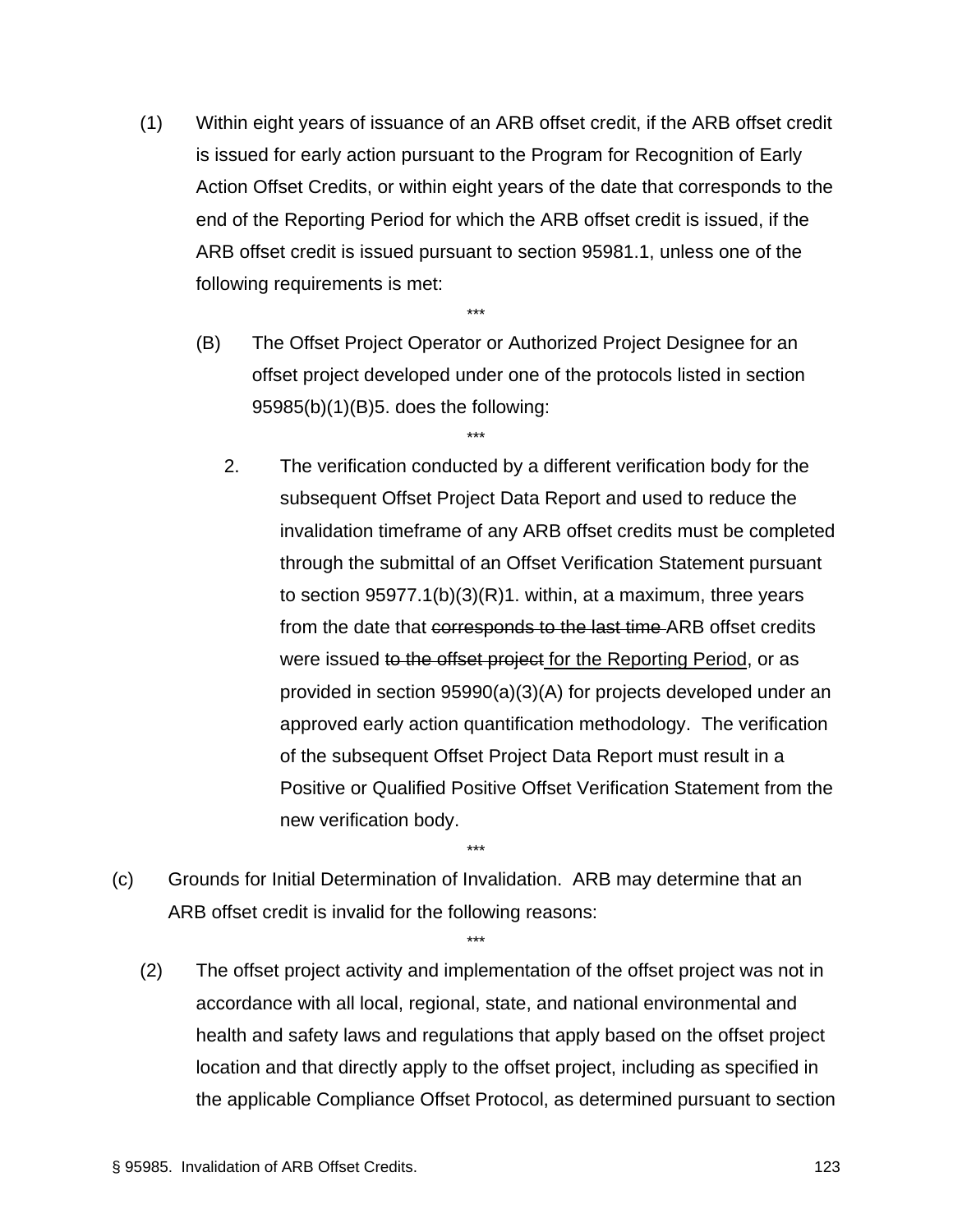95973(b), during the Reporting Period for which the ARB offset credit was issued.

- (A) For offset projects using a protocol from sections  $95973(a)(2)(C)1, 2,$ 4., or 5., if ARB finds that the offset project is out of regulatory compliance, then ARB shall determine how many GHG reductions and GHG removal enhancements were achieved by the offset project for the applicable Reporting Period. Within 10 calendar days of this determination, ARB will notify the verification body that performed the offset verification and the Offset Project Operator or Authorized Project Designee. Within 25 calendar days of receiving the written notification by ARB, the verification body shall provide any available offset verification services information or correspondence related to the relevant Offset Project Data Report(s). Within 25 calendar days of receiving the written notification by ARB, the Offset Project Operator or Authorized Project Designee shall provide data that is required to calculate GHG reductions and GHG removal enhancements for the offset project according to the requirements of this article, the detailed offset verification report prepared by the verification body, and other information requested by ARB. The Offset Project Operator or Authorized Project Designee shall also make available personnel who can assist ARB's determination of how many GHG reductions and GHG removal enhancements were achieved by the offset project for the applicable Reporting Period.
- (B) For offset projects using a protocol from sections  $95973(a)(2)(C)3., 4.,$ or 6., if ARB finds that the offset project is out of regulatory compliance, then ARB shall determine that all ARB offset credits issued for the applicable Reporting Period are subject to invalidation; or

\*\*\*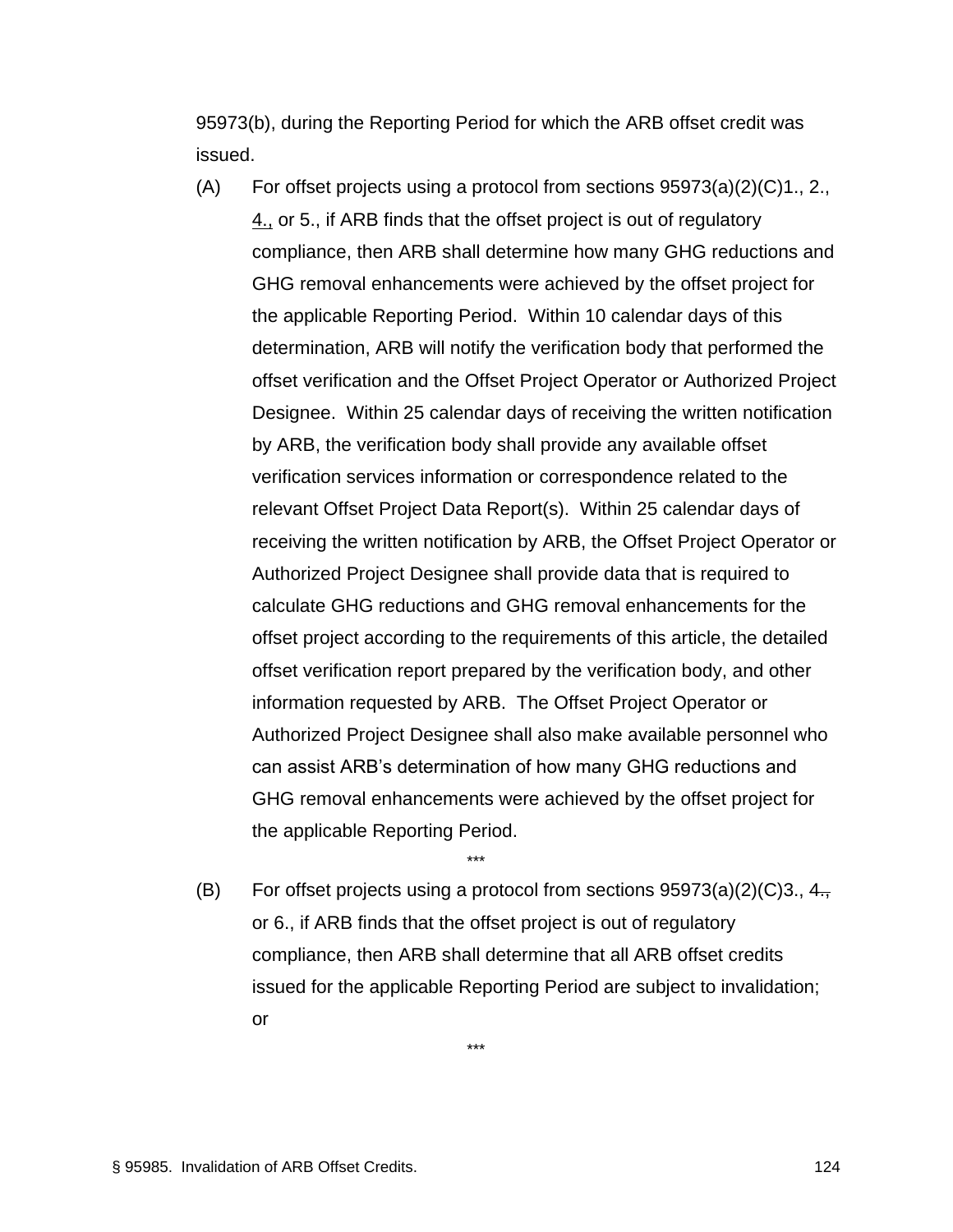(k) Change of Forest Owner or Offset Project Operator. When a Forest Owner or Offset Project Operator changes, whether by merger, acquisition, or any other means, the successor Forest Owner or Offset Project Operator, after the change in ownership, as applicable, is expressly liable for all obligations of the predecessor Forest Owner or Offset Project Operator to submit compliance instruments as determined pursuant to sections 95985(h)(1)(A), 95985(h)(2)(B)(1), and/or 95985(i), as applicable. For the avoidance of doubt, this obligation of the successor Forest Owner or Offset Project Operator, as applicable, consists of the difference between the number of metric tons of  $CO<sub>2</sub>e$ determined pursuant to sections 95985(h), and/or 95985(i), as applicable, and the number of valid ARB offset credits or other approved compliance instruments submitted by the predecessor forest owner pursuant to sections 95985(h), and/or 95985(i), as applicable.

NOTE: Authority cited: Sections 38510, 38560, 38562, 38570, 38571, 38580, 39600 and 39601, Health and Safety Code. Reference: Sections 38530, 38560.5, 38564, 38565, 38570 and 39600, Health and Safety Code.

\*\*\*

## **§ 95987. Offset Project Registry Requirements.**

(b) The Offset Project Registry must make the following information publicly available for each offset project developed under a Compliance Offset Protocol:

\*\*\*

\*\*\*

(3) Clear identification of which offset projects are listed and submitting Offset Project Data Reports using Compliance Offset Protocols. Once an Offset Project Registry has approved a project listing, the Offset Project Registry must continue to list the project but may update the project listing status to "Inactive" if the project has not been issued any registry offset credits or ARB offset credits or update the listing status to "Terminated" if the project has been issued any registry offset credits or ARB offset credits. The Offset Project Registry may update the listing status to "Inactive" or "Terminated" if any of the following circumstances exist: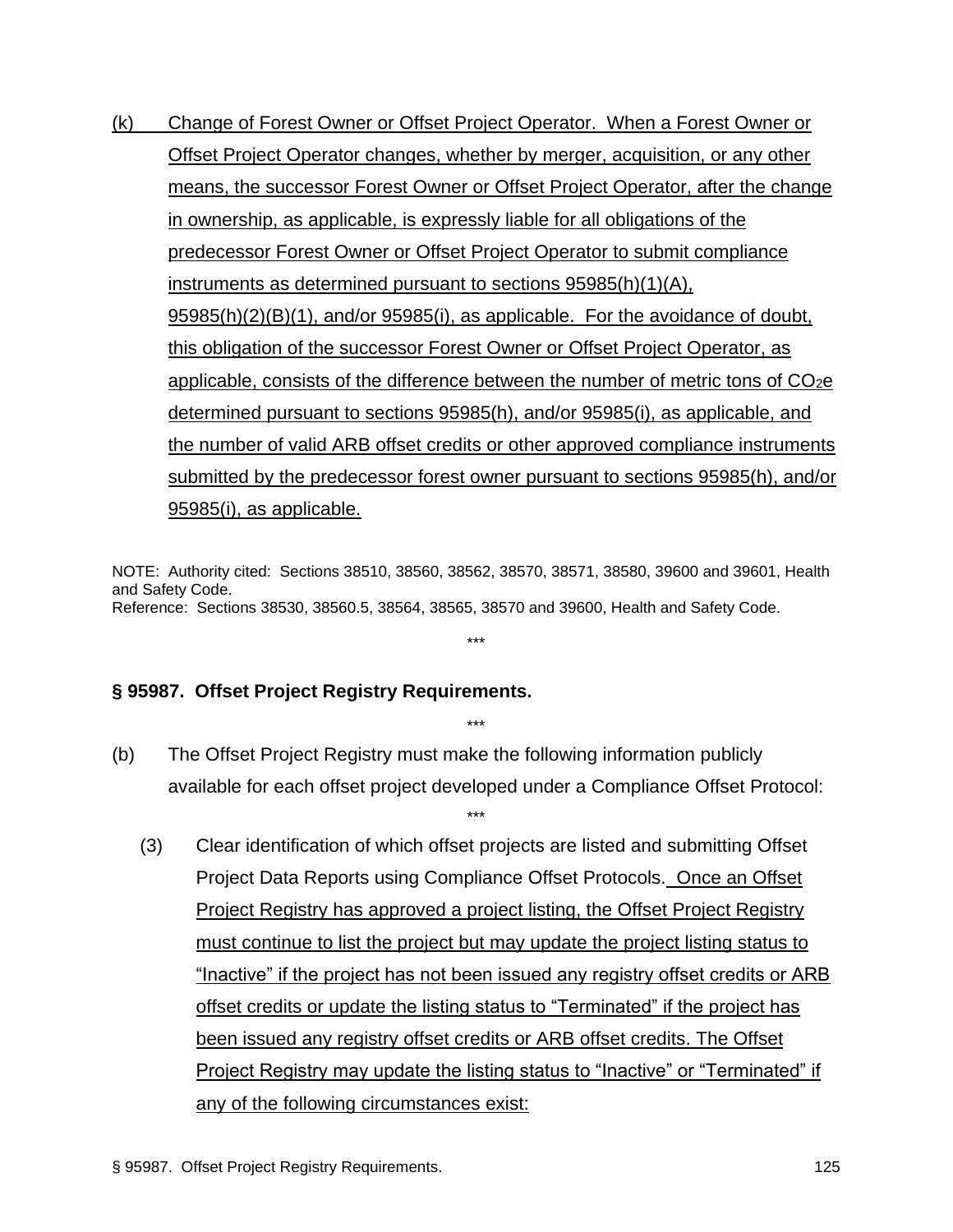- (A) The offset project has missed the 28-month reporting deadline in section 95976(d);
- (B) The offset project has missed the deadline for continuous reporting in section 95976(d);
- (C) The offset project, if listed under the Compliance Offset Protocol in section 95973(a)(2)(C)1., has submitted an Offset Project Data Report but has missed the 11-month verification deadline in section 95977(d);
- (D) The offset project terminates, as specified by the Compliance Offset Protocols in section 95973(a)(2)(C)4.; or
- (E) The Offset Project Operator submits a letter to the Offset Project Registry stating that it no longer intends to pursue registry offset credit issuance for this project. The letter must be signed by the Offset Project Operator's Primary or Alternate Account Representative and must include the following:
	- 1. Offset Project Operator name and CITSS identification number;
	- 2. Offset project name and both ARB and Offset Project Registry identification numbers;
	- 3. Name and date of the Compliance Offset Protocol used by the offset project;
	- 4. Date on which the Offset Project Registry approved the listing;
	- 5. Indication that the the Offset Project Operator will no longer pursue any registry offset credits for the project;
	- 6. Request to change the project status to "Inactive" or "Terminated"; and
	- 7. Signature, printed name, title, and date signed.
- (4) When an Offset Project Registry updates the listing status to "Inactive" or "Terminated," the Offset Project Registry must make publicly available a copy of the letter submitted under section 95987(b)(3)(E) or must make publicly available a memo authored by the Offset Project Registry explaining the change of status. The memo must include the following: (A) Offset Project Operator name and CITSS identification number;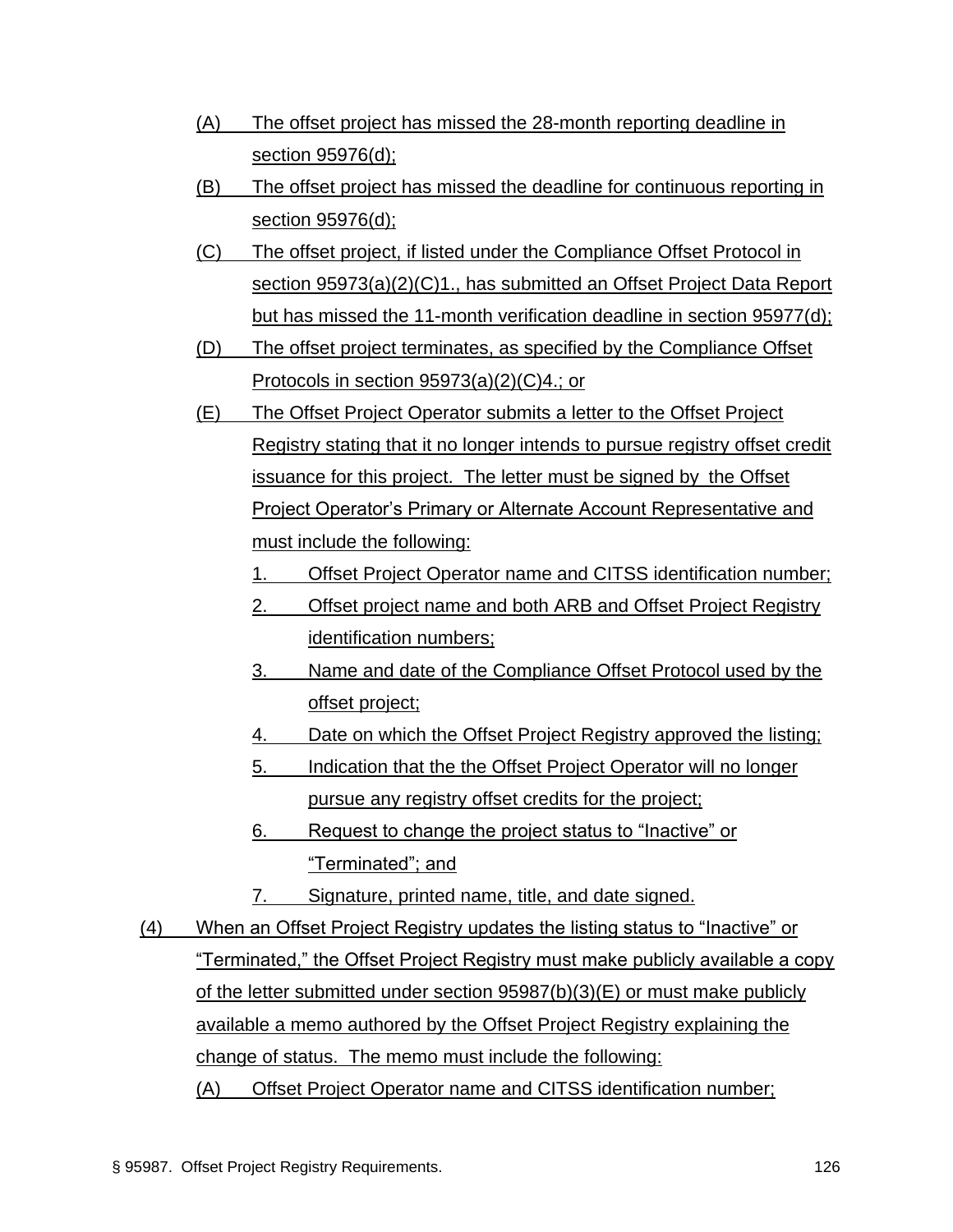- (B) Offset project name and both ARB and Offset Project Registry identification numbers;
- (C) Name and date of the Compliance Offset Protocol used by the offset project;
- (D) Date on which the Offset Project Registry approved the listing;
- (E) Indication of the deadline(s) missed; and
- (F) Date on which the Offset Project Registry has updated the status to "Inactive" or "Terminated."
- (5) An Offset Project Registry may update an offset project's listing status to "Completed" if (1) ARB offset credits have been issued for the offset project, (2) no further ARB offset credits will be issued to the project, (3) the project may no longer undergo offset verification services that could reduce the invalidation period for any ARB offset credits from eight years to three years pursuant to section 95985(b), (4) the project is no longer required to monitor, report, and verify the permanence of its GHG emission reductions or GHG removal enhancements, and (5) the end of the project life has been reached as defined in the Compliance Offset Protocols in section 95973(a)(2)(C)4. (if applicable).
- (6) An Offset Project Registry may update an offset project's listing status to "Monitored" if (1) ARB offset credits have been issued for the offset project, (2) no further ARB offset credits will be issued to the project, and (3) the project is still required to monitor, report, and verify the permanence of its GHG emission reductions or GHG removal enhancements.
- (e) The Offset Project Registry must audit at least 10 percent of the annual full offset verifications developed for offset projects using a Compliance Offset Protocol.

\*\*\*

- (1) The audit must include the following checks:
	- (F) An investigative review of the conflict of interest assessment provided by the verification body, which includes the following: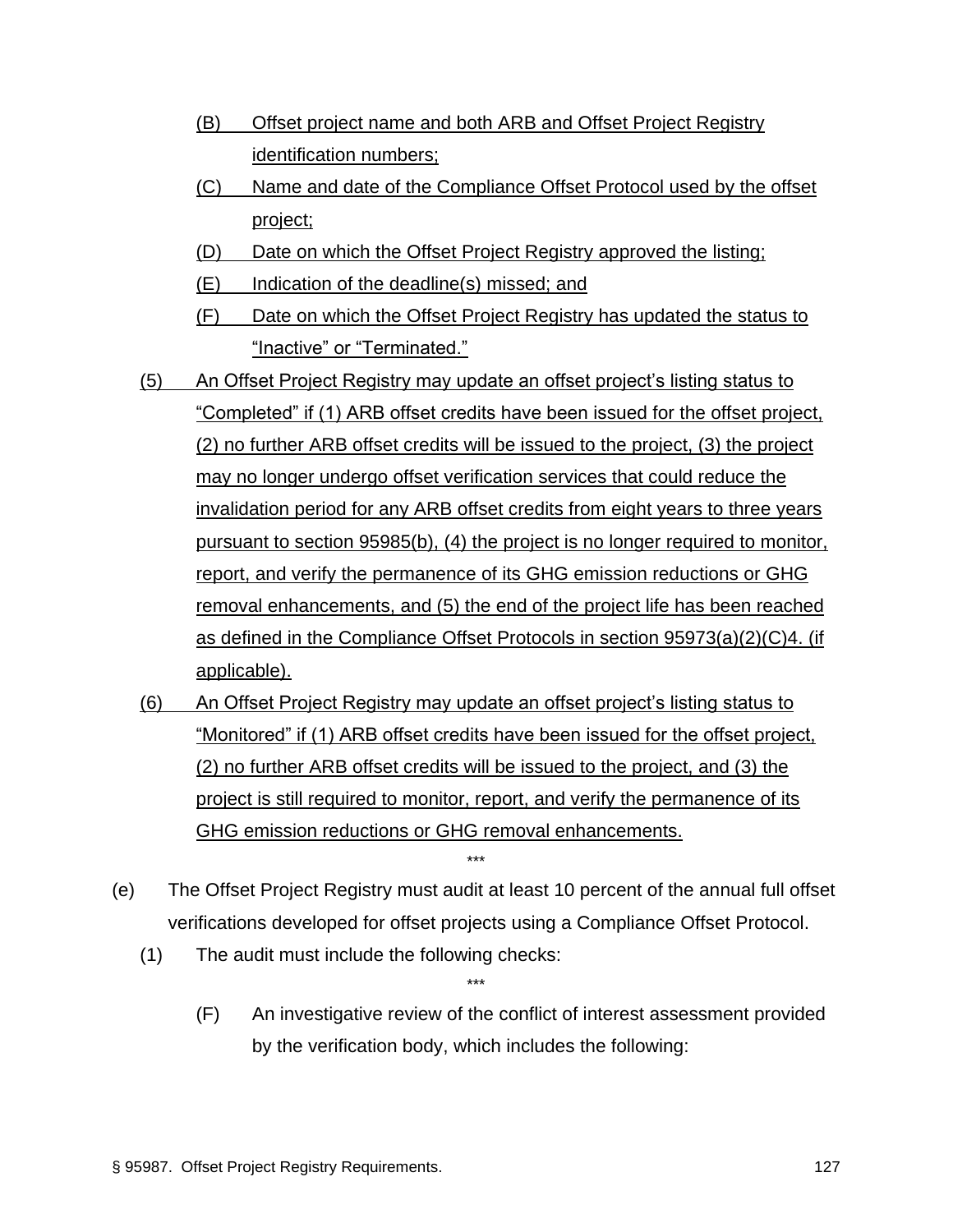- 1. Discussions with both the lead verifier, the verification body officer or staff person most knowledgable about who submitted the conflict of interest assessment form self-evaluation, and the Offset Project Operator or Authorized Project Designee to confirm the information on the conflict of interest assessment form is true, accurate, and complete;
- (f) The Offset Project Registry must review each detailed verification report provided in section 95977.1(b)(3)(R)(4.)(a.) for completeness and accuracy and to ensure it meets the requirements of section 95977.1(b)(3)(R)(4.)(a.) before accepting the associated Offset Verification Statement for the Offset Project Data Report and issuing registry offset credits. The Offset Project Registry must maintain a log of all issues raised during its review of a detailed verification report and the corresponding Offset Project Data Report and Offset Verification Statement and how the issues are resolved. Within three working days of issuing registry offset credits, the Offset Project Registry must provide the following to ARB:

- (1) The attestations required in sections  $95976(d)(7)$ ,  $95977.1(b)(3)(R)4.b$ . 95977.1(b)(3)(R)4.e., 95977.1(b)(3)(R)4.f., and any in the applicable Compliance Offset Protocol;
- (2) The final Offset Project Data Reports submitted to an Offset Project Registry pursuant to sections 95976(d), 95977.1(b)(3)(M), and 95977.1(b)(3)(R)5.;
- (3) The final Offset Verification Statements submitted pursuant to section 95977.1(b)(3)(R)4.b.; and
- (4) The Offset Project Registry's log of all issues raised during its review. \*\*\*
- (l) Within 10 working days of first receiving an Offset Project Data Report to meet the reporting deadline pursuant to section 95976(d)(8), an Offset Project Registry must provide ARB a copy of the Offset Project Data Report and confirm the date on which the Offset Project Data Report was submitted to the Offset Project Registry.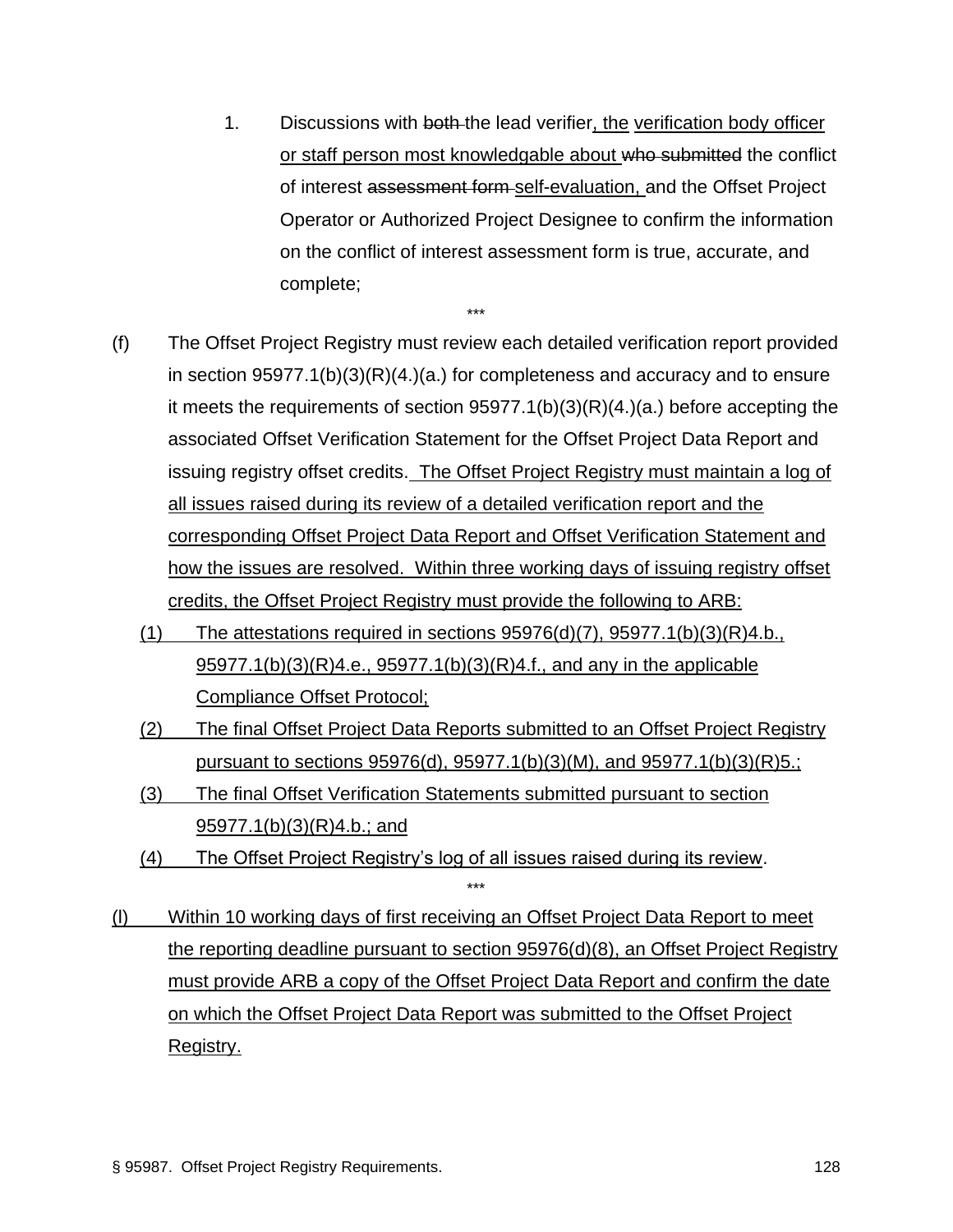NOTE: Authority cited: Sections 38510, 38560, 38562, 38570, 38571, 38580, 39600 and 39601, Health and Safety Code. Reference: Sections 38530, 38560.5, 38564, 38565, 38570 and 39600, Health and Safety Code.

\*\*\*

#### **§ 95989. Direct Environmental Benefits in the State.**

- (a) Offset projects using a protocol listed in section 95973(a)(2)(C) that are located within, or that avoid GHG emissions within, the State of California are considered to provide direct environmental benefits in the State.
- (b) Any project located outside the State of California may submit the following information to ARB to enable a determination of whether the project provides direct environmental benefits in the State. Such determination must be based on a showing that the offset project or offset project type provides for the reduction or avoidance of emissions of any air pollutant that is not credited pursuant to the applicable Compliance Offset Protocol in the State or a reduction or avoidance of any pollutant that is not credited pursuant to the applicable Compliance Offset Protocol that could have an adverse impact on waters of the State.
	- (1) Scientific, peer-reviewed information or reports supporting a claim that the offset project or offset project type results in this type of reduction or avoidance of any pollutant in the State;
	- (2) Governmental reports from local, state, or national environmental, health, or energy agencies, or multinational bodies (such as the Intergovernmental Panel on Climate Change) supporting a claim that the offset project or offset project type results in this type of reduction or avoidance of any pollutant in the State; or
	- (3) Monitoring or other analytical data supporting a claim that the offset project or offset project type results in this type of reduction or avoidance of any pollutant in the State.
- (c) New offset projects. In order to be eligible to demonstrate that an offset project located outside the State of California provides direct environmental benefits in the State, the Offset Project Operator or Authorized Project Designee shall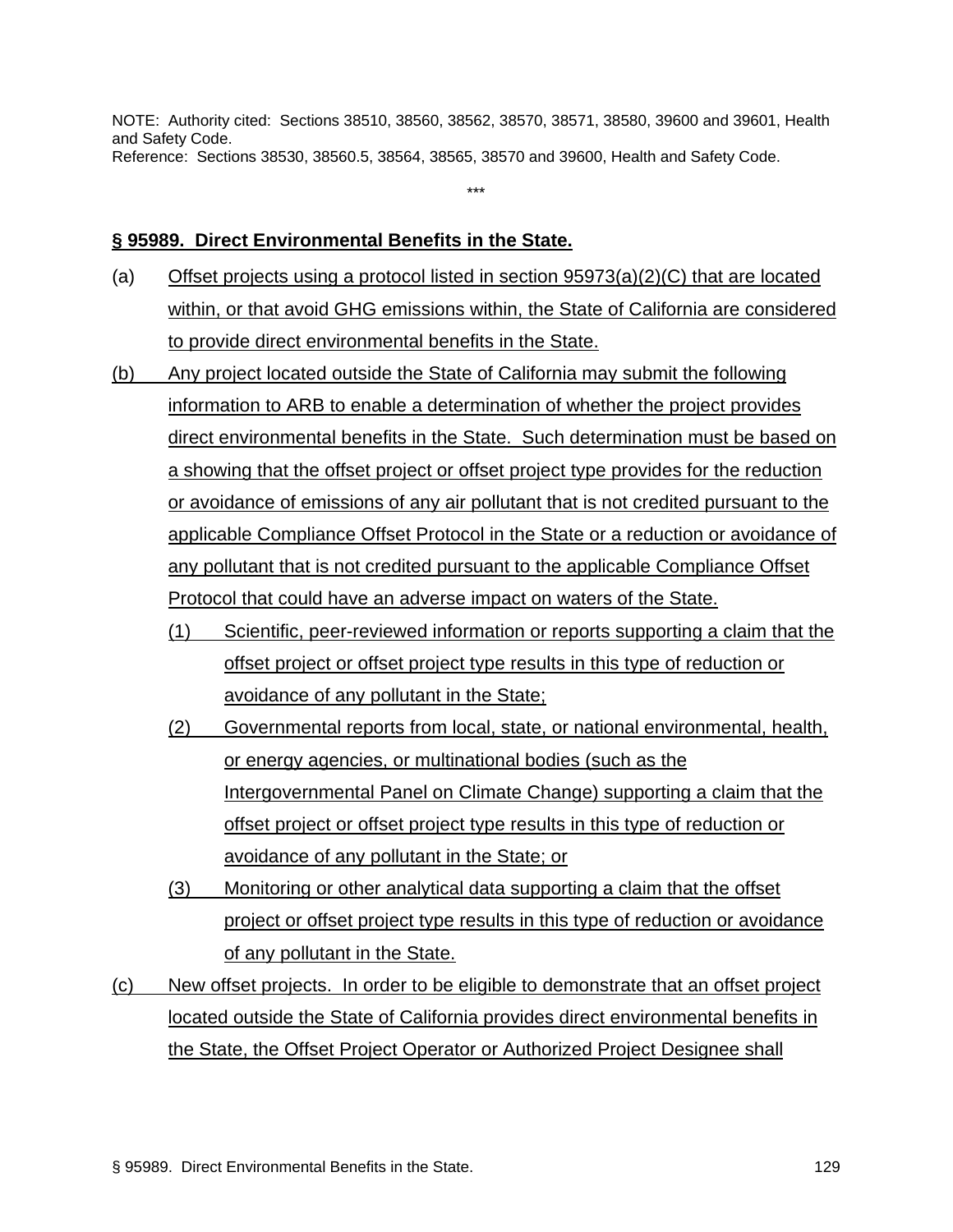submit all relevant materials listed in this section along with the first reporting period Offset Project Data Report as specified in section 95976(d).

(d) Existing offset projects. For offset projects located outside the State of California which have already received ARB offset credits that would like to demonstrate that they provide direct environmental benefits in the State, the Offset Project Operator, Authorized Project Designee, or holder of the offset credits must submit all relevant materials listed in this section to ARB no later than December 31, 2021, to ensure that projects recognized as providing direct environmental benefits in the state can be identified prior to any surrender of compliance instruments in November 2022 to meet a compliance obligation for 2021 emissions.

NOTE: Authority cited: Sections 38510, 38560, 38562, 38570, 38571, 38580, 39600 and 39601, Health and Safety Code. Reference: Sections 38530, 38560.5, 38564, 38565, 38570 and 39600, Health and Safety Code.

## **Subarticle 14: Recognition of Compliance Instruments from Other Programs**

## **§ 95990. Recognition of Early Action Offset Credits.**

(a) An ARB offset credit issued pursuant to the Program for Recognition of Early Action Offset Credits may be invalidated pursuant to section 95985 as follows:

\*\*\*

- (3) For an early action offset project developed under one of the quantification methodologies in the Program for Recognition of Early Action Offset Credits the invalidation timeframe will remain at eight years, unless one of the following applies and are met to reduce the invalidation timeframe to three years:
	- (A) If an Offset Project Operator or Authorized Project Designee transitions an early action offset project to a Compliance Offset Protocol pursuant to the Program for Recognition of Early Action Offset Credits:
		- 2. The ARB-accredited verification body must be a different verification body than the one that conducted any regulatory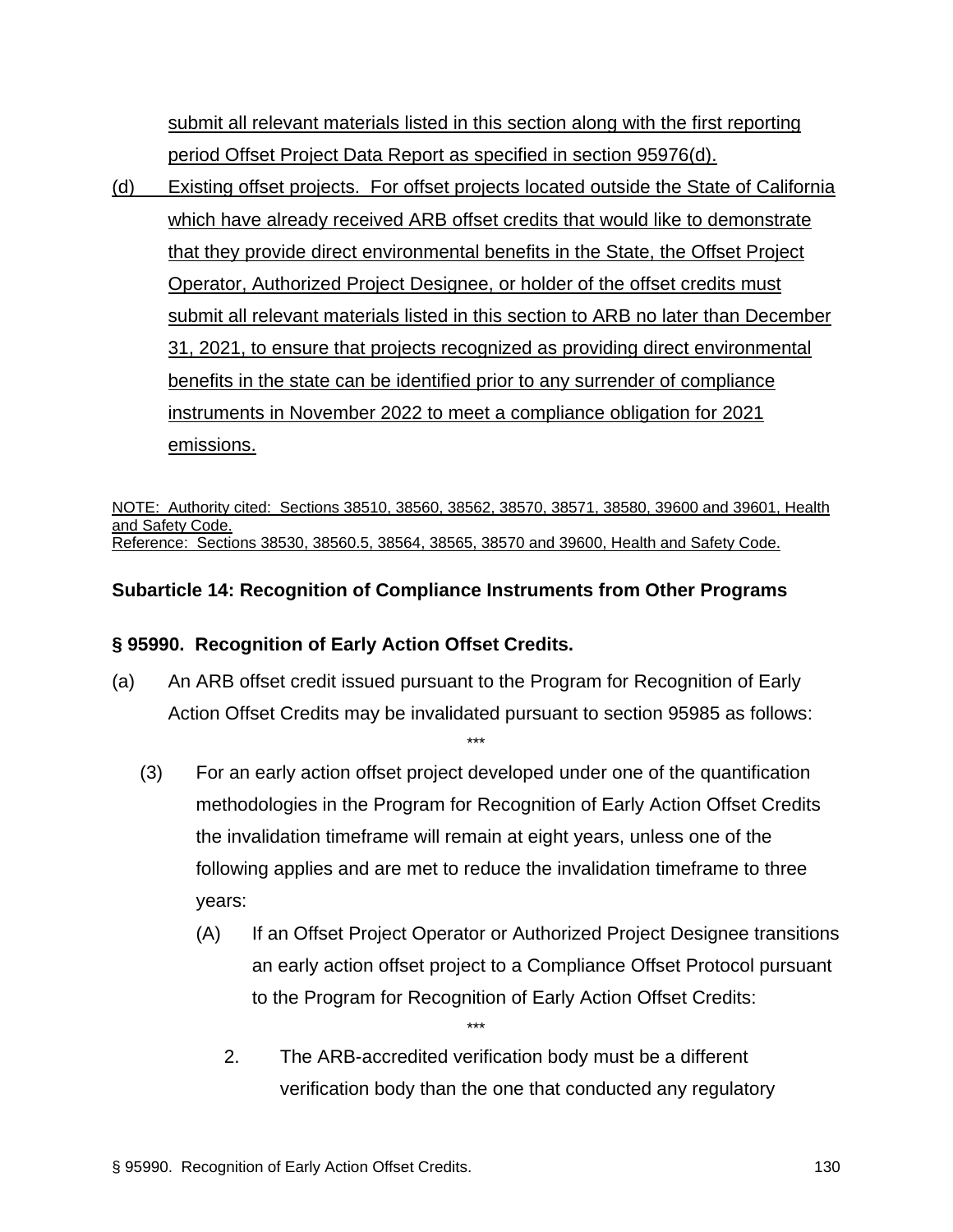verification services of the early action offset project pursuant to the Program for Recognition of Early Action Offset Creditssection 95990(f) or that verified the early action offset project under the Early Action Offset Program, and must meet the requirements for conflict of interest pursuant to section 95979 and for the rotation of verification bodies pursuant to section 95977.1(a); and

- 3. If the requirements in sections  $95990(a)(3)(A)$  through  $(a)(3)(A)2$ . are met, the invalidation timeframe would be as specified in section 95985(b)(1)(B)3.b.; or
- (B) If an Offset Project Operator or Authorized Project Designee does not transition an early action offset project to a Compliance Offset Protocol pursuant to the Program for Recognition of Early Action Offset Credits, or the Offset Project Operator or Authorized Project Designee chooses to reduce the invalidation timeframe prior to the verification of a subsequent Offset Project Data Report being verified pursuant to the Program for Recognition of Early Action Offset Credits above:
	- 1. An ARB-accredited verification body must conduct full offset verification services pursuant to sections 95977.1 and 95978, except for section 95977.1(b)(3)(M), based on the original data report and/or reporting information submitted to the Early Action Offset Program for the original offset verification conducted under the Early Action Offset Program for the applicable early action reporting period. Although the requirements in section 95977.1(b)(3)(M) do not need to be met under this section, any misreporting, discrepancies, and omissions found during the full offset verification services must be included in the offset material misstatement calculation performed pursuant to section 95977.1(b)(3)(Q). The full offset verification services must be in addition to any regulatory verification services conducted for the early action offset project pursuant to the Program for Recognition of Early Action Offset Creditssection 95990(f). The verification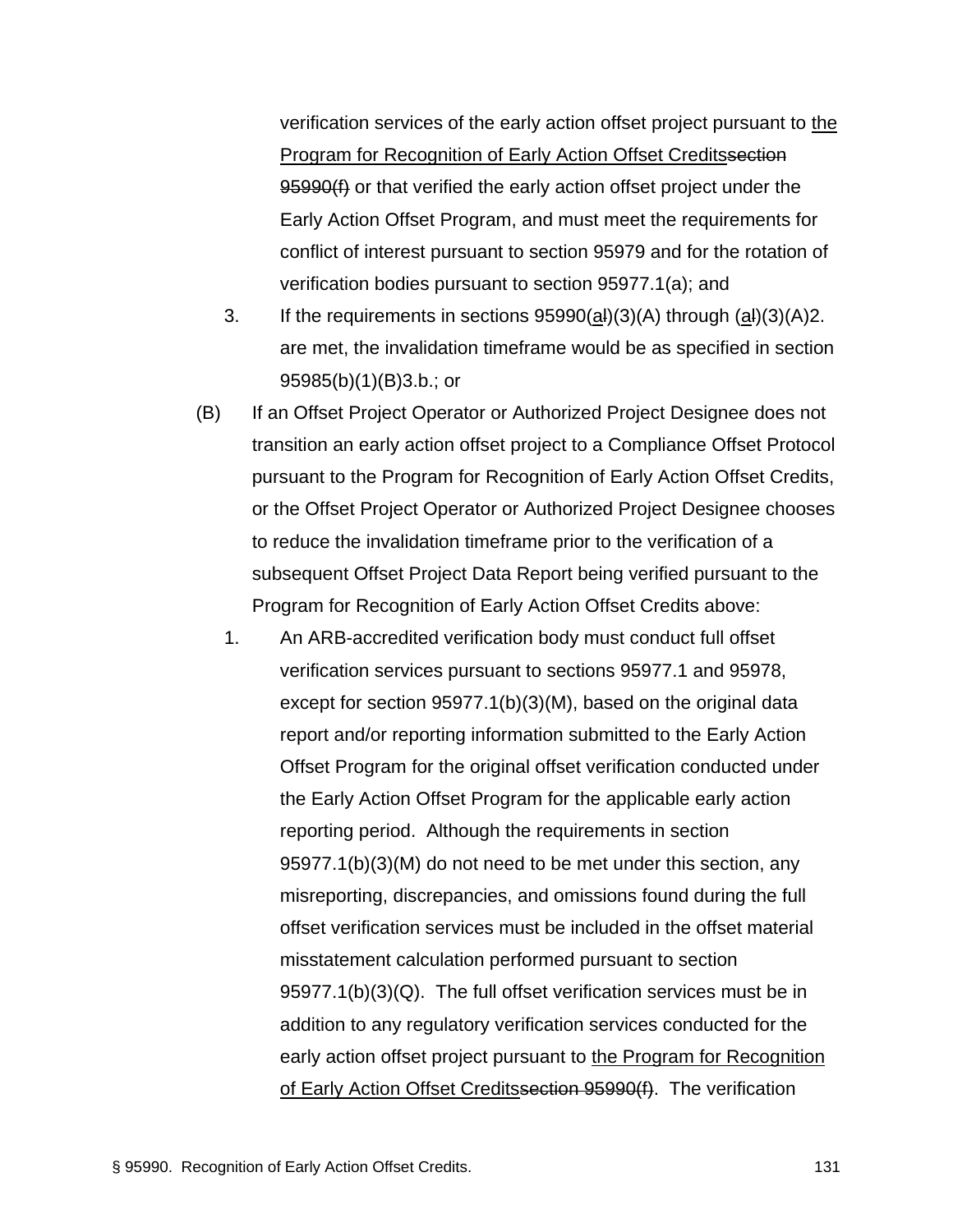body must submit the verification materials pursuant to section 95985(b)(1)(A)2.a. and the Offset Project Registry, and ARB must review the verification materials pursuant to sections 95985(b)(1)(A)2.b. through d.;

- 2. The ARB-accredited verification body must meet the requirements for conflict of interest pursuant to section 95979 and rotation of verification bodies pursuant to section  $95977.1(a)$ , and be a different verification body than the one that conducted any regulatory verification services of the applicable early action reporting period for the early action offset project pursuant to the Program for Recognition of Early Action Offset Credits or that verified the applicable early action reporting period for the early action offset project under the Early Action Offset Program; and
- 3. The new ARB-accredited verification body must complete the full offset verification services, by submitting an Offset Verification Statement, pursuant to section 95977.1(b)(3)(R)1., within a maximum of three years following the issuance of ARB offset credits for the early action reporting period as a result of the regulatory verification services performed pursuant to the Program for Recognition of Early Action Offset Credits, and the Offset Project Operator or Authorized Project Designee must receive a Positive or Qualified Positive Offset Verification Statement from the new verification body for the same early action reporting period. The full offset verification services must include a site visit to the offset project location, and any other sites as specified in the applicable early action quantification methodology. The site visit must be performed only once for all qualifying early action reporting periods.
- (4) For an early action offset project developed under the quantification methodology in the Program for Recognition of Early Action Offset Credits,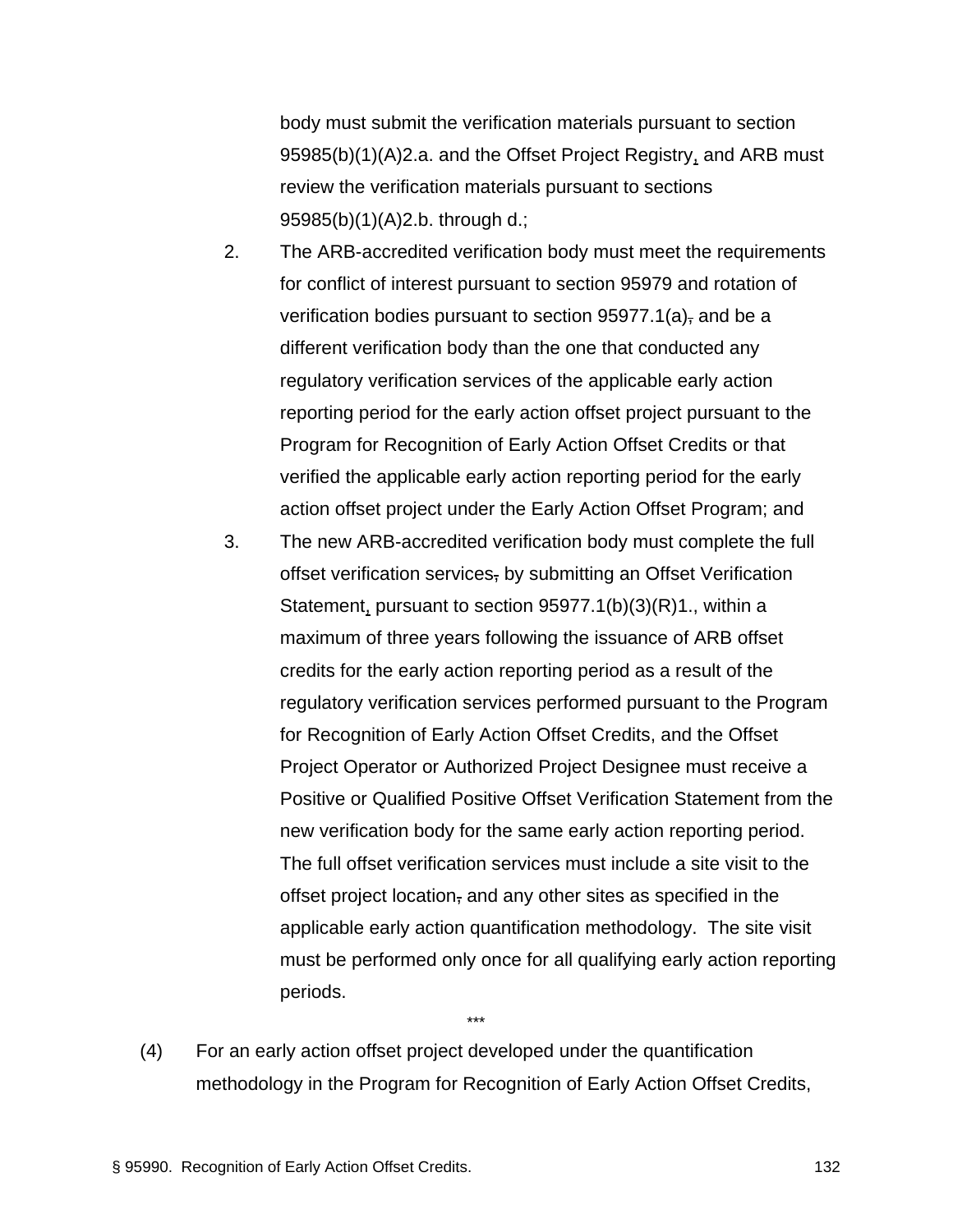the invalidation timeframe will remain at eight years, unless the following criteria are met to reduce the invalidation timeframe to three years:

- (A) An ARB-accredited verification body must conduct full offset verification services pursuant to sections 95977.1 and 95978, except for section 95977.1(b)(3)(M), based on the original data report and/or reporting information submitted to the Early Action Offset Program for the original offset verification conducted under the Early Action Offset Program for the applicable early action reporting period. Although the requirements in section 95977.1(b)(3)(M) do not need to be met under this section, any misreporting, discrepancies, and omissions found during the full offset verification services must be included in the offset material misstatement calculation performed pursuant to section 95977.1(b)(3)(Q). The full offset verification services must be in addition to any regulatory verification services conducted for the early action offset project pursuant to the Program for Recognition of Early Action Offset Creditssection 95990(f). The verfication body must submit the verification materials pursuant to section 95985(b)(1)(A)2.a. and the Offset Project Registry and ARB must review the verification materials pursuant to sections 95985(b)(1)(A)2.b. through d.;
- (B) The ARB-accredited verification body must meet the requirements for conflict of interest pursuant to section 95979 and the rotation of verification bodies pursuant to section  $95977.1(a)$ , and be a different verification body than the one that conducted any regulatory verification services of the applicable early action reporting period for the early action offset project pursuant to the Program for Recognition of Early Action Offset Credits or that verified the applicable early action reporting period for the early action offset project under the Early Action Offset Program; and
- (C) The new ARB-accredited verification body must complete the full offset verification services, by submitting an Offset Verification Statement, pursuant to section 95977.1(b)(3)(R)1., within a maximum of three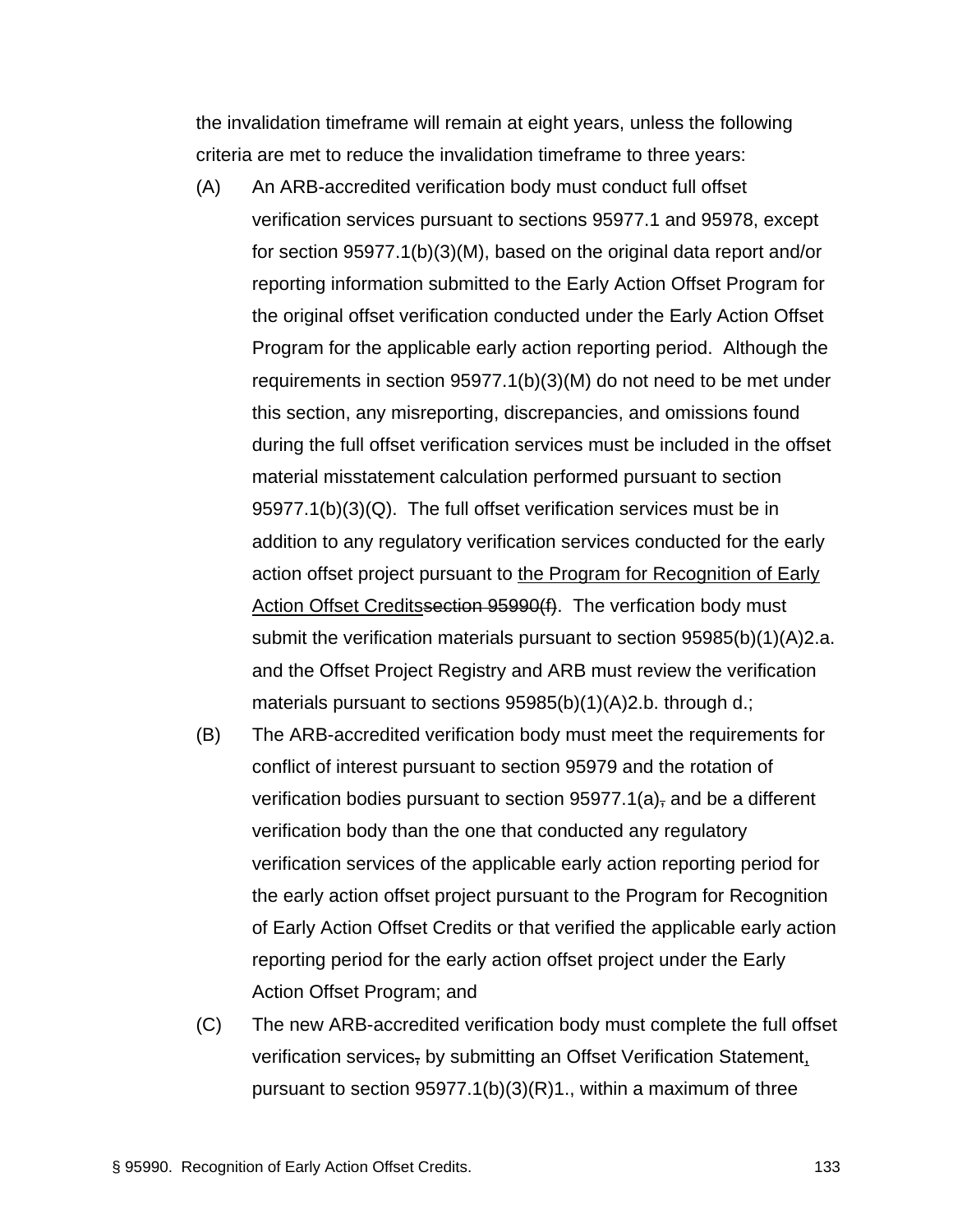years following the issuance of ARB offset credits for the early action reporting period as a result of the regulatory verification services performed pursuant to the Program for Recognition of Early Action Offset Credits and the Offset Project Operator or Authorized Project Designee must receive a Positive or Qualified Positive Offset Verification Statement from the new verification body for the same early action reporting period. The full offset verification services must include a site visit to the offset project location, and any other sites as specified in the applicable early action quantification methodology. The site visit must only be performed once for all qualifying early action reporting periods.

NOTE: Authority cited: Sections 38510, 38560, 38562, 38570, 38571, 38580, 39600 and 39601, Health and Safety Code. Reference: Sections 38530, 38560.5, 38564, 38565, 38570 and 39600, Health and Safety Code.

\*\*\*

\*\*\*

\*\*\*

#### **Subarticle 15: Enforcement and Penalties**

**§ 96011. Authority to Suspend, Revoke, or Modify.**

(d) Nothing in this section prevents the Executive Officer from taking such other actions as are necessary to protect the environmental stringency of the California Cap-and-Trade Program, including limiting transfers in or out of holding accounts.

\*\*\*

- (1) Within 24 hours of taking action to protect the environmental stringency of the California Cap-and-Trade Program, the Executive Officer shall post publicly to the Cap-and-Trade Program website the specific action taken with an explanation of why it was necessary.
- (2) The public information will include:

(A) A contact name for questions regarding the action;

(B) Duration of the action, if known;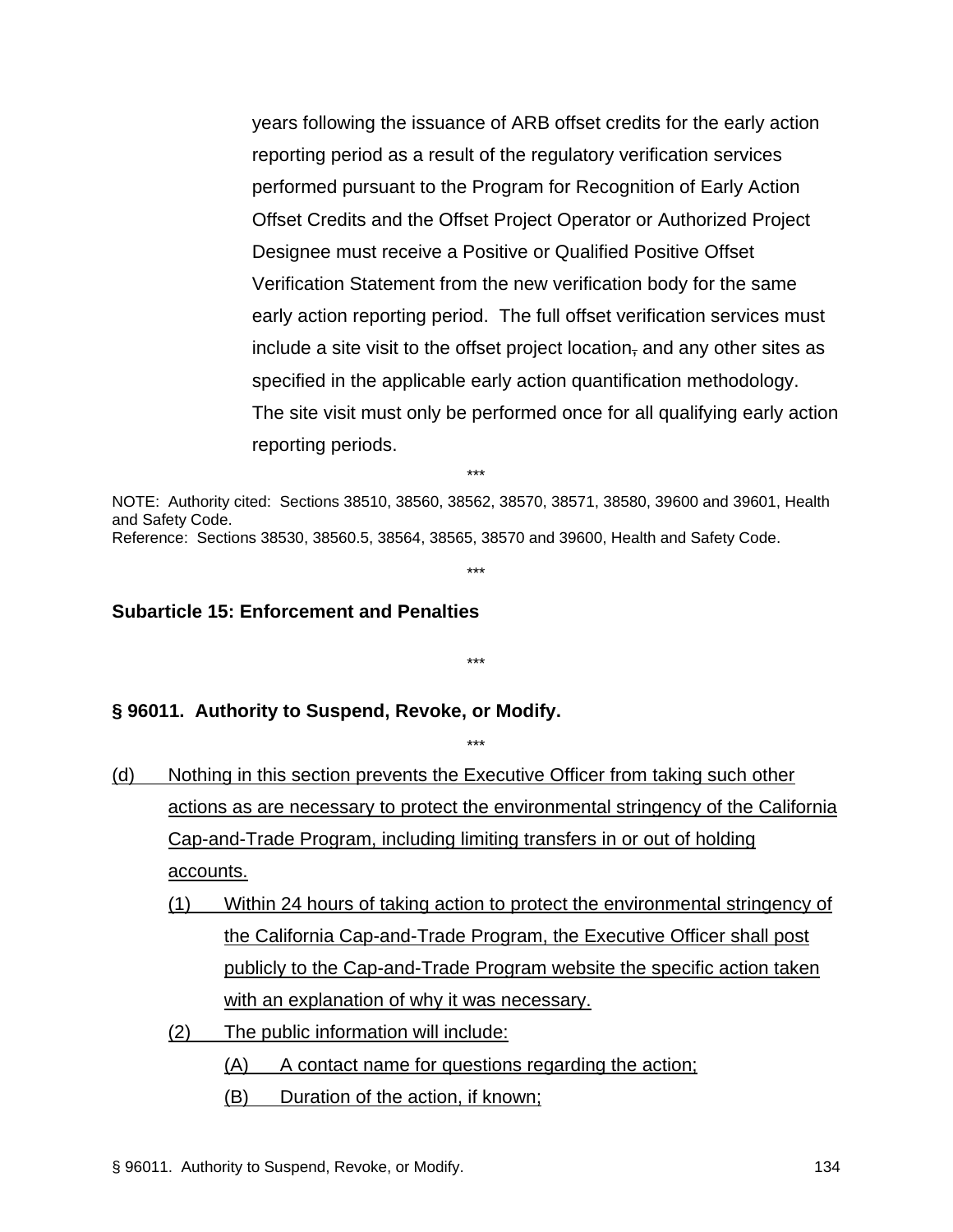# (C) Any details on the status of existing compliance instruments in accounts; and

#### (D) Any other relevant information.

NOTE: Authority cited: Sections 38510, 38560, 38562, 38570, 38571, 38580, 39600 and 39601, Health and Safety Code. Reference: Sections 38530, 38560.5, 38564, 38565, 38570 and 39600, Health and Safety Code.

\*\*\*

## **§ 96014. Violations.**

(a) If an entity fails to surrender a sufficient number of compliance instruments to meet its compliance obligation as specified in sections 95856 or 95857, and the procedures in section 95857(c) have been exhausted, there is a separate violation of this article for each required compliance instrument that has not been surrendered, or otherwise obtained by the Executive Officer pursuant to sectionunder 95857(c).

\*\*\*

NOTE: Authority cited: Sections 38510, 38560, 38562, 38570, 38571, 38580, 39600 and 39601, Health and Safety Code. Reference: Sections 38530, 38560.5, 38564, 38565, 38570 and 39600, Health and Safety Code.

\*\*\*

## **Subarticle 16: Other Provisions**

**§ 96021. Confidentiality.**

(a) Emissions data submitted to ARB under this article areis public information and shall not be designated as confidential.

\*\*\*

NOTE: Authority cited: Sections 38510, 38560, 38562, 38570, 38571, 38580, 39600 and 39601, Health and Safety Code. Reference: Sections 38530, 38560.5, 38564, 38565, 38570 and 39600, Health and Safety Code.

## **§ 96022. Jurisdiction of California.**

(a) Any party that participates in the Cap-and-Trade Program is subject to the jurisdiction of the State of California unless the party is subject to the jurisdiction